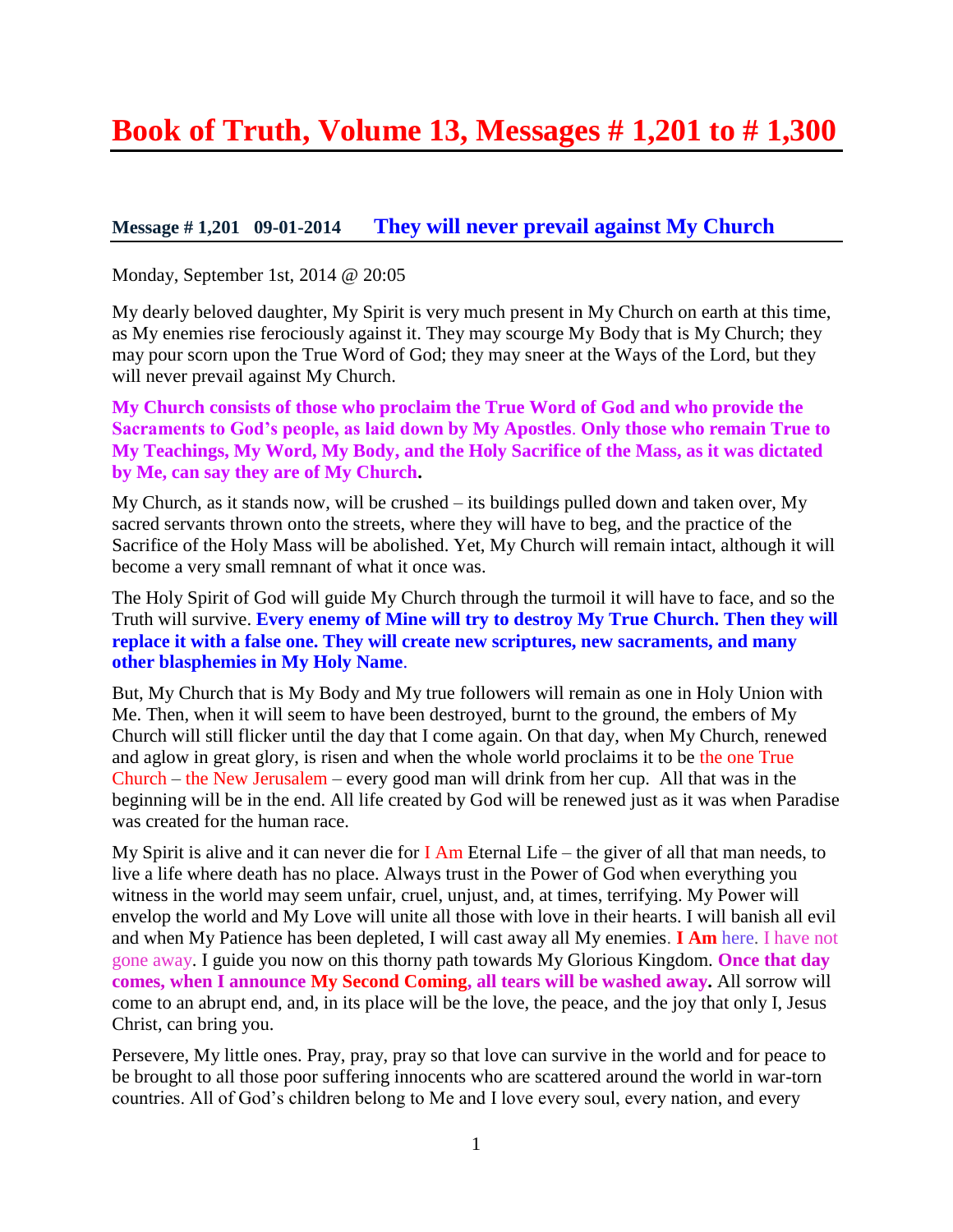sinner. I bring you the Gift of My Crusade Prayers so that by reciting them you will help Me to save as many souls as I can.

Go in peace and love.

Your Jesus

# **Message # 1,202 09-02-2014 [Mother of Salvation: God will never forsake His](http://www.thewarningsecondcoming.com/mother-of-salvation-god-will-never-forsake-his-own/)  [Own](http://www.thewarningsecondcoming.com/mother-of-salvation-god-will-never-forsake-his-own/)**

Tuesday, September 2nd, 2014 @ 15:40

My dear child, you must tell my children that God will never forsake His Own ever, for this could never be. He loves all of His children, no matter how much sorrow they inflict upon His only Son, Jesus Christ.

**My protection will cover every soul who proclaims the Word of God and by the Power of God I will crush the head of the serpent in all his guises**. I will be the advocate who will reveal the lies, which pour from the mouth of the Beast, and the world will witness the illogical lies, which he will spread amongst those who allow themselves to become willing vessels of his, in complete subjugation to his wicked ways. **The king of lies will continue to turn souls away from the Truth and he, the Deceiver, will never relent until the final hour.**

**When lies are used to distract people from the True Word of God, I will step in to reveal the Truth**. Humanity will have two choices – to remain loyal to the Truth or accept lies as a substitute for it. Confusion will blight the hearts of the vulnerable, the weak, and those who do not have the Spirit of God within their souls. Thus the battle for souls will be fought, where people will either believe in lies or the Truth.

I bring great tidings of my Son's Mercy and I am His instrument in the salvation of souls. No soul will be excluded from this Mission of Salvation. You must pray that man will decipher the lies, which are spread by my Son's enemies to distract them from the Truth, the Light and the Love of my Son. Trust in my Son and you will be shown His Great Mercy. Believe in my Son's Promise to come again and you will have Eternal Life. Do not allow lies to deceive you, because if you do, you will find it very difficult to remain True to my Son.

Your beloved Mother

Mother of Salvation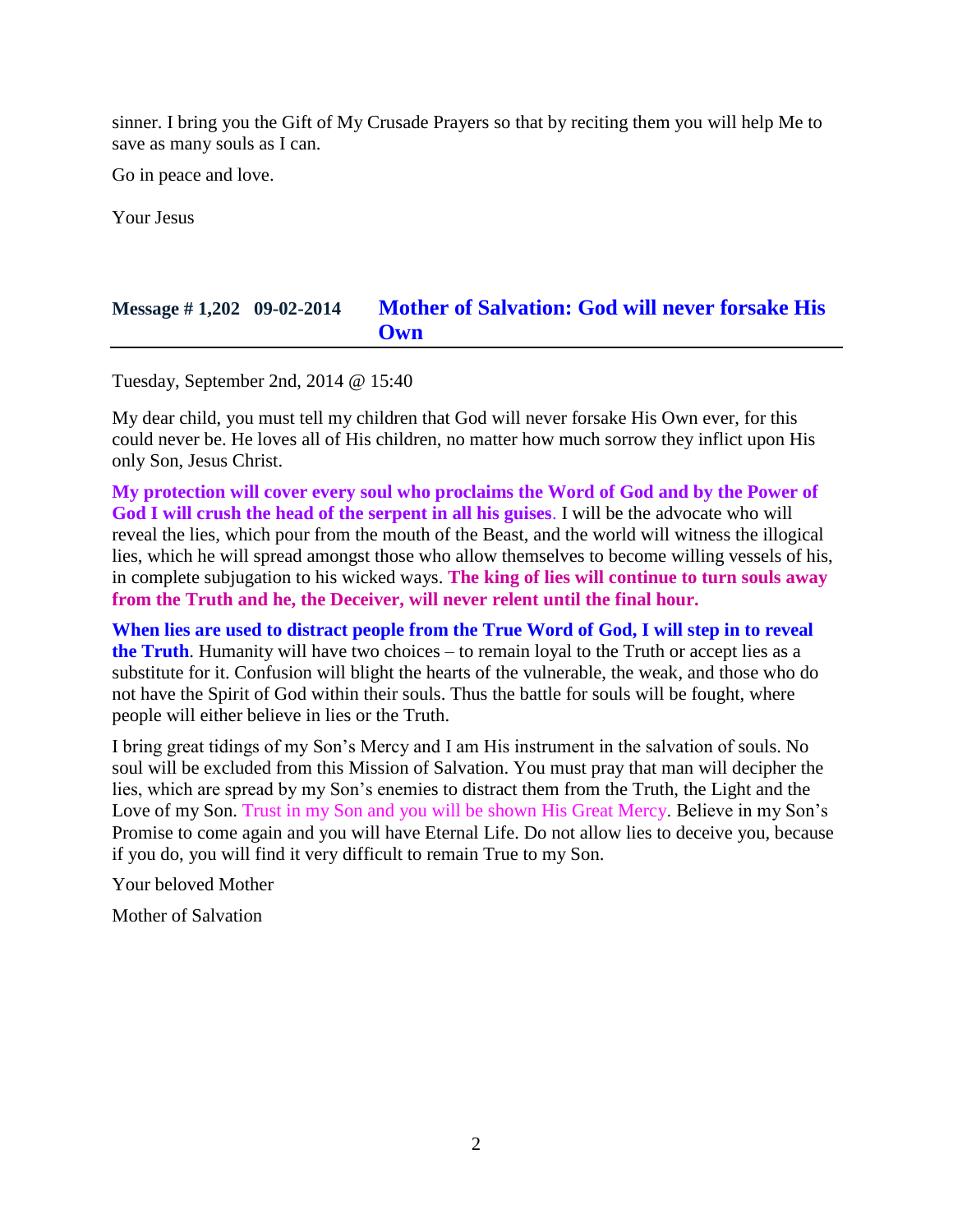### **Message # 1,203 09-04-2014 [Satan craves souls, his appetite is voracious and](http://www.thewarningsecondcoming.com/satan-craves-souls-his-appetite-is-voracious-and-his-will-relentless/)  [his will relentless](http://www.thewarningsecondcoming.com/satan-craves-souls-his-appetite-is-voracious-and-his-will-relentless/)**

#### Thursday, September 4th, 2014 @ 23:03

My dearly beloved daughter, all of the prophecies foretold so very long ago, and given to God's Prophets, Seers and Visionaries, through public as well as private revelations, will now unfold.

**The skeptic man will question the authenticity of the Word of God but when he witnesses all that was foretold in the Book of Revelation, he will become silent, because, when these events grip mankind, the only solace he will find is if he seeks Me out**. When your heart is full of sorrow, because of the evil acts which are carried out by wicked men against God's children, you will weep tears of anguish. Then you will see how far evil can spread within the souls of those whose hearts are made of stone. When you see how little regard and respect these enemies of God have for human life, you will finally understand how much power the Evil One exerts over humanity. **In his final hours, Satan who manifests himself in the souls he fills with his putrid ways, will show the world just how intense his hatred is for the human race.**

For every excuse given by man to justify evil, the perpetrators of wicked acts will expose the hatred they have within their hearts for God's children. They will carry out evil atrocities in the Name of God and they will have no love in their souls. They breed hatred and most of them do not understand why their hatred for others is so intense. While many people do not believe in the existence of the Evil One, you must know now that he is unable to resist revealing himself through those he infests. His vapor spreads until it devours every nation, every weak soul, and powerful leaders, whose love of ambition will render them open to his influence.

You will soon see evil acts taking place in every part of your society, in many nations and in different ways. Satan craves souls, his appetite is voracious and his will relentless. When his hatred is truly manifested within souls, these people will be unable to hide their actions. Only in these situations can many of you really see the Evil One for what he really is and that is through the actions of such poor souls who have subjugated themselves to his will.

You must never be complacent when evil acts and deeds, including wars and unrest, erupt in the world. It is then that your prayers are needed the most.

Your Jesus

# **Message # 1,204 09-05-2014 [Do not cut yourself off from Me. If you do, there](http://www.thewarningsecondcoming.com/do-not-cut-yourself-off-from-me-if-you-do-there-will-be-great-weeping/) [will be great weeping](http://www.thewarningsecondcoming.com/do-not-cut-yourself-off-from-me-if-you-do-there-will-be-great-weeping/)**

Friday, September 5th, 2014 @ 20:45

My dearly beloved daughter, let it be known that death has no power over those of Mine, whose faith has sustained them right up to their last breath. These souls have no fear of physical death because they know that Eternal Life begins at that time. I await such souls with open arms and they run like little children towards the Light of My Love. I embrace them and take them into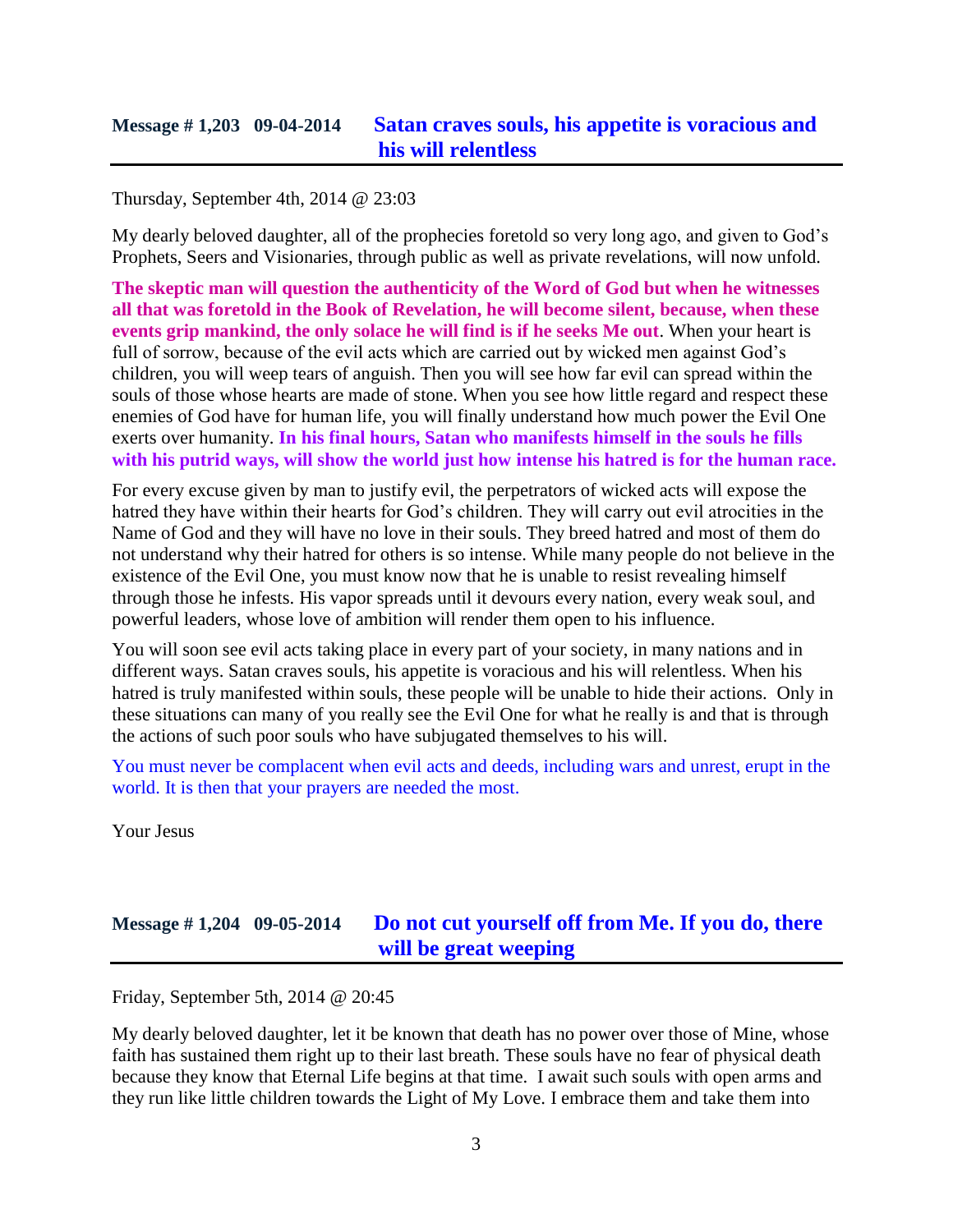My Kingdom, awaiting each and every such soul in the presence of the Hierarchy of Angels and all the Saints – then great rejoicing takes place.

I reunite them with their families and there is much joy, love, and excitement. No more tears. No memories of the sufferings, which they endured on earth, remain. All worries, sadness, and despair are wiped away and forgotten, in an instant. Death opens the door for those who die in a state of Grace as new life begins. For every soul who is welcomed into My Kingdom, there are different levels, and each one is accorded their reward, based on the Glory, which they have given to God.

**For souls who die in a state of sin, know that I Am All Merciful and, after their purification, they will be welcomed into My Kingdom.** Always pray for such souls because they cannot pray for themselves at that stage. Your prayers will be heard and I will await these souls with open and loving arms. It is important for every child of God to understand one important thing about life after death**. You must ask Me, Your Jesus, to forgive you; your failings; your weaknesses, and your iniquities, before you die, for it is then that My Mercy is at its greatest**. **If you do not believe in God, you reject Eternal Life. Without love for God, love cannot be yours after death.** I Am Love and without Me, you will feel nothing but

pain. Separation from God is to be feared. If you feel confused about My Existence, then you must simply ask Me to show you a sign of My Love, and I will respond.

Do not cut yourself off from Me. If you do, there will be great weeping and you can never be consoled, for I will be unable to help you. My Kingdom will give you Eternal Life but you must ask Me for My Help by reciting this prayer.

#### **Crusade Prayer (165) For the Gift of Eternal Life**

Jesus help me to believe in Your Existence.

Give me a sign so that my heart can respond to You.

Fill my empty soul with the Grace that I need to open my mind and my heart to Your Love.

Have Mercy on me, and cleanse my soul from every wrongdoing, that I have committed in my life.

Forgive me for rejecting You, but please fill me with the love that I need, to be made worthy of Eternal Life.

Help me to know You, to see Your Presence in other people and fill me with the Grace to recognize the Sign of God

in every beautiful Gift which You have given the human race.

Help me to understand Your Ways and save me from the separation and the pain of darkness that I feel in my soul. Amen.

Do not allow human pride, intellectual analysis or opinion to sway you from the Truth. As a child of God, you are very precious to Me. Do not let Me lose you. Come. **I Am** Here. **I Am**  Real. Let Me fill your soul with My Presence. Once that happens you will find it difficult to ignore Me.

I love you all. I bless you. I await your response.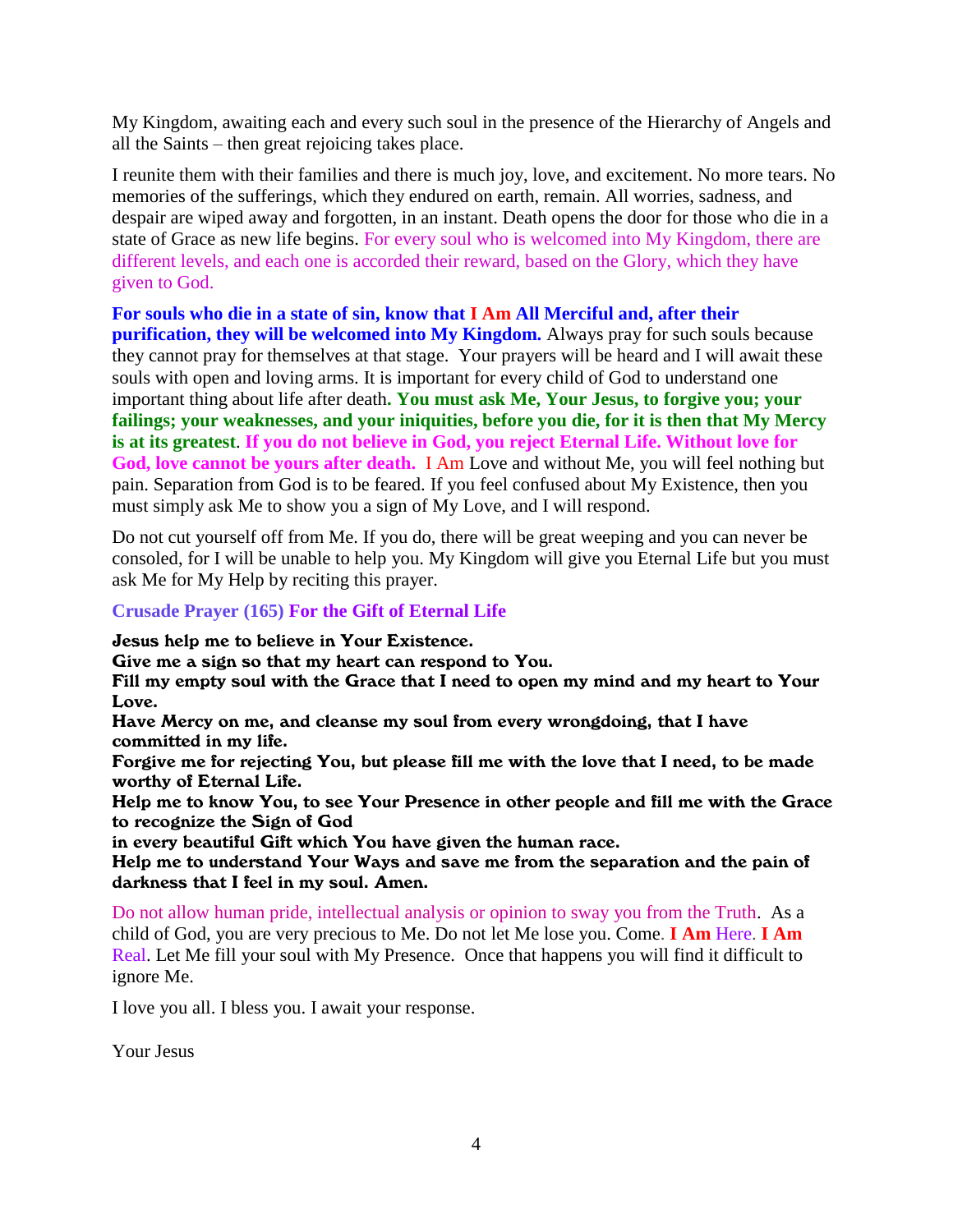# **Message # 1,205 09-06-2014 [Soon, a man will come and tell you he is revealing](http://www.thewarningsecondcoming.com/soon-a-man-will-come-and-tell-you-he-is-revealing-to-you-the-truth-of-my-existence/)  [to you the Truth of My Existence](http://www.thewarningsecondcoming.com/soon-a-man-will-come-and-tell-you-he-is-revealing-to-you-the-truth-of-my-existence/)**

Saturday, September 6th, 2014 @ 16:00

My dearly beloved daughter, My Wisdom is of Divine Origin and man is incapable of understanding the extent of Who **I Am**.

I impart enough knowledge, given through the Gift of the Holy Spirit, to mankind. My Teachings were given to the world in a simple format so that every man could understand the Truth. Wisdom from God is never complicated and is given so that man receives the clarity needed, to prepare his soul for My Kingdom. Love is pure. Love is simple. True love is reciprocated. It is My only desire that souls respond to My Love so that they will, empowered by the Gift of the Holy Spirit, understand, in an instant, what is required of them, so that they can be part of My Kingdom.

I send you Messengers so that you will be given the clarity to understand. However, the Truth is not easy to accept in your daily lives because of the confusion, which exists. My Word is continually contradicted, re-examined, re-analyzed, re-evaluated, and misunderstood, so this makes it difficult to adhere to the True Word of God. When you openly state that you believe in My Word, My Teachings, and My Sacraments, then, soon, you will be mocked because of this.

**Many self-proclaimed Church scholars will soon question My True identity and the Existence of the Most Holy Trinity.** They will use grandiose arguments to blind you to the True Word of God, and use every kind of theological argument, to prove that all religions are the same. Soon they will reject the Truth – the Word of God. They will desecrate the Word of God with complicated and contradictory doctrines, and Church-goers everywhere, will be none the wiser as they are fed with nonsense. My Word will be hidden away and left to gather dust. Always remember, that My Word must be understood as it was given. Details of My Divinity and the Mystery of God were not revealed to humanity for this was not to be until the New Era of Peace begins. **Soon, a man will come and tell you he is revealing to you the Truth of My Existence and details of My Second Coming. He will enthrall the world. Then, he will claim to be Me. Many will believe him because they failed to understand the Word as it was laid down in the Holy Bible.**

I, Jesus Christ, will come again to judge the living and the dead, and this will not, nor can it, happen on this earth.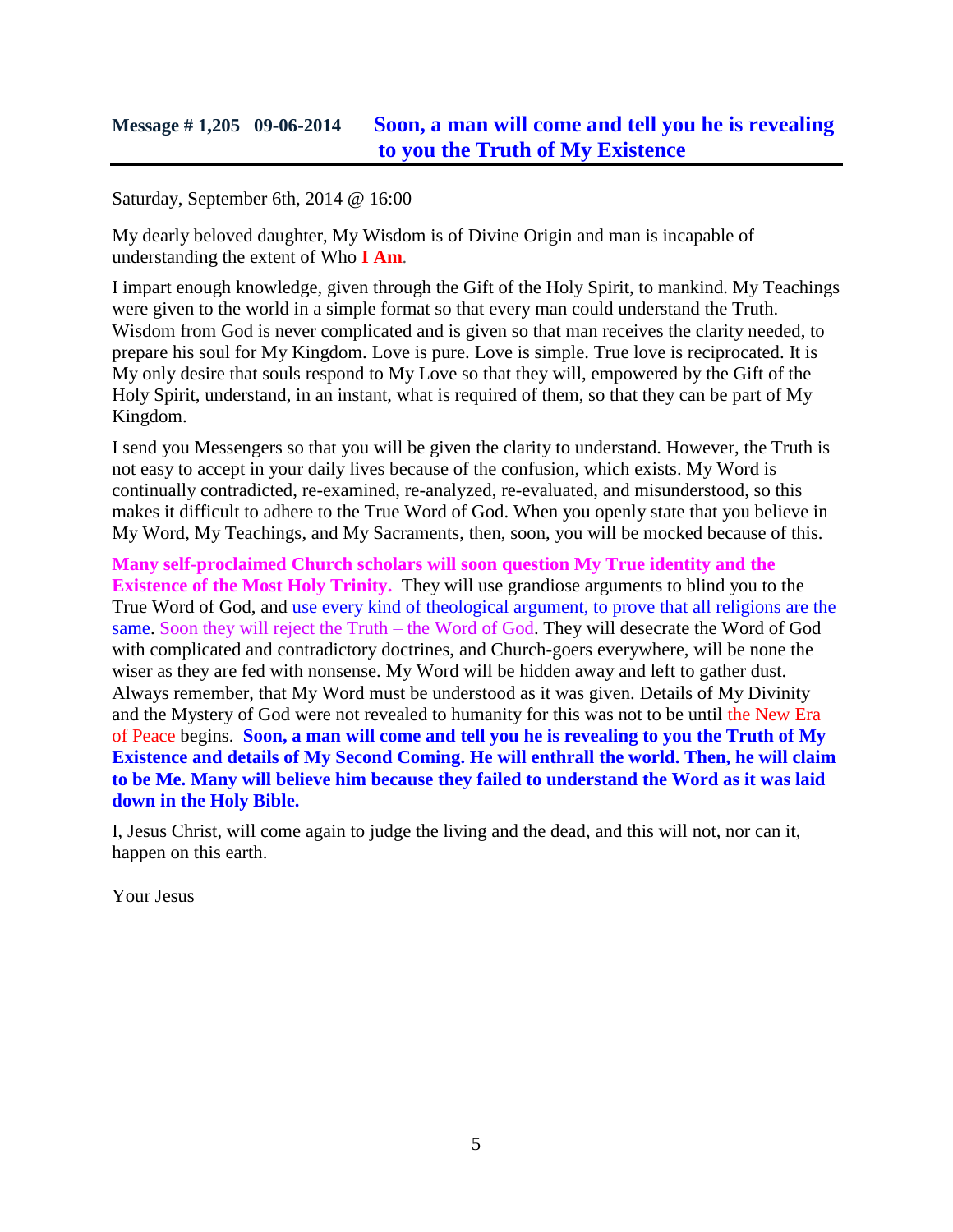#### Sunday, September 7th, 2014 @ 19:30

My dear children, be on your guard for the signs of the times, when the Antichrist will take his seat in my Son's Church on earth, so that this will be clear for you to see.

**Do not believe, for one moment, that the Antichrist will stride into my Son's Church and take it aggressively, by force. Inspired and driven by the deceiver himself, the Antichrist will take up position because he will be invited to do so**.

All the adjustments in the Church's missals will be made known soon and the reason given will be they reflect a modern world, so they must become inclusive, in order to suit other denominations and religions. Once the True Word of God and Teachings of my Son, Jesus Christ, are changed, they will become barren, for they will not reflect the Truth, given to the world by my Son.

The Antichrist will become popular because of his political skills first. Then he will turn his attention to various religions, but his main focus will be on Christianity. Christ is his greatest enemy and the object of his hatred, and so his ultimate goal will be to destroy my Son's Church. The Church will be dismantled in different ways before he, the Antichrist, will be asked to become involved. **He will be involved with the decision-making in the plan to launch a new One-World Religion. All these changes – where the Church, having publicly called for the unification of all religions – will take place before the Antichrist takes up his seat on my Son's Throne on earth.** Then the path will be cleared for the Beast to walk freely in my Son's Church where a place of honor will be accorded to him. Eventually, it will be announced that he will become the leader of the One-World Order and a lavish coronation will take place. **This event will be seen all over the world, attended by politicians, dignitaries, and celebrities and when the crown is placed on his head, it will be as if the final nail has been driven into the Body of my Son**. On that day the Catholic Church will be desecrated and many bishops and priests will flee, because they will, by then, understand that the prophecies foretold have unraveled before their eyes.

From that day forward, when the Seat of God has been presented to the Antichrist, he will display great physical signs, which will convince people of his holiness. **The Antichrist will, they will say, display the signs of the stigmata and he will be seen to cure the sick and the terminally ill**. Great miracles will be attributed to him and he will convince many, in time, that he is Jesus Christ and that his elevation to the top of this False Church, is a sign of the Second Coming. And while the laity may have been responsible for establishing the kernel of the Remnant Church, that which is left of the Church established by my Son on earth, it will be the priests who will lead it from this time onwards. The Holy Spirit will sustain the True Church, during the reign of the Antichrist and he, and every enemy of my Son, will never prevail against it.

The Truth will never die. The Word of God, while desecrated, will never die. The Church can never die, though it may be flung into the wilderness. Even at its weakest hour, life will still remain, and no matter how much my Son's Church is attacked, God will never permit it to be destroyed.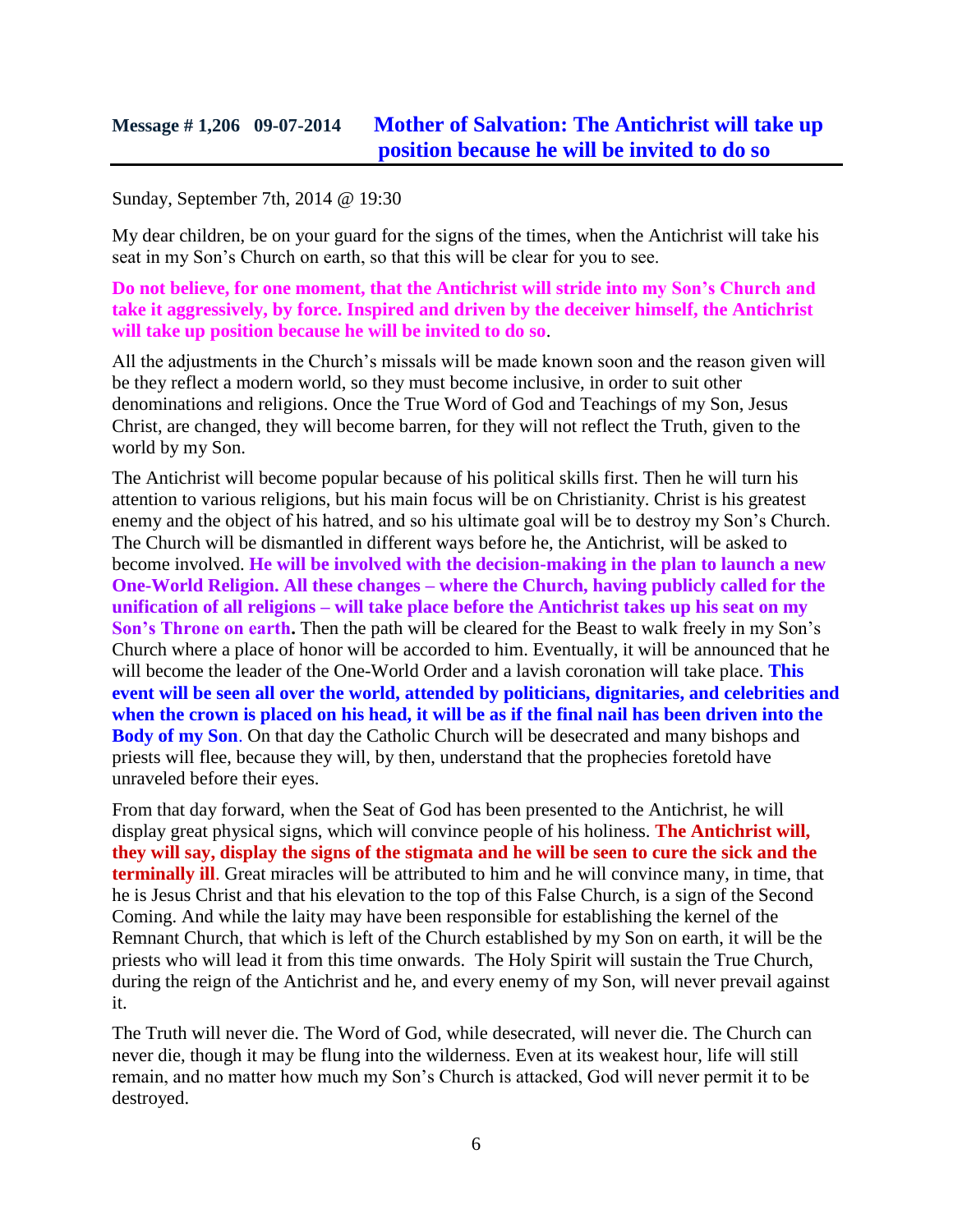During those days ahead, you must never allow yourselves to be swayed into accepting such deceit. You will be seduced by the Antichrist, and he will be endorsed by the enemies of my Son's Church. He will be embraced by false leaders in the Churches and proclaimed for his charitable works, the world over. He will receive great honors in many countries and people will have framed photos of him in their homes**. He, the Antichrist, will be idolized more than God but it will be by the Hand of God that he will be thrust into the abyss** along with those who stole the souls of God's children when they participated in the attempted destruction of my Son's Church.

Your Beloved Mother

Mother of Salvation

#### **Message # 1,207 09-09-2014 [Those who curse My Prophets, curse Me](http://www.thewarningsecondcoming.com/those-who-curse-my-prophets-curse-me/)**

Tuesday, September 9th, 2014 @ 17:00

My dearly beloved daughter, My Heart heaves with great sadness at this time. There are those amongst you, who having embraced My Word, given through these holy Messages, because of My Love and Compassion, have betrayed Me in the most cruel way. This betrayal is no different to that which was inflicted upon Me during My Time on earth.

The seeds of doubt are being implanted in others by those who have been led into error, because of the lies and hatred, which the Evil One has placed in their hearts. He, who hates Me, will continue to incite hatred against Me by infesting some of those involved with this, and other Missions from Heaven, to save souls. He will lie and cast aspersions upon My chosen ones, so that he can turn souls away from Me. To those who turn their backs on Me, know that your betrayal cuts My Heart in two. Know that what you do against Me is your own business, because your free will is your own. **But when you use your influence to take souls away from Me, I will hold you personally responsible for each and every soul you manage to take away from My Great Mercy.** Woe to the man who incites hatred against Me, Jesus Christ, when My only desire is to take, with Me, every child of God.

I come to envelop souls into My Mercy and if you create obstacles, spread lies and cause others to despise My Prophets, then I will punish you severely, for this is one of the greatest sins against God. When you deliberately try to interfere with My Plan of Salvation, I will call you before Me on the last day, and you will be held accountable for the sin of depriving Me of those souls who have been lost to the Evil One, because of your actions. **And, when you declare that the Word of God comes from the spirit of evil, I will never forgive you for this wickedness**. Silence. Do not commit this grave offence against God. If you no longer accept My Mission, then walk away with dignity and do not utter one word. Your silence will save you. If you utter evil against Me, I will cast you into the wilderness and you will never be part of My Kingdom.

My Heart is broken but My Resolve is not. Fear not your error, but the Wrath of God, for those who curse My Prophets, curse Me.

Jesus Christ

The Son of Man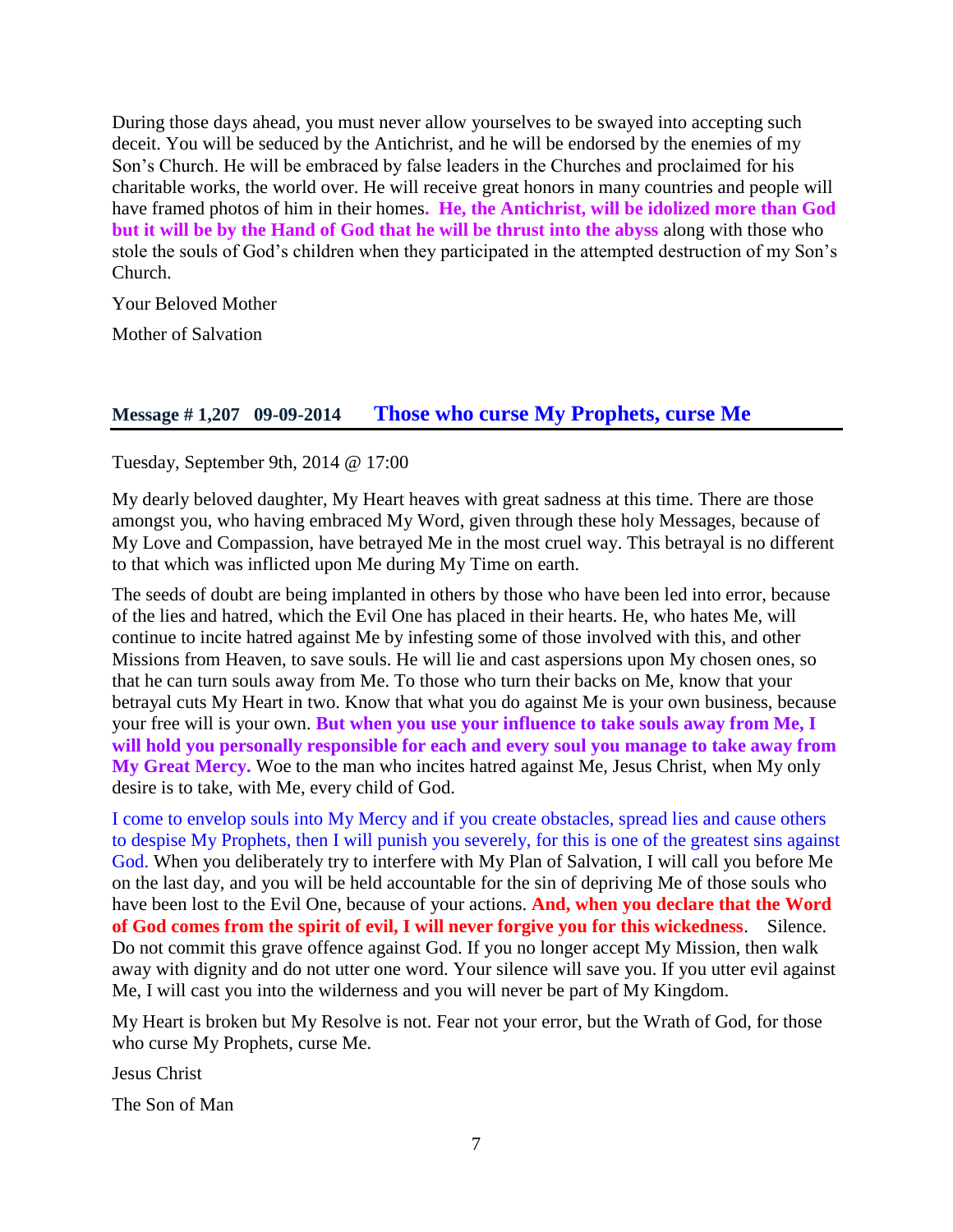Wednesday, September 10th, 2014 @ 03:00

My dearest daughter, let it be known that every time a man sins against Me, I will forgive him. Sin may separate him from Me but I still love the sinner. Let it be known that I love those who are oblivious to Me. I desire all those who may feel that I do not Exist to listen now.

I Am within your grasp. Please call out to Me. I want you. I love you. I need you, for you are part of My Flesh. And, as part of My Flesh I feel lost when you do not respond to Me. Like a parent who gives life to a child, I await your response. A baby naturally responds to a parent. A parent naturally loves its child for this is part of the Gift that I bestow upon humanity.

**I Am** your Father. **I Am** your Creator. **I Am** Who **I Am**. Don't you know that I love you all with a longing that is only known to those of you who have become parents? I cry Tears of great sorrow when you do not know Who **I Am**. My Heart is heavy as I call out to you now. Love Me as I love you.

Your Eternal Father

God the Most High

### **Message # 1,209 09-11-2014 [Do not fear these events, as they will pass quickly](http://www.thewarningsecondcoming.com/do-not-fear-these-events-as-they-will-pass-quickly/)**

Thursday, September 11th, 2014 @ 14:15

My dearly beloved daughter, many wicked acts against humanity, are ready to be unleashed by those secret sects, I warned My followers about.

You must remain vigilant at all times and question everything, which may seem unusual. Remember what I told you and keep your eyes focused on Me at all times. **Spend at least one hour a day in prayer so that the impact of such trials may be reduced and, in some cases, eradicated. Soon I will come to bring an end to all suffering.**

My beloved followers, please heed My Warnings. Do not ignore them. When you are prepared for such events, and when you place all your trust in My Mercy, I will bring you comfort and free you from your anguish. All will be well but know this. During the great battle, those souls I call upon, to assist Me, will struggle. Every single one of them will find it difficult to trust in Me, this Mission or you, My beloved daughter. Not for one second will the king of lies, the Evil One, stop in his quest to destroy this Mission of Mine. Every vile lie will be spread to discourage souls from listening to My Voice. Many will allow doubts to stop them from carrying out My Instructions, but nothing they can do, will prevent the Intervention of God, the Eternal Father, from saving His children.

Every one of you must understand, clearly, that it is I, your Jesus, Who is the Guiding Hand in all which is done to spread My Word and provide the Gifts, which Heaven bequeaths to the world, during these difficult times. The power of man is strong when it is used to spread evil and defy the Word of God. But the power of man, when God provides him with the Gift of the Holy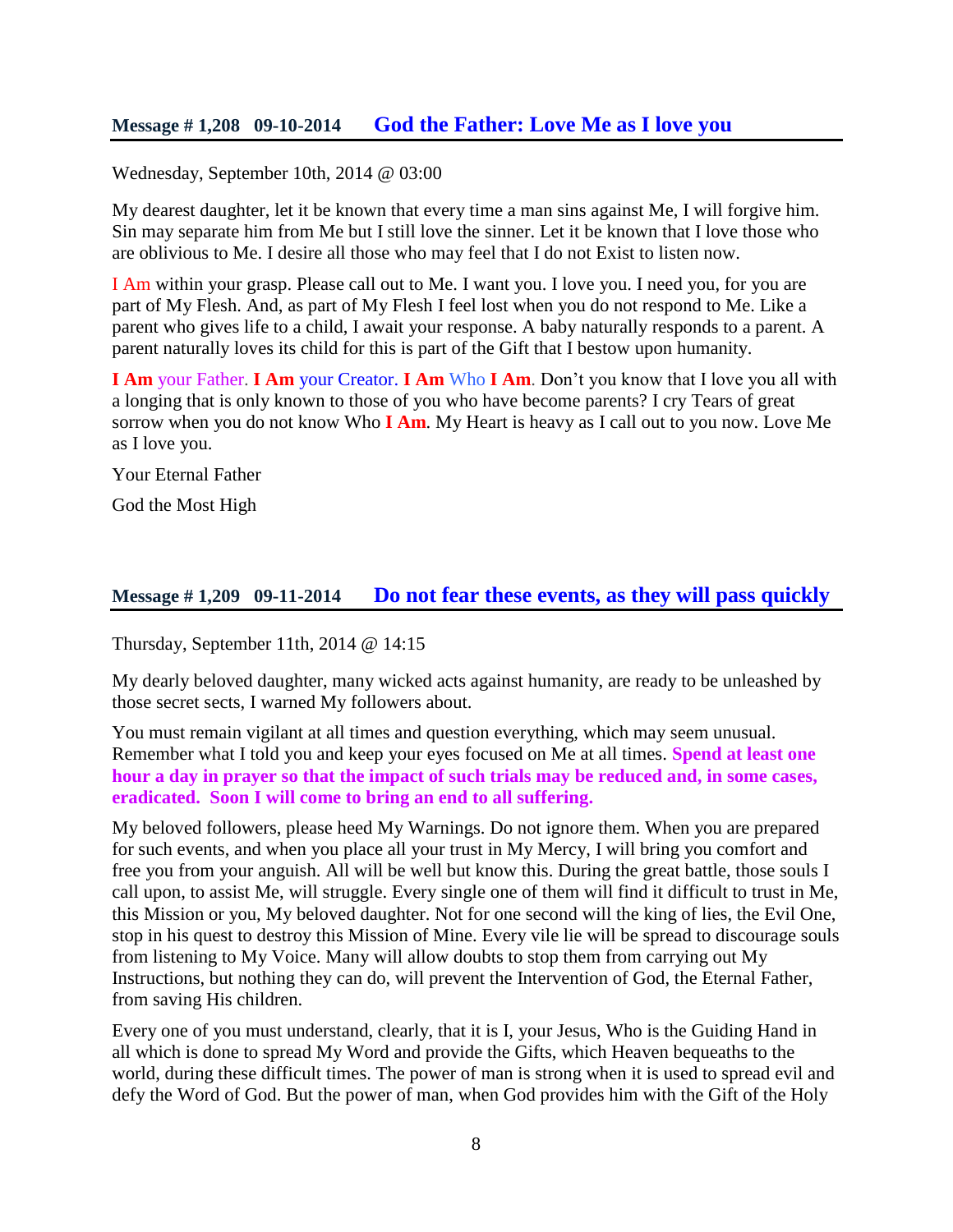Spirit, cannot be surpassed. Do not allow My Work to become sullied; desecrated by wicked rumors or vile gossip for it is I, your Jesus, who is betrayed, not the souls I have chosen to proclaim My Holy Word.

Your Jesus

# **Message # 1,210 09-13-2014 [Among the evangelists, there will rise many false](http://www.thewarningsecondcoming.com/among-the-evangelists-there-will-rise-many-false-prophets/)  [prophets](http://www.thewarningsecondcoming.com/among-the-evangelists-there-will-rise-many-false-prophets/)**

Saturday, September 13th, 2014 @ 22:50

My dearly beloved daughter, soon the changes I foretold, concerning My Church on earth, will be revealed.

**The secular sects will shortly attempt to take everything, which My followers hold sacred, and introduce a new modern movement, within the Church.** This modernism, they will say, will be to help recruit new sacred servants and to introduce more acceptable formats of giving glory to God, so that a new younger generation can be drawn back into the Churches of God. All of these new rituals, prayers, and forums – which they will present as a new and more modern interpretation of My Holy Word – will mask an empty doctrine and it will not be of Me.

**The new movement will be promoted as part of global evangelism, where the false doctrine, which will be carefully worded, so that it is seen to be theologically perfect, will entice millions.** So many people will be drawn into this form of modernism and because of this, they will turn away from the True Faith. In what will be seen to be a radical revival of the Christian faith, it will denounce the Truth.

**Many will be deceived and among the evangelists, there will rise many false prophets. These false prophets will promote false Christianity, which will replace the Holy Gospels, as laid down by Me and My Apostles**. As the voices of apostasy are heard in every country, in different tongues and amongst different races, the True Word of God will be forgotten about. And, from the lips of these false prophets and self-proclaimed preachers of the faith, will pour many lies. My Scripture will be declared to be out of touch with the needs of mankind and desires of people living in the 21<sup>st</sup> Century.

For many people, their lack of faith in Me, has meant that they have had no interest in My Holy Word, up to now. Soon, they will turn and enthusiastically embrace the greatest deceit the world will have ever witnessed. And while many will grasp, what they will believe to be a refreshing revival of Christianity, all that they will be fed, will be dictated by the enemies of God.

Let it be known, that man can never live on false doctrine and it will bring about total destruction in its wake, when souls will be devoured by blasphemy. That which does not come from Me, will lead to a global group, which will be applauded by people everywhere. **Then, the time will have come for the New World Religion to be announced and welcomed into My Church. This will then lead to the Antichrist taking up his seat of honor in My Church, as foretold, when he will be invited in as an honored guest by those who work in complete subjugation to Satan.**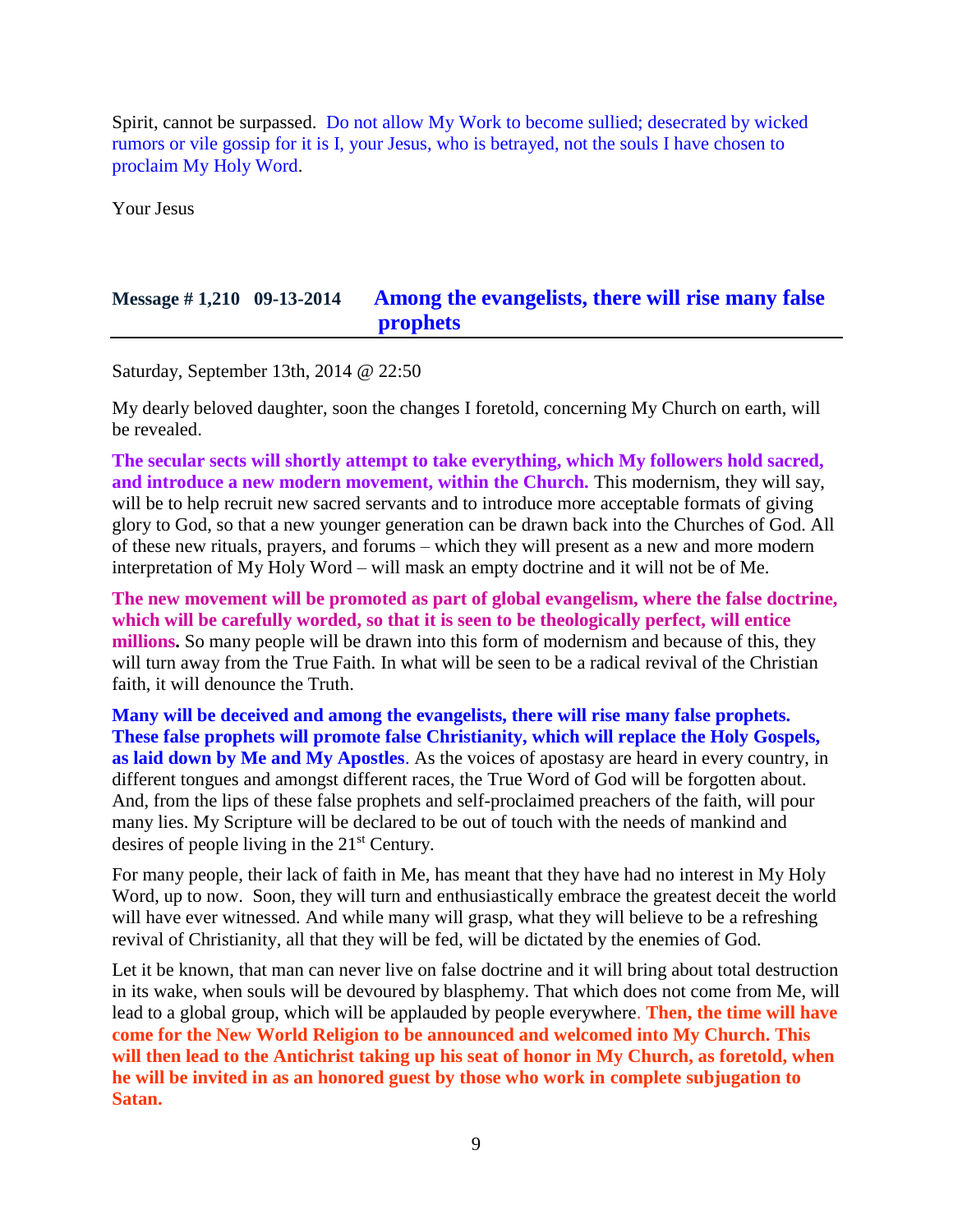To those of you who will be tempted to indulge in this false doctrine, I warn you that man cannot live on bread alone but only on the Word, which comes from the Mouth of God.

Your Jesus

# **Message # 1,211 09-14-2014 [Many lay people will be elevated by My enemies](http://www.thewarningsecondcoming.com/many-lay-people-will-be-elevated-by-my-enemies-and-taught-how-to-evangelise/)  [and taught how to evangelize](http://www.thewarningsecondcoming.com/many-lay-people-will-be-elevated-by-my-enemies-and-taught-how-to-evangelise/)**

Sunday, September 14th, 2014 @ 17:45

My dearly beloved daughter, come what may, the True Word of God will still be kept alive, although it will only be upheld by a Remnant of My Church.

**The false prophets, foretold, will rise in their multitudes to spread lies, through a deceitful global form of evangelism**. They will be given authority by those who claim to represent Me, so as to entice millions into their new, so called, modernized version of My Holy Church on earth. **Oh how they will mislead so many with their twisted version of My Word, which will**  disguise many here sies. Only the asture will recognize these untruths, for they will be carefully hidden within a false doctrine, which will be seen to be a breath of fresh air.

Much praise will be lavished upon those enemies of Mine, who have infiltrated My Church, to prepare it for the arrival of the Antichrist. T**hey will create much noise in their public gatherings and, while they will curse Me with their lies, untrue revelations will also be made about Me – Who I really Am; My Relationship with My Eternal Father; My Teachings and My Divinity. They will mix the Truth with lies in order to deceive Christians for fear that they will be seen for what they are.**

**Many lay people will be elevated by My enemies and taught how to evangelize. Many will become willing vessels of the Beast, who will fill them with the words of the doctrine from Hell.** You, My beloved followers, must question everything you are told to listen to, which they, My enemies, will tell you is to give new life to the Word contained in Holy Scripture. You will be given new prayers by these false prophets, which insult Me and blaspheme against My Divinity. As millions will rise and recite these new prayers, so too, will those false prophets. **They will teach God's children how to idolize the Beast, through a new form of religious ceremony. This new ceremony will lead all those who rise and follow the false prophets into the One-World Church, which will honor the Beast**.

Those of My sacred servants who will understand, fairly quickly, the devious plan in place to mislead My followers, will feel helpless. Many will fall for the deceit, because they will have so little faith that they will hardly bother to read the new false doctrine and so, therefore, it will be adapted into Churches without much opposition.

When My Word is desecrated, nothing good will come from it and evil will thrive. **I give you this warning for the good of your souls and to prepare you for the greatest apostasy in human history, which will devour the Word of God.**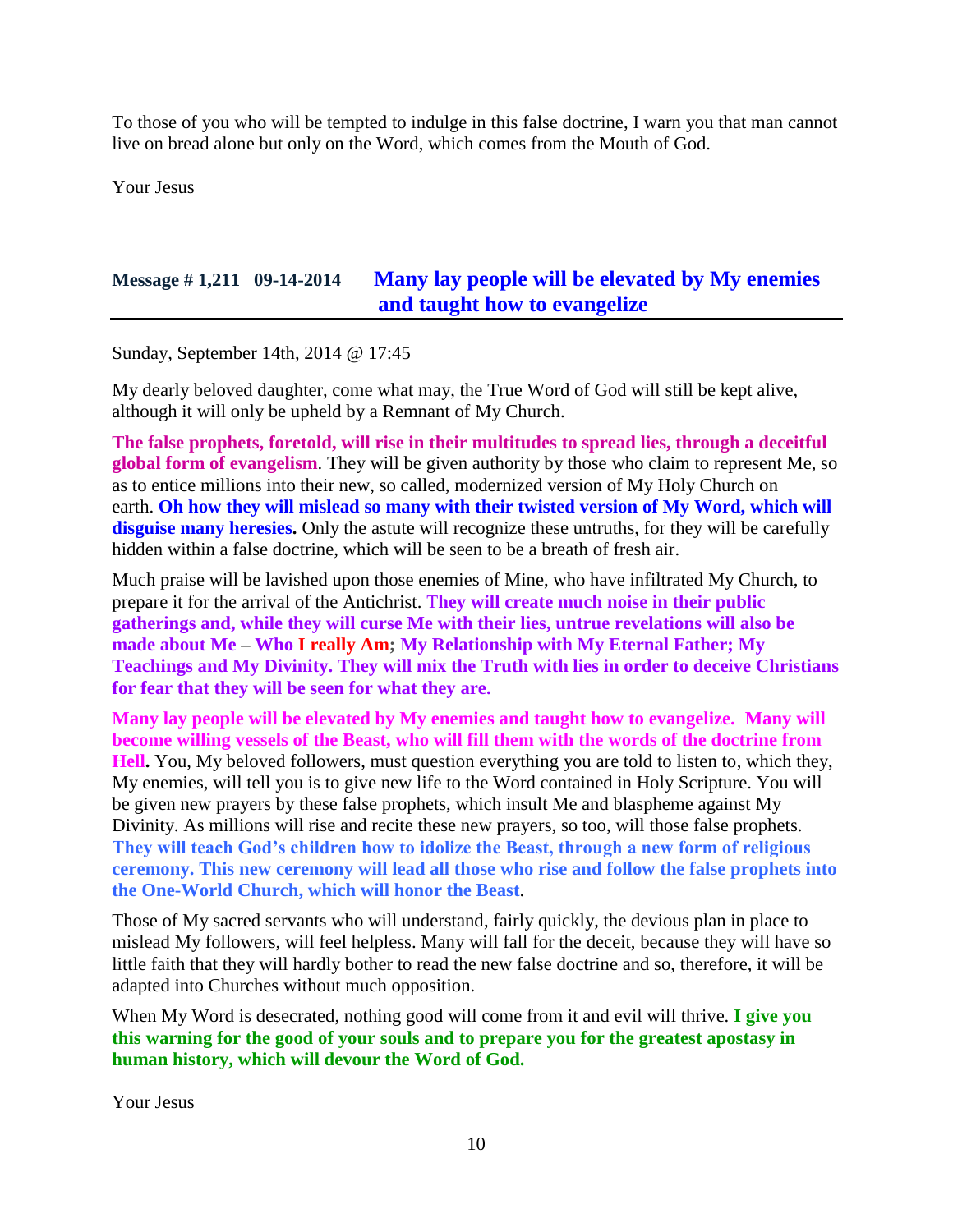### **Message # 1,212 09-16-2014 [To say that you are of Me is one thing. To be of](http://www.thewarningsecondcoming.com/to-say-that-you-are-of-me-is-one-thing-to-be-of-me-is-another/)  [Me is another](http://www.thewarningsecondcoming.com/to-say-that-you-are-of-me-is-one-thing-to-be-of-me-is-another/)**

Tuesday, September 16th, 2014 @ 20:25

My dearly beloved daughter, when the world seems to be in disarray, never fear for God is in command of all things.

He allows the Evil One only so much power and He will fight to ensure that the Holy Spirit remains alive, so that good men will fight the fight successfully in My Plan of Salvation. **Wickedness in all its forms is a trait of the Devil.** To avoid becoming infested by Satan, you must speak no evil, hear no evil or carry out evil deeds against a living person. To say that you are of Me is one thing. To be of Me is another.

I will, when **I Am** truly present in a soul, do all in My Power to stop such souls from carrying out evil acts. If the soul trusts Me, completely, then he or she will find it easier to be guided by Me. **If the person's will is very strong, and if he is proud and stubborn, then he will be easily led by the Deceiver who will fool him in a number of ways. He will convince the person that a wicked act, an evil tongue or an act of blasphemy is acceptable, in certain cases. And then that soul will fall for the deceit. To those souls I say this.**

Do not speak ill of another, do not succumb to slander, do not place yourself as a judge over another and do not denounce another soul in My Holy Name. Should you commit such offenses against Me, you will plunge from this level of iniquity into a darkness, which will create a great divide between us. When that divide grows, and the further you drift away from Me, you will feel a terrible emptiness – a gnawing sensation of such deep loneliness, that you will feel a sense of panic, which you will be unable to identify. Then you will feel the separation from God, which souls in Purgatory and Hell endure. If you can learn from this now, then you will find it easier to draw closer to Me.

Remember, you must drive out all thoughts of hatred in your soul first. I cannot be present in a soul, which is full of hatred for this is impossible.

Your Jesus

# **Message # 1,213 09-18-2014 [Mother of Salvation: Pray for my Son's Mercy so](http://www.thewarningsecondcoming.com/mother-of-salvation-pray-for-my-sons-mercy-so-that-all-suffering-can-be-diluted/)  [that all suffering can be diluted](http://www.thewarningsecondcoming.com/mother-of-salvation-pray-for-my-sons-mercy-so-that-all-suffering-can-be-diluted/)**

Thursday, September 18th, 2014 @ 15:30

My dear child, you must ask everyone to ask for God's Mercy in all those matters, which involve the destruction of humanity. **I refer to the wicked plans involving wars; plans to introduce a global vaccine – which you were warned about in the message of 26 November 2010** - genocide and the murder of Christians, as well as other people of different religions, by the hands of evil men.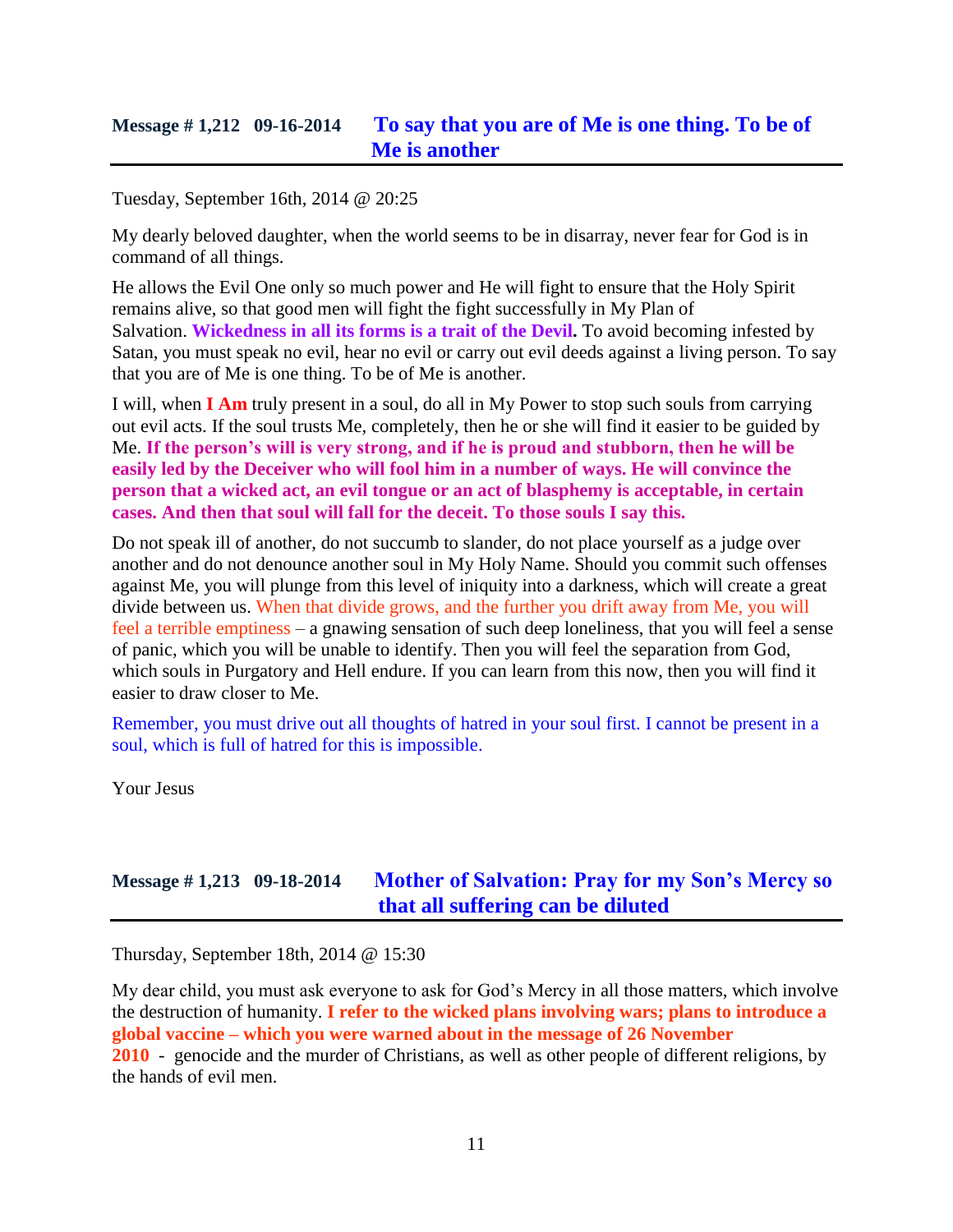When a soul is infested by Satan, it is capable of the most intense hatred for God's children. When groups of men work together, in complete subjugation to the Evil One, their wickedness is manifested in every act so as to cause death and destruction to those over whom they control.

You must pray, all of you, to hinder the plans of evil men whose desire is to reduce the world's population, for their own gain. Those who are spared this evil will find themselves under the control of an invisible group. I call upon each and every one of you to pray to my Son, Jesus Christ, in order to help mitigate such tragedies and wickedness. Some of these horrors can be mitigated, but not all of them. Your prayers will, however, dilute the impact of these terrible acts, which are carried out by followers of the Evil One. Please recite this Crusade Prayer to help mitigate the murder of innocents.

#### **Crusade Prayer (166) To mitigate the murder of innocents**

Dearest Mother of Salvation, please present this, our plea to mitigate the murder of innocents, to your beloved Son, Jesus Christ.

We ask, that in His Mercy, He will remove the threat of genocide, persecution and terror against God's children, in every form.

Please, we implore you, dear Mother of Salvation, to hear our cries for love, unity and peace in this sorrowful world.

We ask that Jesus Christ, the Son of man, will protect all of us during these times of great pain and suffering on earth. Amen.

Children, when the prophecies foretold happen, it is important that you pray for my Son's Mercy so that all suffering can be diluted and that wicked deeds, perpetrated against humanity, can be allayed.

Go in peace and love to serve the Lord.

Your beloved Mother

Mother of Salvation

# **Message # 1,214 09-19-2014 [Mother of Salvation: Beware of the man, who](http://www.thewarningsecondcoming.com/mother-of-salvation-beware-of-the-man-who-declares-himself-to-be-the-son-of-man/)  [declares himself to be the Son of Man](http://www.thewarningsecondcoming.com/mother-of-salvation-beware-of-the-man-who-declares-himself-to-be-the-son-of-man/)**

Friday, September 19th, 2014 @ 13:14

My dear child, it has been foretold that many false prophets will arise and that, during this time, they will spread untruths about the Word of God.

They will arise in their hundreds of thousands and be endorsed by those who claim to represent my Son's servants. They will preach in small, as well as large, groups and you will know them by the false prophecies, which they will reveal to the world. They will be seen as very holy people, and some will say that they have great healing powers of the flesh as well as the spirit. Some will wear the garments of holy men and they will promote a new missal, which will deviate from the Truth. Many people will be confused by their teachings, as they will mix their false claims with part of the Truth. One of their objectives will be to be seen to prepare the world for the Second Coming of Christ and they will create great anticipation of this event amongst my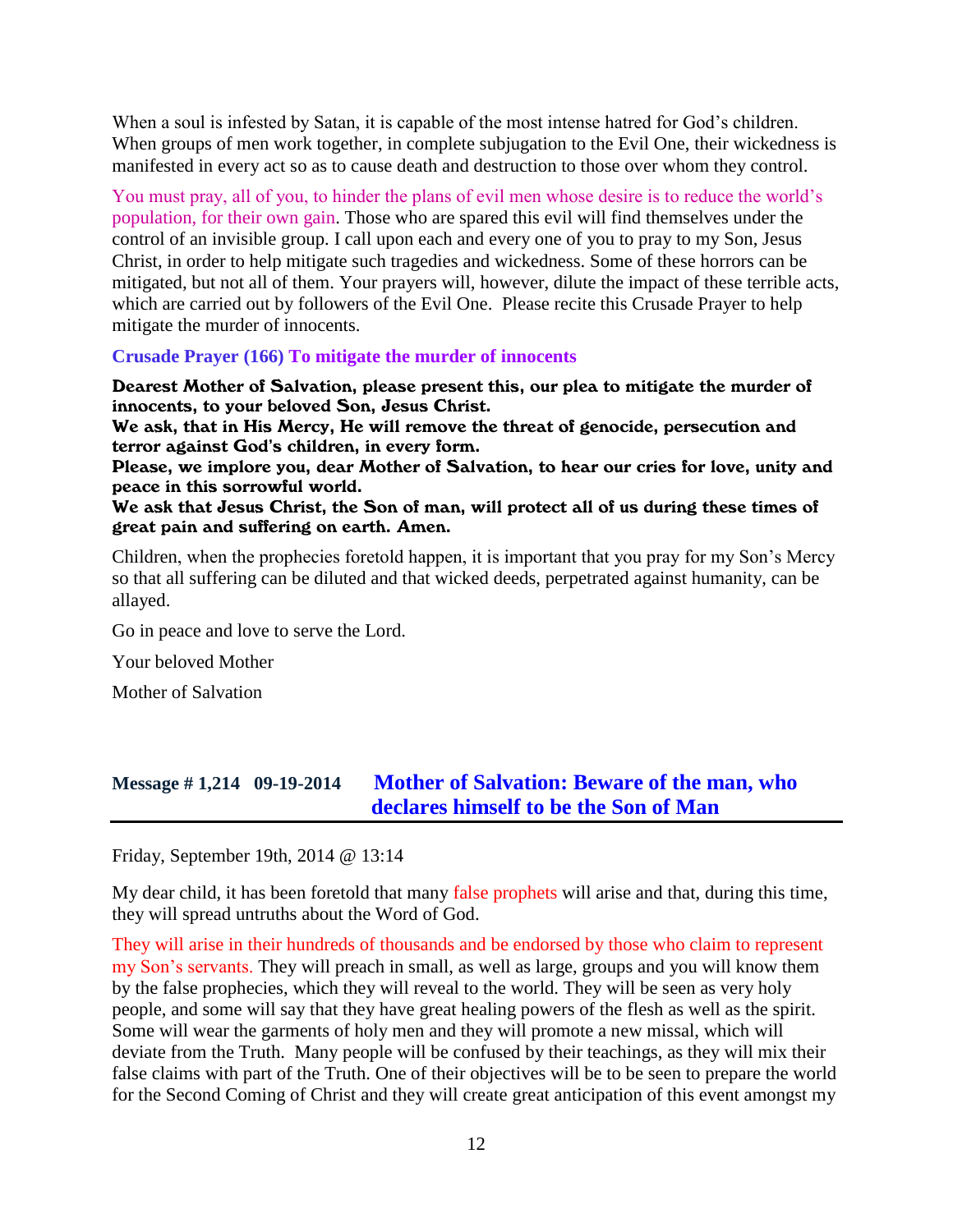Son's followers. But, it will not be my Son, Jesus Christ, they will be preparing God's children to welcome. No. It will be the Antichrist.

**Grave errors, will be revealed by them in connection with the Book of Revelation as they will twist the contents of this Holy Book**. Few will know that they are being fed lies and the greatest untruth, which they will proclaim, will be this. They will say that Jesus Christ, the Son of Man, will make Himself known in the world soon. That He will come in the flesh. That he will walk amongst His people and that He will raise them up on the last day. **This could never happen for my Son, who came in the flesh, the first time, through His Birth, will never come in the flesh at His Second Coming.**

**Beware of the man, who declares himself to be the Son of Man, who calls you to him, for he will not be from God. My Son will come in the clouds just as He left the earth during His Ascension into Heaven so, too, will it be on the last day.**

Your beloved Mother

Mother of Salvation

# **Message # 1,215 09-20-2014 [I never criticized sinners. I never cursed them. I](http://www.thewarningsecondcoming.com/i-never-criticized-sinners-i-never-cursed-them-i-never-hurt-them/)  [never hurt them](http://www.thewarningsecondcoming.com/i-never-criticized-sinners-i-never-cursed-them-i-never-hurt-them/)**

Saturday, September 20th, 2014 @ 16:38

My dearly beloved daughter, know that, out of human weakness, I draw great strength. My Power is at its greatest when I touch the souls of the weak, for it is then that I can draw upon them to enable Me to act within them.

To those of you who are weak, you must ask Me to give you the Gift of trust. Trust in Me, My dear little ones, and then all Power is Mine. I cannot draw upon the souls of the proud, the haughty, and the arrogant, as they will not humble themselves in My Eyes. Pride is a barrier between man and God because the proud man believes that his voice is greater than Mine. That is the way it has always been. Today it is no different. I ask that you all pray for those souls who misunderstand Me and who feel the need to declare what My Word really means, according to their own interpretation.

When a man curses another and then says this is what God would want when defending His Word, or when he justifies wrongdoing and says that this is a good thing in My Eyes, know this. When you love Me, you will never deviate from the love that I taught or the way in which you must imitate Me. I never criticized sinners. I never cursed them. I never hurt them, and I never denounced them. So, too, must you do as I did.

Embrace sinners. Pray for them. For, if you do not, you will defy My Will and your actions will serve only your own flawed view as to Who **I Am**. **You cannot say you are of Me if you preach the opposite to what I taught. Never look down on those you believe to be sinners in My Eyes. Pray for them, but never judge them, for this is not your right.**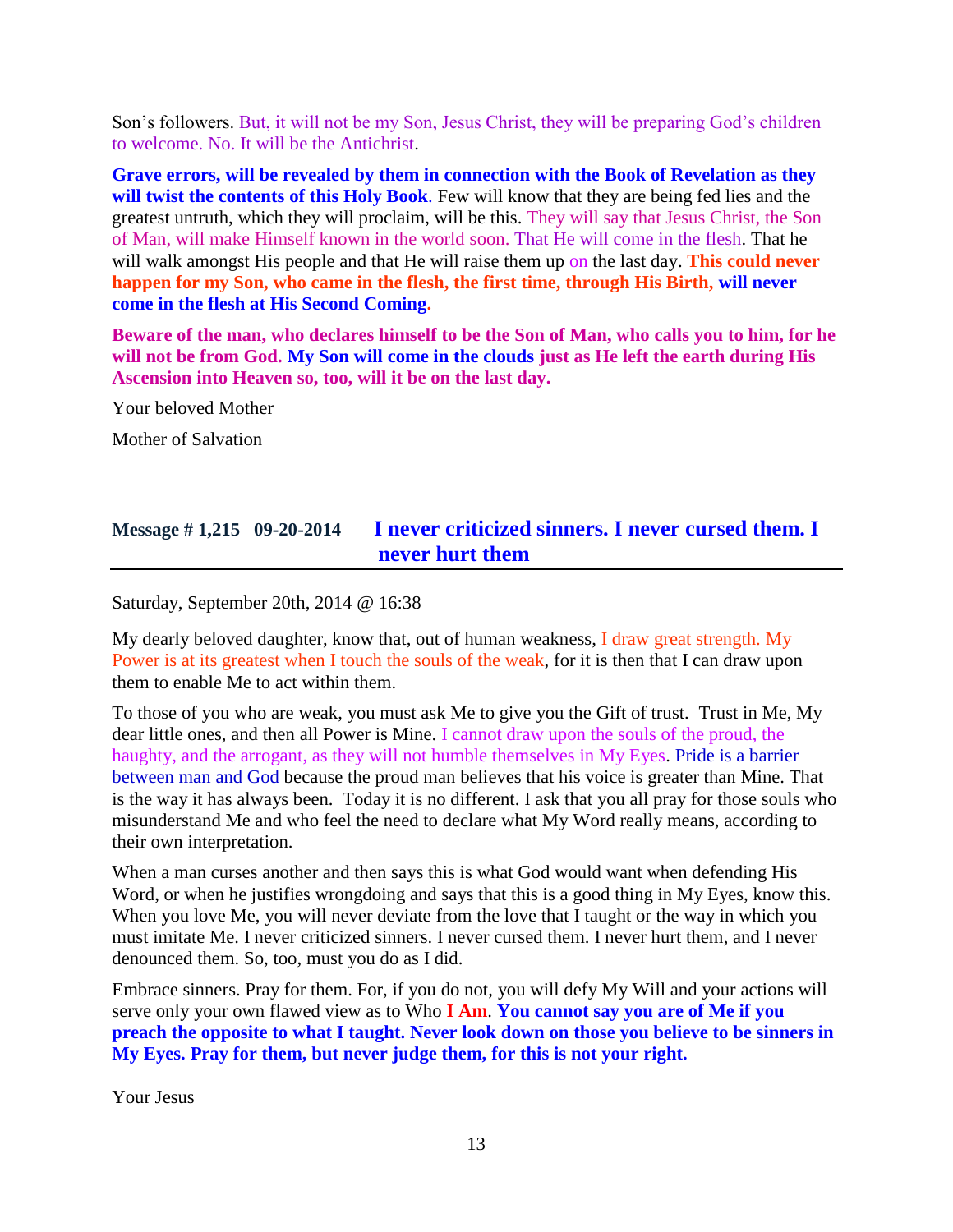Sunday, September 21st, 2014 @ 17:45

My dearly beloved daughter, My Heart belongs to all families and it is My Desire to bless every family, small, medium, or large at this time. When love is present within families, this means that God's Power is upheld, for all His children belong to Him. It was He Who created every single one of them.

**God preserves His Love for man through the family unit because it is within such circumstances that His Love naturally thrive**s. The love contained within families who are united yields great Graces because, the love of family members for one another is one of the greatest Gifts from God. God uses the love in the family to spread its wings, so that each member of a loving family will help to spread this love, wherever they go. Likewise, when the family unit breaks down, this will have a direct impact on your community, your society, and upon your nations.

**When God created Adam and Eve, He desired a family of His Own, upon which He lavished everything. He will always strive to protect families because this is the place where love is first discovered by mortal man.** When love thrives in families so, too, will it thrive in those nations. Because the love for one another evolves from the family, it is precisely for this reason, that it is attacked by Satan. **Satan will use every influence he can to infest people so that they will justify every reason to break up the family unit. He will prevent families from being formed and he will try to stop it from re-uniting should that be the Will of God.**

The family, borne out of the Love of God, will always be attacked by evil. To protect your family from the Evil One, please recite this Crusade Prayer.

#### **Crusade Prayer (167) Protect my family**

O God, my Eternal Father, through the Grace of Your beloved Son, Jesus Christ, please protect my family, at all times, from evil.

Give us the strength to rise above evil intent and to remain unified in our love for You and one another.

Sustain us through every trial and suffering we may endure and keep alive the love we have for each other so that we are in union with Jesus.

Bless our families and give us the Gift of Love, even in times of strife.

Strengthen our love, so that we may share the joy of our family with others so that Your Love may be shared with the whole world. Amen.

Remember that God created each one of you in His Likeness so that He could create the perfect family. Be thankful for your families for it is one of the greatest Gifts He has bestowed upon the human race. When the suffering on this earth comes to an end, and when hatred is obliterated, God will unite humanity as one in Him. You will become whole again and His Family will have Eternal Life.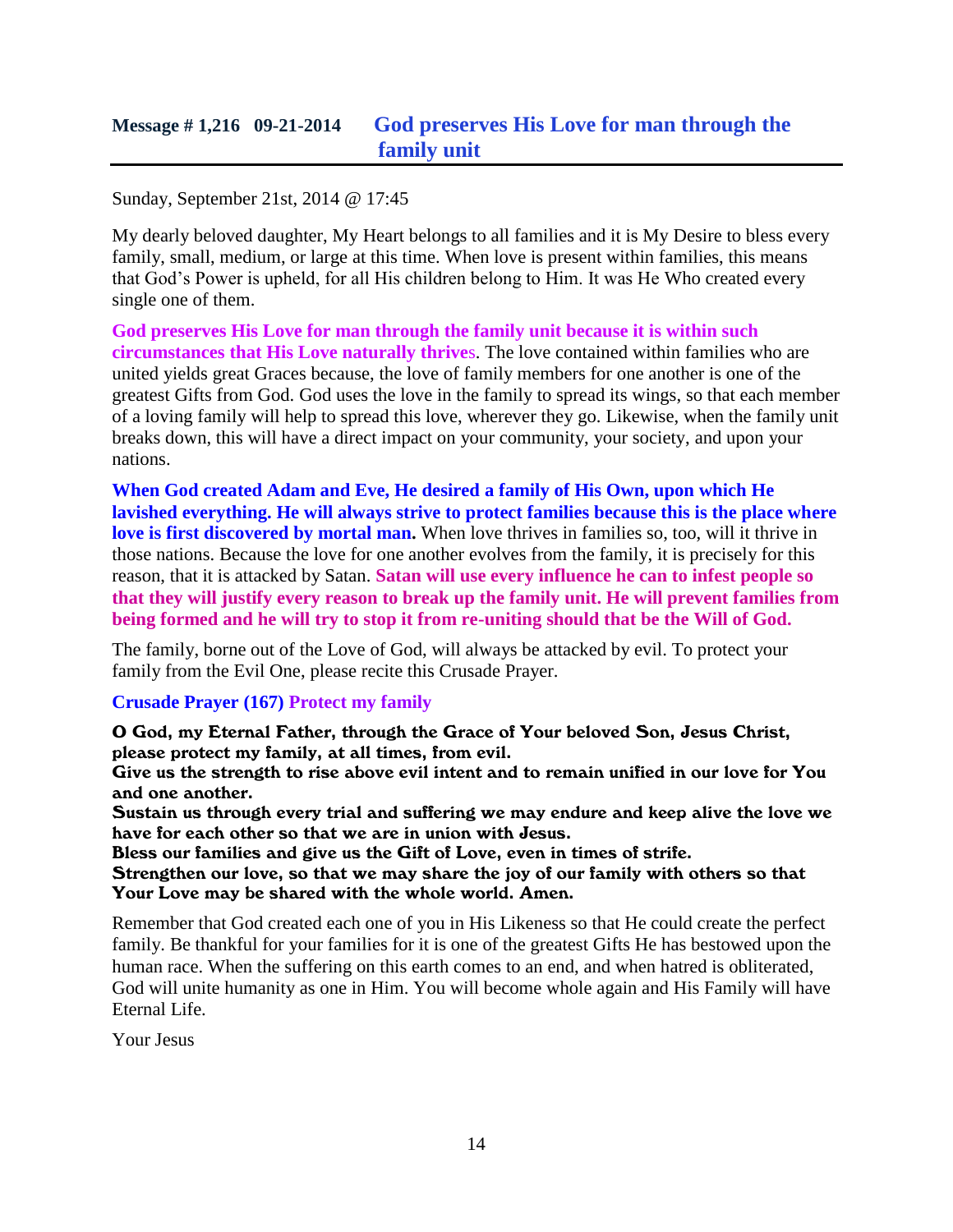### **Message # 1,217 09-23-2014 [It is easy to say you are a Christian, once you are](http://www.thewarningsecondcoming.com/it-is-easy-to-say-you-are-a-christian-once-you-are-not-challenged-for-being-one/)  [not challenged for being one](http://www.thewarningsecondcoming.com/it-is-easy-to-say-you-are-a-christian-once-you-are-not-challenged-for-being-one/)**

Tuesday, September 23rd, 2014 @ 23:30

My dearly beloved daughter, as I reach out to God's children including all religions, nonbelievers and Christians, many will, as a result of My Call, convert to Christianity. This will be achieved through the Grace of God, by the Power of the Holy Spirit.

In the meantime, well-meaning Christians and committed followers of Mine will find the trials, which they will have to face, very difficult. I ask them now. Who amongst you is so strong that you will stand by My Side and abide by the Truth, without My intervention at this time? Many of you, with a good heart, will stay true to Me, but only within your own groups. **Once you all agree with each other, you will find it easier to serve Me. But when you face opposition – and you will, at some stage, from My enemies who will try to entice you into a false doctrine – you will not find it easy.**

When you are criticized for following the true Word of God, many of you will be too weak to defend It. Once you face opposition from your fellow Christians, and when you are coerced into accepting newly adapted, but false, scripture, you will be grief stricken. By then, your faith will be truly tested. You will have two choices. Believe in the Truth, as it was laid down by God, and for which much blood was shed in order to reconcile man with His Maker. Or, accept a watered down version of My Word, infiltrated with untruths.

**To choose the first option will bring you much pain, grief and suffering, for you will be held in contempt by others for remaining true to Me**. But, by choosing the second option – while you may well be covered with much praise, accepted by your peers and My enemies – you will be plunged into darkness and your soul will be at risk.

**It is easy to say you are a Christian, once you are not challenged for being one.** But if you are scorned, mocked, ridiculed, or slandered in My Name, some of you will not be strong enough to withstand these trials. Many of you will desert Me and walk away because of the fear of public opinion. Many of you will betray Me. **Many of you will turn your backs because you will be too ashamed to carry My Cross.**

Never believe that being a follower of Mine is easy, for it is not. But there will come a time when your faith will be put to the ultimate test and it is then that I will know who is of Me and who is not.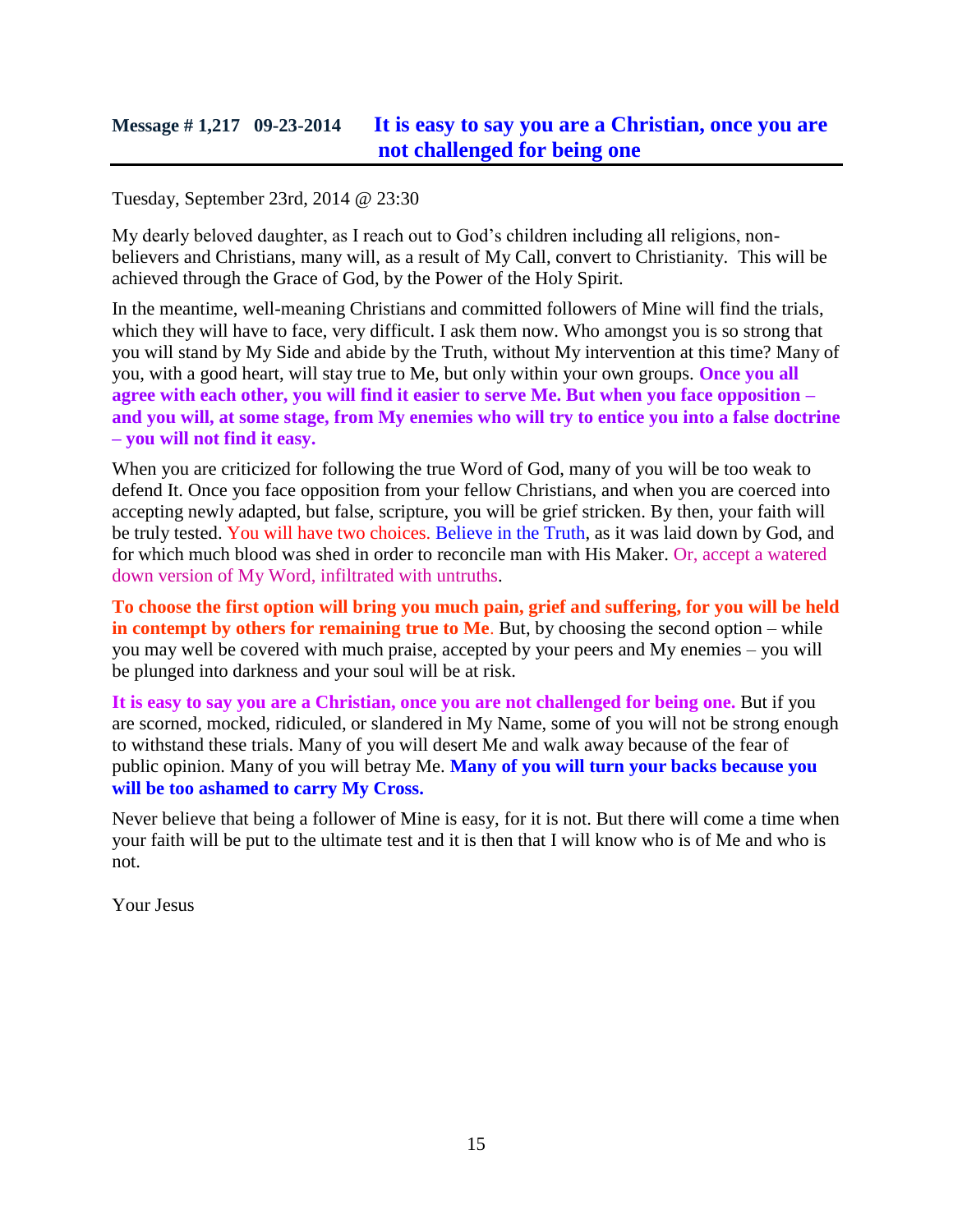# **Message # 1,218 09-24-2014 [The beauty of man, created in the Living Image of](http://www.thewarningsecondcoming.com/the-beauty-of-man-created-in-the-living-image-of-god-is-indescribable/)  [God, is indescribable](http://www.thewarningsecondcoming.com/the-beauty-of-man-created-in-the-living-image-of-god-is-indescribable/)**

#### Wednesday, September 24th, 2014 @ 15:05

My dearly beloved daughter, just as My Beloved Mother was chosen by God to herald the Coming of the Messiah so, too, is she being called to prepare humanity for My Second Coming.

She has been elevated into the highest Hierarchy in Heaven and has been accorded great powers by My Eternal Father. Nevertheless, she remains as was then, and as is now, and always will be, a devoted and humble servant of God. She serves Him in His Plan to raise man to the perfect state in which he was meant to be.

**The beauty of man, created in the Living Image of God, is indescribable. No man, woman or child on this earth can match that, which was created when God brought forth Adam and Eve.** Sin was their downfall and Lucifer their enemy. Then, this perfect state was destroyed. Stained by sin, man will never regain this perfect state again until the Serpent, and all those who worship him are banished. Until that day comes, the beauty of the human body and soul will remain tarnished.

Man is God's greatest love. The Angels are His servants in that they, too, must show love for God's Creatures. **God's Love for His family supersedes all that He created and, until He regains the souls of His children, He will never rest.** God permits many sufferings, humiliations and tragedies, all of which are caused by the hatred of the one whom He held in the highest regard – the former Archangel Lucifier, who became Satan. Fallen because of his jealousy, pride and self-love, he caused My Father the greatest pain imaginable. And today, just as it was then, he still does the same.

**My Father's loyal Angels, all the Saints and My beloved Mother, have formed a bond, which can never be broken. Whatever My Father dictates is carried out by His Elite Hierarchy. He is never questioned**. Whatever My Father desires, is the correct way and the most powerful way. It is the way in which the human race can be saved from the curse of the Evil One. That is His prerogative. No one would ever dare to question Him. In His Final Plan, the final stage in which He will bring His Plan of Salvation to an end, He will intervene in many ways.

**My Mother's title, 'The Mother of Salvation', the final one given to her by the Eternal Father, God the Most High, is no accident. She was sent to warn the world and prepare it for the final onslaught against the human race by the Evil One. She has been accorded this task and I ask that you accept this, and respond to her call for prayer at all times.**

The Holy Trinity will bring about many Blessings to those who respond to this, the final mission, from Heaven – the Mission of Salvation. Accept, with thanks that such favor has been shown to humanity with love and graciousness of heart.

Your Beloved Jesus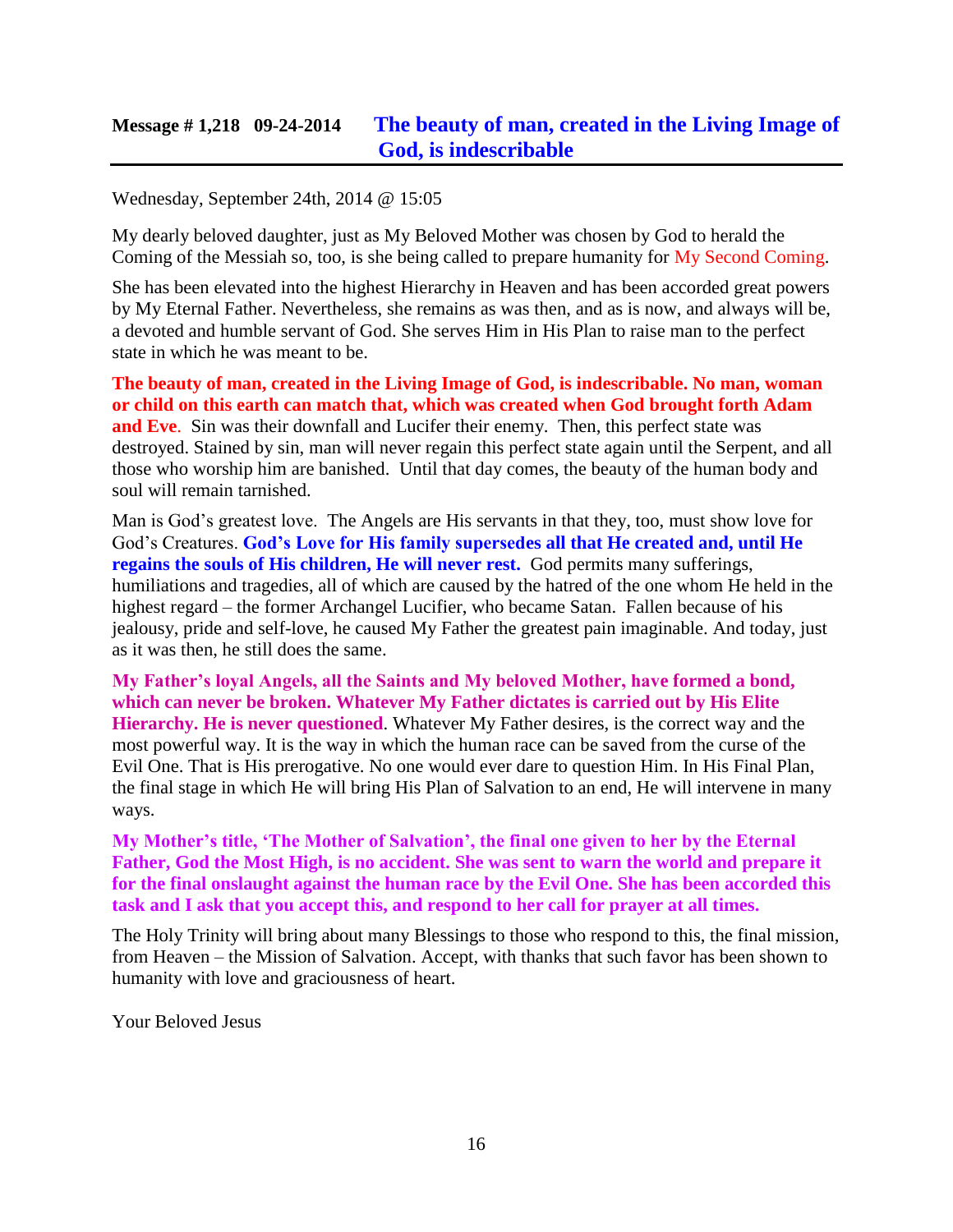# **Message # 1,219 09-27-2014 [Mother of Salvation: Sin is a fact. It exists, and](http://www.thewarningsecondcoming.com/mother-of-salvation-sin-is-a-fact-it-exists-and-will-continue-to-exist-until-the-second-coming-of-christ/)  [will continue to exist until the Second Coming of](http://www.thewarningsecondcoming.com/mother-of-salvation-sin-is-a-fact-it-exists-and-will-continue-to-exist-until-the-second-coming-of-christ/)  [Christ](http://www.thewarningsecondcoming.com/mother-of-salvation-sin-is-a-fact-it-exists-and-will-continue-to-exist-until-the-second-coming-of-christ/)**

Saturday, September 27th, 2014 @ 19:20

My dear children, how heartbroken I am during these terrible times, when man has risen to defy God in so many ways.

God's Laws are being flouted all over the world because sin is no longer acknowledged as being wrong. Instead, it is justified at every opportunity so that man can no longer differentiate between right and wrong. When you embrace sin, in all its forms, and declare it to be of no consequence, then you will never be satisfied. Sin, once it is seen as merely a human fault, will lead to greater and more serious sin until, finally, it will lead to a darkness of the spirit and separation from God. This will leave a vacuum in your soul, which will bring a form of wretchedness, which it is difficult to extract from.

**Darkness comes from the spirit of evil. Light comes from God. Sin brings darkness and, unless you acknowledge sin, and seek reconciliation, it will grow and fester until it strangles the spirit. Nothing in this world will, nor can, bring the soul the relief it craves. Only reconciliation between the soul and God can free it from this stranglehold**.

**Sin is a fact. It exists, and will continue to exist until the Second Coming of Christ**. God's children, who understand the Ten Commandments, laid down by Him, will know that man must ask God for forgiveness each and every time he sins. It doesn't matter that he seeks out God and begs His Forgiveness repeatedly, because this is the only way to stay in union with Him. In this way, you will receive many Graces and you will mature and dwell in the Light of God.

Man must accept his weakness because of the existence of sin. He must accept how sin can separate him from God. When he does not accept this fact then he is saying that he is equal to God. **Without belief in the existence of sin man, cannot serve God.** It is then that the separation between the soul and that of his Creator becomes wider until there is no communication between man and God.

It is the desire of Satan to capture souls and prevent their salvation. Until man accepts the importance of acknowledging the Laws of God, he will deny Him.

Your beloved Mother

Mother of Salvation

# **Message # 1,220 09-28-2014 [Cling to the Truth at all times, for without it, you](http://www.thewarningsecondcoming.com/cling-to-the-truth-at-all-times-for-without-it-you-will-be-living-a-lie/)  [will be living a lie](http://www.thewarningsecondcoming.com/cling-to-the-truth-at-all-times-for-without-it-you-will-be-living-a-lie/)**

Sunday, September 28th, 2014 @ 18:15

My dearly beloved daughter, the Word of God, as laid down by Him, and the Word dictated to My Holy Apostles, was the foundation upon which My Mystical Body, the Church, was built.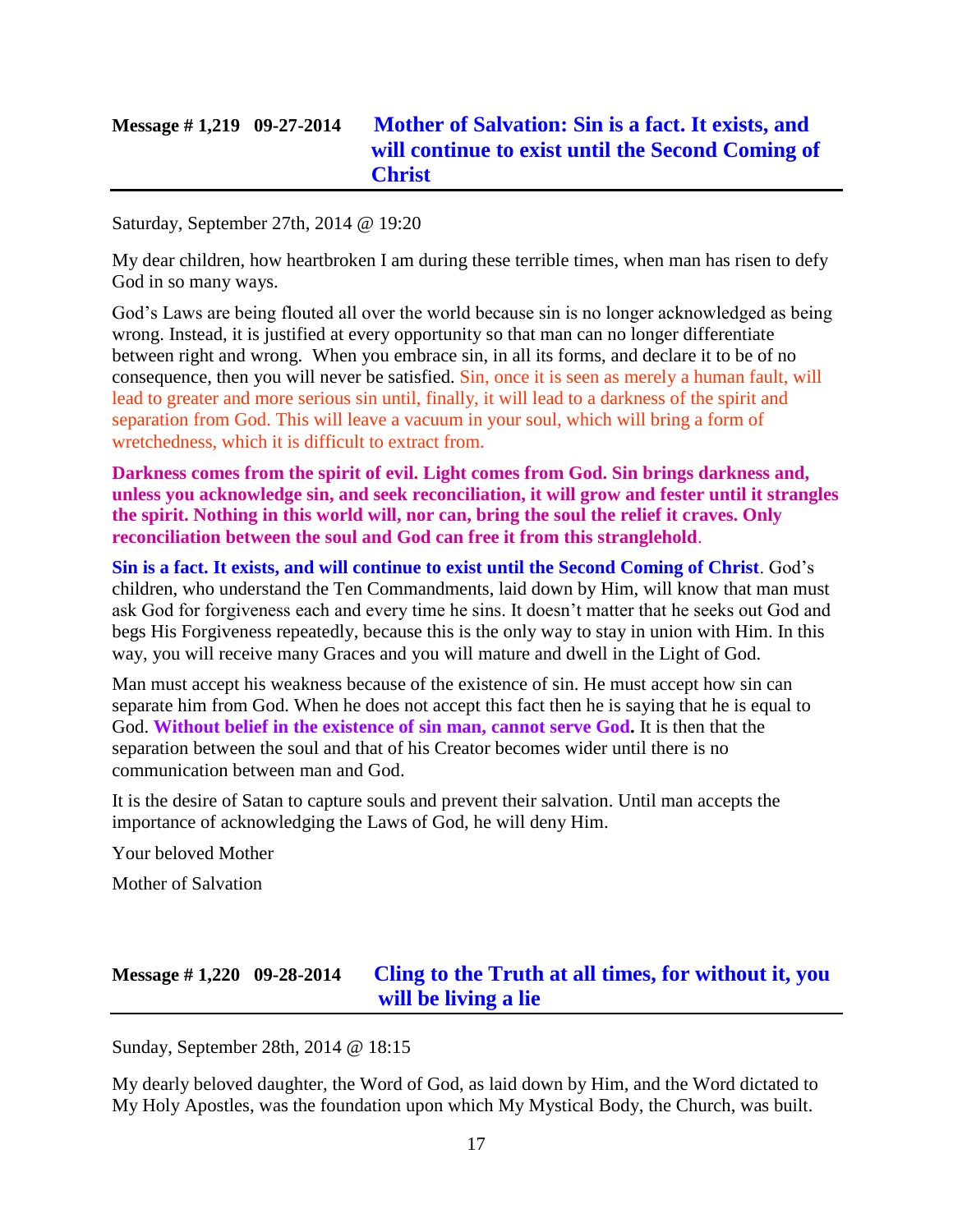**The Eternal Word is the foundation upon which the Church sits. It is not the other way around**. The Word of God is Eternal – it is cast in stone. It is the foundation of the Truth. The foundation of My Church cannot be shaken but the edifice, which sits upon it, may be changed and amended. However, if the building changes, then the foundation may not sustain it if it deviates from the building structure for which it was designed.

**The Word of God may never be amended because it can never change. For how could it? God did not say one thing only to mean something else.** The Church must be subservient to the Word of God. The Word of God is not subservient to those members of My Church who may feel differently. **Dare to tamper with the Word and you will betray Me, Jesus Christ. I Am the Church. My Body is the Church and all that springs from Me is sacred.** For as long as the Truth is upheld by you, those sacred servants of Mine, you can represent Me. As long as you trust and honor Me, and ensure that the proper procedures are in place within My Church, then you can say you are Mine.

When God dictated the Gospels, by the Power of the Holy Spirit, the Word may have been presented using different expressions but, either way, it remained the same. When God spoke through the Prophets and those Apostles of Mine, blessed with the Gift of the Holy Spirit, the language was clear, simple, and authoritative. The same is true of today when God speaks to His Prophets. The language is clear and simple and is delivered with authority, for it comes from God. The Words spoken by Me, your Redeemer, are true to My Holy Word contained in the scriptures, for they come from the same Hand. Therefore**, anyone who gives you a new version of the Truth, that is difficult to understand, hard to follow and vague, beware.** When the Truth is twisted, a false doctrine will emanate from it. It will be full of holes; illogical and the exact opposite of the Holy Word of God.

#### **When you are told that God will accept sin because of His Mercy, know that this is a lie. God will accept the remorseful soul, but never the sin, for this is impossible**.

Cling to the Truth at all times, for without it, you will be living a lie.

Your Jesus

# **Message # 1,221 09-29-2014 [God the Father: My Love will conquer evil and](http://www.thewarningsecondcoming.com/god-the-father-my-love-will-conquer-evil-and-hatred/)  [hatred](http://www.thewarningsecondcoming.com/god-the-father-my-love-will-conquer-evil-and-hatred/)**

Monday, September 29th, 2014 @ 20:50

My dearest daughter, My Love, when it is accepted by you can produce great fruits. But when it is rejected by man this results in a withered earth. Without My Love there is no life, no joy, no peace. When My Love is felt by man, it creates great wonder, awe, and a feeling of deep gratitude in the soul of the person, who has been granted this Gift.

My dear children, when you experience love in any form for another human being, this is My Love you feel. It can only come from Me for **I Am Love**. Love is a Gift and you must seize it when you feel it stir within your heart. To those who accept My Love, know that I will fill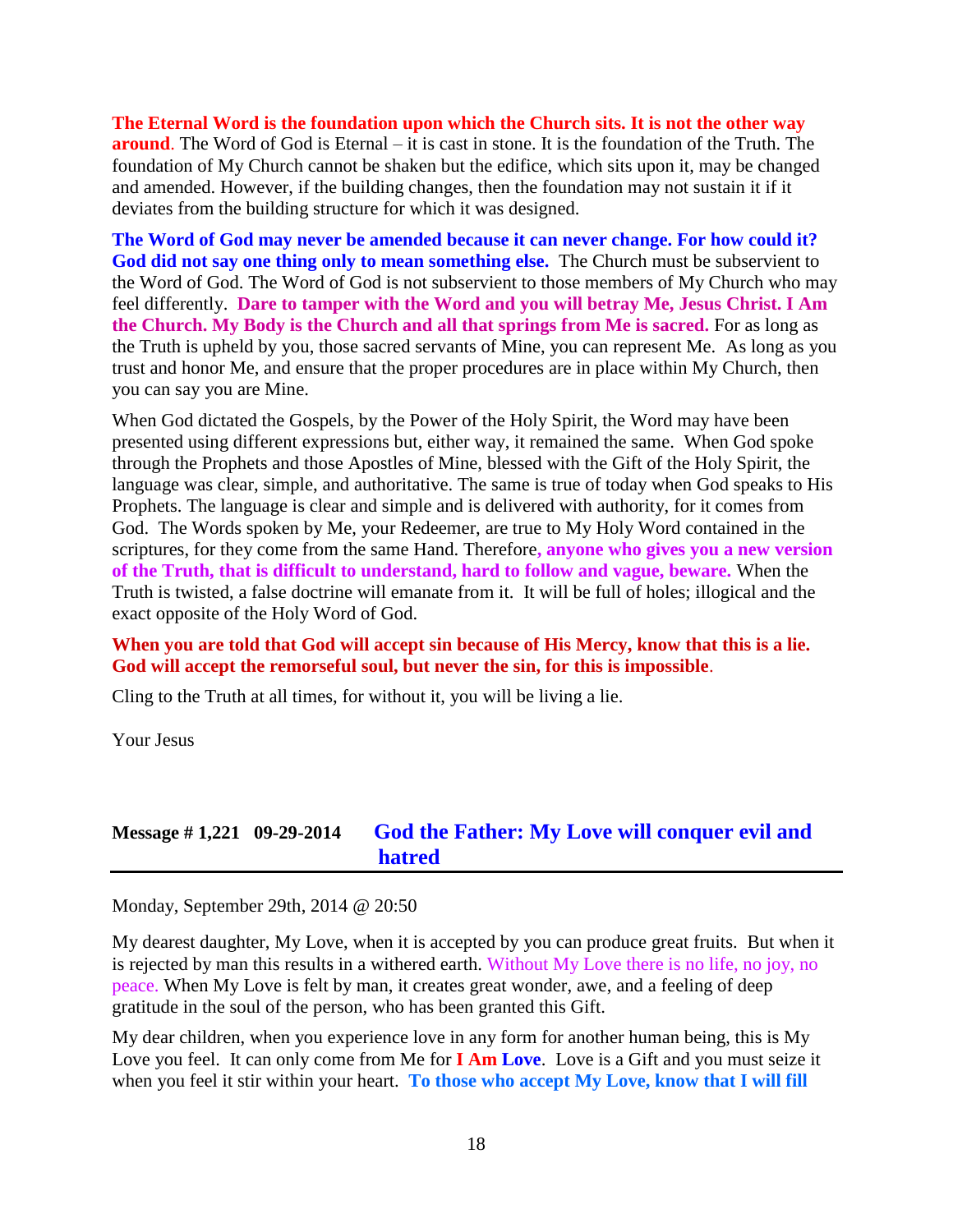**you with more of My Gift when you share it with those who have not been granted this favor.**

**My Love will conquer evil and hatred. Love wipes out hatred, as the evil one, the thorn in man's side, is incapable of it.** When you say you love Me, then you must fight very hard to prevent hatred, of any kind, to blemish your soul. If you love Me, you will forgive your enemies because you will see them as I see them. This requires perseverance on your part and discipline, which will prevent you from hurting another person, either verbally or physically.

When you allow My Love to flow through your veins, you will feel complete peace and freedom. This is because you will feel no malice, no anger, no revenge, nor grudge against another child of Mine. This is the Gift of My Love in its most pure form. Accept it from Me by reciting this prayer.

#### **Crusade Prayer (168) For the Gift of God's Love**

O dearest Father, O Eternal One, God the Most High, Make me worthy of Your Love. Please forgive me for hurting others and for any wrong-doing, which has caused suffering to any of Your children. Open my heart so that I can welcome You into my soul, and cleanse me of any hatred I may feel against another person. Help me to forgive my enemies and to sow the seeds of Your Love everywhere I go and amongst those whom I meet every day. Give me, dear Father, the Gifts of Perseverance and Trust, so that I can uphold Your

Holy Word and thus keep alive, in a darkened world, the Flame of Your Great Love and Mercy.

Amen*.*

Children, please take comfort in the knowledge that I love all of you, no matter who you are, whatever sins you have committed and whether or not you curse Me. My Love for you is unconditional.

I must, however, separate those who are trying to blind My children to the truth of their salvation, from those who are of Me.

**Were I not to intervene, many would be lost to Me** and I Am not prepared to sacrifice souls to those who, despite every effort on My Part, will reject Me on the final day.

**I ask that you place all your trust in Me and keep My Seal of Protection, in any form, close to you**. The fight has already commenced and I will wreak justice by punishing those who try to destroy My children.

Never forget Who I Am. I Am the Beginning and the End. All who come to Me will find Eternal Life. Allow Me to take you to safety and to a glorious life in union with My Will.

**I will reveal the New Paradise in My Own Time and I desire that you show patience**. **Live your lives in harmony with others. Look after your families as before.**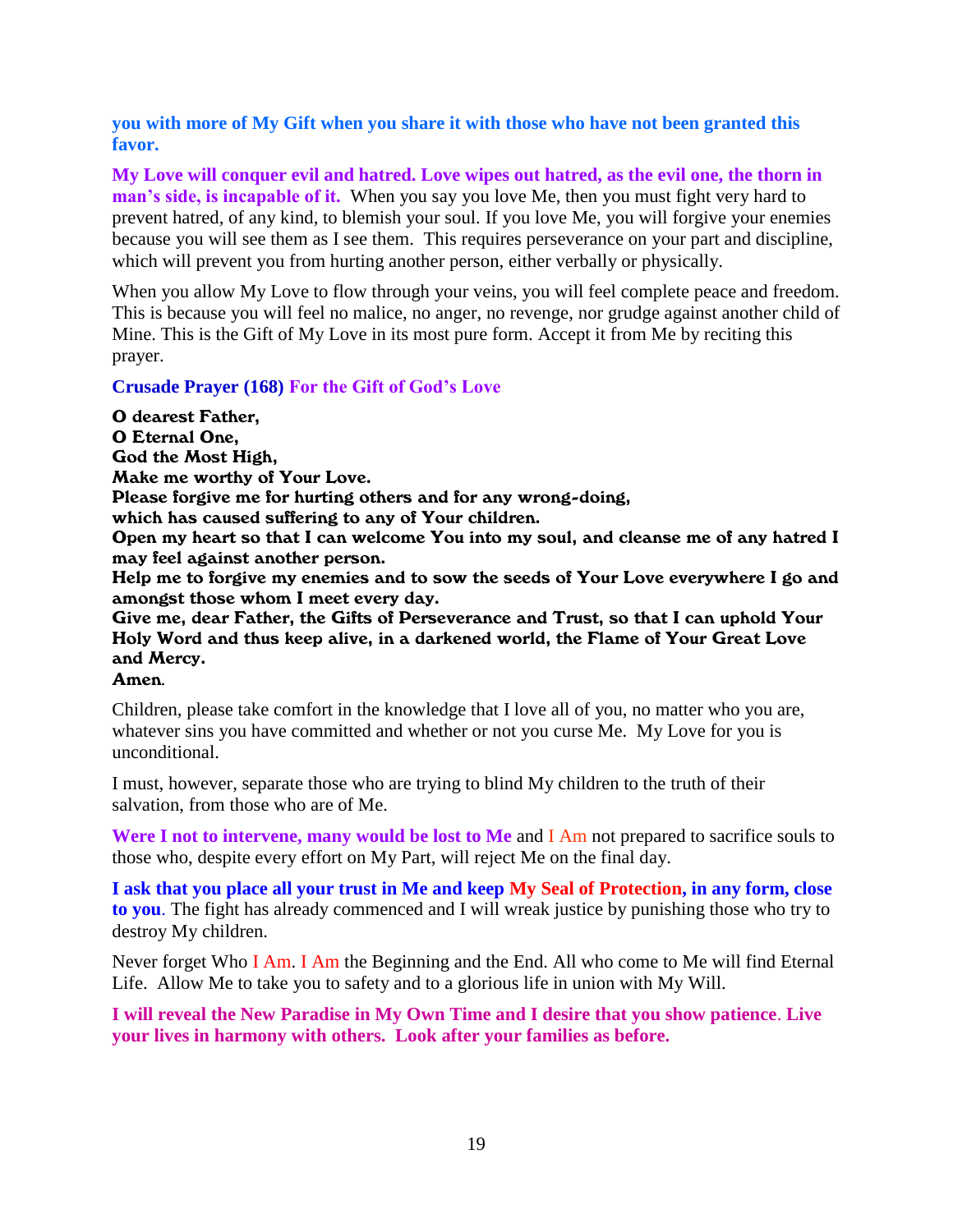**Come to Me in your churches as before. But, always remember that the Truth, the True Word of God, can never change for I Am the Truth. I can never change, for that can never be.**

I love you. I bless you. I protect you. Your Loving Father God the Most High

# **Message # 1,222 10-01-2014 [You either serve God, or give in to the folly of](http://www.thewarningsecondcoming.com/you-either-serve-god-or-give-in-to-the-folly-of-men/)  [men](http://www.thewarningsecondcoming.com/you-either-serve-god-or-give-in-to-the-folly-of-men/)**

Wednesday, October 1st, 2014 @ 21:15

My dearly beloved daughter, the betrayal of Me, Jesus Christ, the Son of Man, is rampant amongst those who say they serve Me. Even those who say they are My loyal servants have deserted Me and their faith is but just a glimmer of its former state. What began with a love and compassion for Me, has been reduced to a fraction of what it was before and this has been caused by many things.

So much disdain for My Church came about because of fallen souls within it, who were led into grave sin. Many innocent sacred servants of Mine suffered because of the sins of others, and this brought them great shame.

Then, when the Laws of God were pushed to one side and barely spoken about, many forgot that the Commandments of God had to be upheld at all costs. **If My sacred servants stopped preaching the Truth, and dismissed the importance of addressing the existence of sin, how then could God's children be any the wiser?**

My sacred servants have a moral duty to uphold the Word of God and to warn God's children about the danger of sin. But this, they have decided not to do. Many are afraid to preach the Truth for fear of being persecuted by those who will blame them for the sins of others.

**During My time on earth I never hesitated to preach about the punishment, which man will face lest he seeks God's forgiveness for his sins**. Fear of God's punishment should not be the reason to avoid sin but only so that you, the sinner, can be saved.

**Sin is something you have to live with, but you must never accept it. You must fight it, for I desire to save your souls.** 

Why would I not desire to save your souls, whatever the cost? Did I not suffer for you and die an agonizing death on the Cross so that you could be redeemed in God's Eyes? Why then do My sacred servants not preach about the absolute necessity to seek eternal life?

If you do not seek Eternal Life, then you will not find it.

It is the duty of all those who serve Me to help save man from eternal damnation. The Truth has been hidden for so long, that many souls, due to their complacency, have been lost to Me. Know that I will send forth My Angels on the last day and that man will be divided into two halves –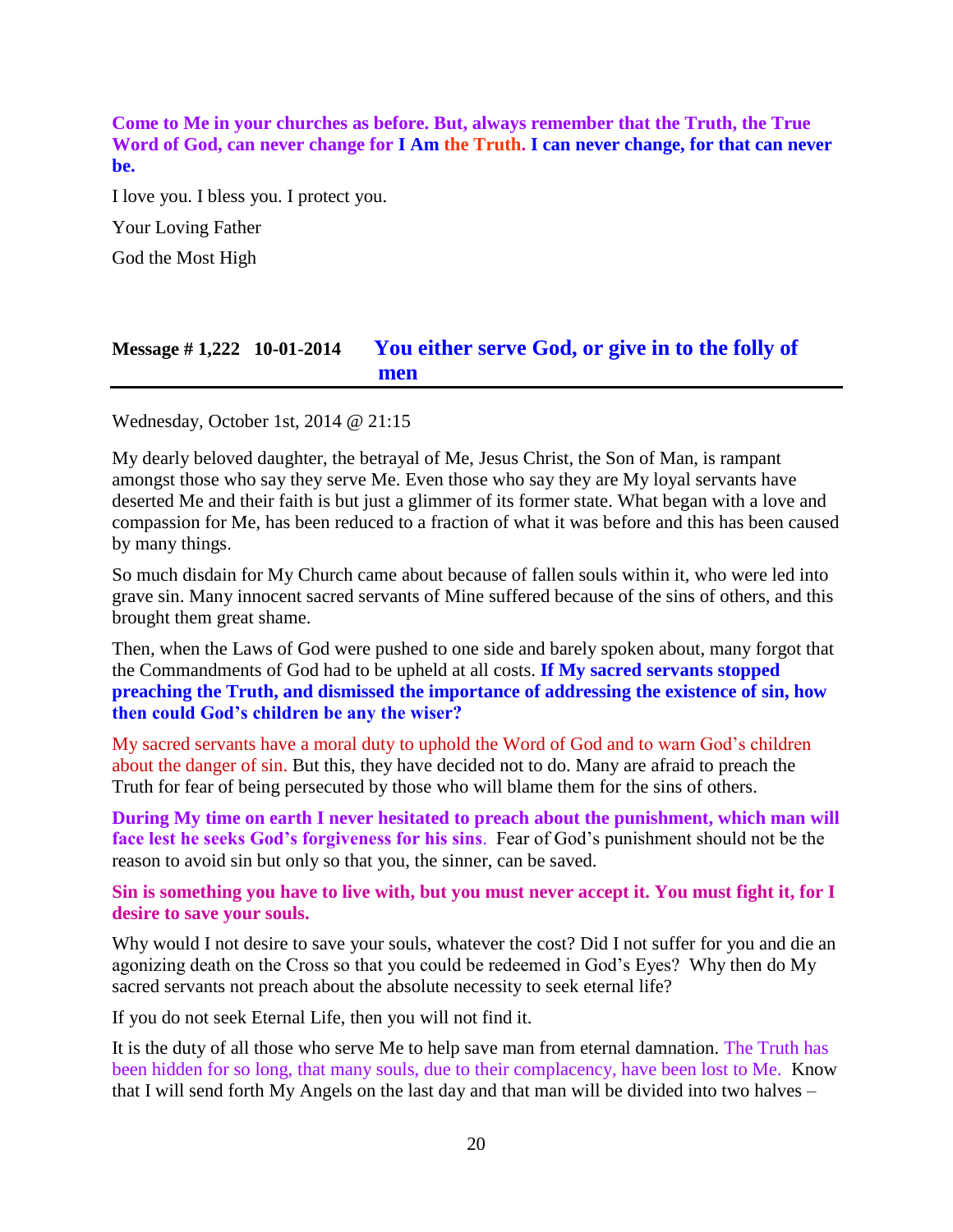those who have committed atrocities and those who are of Me. I ask you, My sacred servants, to tell the Truth, for, if you do not, then you will lose Me many souls and for that I will never forgive you.

**You either serve God, or give in to the folly of men.**

Your Jesus

# **Message # 1,223 10-02-2014 [Put down your armor, for it will be crushed into](http://www.thewarningsecondcoming.com/put-down-your-armour-for-it-will-be-crushed-into-tiny-pieces/)  [tiny pieces](http://www.thewarningsecondcoming.com/put-down-your-armour-for-it-will-be-crushed-into-tiny-pieces/)**

Thursday, October 2nd, 2014 @ 23:15

My dearly beloved daughter, My enemies may scorn My Word – the Truth – but the day will come when they will hang their heads in shame and remorse when they stand before Me.

**In the days of Noah, he and those chosen to help him to prepare for the Justice of God, were ridiculed. They were sneered at, persecuted and every attempt was made to discredit the instructions given to Noah by God**. Obedient to the last, Noah begged for mercy for their souls. He urged them to seek refuge with him but he was ignored. And so it will be up to the Great Day of the Lord. Only a remnant will be ready to greet Me along with all those, who will find it in their hearts to accept My Mercy, during the Warning.

I ask all those who believe in Me, and My Promise to come again in great glory, to pray for those who scorn this Mission for they have been given the Gift of the Truth, but choose to throw it back in My Face. All those with warm and tender hearts, and a meekness of soul, will be drawn into My Arms, no matter what faith or creed they follow, for they are of Me. Those who do not know the Word of God will be shown great mercy and those who convert during the Warning will also dwell in My Arms. I will reach out to all souls, whose hearts are warm and who show love and mercy to their brothers and sisters.

The greatest battle will be when I reach out to the arrogant and proud, who lack true love and who are without a generous spirit. It is for these souls that I urge your prayers. But, it will be for those who have sold their souls to the Devil, in the full knowledge of what they have done, that I ask you to beg for My Mercy the most. They will not come to Me, on their own accord, and so it will only be through the suffering of chosen souls, who have consecrated themselves to Me, and your own offerings, that they can be saved. Please recite this prayer to save all sinners.

#### **Crusade Prayer (169) For the salvation of those who reject Christ**

Dearest Jesus, by Your Compassion and Mercy, I beg you for the salvation of those who have rejected You; Who deny Your Existence; Who deliberately oppose Your Holy Word and whose bitter hearts have poisoned their souls against the Light and the Truth of Your Divinity. Have Mercy on all sinners. Forgive those who blaspheme against the Holy Trinity and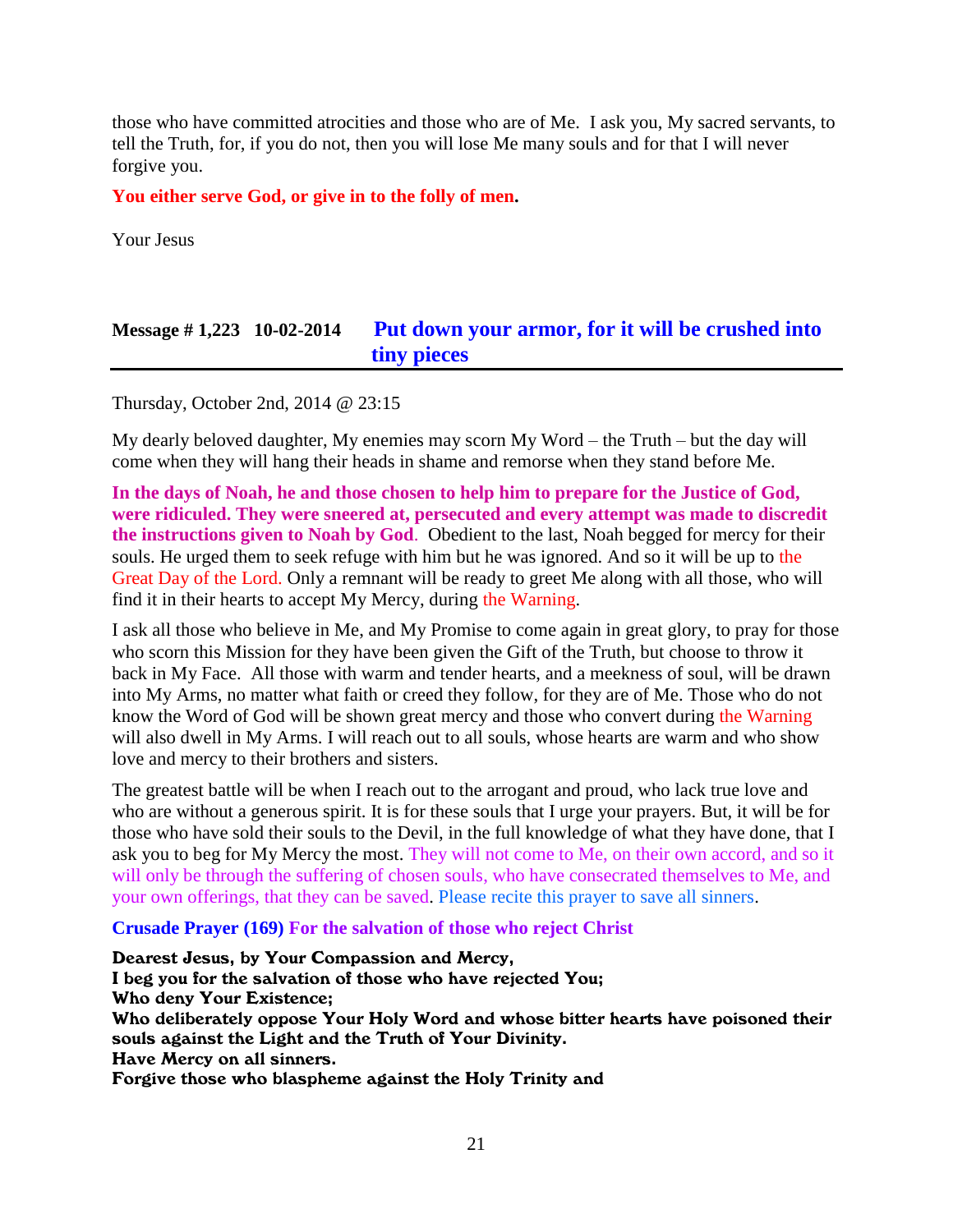Help me, in my own way, and through my personal sacrifices, to embrace within Your Loving Arms, those sinners who need Your Mercy the most.

I give You my promise, that through my thoughts, my actions and the spoken word, to serve You as best I can in Your Mission of Salvation. Amen*.*

**Go all of you and gather in prayer, for the Justice of God will be seen soon for the world to witness.** It is because of the wickedness of man, his peevish actions and his hatred for his fellow man that God will stop him from the devastation, which is being orchestrated in every way against the human race.

Put down your armor, for it will be crushed into tiny pieces by the Hand of My Eternal Father. **Oppose God and you will suffer for this. But when you try to hurt humanity on a large scale through the abuse of power, you will be stopped abruptly. You will have no time to seek God's Mercy.**

Your Jesus

# **Message # 1,224 10-03-2014 [The global vaccination I told you about in 2010](http://www.thewarningsecondcoming.com/the-global-vaccination-i-told-you-about-in-2010-will-soon-be-witnessed/)  [will soon be witnessed](http://www.thewarningsecondcoming.com/the-global-vaccination-i-told-you-about-in-2010-will-soon-be-witnessed/)**

Friday, October 3rd, 2014 @ 15:10

My dearly beloved daughter, heed now My Promise. I will come again to herald a new beginning, a new world without end. All those who accept the Grace of God, when I pour My Mercy over the whole world, will be part of My Kingdom.

I have given humanity every sign, every warning and every Grace to prepare their souls. Some have heard the Word of God, as laid down in the Holy Gospels, and taken heed. Others have heard and seen the Truth but refuse to accept it. There will come a day soon when the full Truth and the proof of Who **I Am** will be revealed and sinners will be given equal time to make their own decision, according to their own free will. **Not one of you will be forced to accept My Mercy, for only you can make that decision.** Others will refuse to bear witness to the Truth, even when they will see it clearly. Sadly, they will be lost. **Others will take their time before they pledge allegiance to Me, but that time, after The Warning takes place, will be short.**

I come to tell you now of events which will reveal to you the signs of these times and of My Presence in this Mission. **Storms will be seen in many nations and they will last for weeks. The global vaccination I told you about in 2010 will soon be witnessed**. **The Hand of God, in His Divine Justice, will be seen when He permits the temptations placed before those who serve Him in My Church.** When these and all the other prophecies come to fruition, I will be waiting. And then will come The Warning. It will come soon, before the Great Day when My Promise to come again will be finally fulfilled.

You must trust in My Goodness, My Love, and My Mercy. If you do, you will be strong enough to face any trial and insults which are flung at you in My Name and the grace to remain true to My Holy Word.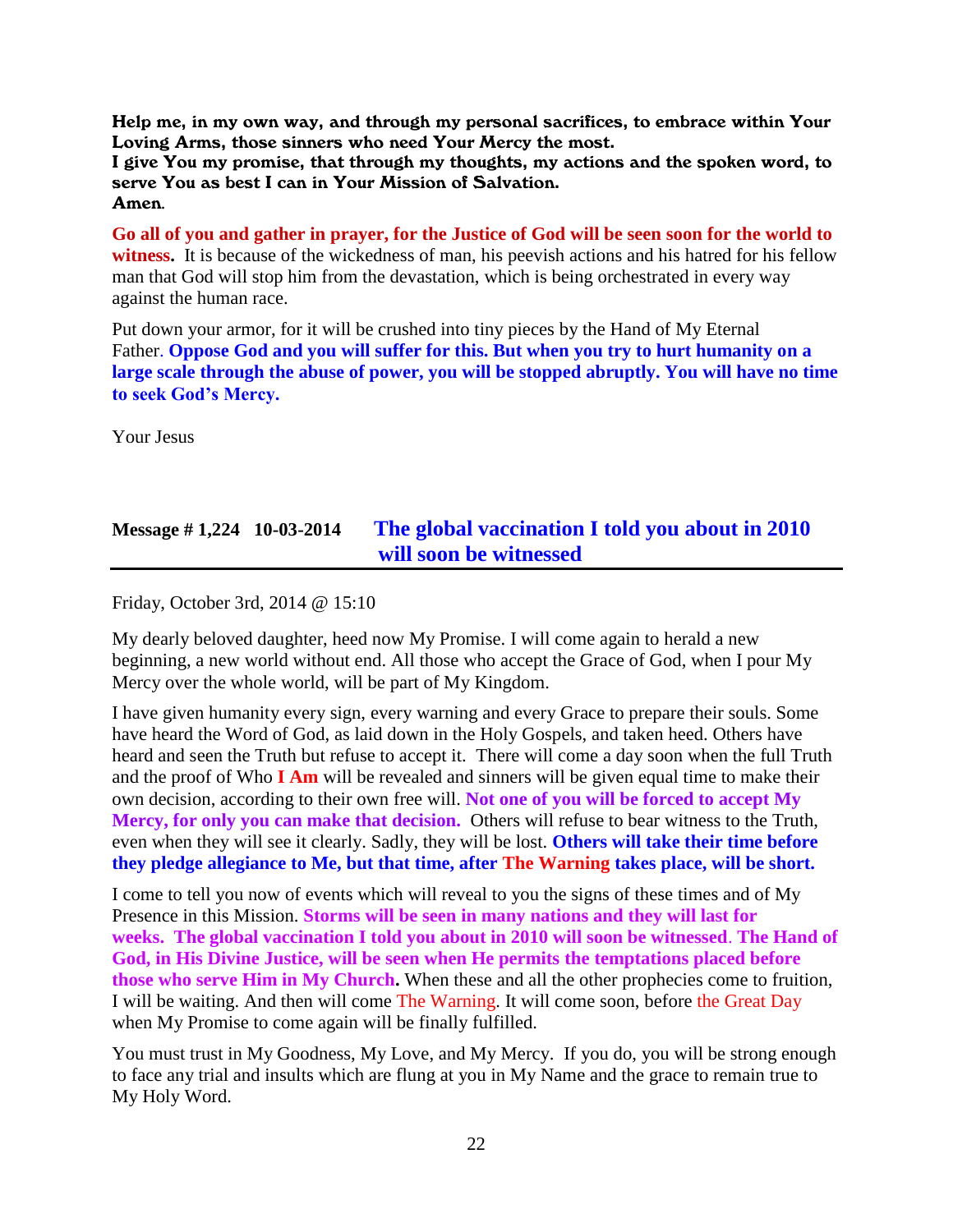Remain in peace and in hope, for My Love for you, and your love for Me, will destroy the evil which has taken over the souls of those who have separated themselves from Me.

Your Jesus

# **Message # 1,225 10-06-2014 [Mother of Salvation: The Laws of God will soon](http://www.thewarningsecondcoming.com/mother-of-salvation-the-laws-of-god-will-soon-be-overturned-by-millions/)  [be overturned by millions](http://www.thewarningsecondcoming.com/mother-of-salvation-the-laws-of-god-will-soon-be-overturned-by-millions/)**

Monday, October 6th, 2014 @ 13:55

My dear children, the Ten Commandments laid down by God can never be re-written, because that would be a sacrilege. Man can never tamper with the Word and the day will come when the Wrath of God will descend upon humanity, when the Ten Commandments are deemed by man to be flawed. When this happens, know that God's Word will no longer be revered and that humanity will be led into grave error.

No man, or sacred servant, has been given the authority to overturn the Ten Commandments or the Word of God. No excuse can ever be made to deny the Truth of the Word of God. The Laws of God will soon be overturned by millions of people. Then, all those who fall for the deceit, which will come about as a result, will be blinded by darkness. The Holy Spirit can never enlighten those who deny the Word or who condone sin. **When the Holy Spirit is no longer present, and when the Word has been adapted to suit the selfish needs of man, then any new laws will mean nothing in God's Eyes.**

The enemies of God will move quickly to overthrow the Truth and My Son's Church will be divided into two. **Those who staunchly defend the Truth will be cursed for speaking it. Those who utter profanities and declare these to be the Truth will be applauded.** The spirit of evil will roost in the hearts of the misguided and many souls will be lost. They will not be able to present themselves before my Son and declare themselves to be whole, because they refuse to acknowledge the Truth given to them through God's Mercy.

It will soon be declared that God is Merciful towards all sinners, no matter what they do to offend Him. **This is true, but when they offend Him, by presenting before Him every abomination and heresy and then declare that these are acceptable to God, He will turn away from them in disgust.**

Man will be so full of his own desires, to suit his sinful life, that he will pronounce unlawful acts as being desirable in God's Eyes. This will amount to lies. And, when they dare to present these before the altars of God, these souls will be cast out. Should you allow yourselves to be led into grave error, you will place your souls in grave danger.

I ask that you recite the Ten Commandments as often as you can. By doing so, you will know what it is that is required of you in order to truly serve God.

Your beloved Mother

Mother of Salvation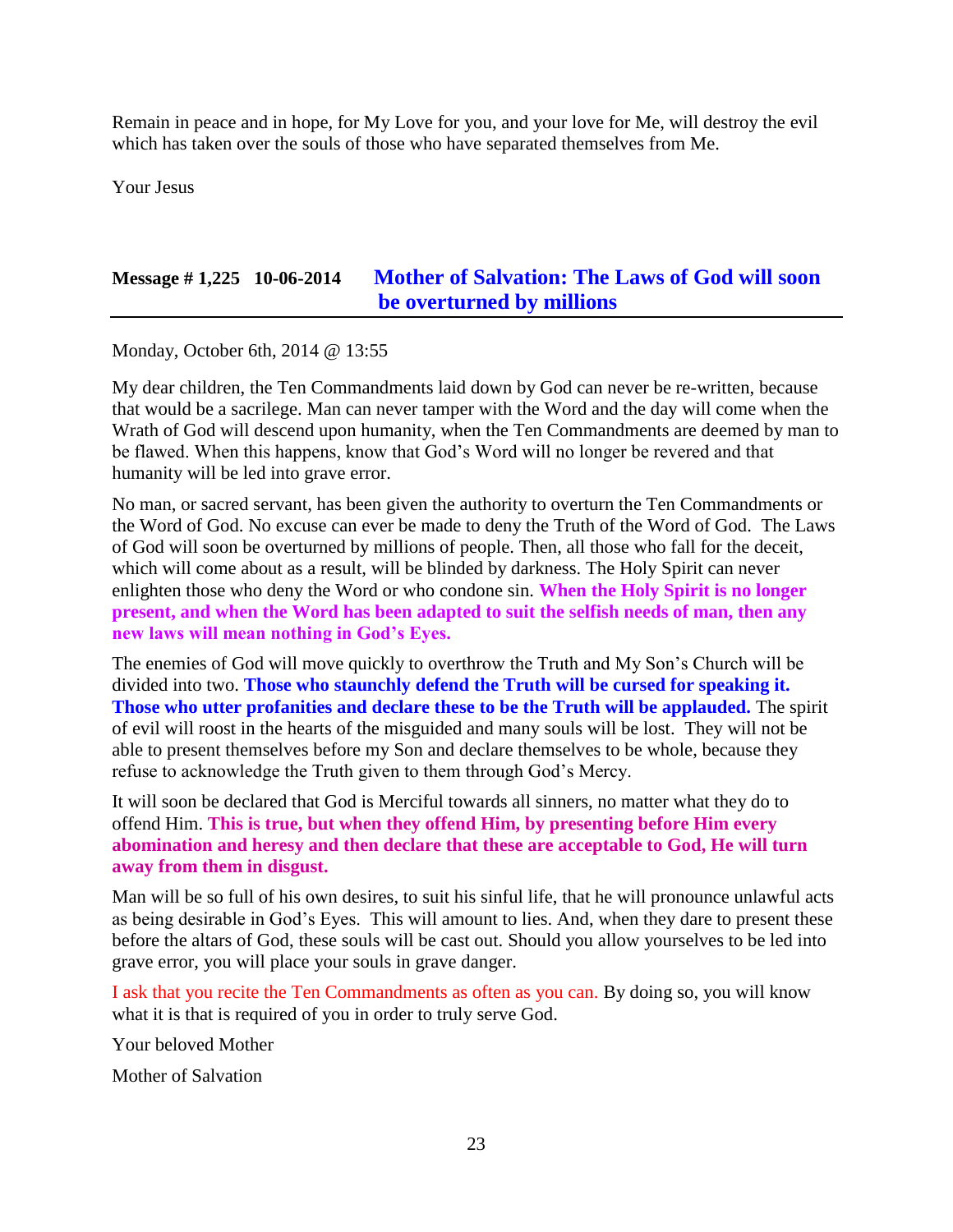# **Message # 1,226 10-08-2014 [When love diminishes, God is diminished in your](http://www.thewarningsecondcoming.com/when-love-diminishes-god-is-diminished-in-your-lives/)  [lives](http://www.thewarningsecondcoming.com/when-love-diminishes-god-is-diminished-in-your-lives/)**

Wednesday, October 8th, 2014 @ 20:25

My dearly beloved daughter, how cold the hearts of men have become. How little do they care for the needs of others or the Gift of life. They have allowed their hearts to fester because they no longer have the capacity for true love to reign within their souls. Once love is weakened, and when charity for each other's needs becomes scarce, then nothing but injustice will be forthcoming.

**When love diminishes, God is diminished in your lives. For those who may once have loved Me, and who no longer believe in Me, their hearts will turn to stone.** When you turn your back on love for one another, you will become barren and restless. Your lack of love will lead you into accepting every kind of practice, which is abhorrent to Me. Everything that I stand for will be dismissed by you. All life, given to humanity, by the Power of God, will be tampered with and, in many cases, destroyed by you. Your respect for God's Laws and human life no longer mean anything. Your attachment to all earthly things, and the worldly goods they yield, will leave you without satisfaction.

When you harden your hearts against God, humanity suffers greatly. When the power of evil replaces the love that the world once had for Me, Jesus Christ, know then that the times are almost upon you.

**Give up your wayward and foolhardy pursuits of pleasure. Do not attempt to change the**  Laws of God to suit your sinful lives. Ask, ask, ask for My Intervention, so that I can show you the Way. If you do not turn back to the path of Eternal Life, which was carved out for every child of God, then you can never be part of My Kingdom.

Your Jesus

# **Message # 1,227 10-08-2014 [My Church, My True Church, will crawl on its](http://www.thewarningsecondcoming.com/my-church-my-true-church-will-crawl-on-its-belly/)  [belly](http://www.thewarningsecondcoming.com/my-church-my-true-church-will-crawl-on-its-belly/)**

Wednesday, October 8th, 2014 @ 20:45

My dearly beloved daughter, My Church will be toppled and those who remain true to the Laws of God will suffer greatly because of this.

**My Church, My True Church, will crawl on its belly as every insult upon My Divinity and the Laws, laid down by My Eternal Father, is hurled at it.** Locked within the gates of a gilded prison, many of My servants will be forced to swallow heresy. Not only that, but they will be made to preach it, and to convince innocents that the re-written Word of God is acceptable in today's world.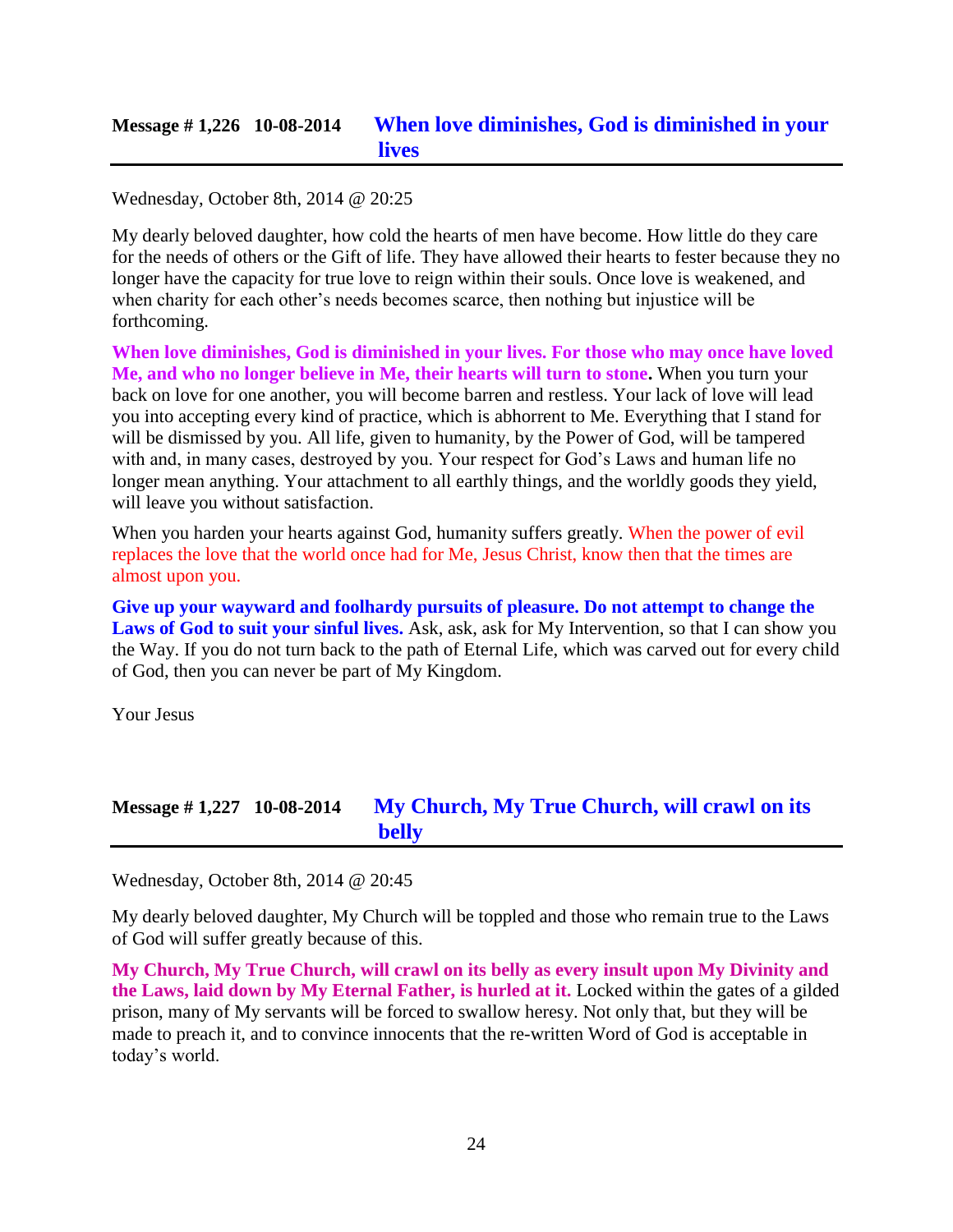The Anger of My Father, at this time has provoked outrage, for, very soon, the Church – having changed beyond recognition – will prepare new rituals, new rules and practices, so that nothing will resemble the Church built by Me.

All of these things have been permitted by My Father, as Satan tests the faith of those who are of Me. Woe to those who betray Me for they will take away with them, the souls of those whose names have been kept for Me. I will fight for these souls. I will punish those enemies of Mine because, through their deceit and cunning, they seduced souls and took them away from Me. For these sins, they will be lost to Me.

My Church sprung from My Loins. I gave you My Body in death and this became My Church. Now it will be defiled and My Body will be crucified again. Not one ounce of shame will My enemies feel, for their lofty ambitions and self-gratification have nothing to do with Me.

How easily led are those whose faith is weak. How easily led will be those souls, with a strong faith, for they will be fearful of defending the Truth. It will only be the Remnant, and those with true allegiance to My Word, who will remain loyal to My Church. And it will be because of them that My Church will never die.

Your Jesus

#### **Message # 1,228 10-08-2014 [I give you now, the final Crusade Prayer](http://www.thewarningsecondcoming.com/i-give-you-now-the-final-crusade-prayer/)**

Wednesday, October 8th, 2014 @ 21:10

My dearly beloved daughter, My Heart is so broken at this time. The traitors have pierced My Side and the earth is now being flooded with an outpouring of My Grief, which is so intense, that I cannot be comforted.

I ask now, who among My sacred servants will be strong enough to uphold the Truth?

I give you, the final Crusade Prayer. It is for priests. I ask that My sacred servants recite it daily.

**Crusade Prayer (170) To uphold the Holy Word of God**

O Dear Lord, my beloved Jesus Christ

Hold me.

Protect me.

Keep me in the Light of Your Face, as my persecution intensifies, when my only sin is to uphold the Truth, the Holy Word of God.

Help me to find the courage to serve you faithfully at all times.

Give me Your Courage and Your Strength, as I fight to defend Your Teachings against fierce opposition.

Never desert me, Jesus, in my time of need and provide me with everything I need to continue to serve You,

through the provision of the Holy Sacraments and Your Precious Body and Blood, through the Holy Sacrifice of the Mass.

Bless me Jesus.

Walk with me.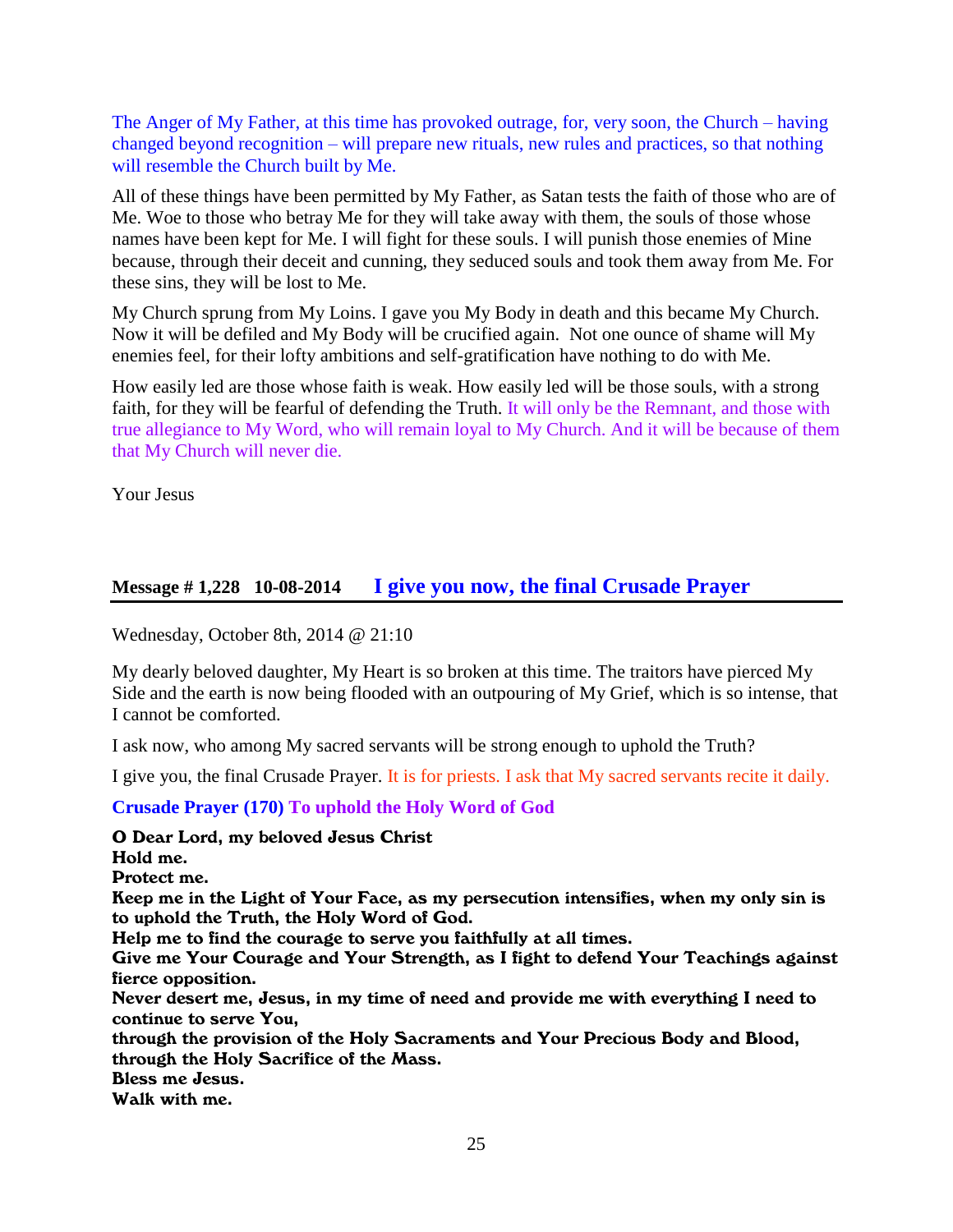Rest in me. Stay with me. Amen.

Your Jesus

# **Message # 1,229 10-09-2014 [Remember that after the Second Coming,](http://www.thewarningsecondcoming.com/remember-that-after-the-second-coming-purgatory-will-not-exist/)  [Purgatory will not exist](http://www.thewarningsecondcoming.com/remember-that-after-the-second-coming-purgatory-will-not-exist/)**

Thursday, October 9th, 2014 @ 20:40

My dearly beloved daughter, how I thirst for the love of man and how they thirst for Me. But, the division that separates man from Me, The Giver of Life, is the greatest enemy of the human race.

Satan, whose cunning deceitful ways has meant he creates great divisions in the world. That he is hidden, gives him great power over men's souls. His evil influence creates doubts about My Existence in those with little faith. He convinces others, who do not believe in Me, that man is responsible for whatever choices he makes. **His soothing influence, as he tempts man, convinces those he gains access to that wrong is right and right is wrong**. **He presents love as lust; hatred as a form of desire; and envy and jealousy as a means by which to justify the destruction of another person's life.**

Every idea, every desire, every longing and craving he plants in the souls of men, leads them into sin. So much infestation amongst mankind, at this time, has meant that pure love, which comes from God, has been replaced with lust. Everything, which springs from the Serpent, will be presented within the hearts of the sinner as being a good thing. Sin, is always justified by sinners who succumb to the Devil. **Sin, once justified, is then glorified until it resembles a great act – worthy of recognition**.

Woe to the man who dares to challenge those who glorify sin. The sinner who embraces sin, with great rejoicing, will influence others to do the same. Today, the influence of the evil one can be seen everywhere. Whereas once, sinful acts were carefully hidden, now they have no shame in presenting them for the world to witness. All that is abhorrent to Me is being embraced with great relish. **Wrong is presented as being right and all that is right, according to the Laws of God, is deemed to be wrong. When the devil is at work, everything will be presented back to front and the exact opposite to that, which comes from Me**. Know that when My Word is declared to be wrong that the influence of the Evil One has reached its peak.

**Remember that after the Second Coming, Purgatory will not exist**. Heaven and earth will become one and Hell will become the dwelling place for those, who idolize the Devil, and all that comes from him. The fumes of his evil and wicked ways have infested both those who believe in Me, as well as those who reject Me. No one is safe.

Prayer, My beloved followers, is your refuge. Uphold My Word and pray, not for yourself, but for those who have entered into a contract with the Evil One. They need your prayers, morning, noon and night.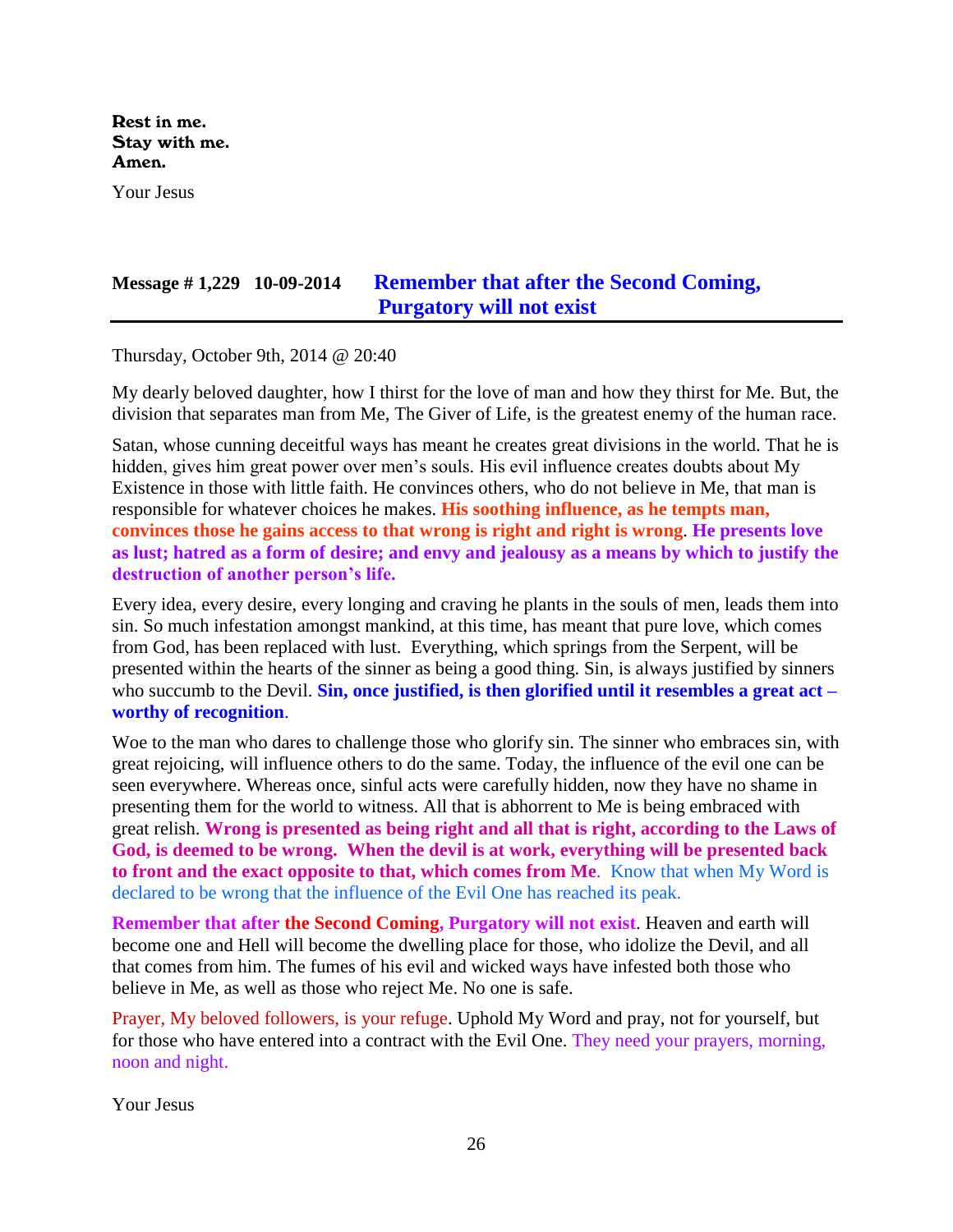# **Message # 1,230 10-10-2014 [Mother of Salvation: Death will soon have no](http://www.thewarningsecondcoming.com/mother-of-salvation-death-will-soon-have-no-power-over-man/)  [power over man](http://www.thewarningsecondcoming.com/mother-of-salvation-death-will-soon-have-no-power-over-man/)**

Friday, October 10th, 2014 @ 13:10

My dear children, the Crucifixion of my Son was significant, in many ways. It was not only by the hands of the Roman soldiers that He was killed, but on the orders of those who claimed to be dedicated followers of the Word of God.

**His scourging, persecution, and death were carried out under the instructions of those who led the faithful in the Temple of God**. They discarded all that they knew to be the Truth, because they refused to accept that my Son, Jesus Christ, was the Messiah. Every Law, dictated by God, was flouted as they took pleasure in my Son's execution.

**Before the Day of the Lord comes they will re-enact His Crucifixion.** They will scourge Him, through their betrayal of His Holy Word. They will persecute those who remain loyal to Him and, then, they will desecrate His Body. But they will fail to kill Him, for His Body – His Church – cannot die and it will remain standing, albeit in a fragile state, until the end.

**At this time, you must remember that all life comes from God. Death has no power over God. Life, once given, can never die. Death will soon have no power over man and through the Resurrection of my Son, man will also have Eternal Life of the body and of the soul**. Those who trust in Christ and stay true to Him will have life. Only those who completely reject Him will not.

Rejoice in the knowledge that a glorious life awaits all of you, who adhere to the Holy Word of God, for death will never destroy you.

Your Beloved Mother

Mother of Salvation

### **Message # 1,231 10-11-2014 [My Love for humanity is infinite](http://www.thewarningsecondcoming.com/my-love-for-humanity-is-infinite/)**

Saturday, October 11th, 2014 @ 01:00

My dearly beloved daughter, My Love for humanity is infinite. My Love is intense and protective. It is pure, and I overlook many faults because of My deep affection for sinners.

I hold souls within My Compassion and there is nothing I will not do to save them, so I can unite everyone as one in Me. My tears flow, however, in great torrents at this time, because of the way God's children are being hurt, abused, tortured, humiliated, scourged, and killed by the enemies of He Who created the world. Those who cause such suffering are completely under the influence of the evil spirits, who poison their minds with lies, hatred, and a disregard for human life. Not for one minute can a man ever say that he is carrying out an act in God's Name when he kills another human being. Those who create wars and cause genocide, in any form, and who say they are working for the Glory of God, deceive not only themselves but those they recruit, to carry out their wicked intentions.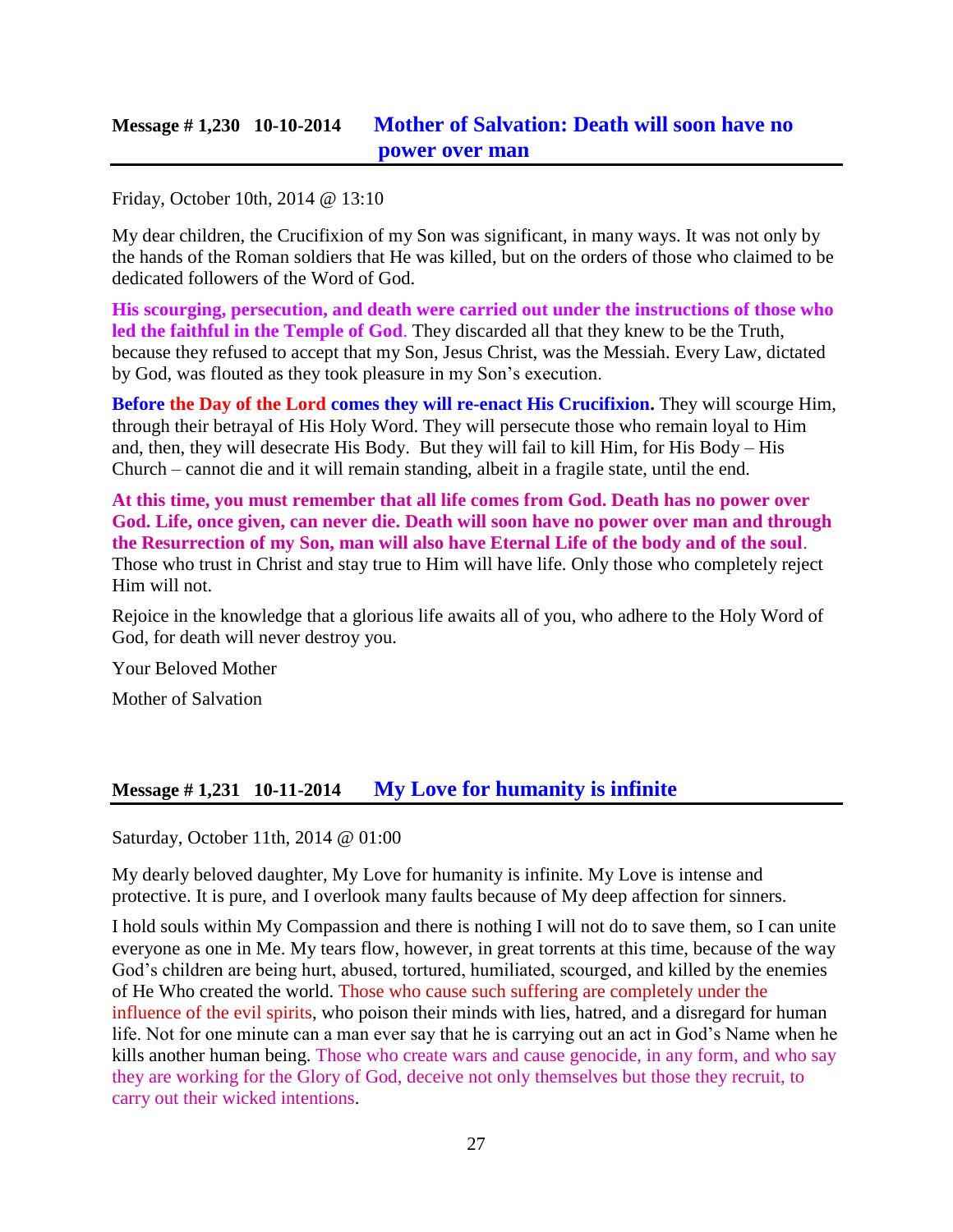**My Love is so powerful that if you were to pray for these poor lost souls, who believe that killing others in the Name of God, is a good thing, which will bring them honor, I will show them My Mercy, by awakening, within them, the Spirit of Truth.** Do not let your hearts become heavy. Instead, know that while these most vile acts, which are committed by those who destroy lives are terrifying, in My Divine Justice, I will put an end to these horrors.

**I will lift all of you, who have warm and tender hearts, in an instant, into My Sacred Heart and save you, such is My Love for you. My beloved followers you will not have to endure the pain of physical death.** That I promise, if you help Me, through your prayers, to salvage the souls of those who need My Forgiveness and My Mercy the most.

Help Me in this great endeavor and soon all will be aglow with the brightness and the Glory of My New Kingdom. Here, you will live forever without a care in the world. Love for Me, My Eternal Father, your family and friends will reign throughout the world, which will have no end.

Go in peace to love and to serve Me.

Your Jesus

### **Message # 1,232 10-11-2014 [Divine Providence will always prevail](http://www.thewarningsecondcoming.com/divine-providence-will-always-prevail/)**

Saturday, October 11th, 2014 @ 20:30

My dearly beloved daughter, let no one underestimate the Power of God in all things, which may evolve in these times. God's Power is infinite and not one man can overcome the Divinity or Will of God. Not one enemy of Mine can boast that he is greater than God, Who can, in just one breath, pour down His Justice upon the world. While God is patient, fair, just, and full of unconditional Love for all of His children, including the wicked amongst them, He will retaliate against the wickedness of man, caused by the evil influence of the Devil.

Cursed are those who rise up against God in defiance against the Holy Word. They will be punished in God's Time, when they have been given every opportunity to change their ways. Those who worship evil and the Beast will be struck by lightning, just as it was when Lucifer was thrown into the infernal abyss, like a bolt of lightning.

When My enemies harm others; try to kill them and maim them, in order to gain power over the weak, they will suffer a terrible chastisement. **When genocide, of any kind, is perpetrated upon the innocent by devil worshipers, they will burn in Hell, and they will be stopped just when they believe they have succeeded.**

Divine Providence will always prevail, for there is no Power more Mighty than He Who created everything out of nothing.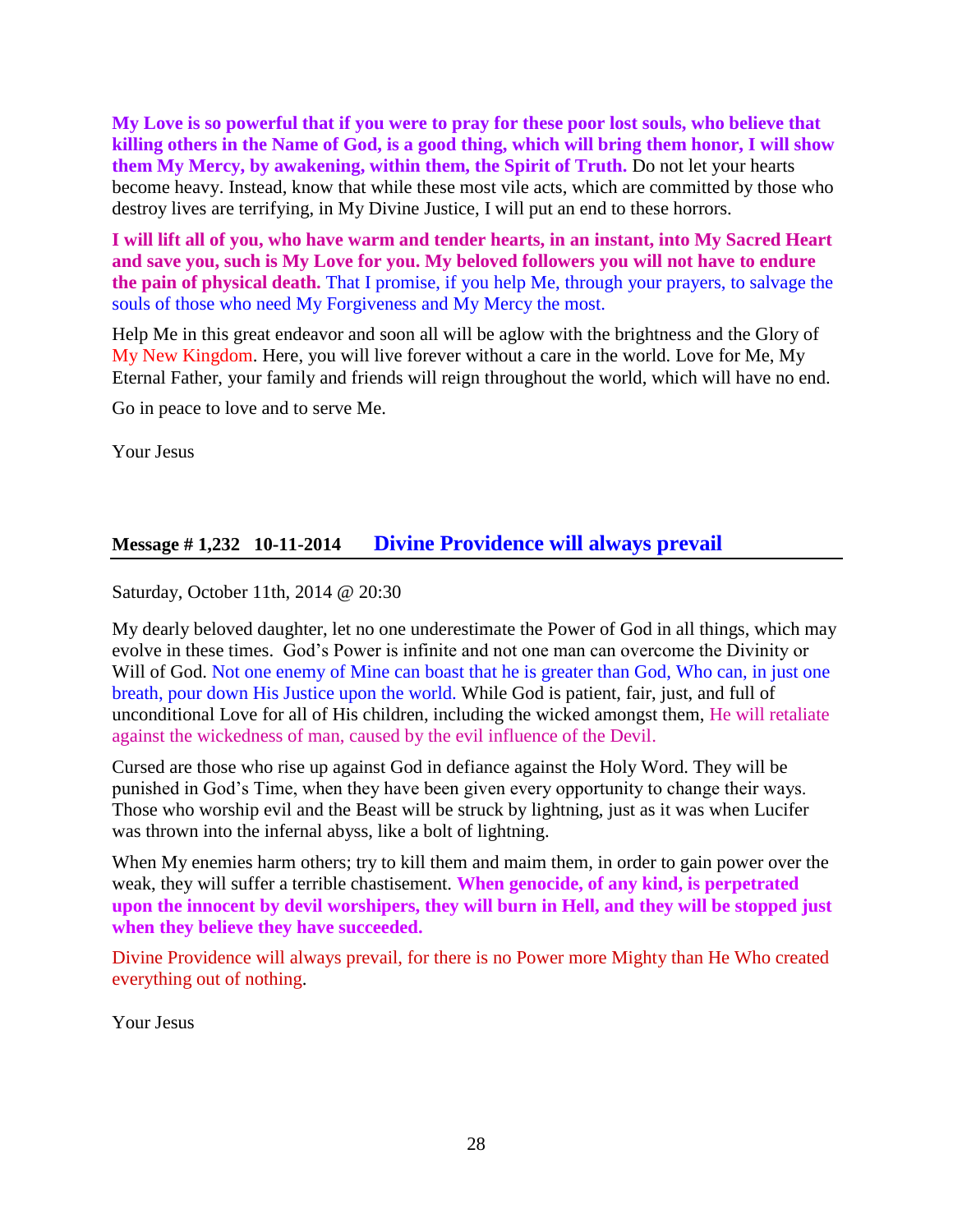### **Message # 1,233 10-12-2014 [God the Father: The land will be purified, just as](http://www.thewarningsecondcoming.com/god-the-father-the-land-will-be-purified-just-as-my-children-will-be-cleansed-of-all-iniquities/)  [My children will be cleansed of all iniquities](http://www.thewarningsecondcoming.com/god-the-father-the-land-will-be-purified-just-as-my-children-will-be-cleansed-of-all-iniquities/)**

Sunday, October 12th, 2014 @ 18:40

My dearest daughter, many changes will come about as the time for the Second Coming of My beloved Son, Jesus Christ, draws closer.

**Fear not, My children, for these things must come to pass in order that My children are purified, so they can rejoice when the Day comes for the world without end to begin. My Promises have always been fulfilled and all will end well**.

I desire that you beg for Mercy, for every single soul alive in the world, so that the human race can unite, as one, in My Eyes. Soon, the hatred, the evil and the injustices in the world will come to an abrupt end, and the Light of My Kingdom will shine down upon you. Peace will reign and love will fill the earth, as the New Paradise is unveiled in all its splendor. My Justice will eradicate all evil, and those who cling to the Devil, despite My Intervention, will be cast away. Then, no more tears will be shed and the final part of My Covenant will be concluded.

Rise, My children, lift up your hearts in hope and trust. **I will intervene in many ways to prevent evil acts, deceitful betrayals and heresy from destroying you.** My Time has dawned and My enemies will be struck down as I strive to set everything in its correct order, so that all will be ready. **The land will be purified, just as My children will be cleansed of all iniquities, and I will raise up the meek, the humble, and those with tender hearts, to take their places in the New Heaven and New Earth.**

Never lose hope, for all Power is Mine. Come to Me, My little ones, and draw comfort from My unconditional Love for you. Trust in Me and all glory will be yours.

Your beloved Father

God the Most High

### **Message # 1,234 10-12-2014 [I Am coming for those who are most undeserving](http://www.thewarningsecondcoming.com/i-am-coming-for-those-who-are-most-undeserving-of-my-mercy-first/)  [of My Mercy, first](http://www.thewarningsecondcoming.com/i-am-coming-for-those-who-are-most-undeserving-of-my-mercy-first/)**

Sunday, October 12th, 2014 @ 21:20

My dearly beloved daughter, **I Am** the Protector of all God's children – every single one of you, irrespective of your sex, age, or creed. **I Am** the Protector of My Church on earth and no man will prevail against it. It will remain intact, although many will have deserted Me.

Those who desert Me, who change the Word of God, cannot say that they are of My Church, for I cannot protect a Church that does not speak the Truth. The true test of your faith has begun and, soon, you will be confused and won't know where to turn. Be assured, that merciful though **I**  Am, I will never stand and allow traitors to desecrate My Body. They will only go so far before the thundering force of the Hand of God will be heard.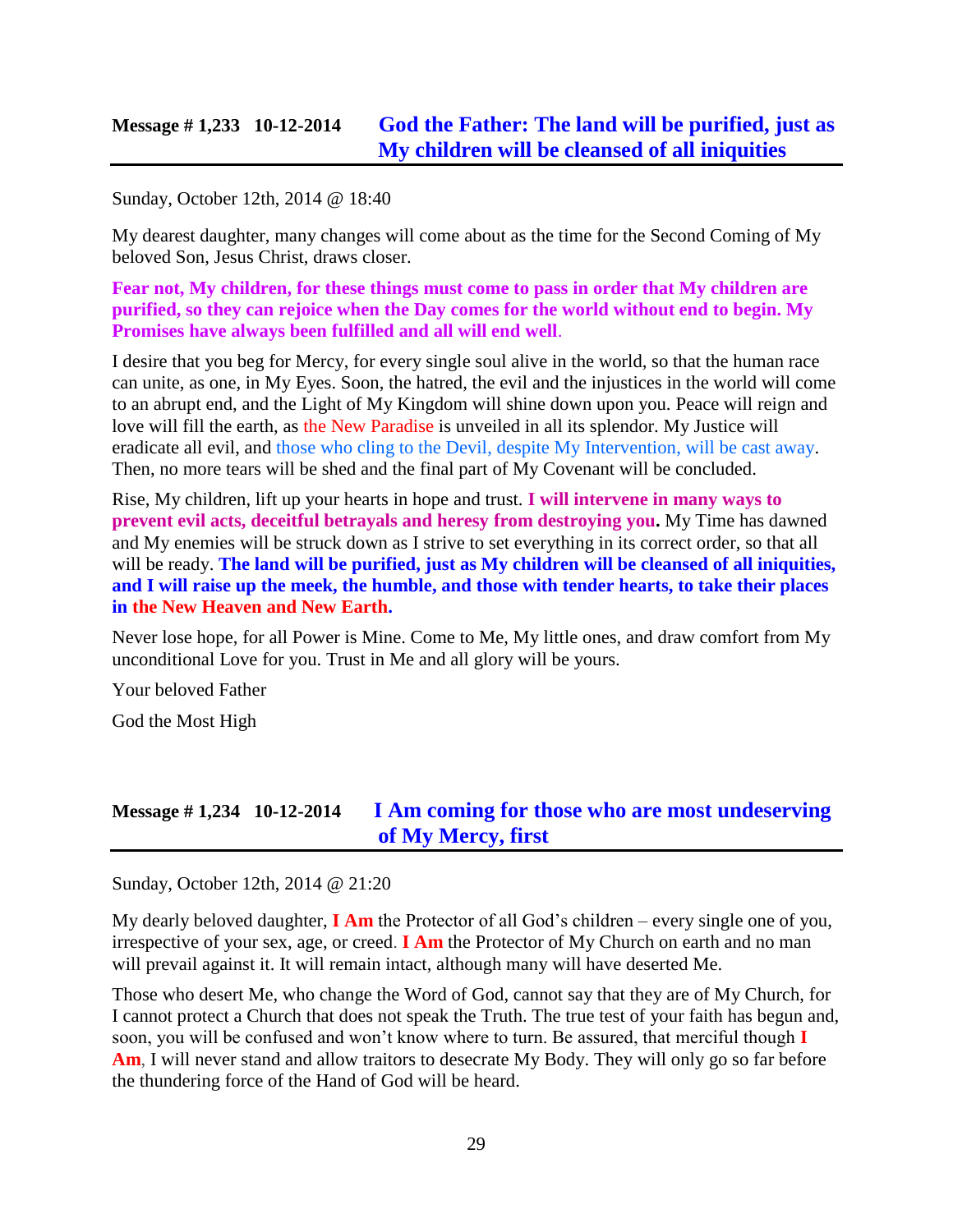**You must focus on Me and accept that The Tribulation has intensified, and that all things foretold must be witnessed**. Only when the prophecies, given to the world in the Beginning, become apparent, will man fully understand that My Time is almost upon him. You must never fear Me, for My Love and Mercy is expansive. Fear only those who do not come from Me, for it is the spirit of evil that drives them to do terrible things. By prayer alone, you can help to atone for their sins, and through such a generous act, you can diffuse the smoke of Satan. His fumes engulf the world at this time, but to be able to recognize his presence is more difficult than you can imagine. His influence is always hidden behind an exterior of concern; humanitarian acts and is presented in the most unexpected, but respectful way. The man who is blessed with the Gift of discernment will understand how Satan operates. He will recognize his works, no matter how carefully disguised they are presented to a world, which is blind to the Truth.

Soon, My Voice will awaken within the hearts of men, their spirituality; a sense of who they are; an understanding as to whom they belong; and an awareness of the Eternal Life I will bring them. Know that when this awakening begins, that the Power of God will be felt, as God's Justice arises out of the ashes, and when a beacon of Light brings life back into the barren field, which will have been left in a withered state, by the Evil One. **My Voice will be heard and many will be shocked when that day begins. It will peal out like thunder and every righteous man will bend down on one knee, in praise of God**. **I Am coming for those who are most undeserving of My Mercy, first. They are the ones who should be last, because of the way they treated Me. And, yet, they will be beckoned into My Kingdom first. The just will come last. The wicked will be left behind.**

**No stone will be left unturned, up to the last second, and those who scream for My Mercy will be given it. Those who curse Me will be cursed.**

Your Jesus

# **Message # 1,235 10-14-2014 [The Keys of My Kingdom, of the world to come,](http://www.thewarningsecondcoming.com/the-keys-of-my-kingdom-of-the-world-to-come-have-been-prepared/)  [have been prepared](http://www.thewarningsecondcoming.com/the-keys-of-my-kingdom-of-the-world-to-come-have-been-prepared/)**

Tuesday, October 14th, 2014 @ 18:15

My dearly beloved daughter, all that I revealed to the world, through these Messages, will be fulfilled. Many of those who know these Messages will, sadly, continue to suppress My Word. Others, who are not privy to these Messages will oppose My Word, given to them in the Holy Gospels.

I call on all those who walk with Me on this earth, and I ask them to trust in Me. Live by My Word and you will not die. Live your lives according to the Truth, and I will pour great Graces over you and those whose names you place before Me. As the world plunges into darkness – as wars break out everywhere, and when disease and famine grip humanity – My Intervention will be witnessed. **I protect all those who consecrate themselves to My Sacred Heart. I uplift those whose hearts may be heavy, and I will bring peace and a calmness of soul to those who ask Me for these Gifts.**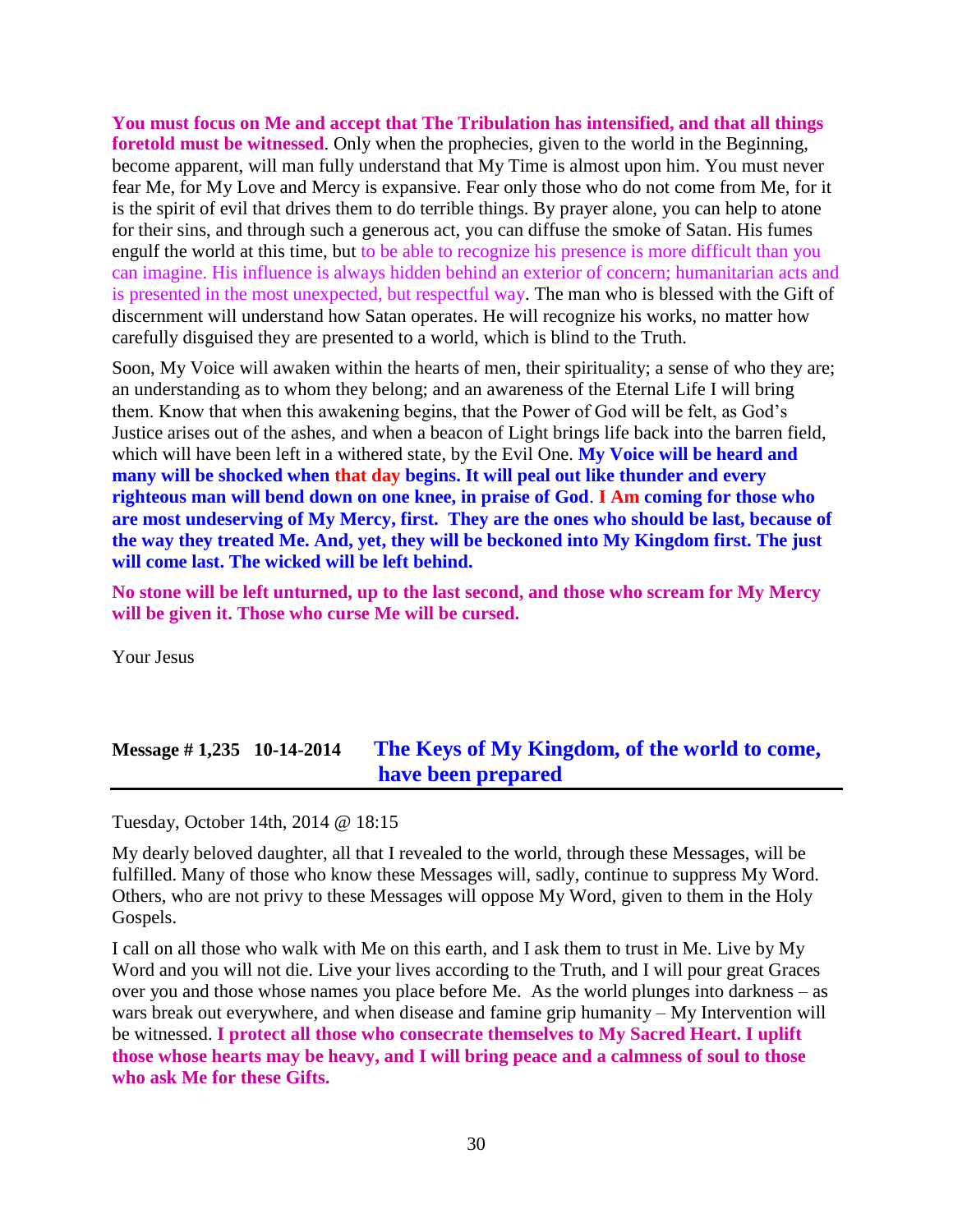Only I, Jesus Christ, can lift your burden. Only I can defeat your enemies and those, who abuse power and influence to destroy you for their own gain. Only you, My beloved followers, can bring Me the souls of those who reject Me, who dismiss Me and who deny Me. Many of them will never come to Me, although I welcome them into My Mercy.

You must continue to use the prayers you were given. Stay close to Me for when you do, you will be given every protection from evil. You must be strong, courageous, and remain calm **for I will never leave your side.** I will walk with you and hold you. I will comfort you. I will wipe away every tear and, soon, I will envelop you and your loved ones into My Loving Arms.

**The Keys of My Kingdom, of the world to come, have been prepared and singled out for all those whose names are in the Book of the Living. But, My Mercy is so great that I will welcome, into My New Paradise, those whose names are not included if you bring Me these souls, through your prayers.**

Your beloved Jesus

# **Message # 1,236 10-16-2014 [Hunger of the spirit leaves the soul empty,](http://www.thewarningsecondcoming.com/hunger-of-the-spirit-leaves-the-soul-empty-miserable-and-lost/)  [miserable and lost](http://www.thewarningsecondcoming.com/hunger-of-the-spirit-leaves-the-soul-empty-miserable-and-lost/)**

Thursday, October 16th, 2014 @ 19:10

My dearly beloved daughter, hunger for food that feeds the flesh is a terrible affliction. But, **hunger of the spirit, leaves the soul empty, miserable, and lost**. **When a soul distances himself from Me, he will wander and seek out every kind of fulfilment.** He will walk to the ends of the earth, looking for spiritual calm and relief, but nothing can fill this void, only Me. He may find temporary relief in all worldly pursuits of relaxation, **but never will he find the peace that I can bring**.

**When I feed a person's soul with My Grace, they will be full of My Love and Presence.** Although My Presence, within the soul, will draw down upon it the venom of evil spirits, who will do all they can to upset it, the soul will not care. My Love is all you need to feel fulfilled, and My Peace, which fills you, is not of this world. It comes with great Blessings and the souls, who attain this peace, will never let go of it that easily, once they experience it.

**When a person goes to extraordinary lengths to deny Me, he is deceiving only himself. To deny Me is your own choice. Why then display hatred for Me, when you do not believe I exist?** I call on those of you, who are plagued with spiritual battles, to hear My Voice as I call out to you now. If you deny Me, then remain silent. Do not deny Me and then curse Me, for if you do this, you are contradicting yourself. You cannot hate something, which does not exist. If you feel hatred of any kind, don't you know that this comes from a source, just as love does? Love comes from God. Hatred comes from Satan. The day when you realize that evil breeds and festers, as it uncoils like a serpent, you will see that it is a real entity. Only then you will finally accept the existence of the Devil. The reason he, Satan, is so cunning is that it is not to his advantage to make himself known. Were that to happen, you would find it impossible not to believe in God.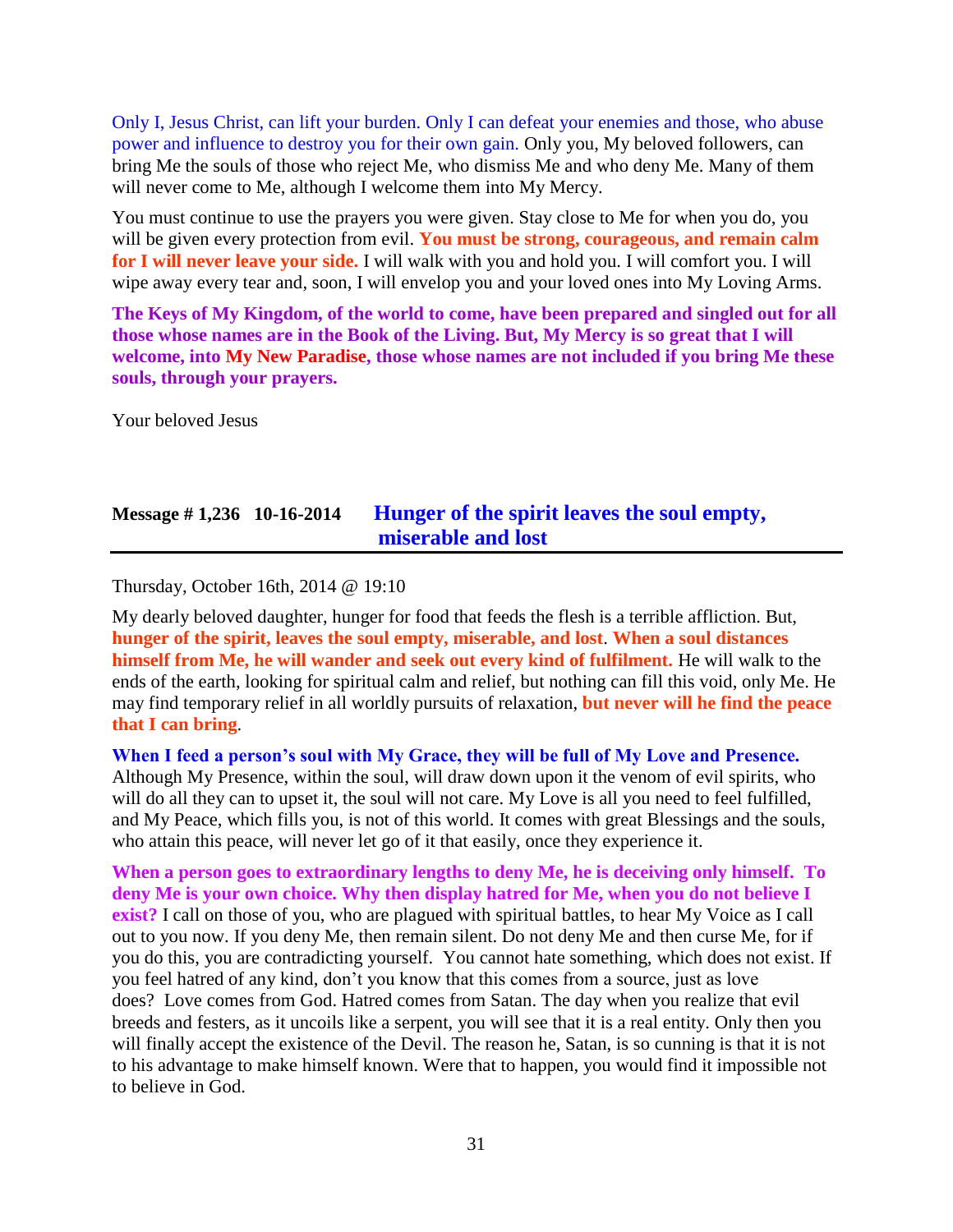Open your eyes and see evil for what it is. **Know that by denying Me, the Evil One will use you to fuel hatred against those who love Me.**

Your Jesus

# **Message # 1,237 10-17-2014 [Mother of Salvation: Many will be stripped of](http://www.thewarningsecondcoming.com/mother-of-salvation-many-will-be-stripped-of-their-titles/)  [their titles](http://www.thewarningsecondcoming.com/mother-of-salvation-many-will-be-stripped-of-their-titles/)**

Friday, October 17th, 2014 @ 15:30

My dear children, please pray for my Son's loyal sacred servants as future events take place. Many will be stripped of their titles and sent out into the wilderness in disgrace. Turmoil and confusion will spread within my Son's Church but the traitors will rise in great numbers and many will follow them. Other Christian Churches will become close to the newly adapted Church, and then all will be set in place for a New Global Religion to rise up. This new form of Church will, at first, seem to be a breath of fresh air for many who desire change. Then, it will become clear that it serves only those who want the Laws of God changed in order to suit their sinful lives. This Church will lose the entire Faith. It will have all the appearances of a new, renewed Church of God but any symbols, which are meant to glorify my Son, will be nothing of the sort.

Then, as the time becomes ripe, **the new One-World Church will be announced and it will be seen as a great humanitarian institution. It will be intrinsically linked to the world of politics and business.** Then those who never belonged to any creed will join it. How they will rejoice, because every sin will be excused and so many people will be relieved, because they will be able to live their lives as they choose. No longer will they have to worry about offending God, because they will not regard sin as something to worry about.

**The new Church, in order to exude a sense of worthiness, will promote humanitarian works and charities and the whole world will applaud it. Soon afterwards, there will be no distinction made between it and global political alliances and business organizations, dedicated to philanthropy.**

Meanwhile, my Son's true Church, as it was built by Him, will remain alive but weakened. Small in numbers, the Remnant Church will never give up even when the Antichrist takes over.

Pray, pray, pray that my Son's sacred servants will overcome their fear and stand up to proclaim the Truth, even when their voices are drowned out by those who betray my Son.

Your beloved Mother

Mother of Salvation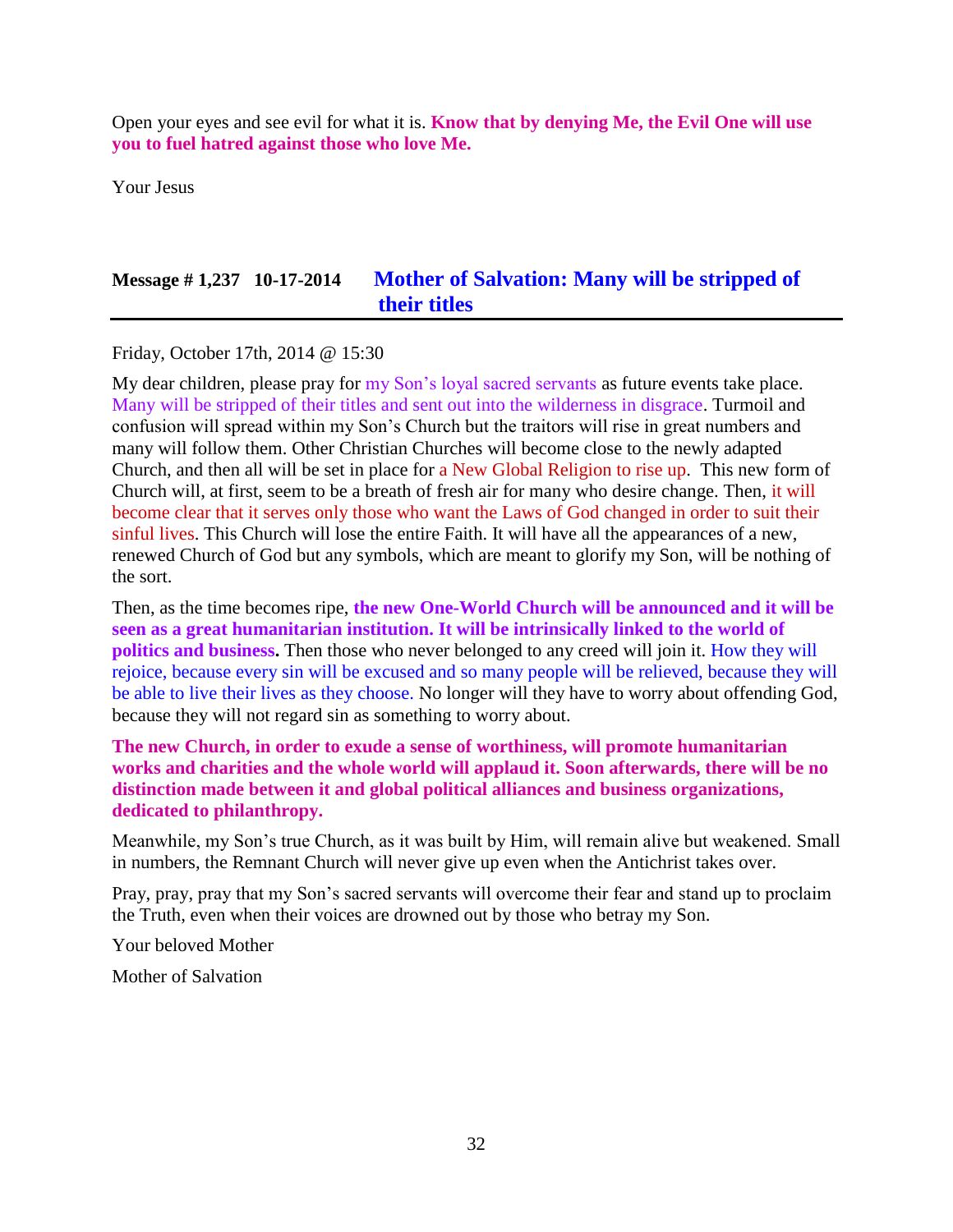#### **Message # 1,238 10-18-2014 [Cursed are those who curse Me](http://www.thewarningsecondcoming.com/cursed-are-those-who-curse-me/)**

#### Saturday, October 18th, 2014 @ 14:20

My dearly beloved daughter, the Evil One has gripped the hearts of many who believe in Me, because of the easy access they give him to their souls.

**Satan tempts souls through the senses, as well as through the sin of pride**. Those who believe that their intelligence and their knowledge of the Holy Word of God gives them the right to judge others, in My Name, greatly offend Me. Full of pride, their narcissism means they believe they have the right to scorn others and to spill venom in My Name. **Be wary of those who curse others and then say that they are of Me, because they speak with a wicked tongue.** On the day when I come, these souls will cower in fear and shield their eyes from My Light, which will blind them.

Always trust in My Mercy, for I will always forgive those who come before Me with true remorse in their souls for everything they said, did and carried out, which insulted Me. **Fear, though, My Justice for it will be terrifying. I do not apologize for this. Know that the proud and the mighty, who have lost Me the souls I crave, through the wicked influence they exerted over others, will suffer. They will tremble in fear before My Throne, but still they will argue with Me and defend their evil ways, in the mistaken belief, that I will listen to them.**

Cursed are those who curse Me. Blessed are those who live their lives in love for others and who follow My Teachings, even if this causes them pain. I will raise up the just, but I will crush the wicked who turn their backs on the Word of God. Anyone who causes pain to others, and especially in My Name, will have to account to Me on the Final Day.

Your Jesus

#### **Message # 1,239 10-19-2014 [Mother of Salvation: Blessed are those who will](http://www.thewarningsecondcoming.com/mother-of-salvation-blessed-are-those-who-will-be-given-the-keys-of-paradise/)  [be given the keys of Paradise](http://www.thewarningsecondcoming.com/mother-of-salvation-blessed-are-those-who-will-be-given-the-keys-of-paradise/)**

Sunday, October 19th, 2014 @ 20:40

My dear child, I am your Mother, the Queen of Heaven. **I shower all you who call on me to intercede on your behalf, to ask my Son to protect you, with special graces**. All of Heaven prays for humanity at this time, so that the transition into the new world without end, will be smooth. It is my Son's greatest desire to reach into the hearts of every sinner. To pull back the cobwebs of confusion, which covers their souls. To draw, even those with hearts of stone, into His Great Mercy.

**My Son never gives up in his quest to touch the hearts of everyone. He never seeks revenge on those who offend Him and He never favors one soul over another. He loves everyone, even His greatest enemies, and this will always be the case**. You must not shun my Son if you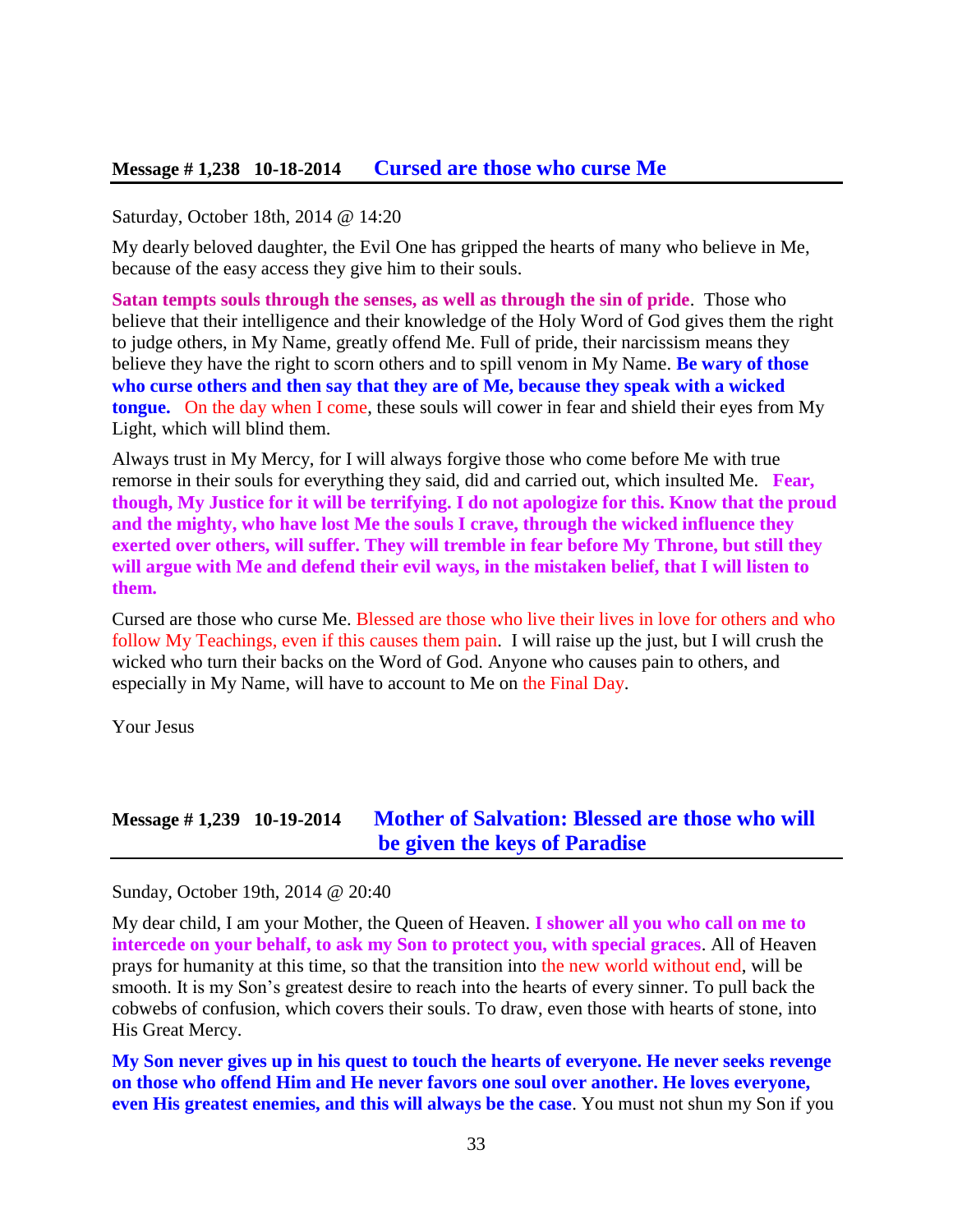have suffered in this life; if you have lost a loved one in tragic circumstances; or if you are the victim of terrible injustices. God is the Author of Life. He gives it and He takes it away. It is only when a soul, filled with evil spirits, murders another that God will make that soul pay dearly.

**As long as sin exists, evil will remain on earth. It will only be when sin is banished will evil dissipate**. Children, I ask you to be patient. I ask that you spend your time in prayer as much as you can. I ask that you continue to recite the Most Holy Rosary for the protection of your families, your nations and your countries. Never before will my Rosary be so powerful as it is in these times, and you will receive great graces when you recite it, especially aloud, and in groups.

All of God's Plans are in place for the Second Coming of Jesus Christ. I ask that, **through your prayers, you will help prepare the way for all sinners to seek repentance**, so that they will enjoy everlasting life in the world to come, which is without end. Blessed are those who will be given the keys of Paradise.

Your beloved Mother

Mother of Salvation

### **Message # 1,240 10-21-2014 [Accept the Truth given to you in the Book of](http://www.thewarningsecondcoming.com/accept-the-truth-given-to-you-in-the-book-of-revelation/)  [Revelation](http://www.thewarningsecondcoming.com/accept-the-truth-given-to-you-in-the-book-of-revelation/)**

Tuesday, October 21st, 2014 @ 23:40

My dearly beloved daughter, when prophecies were given to God's children, from the beginning, they created fear in the hearts of men. This was because of the doubts that existed in the minds of those who did not believe in God and the comfort that man felt in his natural earthly surroundings. **It was easier to accept a life of imperfection than to believe in one that existed in the supernatural.**

God did not send His Prophets to frighten His children. He sent them to warn them of the dangers of creating a deep gulf between man and God. If that gulf became wide enough, so that the majority of souls rejected God, then He always intervened in order to save them. God has always intervened through His Prophets and it was through His Prophets that God was able to educate His children in the Ways of the Lord. Without God's Prophets, man would not have been given the Truth. What God gives His people, through the written Word, let no man pull it asunder.

**Man is not worthy to change the Word of God, nor is he fit to change the meaning of the Word, nor does he have the right to do so**. If a man takes the Word of God and deliberately misinterprets it, to hurt others, then this is a grave sin. There have been many who have tried to change the meaning of the Word but failed. Yet, there are those who created versions of the Word, which varied from the full Truth, and people were none the wiser. I do not hold these souls accountable because they used the Word only to give glory to God.

**When I came to preach the Truth I was feared. All the Prophets before Me were also feared. They, just like Me, were hated for bringing humanity the Truth, through the spoken Word. The Book of Revelation, given to John the Evangelist by the Power of the**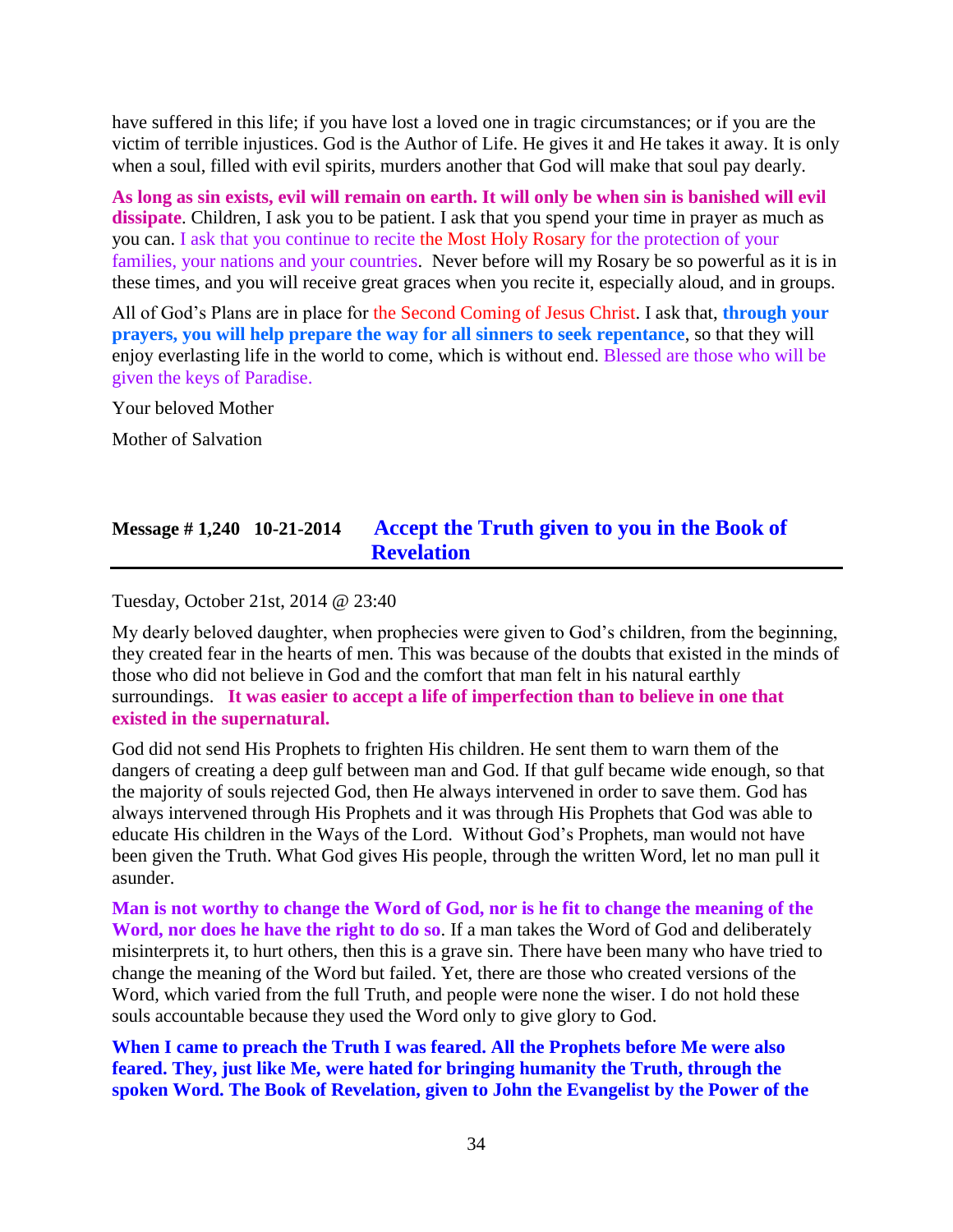#### **Holy Spirit, has been ignored by My Christian Churches. It is rarely discussed and many in My Church dismiss it as being irrelevant.**

**The time has now come for the Truth to be finally spoken and for men to make a choice.** Accept the Truth, given to you in the Book of Revelation, and prepare so that all will be in place and pleasing to Me on the Great Day. Or, ignore the Word and My Promise to come again. Turn a deaf ear to My Pleas, but remember, I will come like a thief in the night and only those who welcome Me and accept My Mercy will be Mine.

**I warn you only because I love you. Were it not for My Love, I would cast the human race into the wilderness, so ungrateful are their souls.**

Your Jesus

# **Message # 1,241 10-23-2014 [Oh how arrogant is the man who scoffs at My](http://www.thewarningsecondcoming.com/oh-how-arrogant-is-the-man-who-scoffs-at-my-existence/)  [Existence](http://www.thewarningsecondcoming.com/oh-how-arrogant-is-the-man-who-scoffs-at-my-existence/)**

Thursday, October 23rd, 2014 @ 15:14

My dearly beloved daughter, **for every good deed and act of charity, the forces of the Evil One are diluted. For every prayer and suffering, offered up for the souls of those in darkness, evil acts and hatred are eradicated.** Know that good deeds, which emanate from every person touched by the Power of the Holy Spirit, destroy the influence of Satan in the world.

Rise, all of you who have accepted the Truth contained in the Book of Revelation and pray for the salvation of all God's children. Ask, ask, ask and I will respond to you when you pray for those you know who are intent on destroying all belief in Me, Jesus Christ.

**Oh how arrogant is the man who scoffs at My Existence, My Divinity and My Promise to come again**. How closed are their minds to the Love I hold in My Heart for all sinners, including those who betray Me. How easily led are those who are empty of the Holy Spirit. Woe to those who rise up against the Gift of the Holy Spirit, which is the life force of all things, which spring from Me. How thirsty are you who deny Me. **Water will never quench your thirst and a day will come when you will beg Me for the Fountain of Life. Until that day comes, unless you ask to drink of Me, you will have no life.**

Come – ask Me to enlighten you. Allow the fire of the Holy Spirit to flood your soul. If you come to Me, in full trust and humility, I will fill you with My Presence and when you acknowledge Me, I will give you the life you yearn for. Only then will peace reign in your heart.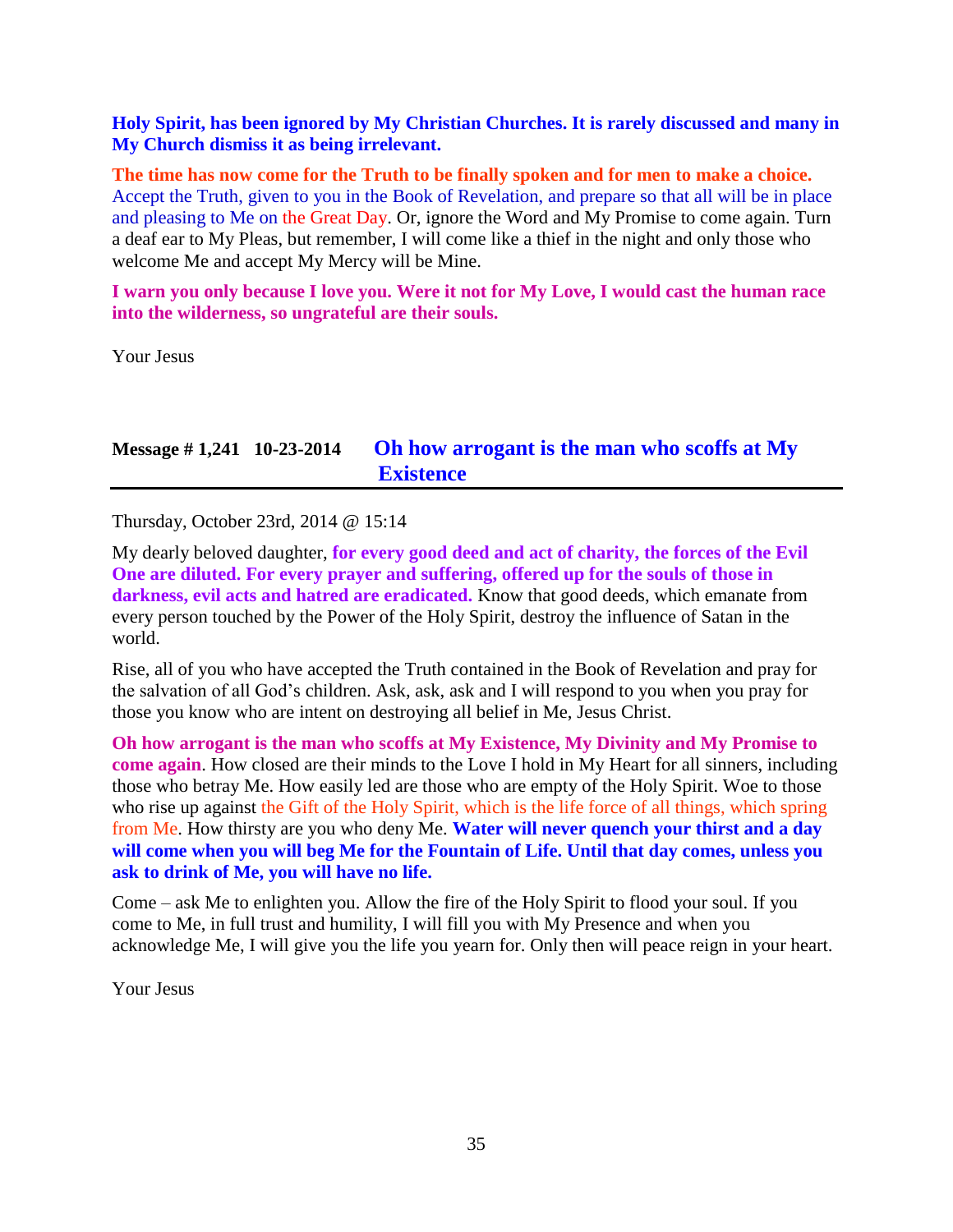# **Message # 1,242 10-24-2014 [The Hand of God will use the sun to alert the](http://www.thewarningsecondcoming.com/the-hand-of-god-will-use-the-sun-to-alert-the-world/)  [world](http://www.thewarningsecondcoming.com/the-hand-of-god-will-use-the-sun-to-alert-the-world/)**

#### Friday, October 24th, 2014 @ 22:50

My dearly beloved daughter, the sun is one of the greatest signs when divine intervention is about to be unveiled. **When you see changes in the sun; when it seems larger; shines longer and out of season; know that the time is getting closer for My Second Coming.**

The Hand of God will use the sun to alert the world that its activity is unusual. Scientists will be unable to give a reason for sudden movements in the sun and for the unusual behavior of this star, which brings you light. Without the light of the sun, the earth would be plunged into darkness. So, as the sins of man increase, and sin is embraced as simply part of human nature, the earth will be covered with the spirit of darkness.

**As sin envelops the world, the sun will slowly lose its luster and become dull. As man loses his sense of love for others and becomes immune to the pain he inflicts upon others, because of sin, the world will become darker – darker of the spirit, darker by day.**

I will continue to lead God's children up to this time. I will show you the way to My Kingdom and you will see My Light. Nothing will distract you along the way because you will see clearly how evil brings with it a terrible darkness.

**The sun will dissipate until finally, no light will cover the earth for three days**. The only light will be that which comes from the Truth. And, on the fourth day, the skies will burst open and the light – the likes of which you will never have believed possible will pour from the Heavens. Then I will be seen by every person in every country, at the same time, in all My Glory, as I come to reclaim the Kingdom promised to Me by My Father.

Never fear the preparation that is required so that each of you is ready to meet Me. You must ensure that you are well prepared for Me because that will be the day when I will hand you the Keys to My Kingdom and there will be great celebrations. Evil will no longer exist in My New World to come, and the righteous shall join in union with Me and all the Angels and Saints.

You must look on this Mission as if you are on a journey. Every part of your journey brings new discoveries – ways in which you will learn what is needed to prepare you for the next stage. As you climb each hurdle you will become stronger.

Even the weakest amongst you will complete this journey, for I will lead you on every step you take and soon it will be complete.

Rejoice, for My Kingdom awaits and the time will be short.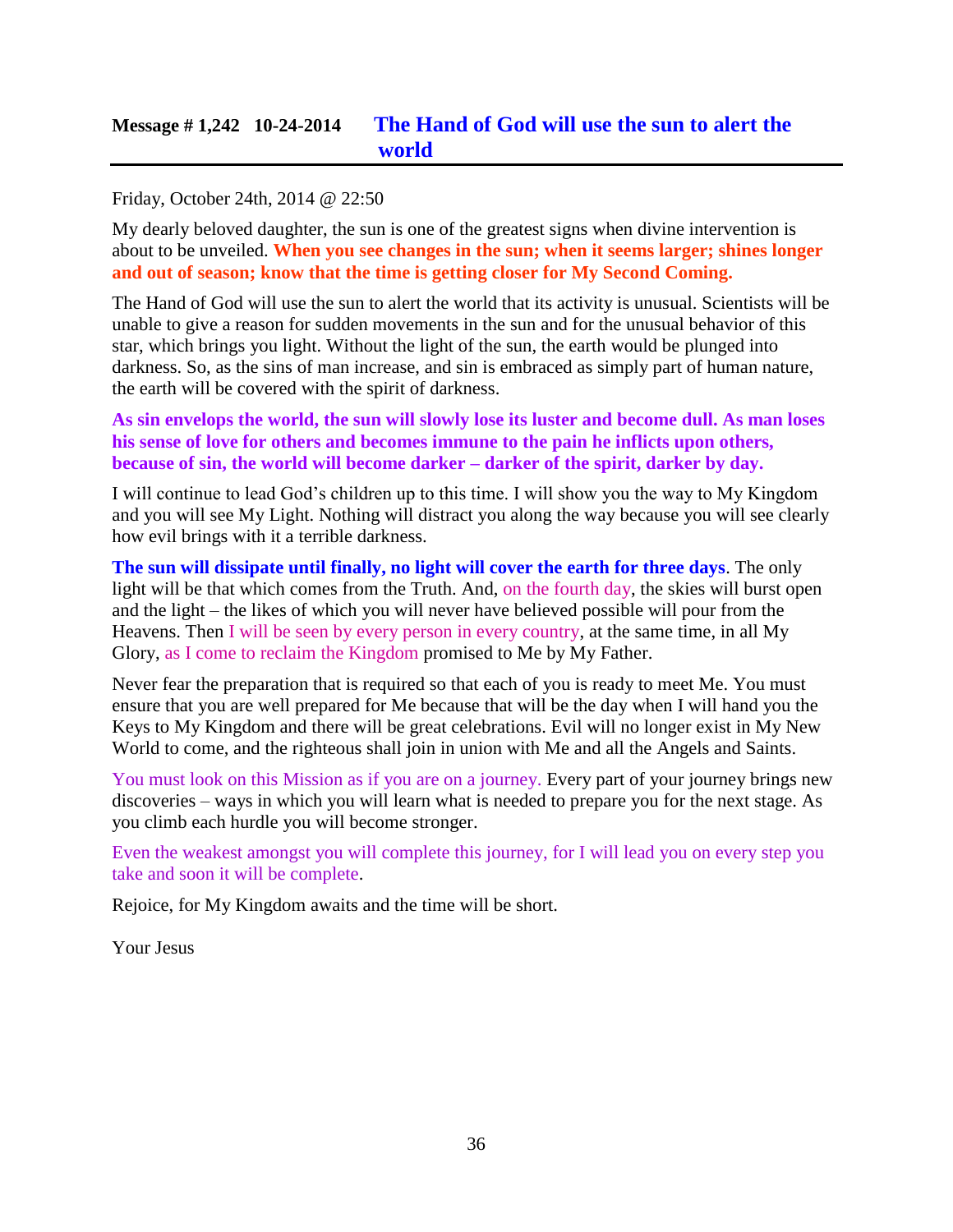## **Message # 1,243 10-26-2014 [Sometimes, what may seem unfair is beyond your](http://www.thewarningsecondcoming.com/sometimes-what-may-seem-unfair-is-beyond-your-understanding/)  [understanding](http://www.thewarningsecondcoming.com/sometimes-what-may-seem-unfair-is-beyond-your-understanding/)**

#### Sunday, October 26th, 2014 @ 23:10

My dearly beloved daughter, those who deny Me because they believe that were I to exist, a Loving God would never permit suffering or allow unexpected tragedies, illnesses or premature deaths to take place.

God gives life and He takes it away as He desires and, for every Act of God, good will always come from it, either in the world you live in, or in My Heavenly Kingdom. **It is a lack of trust in Me, which creates bitterness in the souls who judge Me on acts they believe to be cruel and unnecessary. What they do not know is that there is a time for everything – a time for living and a time for dying – and that God is the Author of Life. Only He can decide when to take it away.**

Suffering by the hands of others is something, which is caused by  $sin - not$  by God. When man chooses different paths in life, it is entirely by his own choice as to which one he takes. Some choose wisely, according to their own conscience, and understand the difference between right and wrong. Others will choose the path, which they believe will bring them the necessities they need to sustain them in the world. But, there will be those who choose unwisely and embark upon a path of selfishness, wickedness, and greed.

**All good things come from God. Sometimes, what may seem to be unfair is beyond your understanding, but know that God chooses how He gathers fruit for the good of man. And, suffering is part of this Plan in His Salvation of souls.** He does not relish suffering, but it is a form of purification. If you suffer, God will try to use this suffering for the good of your own soul. But, He will never force you to do anything because He gives you free will. Abuse of your free will can lead to terrible sin and yet, God will never take your free will away from you. **Free will is sacrosanct. It was given free to man by God, and it is the one Gift that He will never take away from you. It is through the free will of man, however, that man falls from Grace and into sin.**

**The Evil One plays on man's free will through the temptation of the senses**. Free will is a Gift as, when used properly, it can give great Glory to God. But, when it is abused to commit terrible atrocities, it is used by Satan to curse humanity.

The battle for souls will end when man's free will becomes one with the Will of God. Only then, will man be free of all things which bring him sorrow and suffering of any kind.

The Will of God will reign in the world to come, which has no end.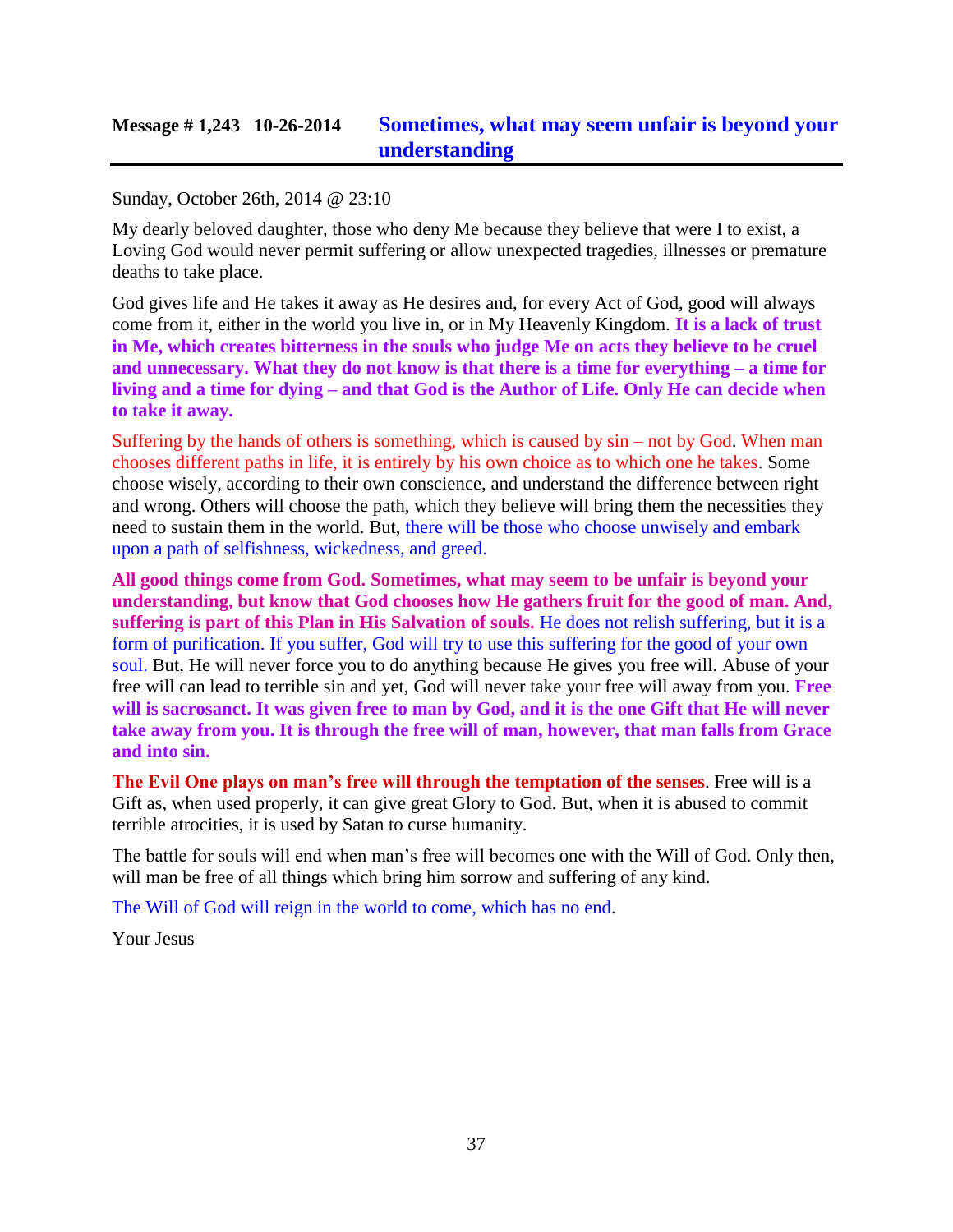## **Message # 1,244 10-27-2014 [Mother of Salvation: My role as the Mother of](http://www.thewarningsecondcoming.com/mother-of-salvation-my-role-as-the-mother-of-gods-children-is-being-undermined/)  [God's children is being undermined](http://www.thewarningsecondcoming.com/mother-of-salvation-my-role-as-the-mother-of-gods-children-is-being-undermined/)**

#### Monday, October 27th, 2014 @ 16:20

My child, it is important to remember to recite my Most Holy Rosary each day in order to protect this Mission, and other Missions, sanctioned by my Eternal Father for the world.

Christians who uphold the Faith will find it very difficult to continue to declare their devotion to me, the Immaculate Virgin Mary, Mother of God, in these times. My role as the Mother of God's children is being undermined and discarded and, in particular, by certain Catholic groups who do not come from my Son. Such groups give the impression that they are devotees of my Son's Church but they do not practice what He taught. **They persecute those who uphold the Truth and go to extraordinary lengths to dismiss, as nonsense, every kind of private revelation given to humanity since my Son's Death on the Cross. Were it not for private revelations, given to the world by me, the Mother of God as Christ's Messenger, many would never have converted to the Truth.** Instead, many would have continued to walk in the dark, dismissed the Existence of God and avoided prayer – the door that, when opened, enlightens the soul. My role as the Mother of God is being attacked across the world because of the power I have been given to destroy the wicked Adversary. I will crush the head of the Serpent as foretold but those who display devotion to me will be scorned and ridiculed by impostors, who dare to proclaim themselves experts in the Teachings of the Church.

My Son abhors any kind of hatred shown by man for his brother. He sheds tears when anyone, who says that he represents my Son's Church, then incites hatred against a child of God. He suffers the pain of His Crucifixion every time a servant in His Church hurts another or causes terrible suffering to innocents.

**Children, you must pray hard for my Son's Church as it is under the greatest attack since its foundation**. **The enemies of my Son have many plans to destroy it and most of these will come from within. Heed my warning, and those I revealed to the world at Fatima. The enemy awaits and soon he will control, completely, my Son's Church on earth and millions will be led into error.**

Close your ears when you hear of my Son's servants being scorned or slandered for defending the Word of God. Always remember that only love comes from God and any person or organization that encourages you to cast judgment upon a man – irrespective as to what he has done – is to be questioned. **You cannot declare yourself to be a servant of God and then tell the world to cast aspersions upon another person. You can never condone incitement to hatred of any kind.** Any person who does this, in my Son's Name, must never be encouraged for this could never come from God. My Rosary must be recited as often as possible to crush the evil, which grips the world at a time when cruelty of any kind is deemed to be just.

Man's love for his brother has become scarce and charity amongst Christians has been diluted. You must open your eyes to the Truth and remind yourselves what my Son taught you. It is as clear as day, for it was written for the world to read in the most Holy Bible.

Your beloved Mother

Mother of Salvation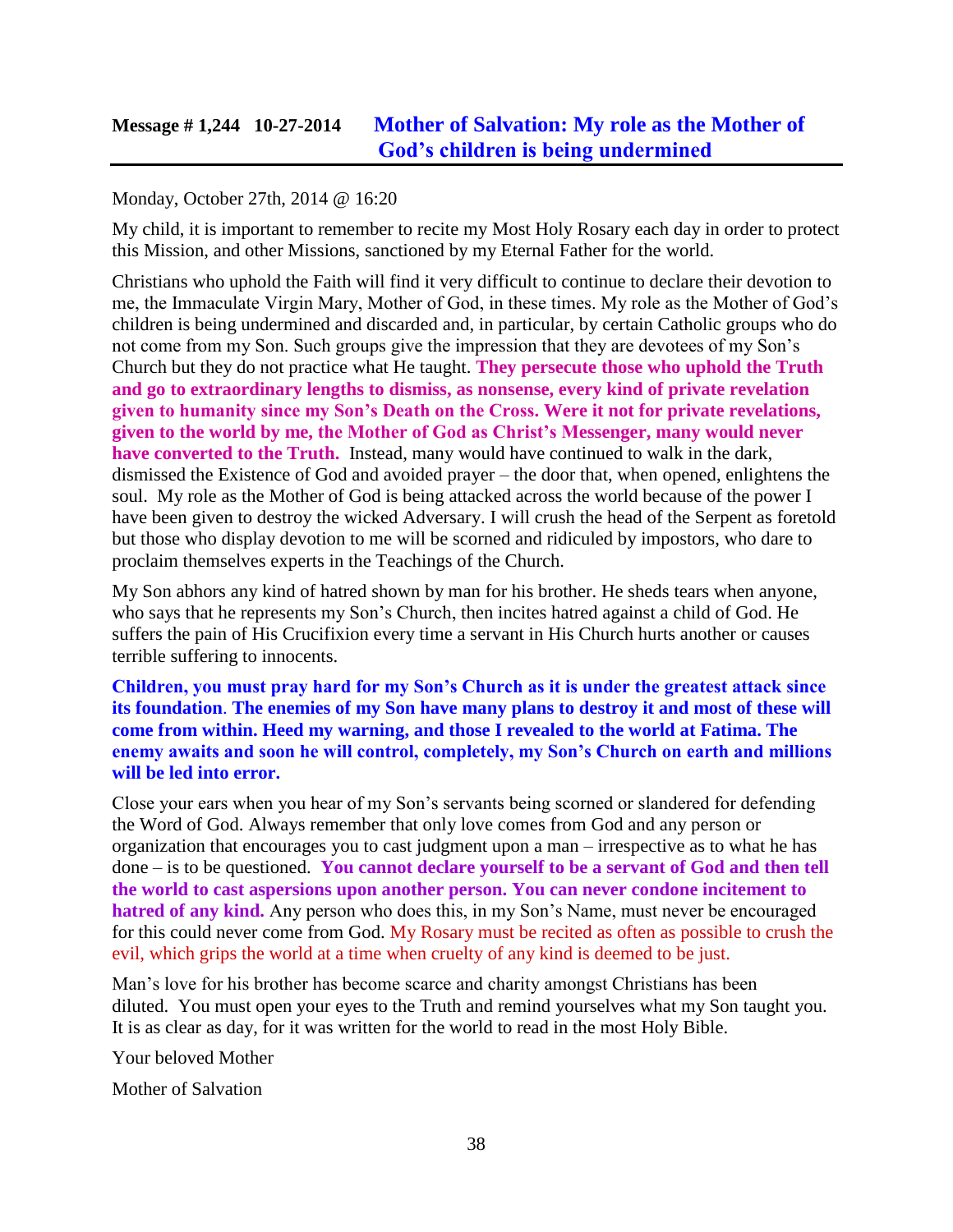Tuesday, October 28th, 2014 @ 20:20

My dearest daughter, **My children must know that there is only one God. Only one. Any other exists only in the minds of man. Any other god is an abomination in My Eyes and the man who succumbs to worshipping false gods, serves only the Devil, who delights in man's fall from Grace.**

**I Am the Beginning and the End**. Nothing can prevail against Me. Even the demons and fallen angels, which I cast into the abyss, will never stand before Me and challenge Me, for they are without such power.

So many religions have been founded by fallible man, and this has caused much confusion. From the beginning I spoke with One Voice and, until the end, there can only be One Voice. The world is Mine for I created it. I created every living thing. I also created My Heavenly Hierarchy from which I threw out those angels who defied and betrayed Me. **Many of these fallen angels communicate with My children who have created a New Age form of spiritualism. I warn those of you who adore false gods, through the pursuit of such practices. Such spiritualism will expose your souls to evil spirits whose only desire is to destroy your souls.**

These false angels are demons, disguised as living spirits of the light, and they will seduce you into believing falsities. Every lie about My Heavenly Hierarchy will be fed to you so that you will place all your needs before Satan and evil spirits. All they do is savage your souls like wild beasts and then leave you empty and bereft of any love. At first, when you give yourself over to such idolatry, you will be given a false sense of peace. Demons can give such powers but they are short-lived. For once they gain access to your souls, they will torment you and goad you into demonic acts.

**I Am** all that was in the Beginning and **I Am** the End. All begins and ends with Me. When you place false gods before Me, and do this because of your selfish desire to seek pleasure, power and control of your destiny, you are guilty of breaking My First Commandment.

Without Me, you could not exist. Without Me, you have no future. Without My Son, you cannot come to Me. Reject My only beloved Son, Jesus Christ, the True Messiah, and you reject Me.

**The Truth was first given to the world when paganism was rife. The Truth was given to the world with the Birth of My Son and generations were converted. The Truth is being given again to the world now, as the great apostasy strangles the souls of those who believe in My Son, and at a time when paganism is rife again. Just as it was in the beginning when I was rejected by ungrateful men so, too, will it be in the end, when men's hearts will turn to stone and their souls, will be given away freely to the Devil.** Then, the world as you know it, will be no more as the New Heaven and the New Earth merge as one. Finally, peace will reign again and I will unite those who choose to come with Me.

Your beloved Father

God the Most High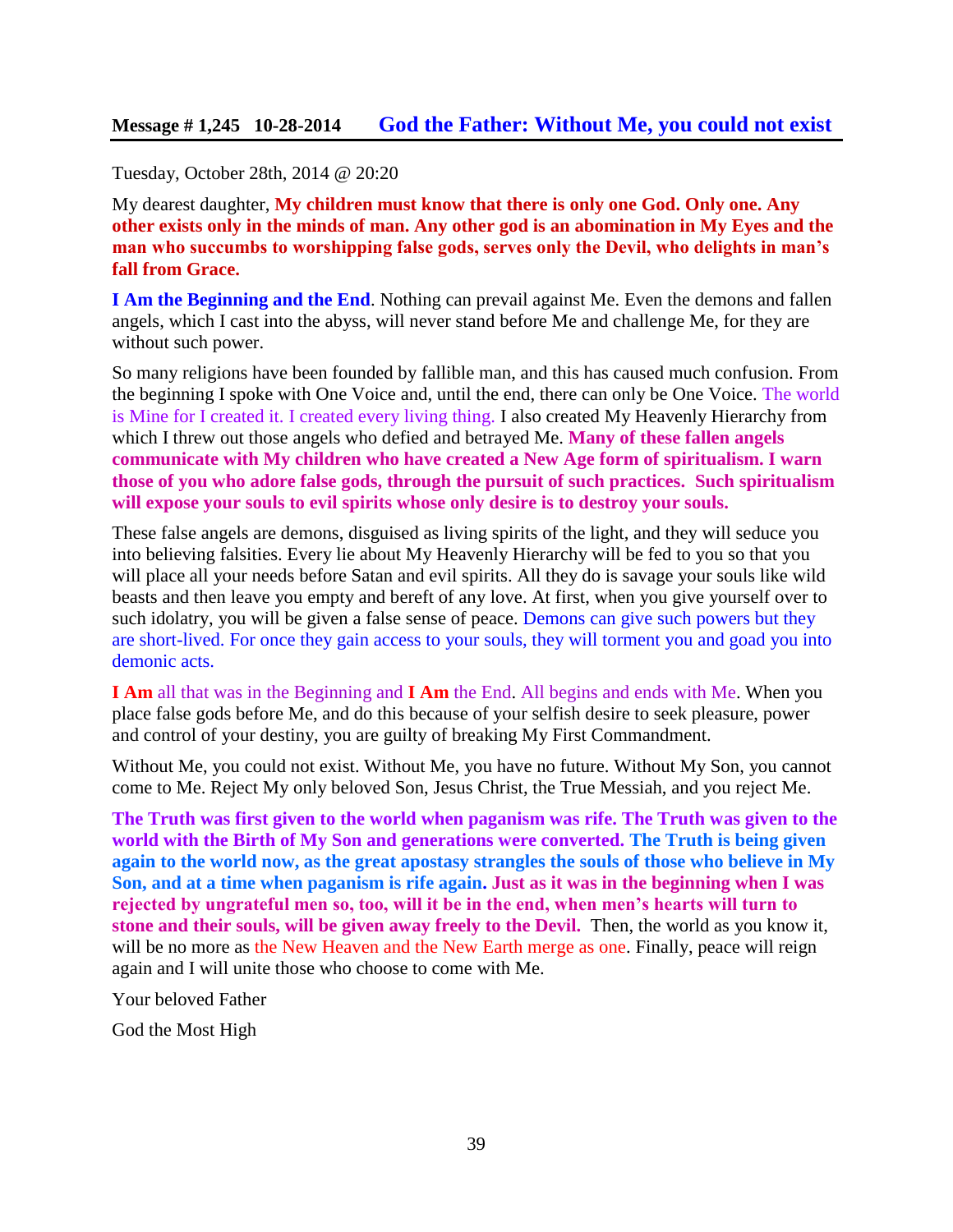Wednesday, October 29th, 2014 @ 14:25

My dear children, **when you feel downhearted, discouraged and fearful because of the terrible injustices you witness, please ask for my powerful protection**. I will intercede, on your behalf, and ask my Son to hear your pleas for peace and calm. He will fill you with the Graces needed to persevere and keep alive, within your soul, the flame of the Holy Spirit.

**If you seek the Gifts of the Holy Spirit, and my Son responds to your call, your faith in Him**  will be strengthened greatly. Once this happens, your faith will enable you to trust more in His Great Mercy. Faith is the foundation of the Church, by which it can remain strong. Faith rids you of fear and despair. It will bring you comfort, peace and calm in turbulent times. It allows you to see things clearly as you are meant to, so as to protect yourselves from the persecution you have to face every day.

Those who are devoted to Jesus Christ will always have to endure the pain of His Suffering. This is something you have to accept when you follow in His Footsteps. When you accept this Cross you must then hand over your suffering to my Son, for the salvation of the souls of those who would never be able to enter my Son's Kingdom, otherwise. **Your sacrifice, while it may be difficult, brings great joy to my Son who weeps in great sorrow for those He will lose to the Evil One on the last day.**

**Faith, hope and trust in my Son will alleviate your suffering and bring you peace and joy.** It is when you receive these Blessings that you will know that you have crossed over every barrier, which separates you from God. And, for that, you must be thankful – not sorrowful – for the Kingdom of God will be yours.

Go, my children, to love and serve my Son.

Your Beloved Mother

Mother of Salvation

## **Message # 1.247 10-29-2014 [I pour great Graces over My Followers at this](http://www.thewarningsecondcoming.com/i-pour-great-graces-over-my-followers-at-this-time/)  [time](http://www.thewarningsecondcoming.com/i-pour-great-graces-over-my-followers-at-this-time/)**

Wednesday, October 29th, 2014 @ 15:00

My dearly beloved daughter, I pour great Graces over My Followers at this, a time when they need it the most.

The Graces I pour over you, My followers, include the **Gift of Insight** to enable you to see the deceit, which blights the whole world. I also bequeath th**e Gift of Endurance**, so that you will rise up against adversaries of Mine and continue to fight the fight so that Christianity survives. I give you also the **Gift of Patience** so that you will be able to continue to speak the Truth when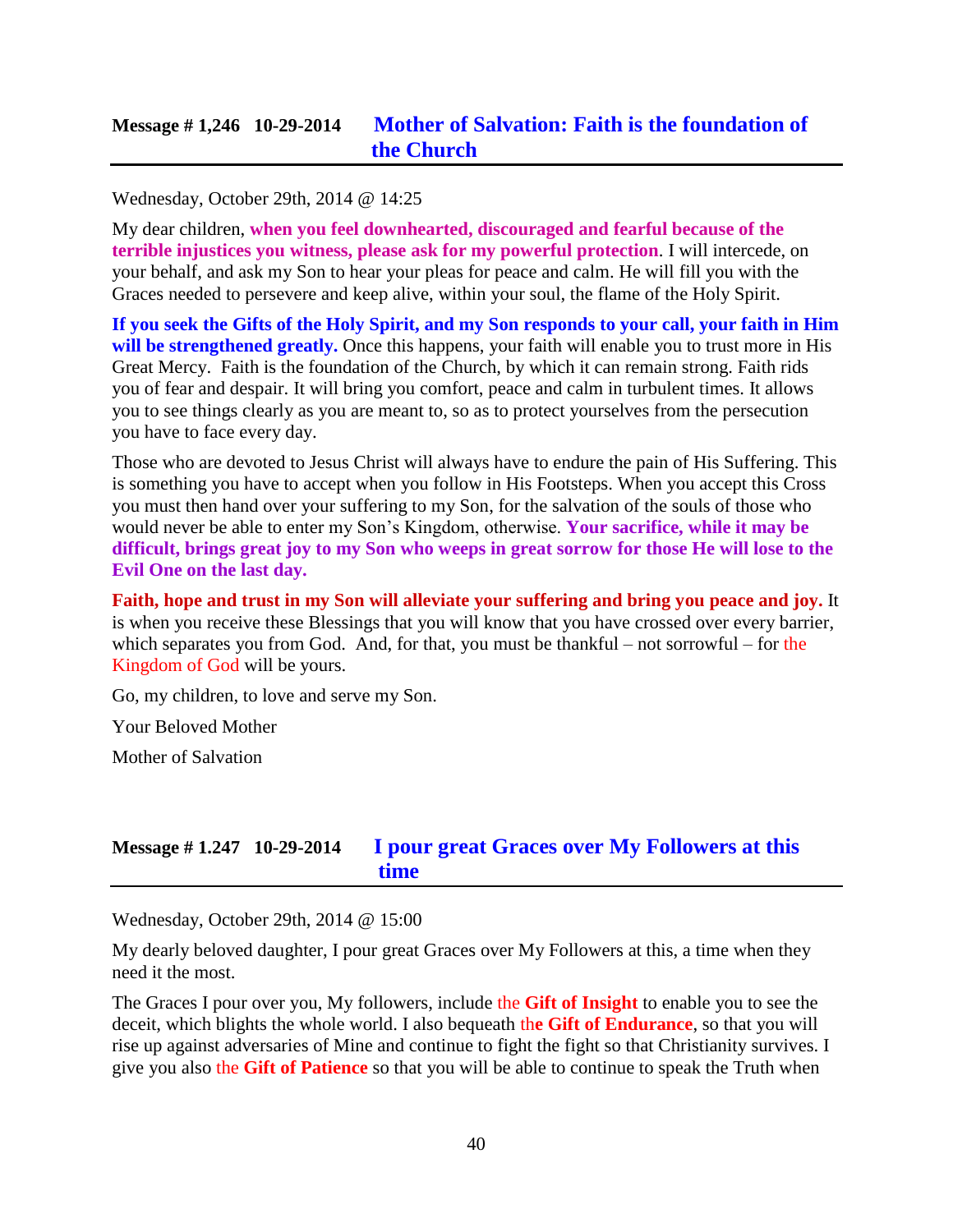you have to listen to falsities, which will be uttered by those followers of Mine, who will be led into error by My enemies.

Finally, I give you the **Gift of Love,** and when I fill you with this Gift, you will be able to deplete evil through your words, deeds, and actions. Love for Me, means you will love even your enemies and by this Gift you will destroy hatred.

Go and accept My Gifts. All you have to do is say to Me

*"*Jesus give me the Gifts I need to remain true to You*.*"

Your beloved Jesus

## **Message # 1,248 10-30-2014 [Mother of Salvation: Accept the Cross with](http://www.thewarningsecondcoming.com/mother-of-salvation-accept-the-cross-with-dignity-do-not-complain/)  [dignity. Do not complain](http://www.thewarningsecondcoming.com/mother-of-salvation-accept-the-cross-with-dignity-do-not-complain/)**

Thursday, October 30th, 2014 @ 17:30

My dear children, when you serve my Son in this life, it is fraught with difficulties. It is a simple task to follow Him in one way but, when you carry the Gift of the Holy Spirit within your soul, it will bring down, upon you, the wrath of the Evil One and every enemy of my Son. This makes your journey along the Path of Truth extremely hard. At every turn, you will be opposed, even if you remain silent in your adoration of my Son.

**Many who truly love my Son cannot understand when they are bullied by others, for no obvious reason. Or, when they are falsely accused of wrongdoing. This is because the Holy Spirit is the real Presence of God and, therefore, this will never go unnoticed by the Evil One**, who will stop at nothing to cause you grief and distress. He, the Evil One, will taunt you relentlessly and will do this either directly, or through the souls of those he manages to infest.

All of this pain, which you will not understand, is because of your devotion to Jesus Christ. Just as He endured ridicule, scorn and hatred so, too, will all those who serve Him. When you suffer in His Name on this earth you will, eventually, find lasting peace, love, and joy in His Kingdom. Accept the Cross with dignity. Do not complain. Do not engage with those who show hatred towards you, lest your own hearts become filled with the same venom.

**Hatred breeds hatred if you respond to it**. Love, which comes from God, breeds love. Show love to your enemies; pray for them; pity them. When you do, Satan is powerless against you.

Your beloved Mother

Mother of Salvation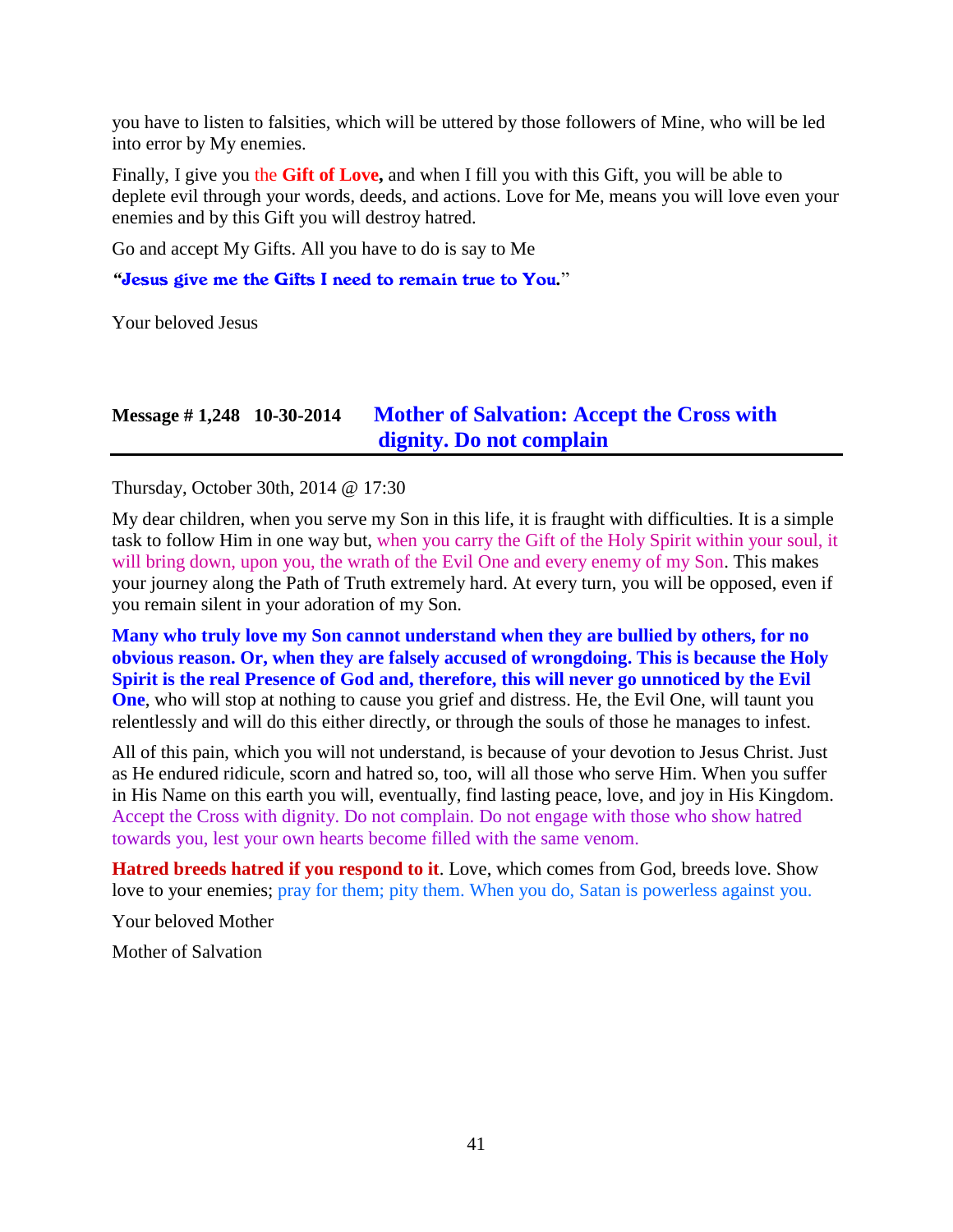# **Message # 1,249 10-31-2014 [Those who opposed My First Coming refused](http://www.thewarningsecondcoming.com/those-who-opposed-my-first-coming-refused-to-accept-the-will-of-god/) to [accept the Will of God](http://www.thewarningsecondcoming.com/those-who-opposed-my-first-coming-refused-to-accept-the-will-of-god/)**

### Friday, October 31st, 2014 @ 18:25

My dearly beloved daughter, My Will is cast in stone and all those who truly love Me, will become entwined within the Divine Will of the Lord. Deny My Will and you cannot become Mine. Rise against Me and I will not allow you to enter My Kingdom, for only those who come to Me, in final surrender of their own free will can truly say that they are of Me. If you are not of Me, how can I win over your ungrateful hearts? Those of you who curse Me; pour scorn on those who uphold My Word; or try to interfere with the Holy Will of God will be thrown into the abyss, when every effort to save you has been exhausted.

When I was born, many of My enemies whose souls were infested by evil spirits, made the life of My Mother very difficult. Those who persecuted her during My Time on earth were unaware, in many cases, as to why they felt such hatred towards her. But suffer she did, in My Name. Those who opposed My First Coming, refused to accept the Will of God, which was to give them freedom from the shackles, which were locked around their ankles and placed there by demons.

#### **I spent much of My Mission on earth casting out evil spirits in the souls of the afflicted, while also enlightening those who were ignorant of the Will of God. Now as I prepare to come again, My Mission will be even more trying this time around.**

To all of you with hardened hearts, who refuse to listen to Me, I say this. Unless you are truly devoted to me, through a life of prayer and devotion, you will not complete this journey to Eternal Life on your faith alone. You are not blessed with enough insight, or knowledge of My Word, to dismiss My Warning at this time.

Why do you pour scorn on Me now? What do you believe will make you worthy to stand before Me, when you ask Me for eternal life? I say to you that your obstinacy blinds you to the truth of Divine Revelation, which you are witnessing through these, My Holy Messages for the world.

Ungrateful souls, you are lacking in the knowledge, which was painstakingly given to you in the most Holy Bible. For every lesson you were taught, you have learnt nothing**.** Your pride and your quest for self-gratification, frustrates Me. Your eyes cannot see and you will, as a result, be unprepared for Me. For every slur you cast upon those who speak the Truth, and who uphold My Holy Word – despite opposition from you -you will have to face Me. I will ask you then to justify your words, your deeds and your actions against Me. You can never say that you are for Me when you fight Me, through My Word, given to you out of the Mercy of God, Who will never tire in His Quest to save your souls.

**When you are given the Gift of private revelation you have the right to discern. But, you do not have authority to judge others or harm them, even if they do not come from Me. I, Jesus Christ, have made it known that man does not have the right to judge any soul.** 

**If you defy Me, and even if you feel grievance towards false prophets, I will judge you and punish you, just as you punished those you hated. You cannot hate another person in My Name. If you hate another person then you do this in the name of Satan. I will wash away**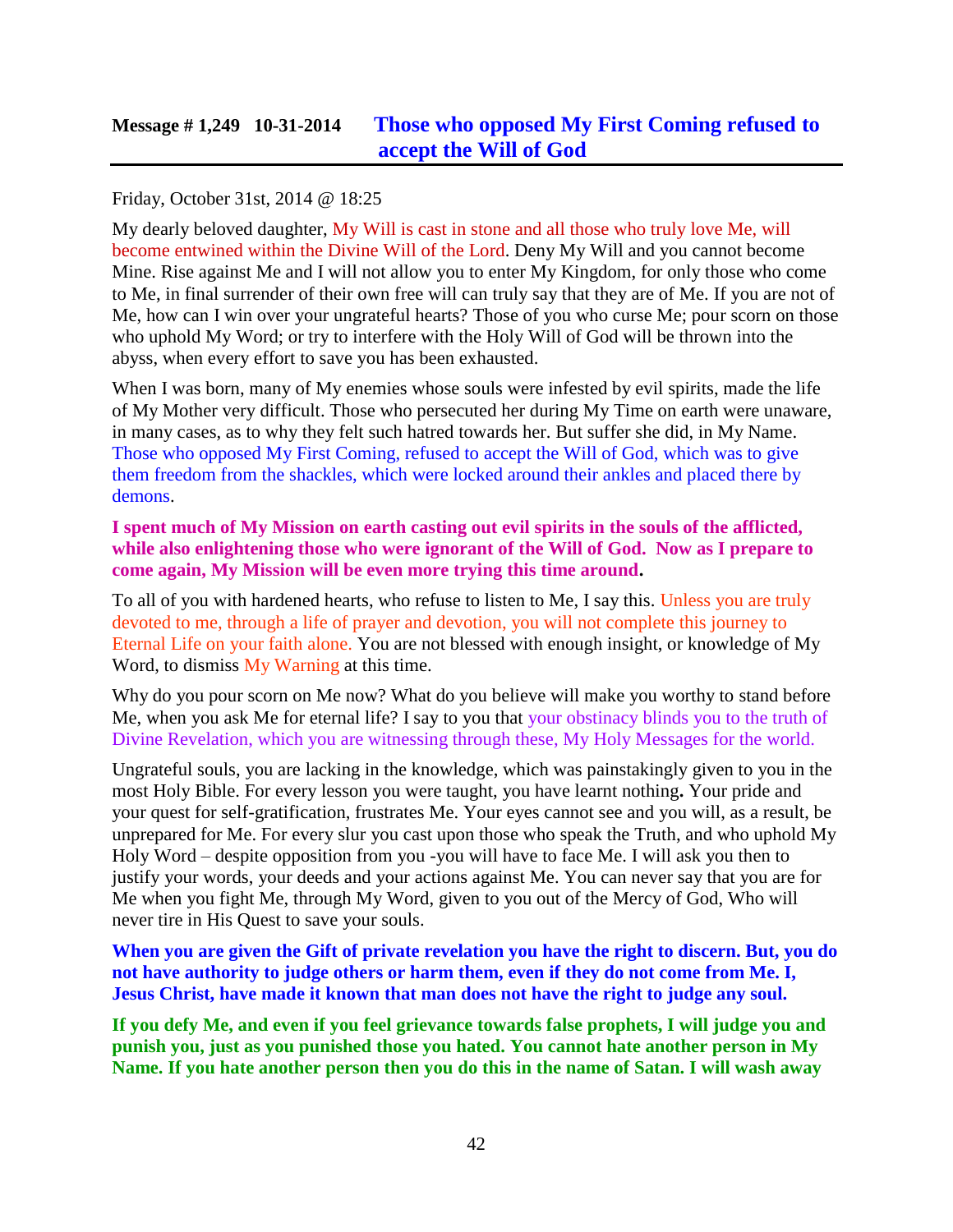**your iniquity only when you come and beg Me to redeem you from such a sin. But many of you will never do this for you have placed yourselves above Me, and for this you will suffer.**

**Let not one man amongst you declare another soul to be of the Evil One for he, Satan, delights in those who are guilty, of making this error. Not one of you is so clean of sin that you can make such a judgment.**

He who is of Me and who really knows Me, would never scourge another soul in My Name.

Your Jesus

### **Message # 1,250 11-01-2014 [Nothing can come from nothing](http://www.thewarningsecondcoming.com/nothing-can-come-from-nothing/)**

Saturday, November 1st, 2014 @ 13:35

My dearly beloved daughter, beware of those who deny the Divinity of My Father. **He, and only He, created the world – all came from Him. Nothing can come from nothing. All that is, and will be, comes from My Eternal Father.**

The Word cannot be broken and if, and when, it is, do not accept anything that is contrary to the Truth. You live in a time when all evidence of the existence of God, and everything He created, will be denied. Everything that He holds dear will be destroyed. His Creation is being torn asunder by those who deny Him. Life, which comes from Him, is being destroyed and the Truth, which He gave His children through His Holy Book, containing the Old and the New Testaments, is now being questioned. Soon, much of what The Word says will be deemed to be untrue.

How little you love He Who is your Eternal Father and how little you value your own destiny, for the path you choose is carefully selected to suit only your own arrogance and selfgratification. The man who is obsessed with his own intellect, knowledge, and vanity will continue to try to find a path to God, but by his own making. This will lead him astray and he will end up living a lie. When you wander through this life in search of the meaning of your existence, you will never find it unless you accept the Truth of Creation.

**God, My Eternal Father, created you. Until you accept this you will continue to idolize false gods and your paganism will bring you to your knees in despair**. The time has come when you will accept anything that proves My Father does not exist.

You were given the Truth. Accept it. Let Me lead you by the hand to My Father so that I can bring you Eternal Salvation. **Anything other than the Truth will lead you on the road to Hell.**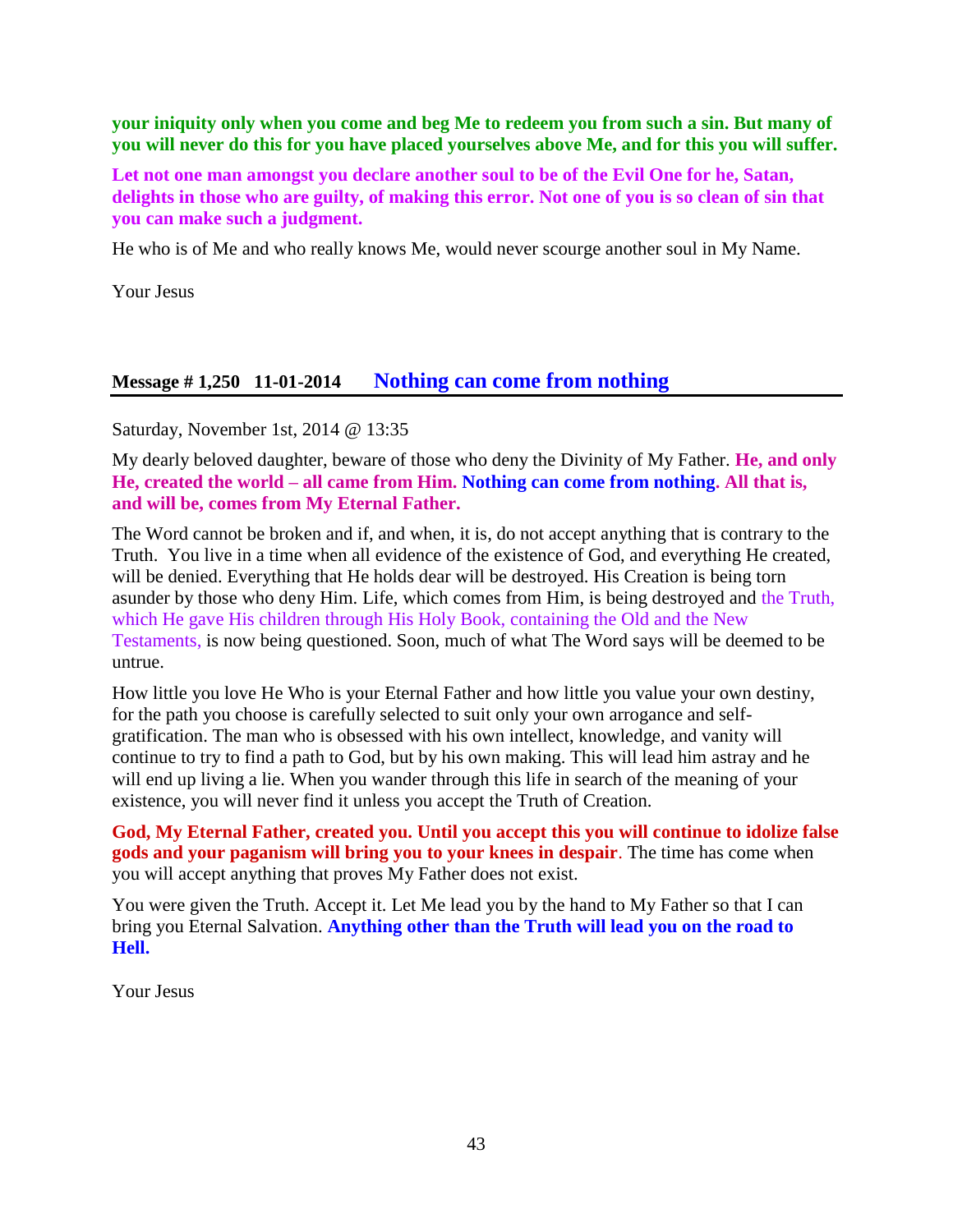### **Message # 1,251 11-02-2014 [I will come at a time when you least expect](http://www.thewarningsecondcoming.com/i-will-come-at-a-time-when-you-least-expect/)**

#### Sunday, November 2nd, 2014 @ 17:20

My dearly beloved daughter, I desire that all of you, My precious followers, trust in everything that I taught you and everything that I tell you now, for all My Plans are according to the Will of My Eternal Father. **You must never fear the future for all is in His Holy Hands**.

**Trust and you will find peace**. My Plan will finally be realized and every suffering will be defeated and every evil abolished. It is time to accept the Truth, although it may be frightening. When you place all your trust in Me, I will ease your burden, and My Graces will fill you with My Love, which will bring you great comfort in these harrowing times.

I will come at a time when you least expect and until then you must pray, pray, pray for those who do not know Me as well as those who do, but who refuse to acknowledge Who **I Am**.

**I continue to pour over you the Gift of the Paraclete to ensure you do not wander away from Me. Every Gift will be bestowed on those who love Me with humble and contrite hearts.** My Love will not, however, reach those souls who chose to honor Me on their own flawed terms. Nor will it touch the hearts of stubborn souls who believe they know Me, but whose pride blinds them to the Truth, given to them from the beginning.

**The Truth comes from God. The Truth will live on to the End of Time. The Truth will be revealed in its entirety, soon, and then it will cut through the hearts of those who refused My Hand of intervention.** Then, My Army will rise together in the Glory of God to proclaim the True Word of God until the last day. They will bring with them the souls of pagans who will realize that there is only one God. It will not be the pagans who will not accept Me. Instead, it will be the souls of Christians who were given the Truth but who will fall into grave error. It is for these Christian souls that I pine for the most and it is for them that I ask you to pray, every hour of the day.

Your Beloved Jesus

#### **Message # 1,252 11-03-2014 [Euthanasia is an abhorrent act in My Eyes](http://www.thewarningsecondcoming.com/euthanasia-is-an-abhorrent-act-in-my-eyes/)**

Monday, November 3rd, 2014 @ 23:50

My dearly beloved daughter, euthanasia is a mortal sin and cannot be forgiven. He who aids, assists or decides to take his or her life, for whatever reason, commits a terrible sin in the Eyes of God.

**It is one of the greatest sins of all to take a life, and to then declare that the deliberate planned death of any person, to be a good thing.** Among the many carefully planned acts against God, which are being deliberately presented to the world at this time, in order to encourage people to sin against God, is through the sin of euthanasia. Make no mistake, euthanasia is an abhorrent act in My Eyes, and it carries with it grave consequences for those who participate in the act.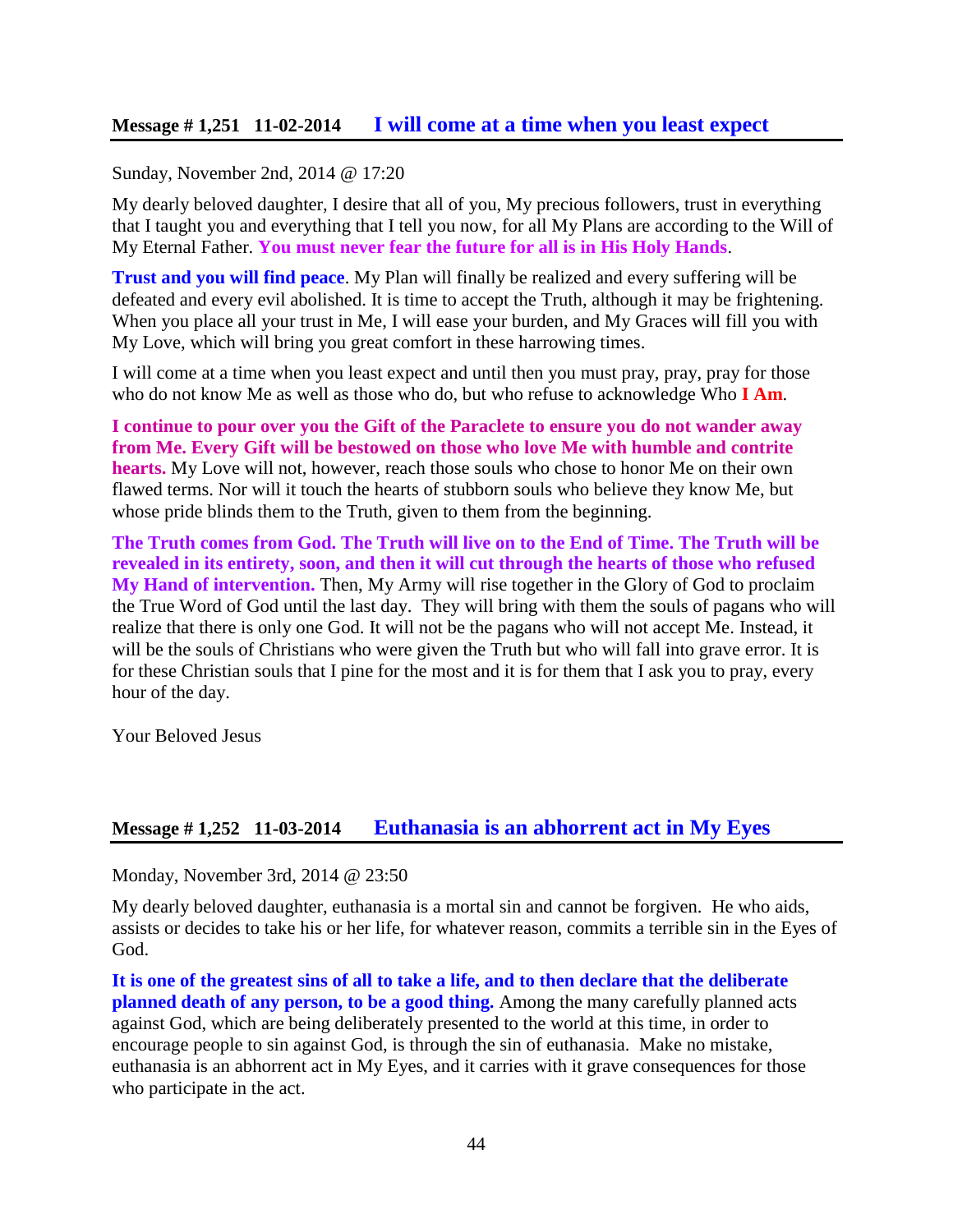**It is a mortal sin to kill any soul and this includes souls from the moment of their conception, to those living in their final months on earth**. Nothing can justify the taking of human life, when it is carried out in the full knowledge that death will occur at a given time. Death caused to another living soul denies the existence of God. When those who are guilty of this act accept the existence of God then, by carrying out such an act, they break the  $5<sup>th</sup>$ Commandment.

**There is a plan, at this time, to encourage millions to curtail the life of man – both life of the body and life of the soul.** When you become a willing participant in an act, which defiles the sanctity of human life, you will have no life – no Eternal Life – and salvation cannot, nor will it, be yours.

Your Jesus

## **Message # 1,253 11-04-2014 [Once confusion enters the Church it creates](http://www.thewarningsecondcoming.com/once-confusion-enters-the-church-it-creates-discord-know-that-this-does-not-come-from-god/)  [discord. Know that this does not come from God](http://www.thewarningsecondcoming.com/once-confusion-enters-the-church-it-creates-discord-know-that-this-does-not-come-from-god/)**

Tuesday, November 4th, 2014 @ 16:33

My dearly beloved daughter, the Book of Revelation has opened and each layer is being revealed to the world.

Every Church on earth, which honors God, struggles within to retain its faith in God. Each Church has been attacked and has been brought to shame by those who commit terrible sins, from within, and who then condone their actions, by declaring them to be the Will of God. Not one Church, which advocates the Will of God, has been left untouched where wickedness has gained a grip, and where the Truth will be substituted with every excuse to deny God in all His Glory.

#### **Once confusion enters the Church, it creates discord. Know that this does not come from God. Once different interpretations of the Truth are introduced, the path that leads to My Heavenly Father is strewn with weeds that multiply rapidly. When this happens, there results a muddy road, which is unsurpassable**.

The path towards My Heavenly Kingdom has been made known to man. It is a simple path and is clear of any impediment, once you walk along it with confidence in your heart.

My enemies will always try to block your way, and if you listen to their taunts, engage with their lies and allow doubts to cloud your judgment, then you will find this journey to be a tortuous one.

**The Word of God remains now as it always was, and the Ten Commandments are clear – they will never change. The way to God is to hold firm to what He taught. God does not compromise, nor does He condone any attempt by man to change the Truth**.

If you believe in God, you will follow His Commandments, accept the Word as it is contained in the Holy Bible and stay on the one true path to His Kingdom. Blessed is the man who is righteous for he will, through his subservience to God, receive the Keys to Paradise.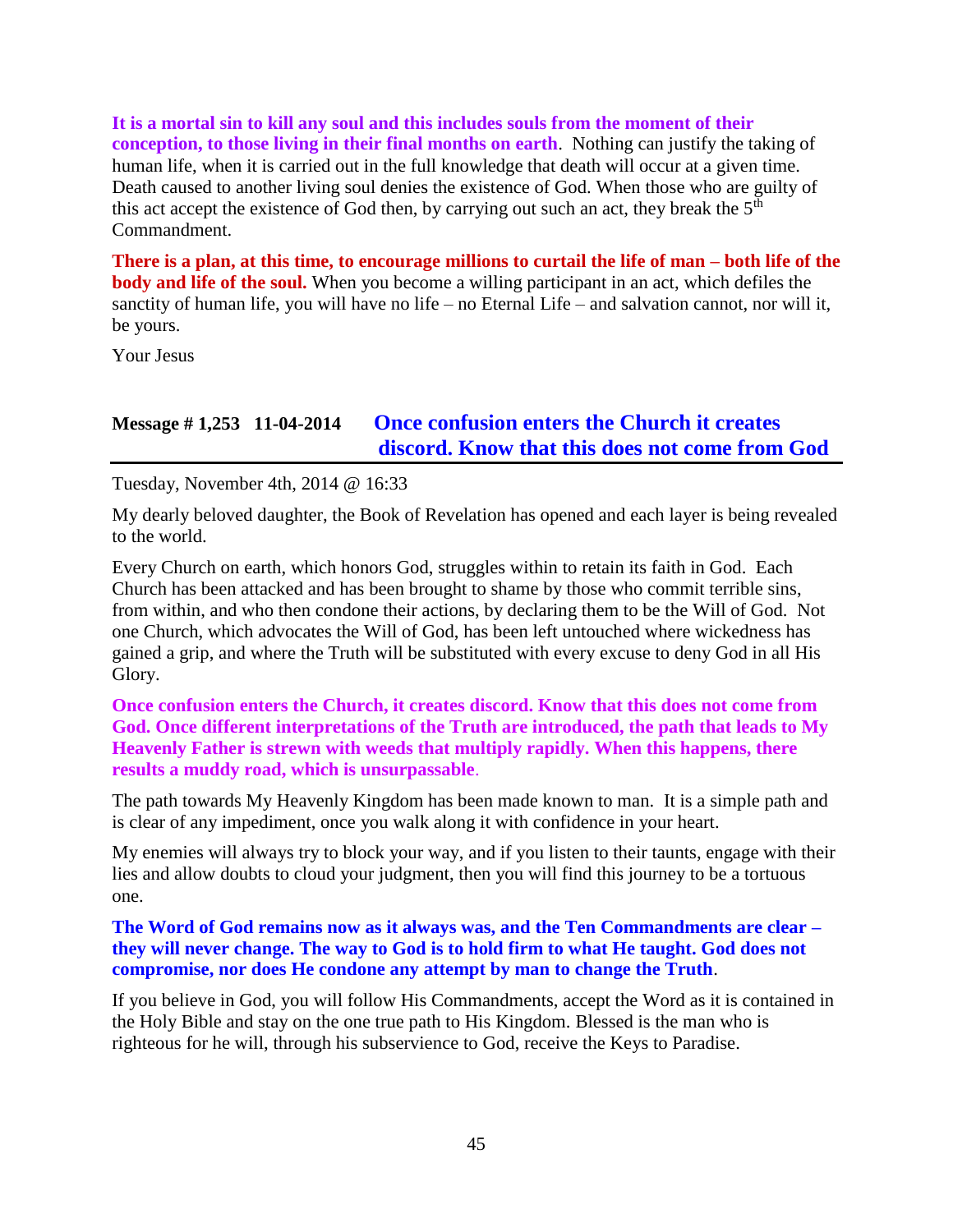**Anyone who tries to cajole you into accepting anything but the Truth is not to be trusted. Trust only in God and never be tempted to deviate from His Word, for if you do succumb to this pressure, you will become lost to Me.**

Your beloved Jesus

## **Message # 1,254 11-05-2014 [God the Father: Let not one man amongst you be](http://www.thewarningsecondcoming.com/god-the-father-let-not-one-man-amongst-you-be-ignorant-of-my-justice/)  [ignorant of My Justice](http://www.thewarningsecondcoming.com/god-the-father-let-not-one-man-amongst-you-be-ignorant-of-my-justice/)**

Wednesday, November 5th, 2014 @ 13:30

My dearest daughter, love Me and know that I love and cherish all My children. Know too, however, that My Justice is to be feared. Let not one man amongst you be ignorant of My Justice, for it will be unleashed like a terrifying storm and it will sweep away the souls of those who refuse My Mercy.

**My anger is unknown to many, but know this. If a man who knows Me, blasphemes against the Holy Spirit, I will never forgive him. Nothing can, nor will, change this fact, for such a man has chosen his own fate and there can be no reconciliation. To the man, who stands up before Me and justifies the taking of life, know that his own life will be taken by Me. If a man sells his soul to Satan, I cannot take it back, for he becomes one with the Evil One. When a man, who speaks in the Name of My Son, Jesus Christ, destroys the souls of those who are Mine, he will be cast away by Me for eternity. Fear now My Wrath, for I will punish every soul who defies My Will to the end.**

You must not fear the Second Coming of My Son, for this is a Gift. You must not fear, either, any suffering, which you may endure before that day, for this will be short-lived. Fear only for the souls of those I cannot save and who will not have any desire to save themselves. They are the souls who know I exist but who chose instead My enemy over Me.

I will intervene in many ways to save those who do not know Me at all. **I will strip bare the souls of those who defy every Law I made and they will endure the pain of Hell, and Purgatory, on this earth**. By this, they will become purified and they will be grateful to Me for showing them this Mercy now. Far better they endure this now than suffer for eternity in union with the Evil One. You must never question My Ways, because all that I do is for the good of My children, so that they can be with Me for a life of Eternal Glory.

My punishment, to be cast upon man, pains Me. It breaks My Heart, but it is necessary. All this pain will be forgotten about and light will destroy darkness. Darkness will no longer cast its terrible curse upon My children. I tell you this, for you are being led into a terrible darkness through the deceit of the Devil. Unless I inform you of the consequences, you will have no future in My Paradise.

How quickly all memory of My Commandments has been forgotten. How quickly man falls from Grace when he fails to uphold My Word.

Your beloved Father

God the Most High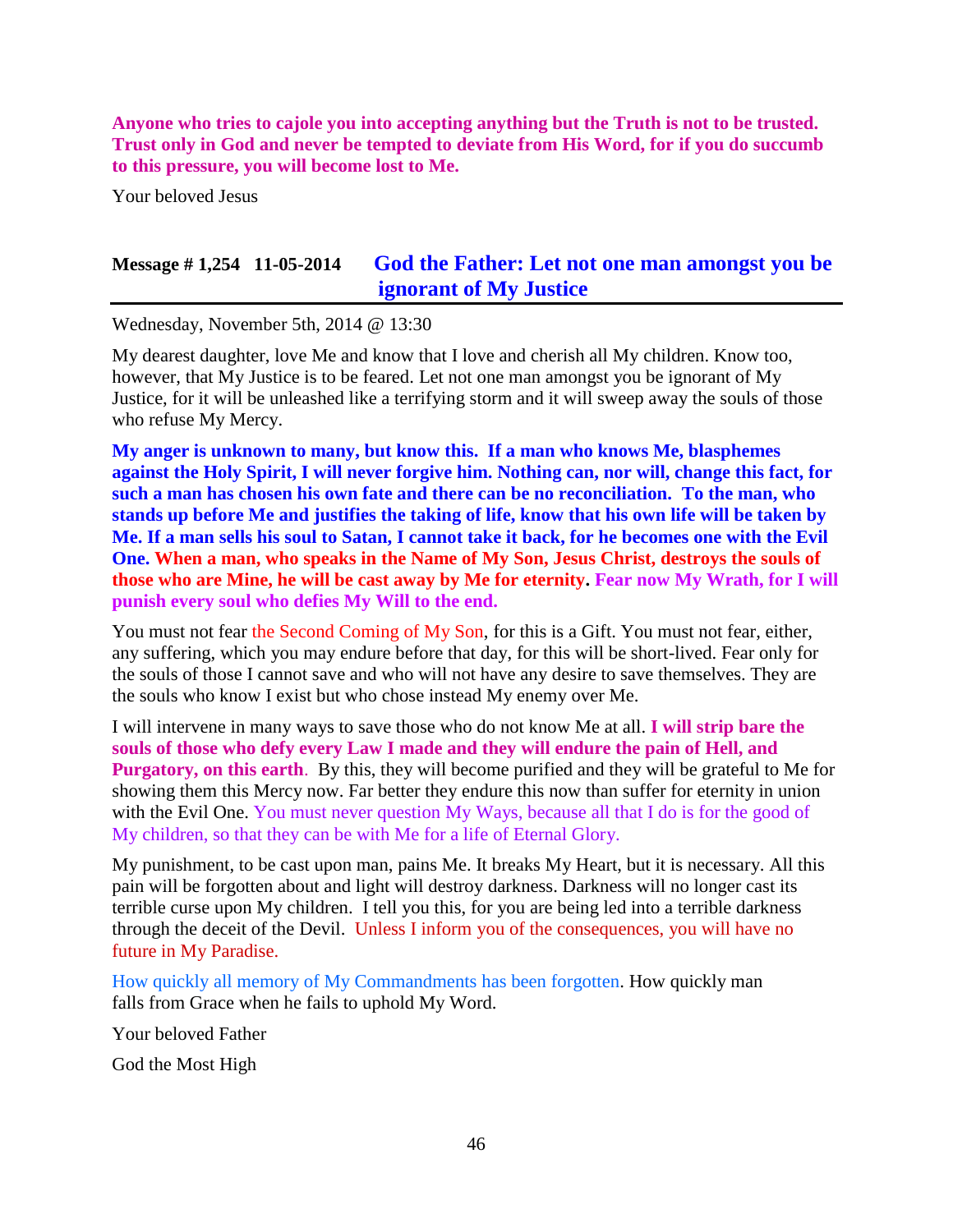## **Message # 1,255 11-06-2014 [Those who believe that God will not punish the](http://www.thewarningsecondcoming.com/those-who-do-not-believe-that-god-will-not-punish-the-wicked-do-not-know-him/)  [wicked do not know Him](http://www.thewarningsecondcoming.com/those-who-do-not-believe-that-god-will-not-punish-the-wicked-do-not-know-him/)**

Thursday, November 6th, 2014 @ 17:40

My dearly beloved daughter, the time has come for My Eternal Father to wipe clean from the face of the earth, the blemish, which casts darkness over the souls of man. He will punish the wicked and take into His Holy Arms those who uphold the True Word of God. His Angels will surge forth, in a great tempest, and with mighty scythes will cut out from the roots the disease, which ravages the souls of men, so that the world can become clean again.

**Be fearful of the Wrath of God for when He is propelled into such a rage, men will tremble with fear. Those who believe that God does not punish the wicked do not know Him**. Their voices, loud and proud, which fill the earth with falsities, and those who deem themselves worthy of great favor, in My Father's Eyes, but who curse the meek amongst My people, will be plucked from the soil and face the greatest chastisement poured over humanity since the great flood.

**The Angels of God will descend, and with a scythe in their right hands, divide the chaff from the whea**t. Those who curse God will be silenced; those who defile the Son of Man will be silenced; those who defile His Body will wander in confusion, lost and bewildered, before they are plunged into the wilderness.

**The Love of God has not been reciprocated and His Mercy has been already declined.** Ungrateful souls, whose eyes are set firmly on their own pleasures – and their determination to carry out acts in direct confrontation to the Will of the Lord – will feel the pain of God's punishment. Like a sheet of lightning, out will pour, like a great tempest, a great upheaval of the earth, which will be felt in every part of the world.

Those who know the Truth will have no fear, for they will be willing witnesses to the promises laid down in Holy Scripture, as to the Great Tribulation to come. Those who have cut God out from their lives – like as if they cut off a limb from their own bodies – will not know of the consequences of cursing God, until it is too late.

You, who have betrayed Me, will suffer the most. You, who have hurled stones at others, in the mistaken belief that you represent Me, will have no one to turn to. For everywhere you try to hide, you will be found naked with nothing to hide your shame. I tell you this, for the patience of My Father is exhausted and onto the battlefield will emerge two armies – those who are for Me and those who are against Me.

Pray for God's Mercy. And to those who scourge My Body know this. You may believe that I can be wiped away from My House but, that would be a grave error on your part.

Away from Me, for you do not belong to Me. Your wickedness will be your downfall and through your allegiance to the Evil One, you have cut yourselves away from My Glorious Kingdom.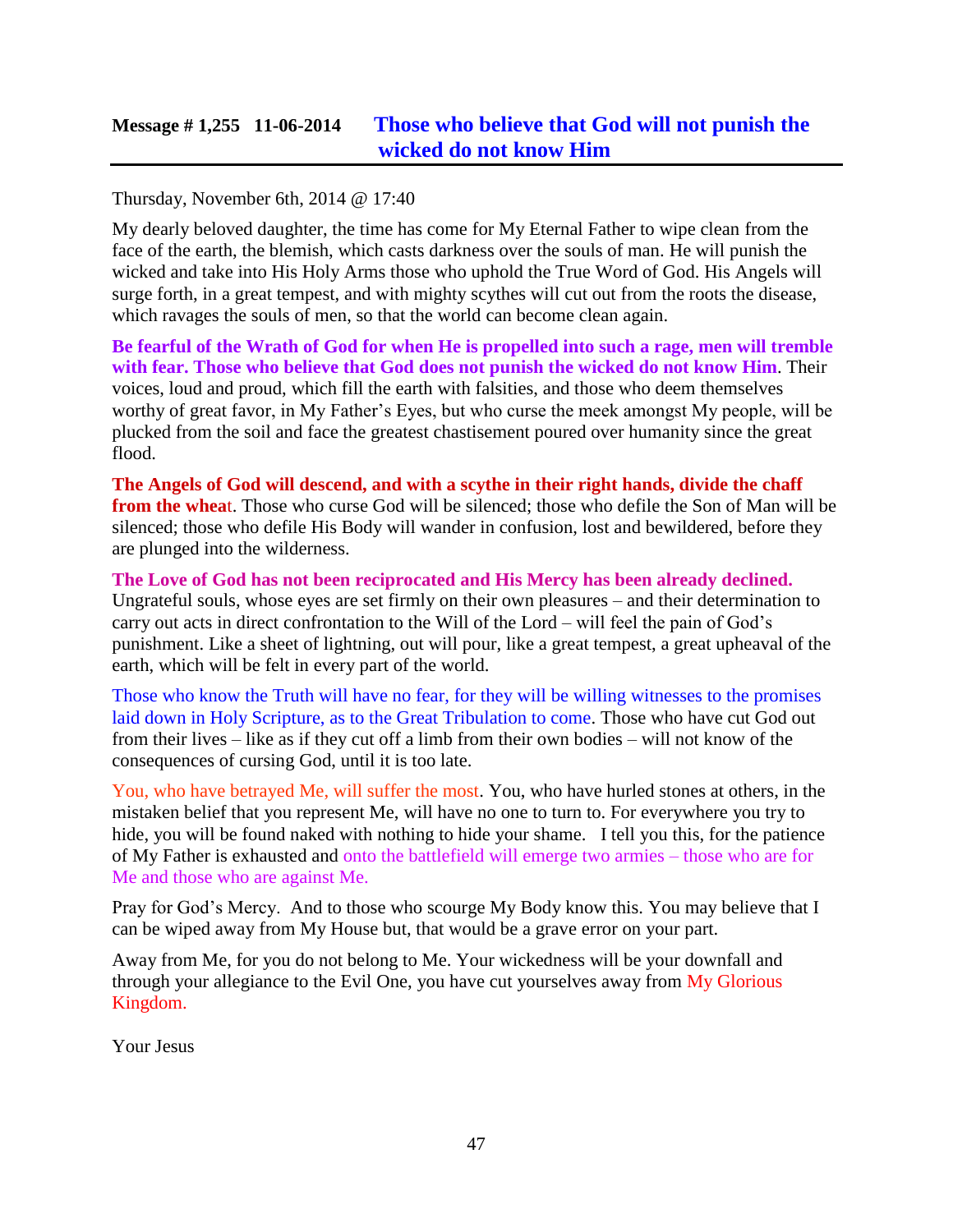## **Message # 1,256 11-08-2014 [Mother of Salvation: The Book of Truth is](http://www.thewarningsecondcoming.com/mother-of-salvation-the-book-of-truth-is-contained-in-public-revelation/)  [contained in Public Revelation](http://www.thewarningsecondcoming.com/mother-of-salvation-the-book-of-truth-is-contained-in-public-revelation/)**

#### Saturday, November 8th, 2014 @ 17:05

My dear child, today is a special day, as Heaven celebrates the anniversary of my first message given to you as a Messenger of God. I come today to bring you the news that many millions of people will convert because of this mission.

I gave the world the Messiah, as a chosen humble servant of the Lord. I was given a very special role in His Plan to save all of His children, and today, in my role as the Mother of Salvation, I call out to all of His children.

**You must never reject God's attempts to bring you the Truth. He, My Eternal Father, loves everyone and this mission was foretold. He brings the world the secrets contained in the prophecies given to Daniel and then to His chosen disciple John the Evangelist. The Book of Truth is contained in Public Revelation and it is important that you do not reject this Holy Book.**

Many people have, through these Messages, already converted and it is because of this mission that much of mankind will be shown God's Mercy. Do not reject His Generosity for it is His greatest desire to bring together the human race into the New World to come.

When my Son was resurrected from the dead this was a Message for the world. Like my Son, those who remain true to Him will be resurrected in body as well as in soul on the last day. No one, who asks for His Mercy, will be left behind. Sadly, those who fight God, because of their stubbornness and hatred can interfere with His Quest to unite all of His children.

**Be thankful for God's Mercy. Be thankful for the Crusade Prayers, for they bring with them great Blessings**. I ask that you allow me, your beloved Mother, to fill your hearts with joy. You must allow the happiness, which can only come as a Gift from God, to flood your souls in the knowledge of what is to come. My Son will come soon to reclaim the Kingdom, which belongs to Him. The New Kingdom, when it emerges from the smoldering ashes, will bring each and every one of you great joy and happiness. For then you will have arrived home into the Welcoming Arms of the King, the Messiah, who made a great sacrifice for your salvation.

Please accept this great Gift. Do not allow those souls, whose hearts are festered with hatred, to pull you away from the Truth. Without the Truth there can be no life.

Go, my dear children, and ask Me to protect you always for it is my mission to draw you along the difficult path to the Throne of my precious Son, Jesus Christ.

Your Mother

Mother of Salvation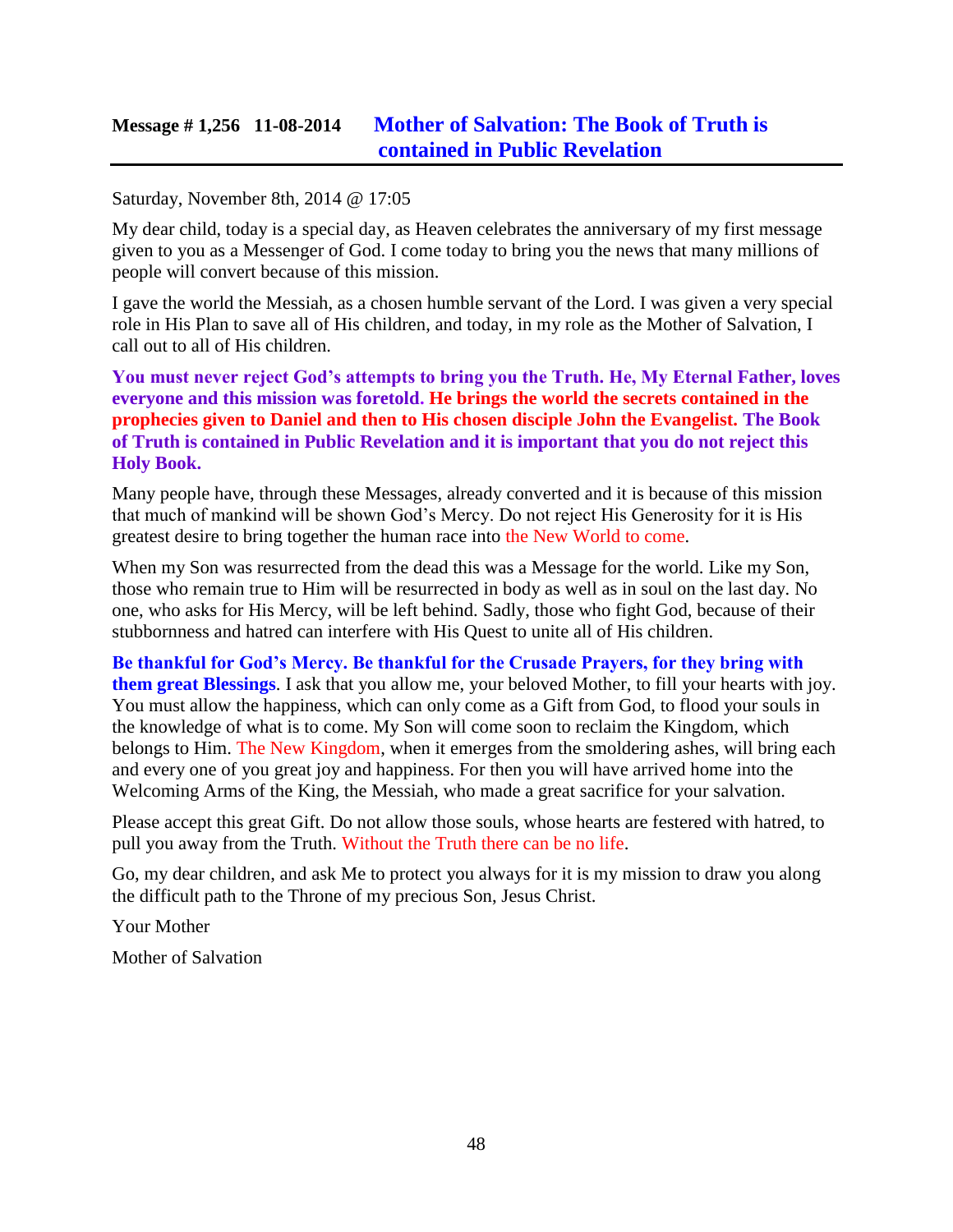# **Message # 1,257 11-09-2014 [I will salvage 5 billion souls because of this](http://www.thewarningsecondcoming.com/i-will-salvage-5-billion-souls-because-of-this-mission/)  [Mission](http://www.thewarningsecondcoming.com/i-will-salvage-5-billion-souls-because-of-this-mission/)**

#### Sunday, November 9th, 2014 @ 15:20

My dearly beloved daughter, all I ever wanted to do was to save the souls of God's children. All that My Eternal Father desired was for His children to love Him as He loves them.

Even when His first-born rejected His Love, My beloved Father drew up His Ten Commandments, to enable man to live by His Rules. Man's desire must always be to serve His Master and to do this he must show love to his brothers and sisters. By observing the Laws of God, he will remain true to Him and become closer to Him. **But, by rejecting the Ten Commandments, man puts a great distance between himself and God.**

My Final Mission, to bring man the fruits of his salvation, has yielded many Gifts. **I desire now that each of you recites from this day, and every day from now on, Crusade Prayer number (33) and that you keep a copy of the Seal of the Living God close to you. Many people who may not be aware of this Mission may also receive the Protection of the Seal when you pray for them, as you recite this prayer.**

**All of God's children who have the Seal of the Living God will be immune to the troubles, which will come as the Great Tribulation unfolds.** I ask that you do this today for I promise you great protection against the persecutors of the Christian Faith and the upheavals, which will be witnessed across the four corners of the earth. I ask that you do not allow fear of any kind to trouble your hearts. While I desire to save the whole world, out of My Mercy, **I now declare that I will salvage five billion souls because of this Mission**. **I declare this to be one of the greatest Mercies that I have bequeathed to God's children at any one time in the history of the world.**

Know also, that I will curtail the suffering, which will be inflicted upon humanity by the Beast, such is My Mercy. **But first, God's Punishment will be witnessed for this has been foretold, and it is a necessary part of the final purification of man.**

Trust in Me. Lift your hearts and never fear the evil and wickedness you will witness shortly. Allow joy to fill your souls if you believe in Me. I will save all those for whom you beg My Mercy, through the recital of My Crusade Prayers. The only sin, which cannot be forgiven, is the eternal sin of blasphemy against the Holy Spirit.

**Today is the day that I solemnly promise to bring humanity the love, peace, and joy of My Kingdom through the salvation of five billion souls.**

I love and cherish you all. There is nothing that I will not do for you, if it is the Will of God. All you must do is ask.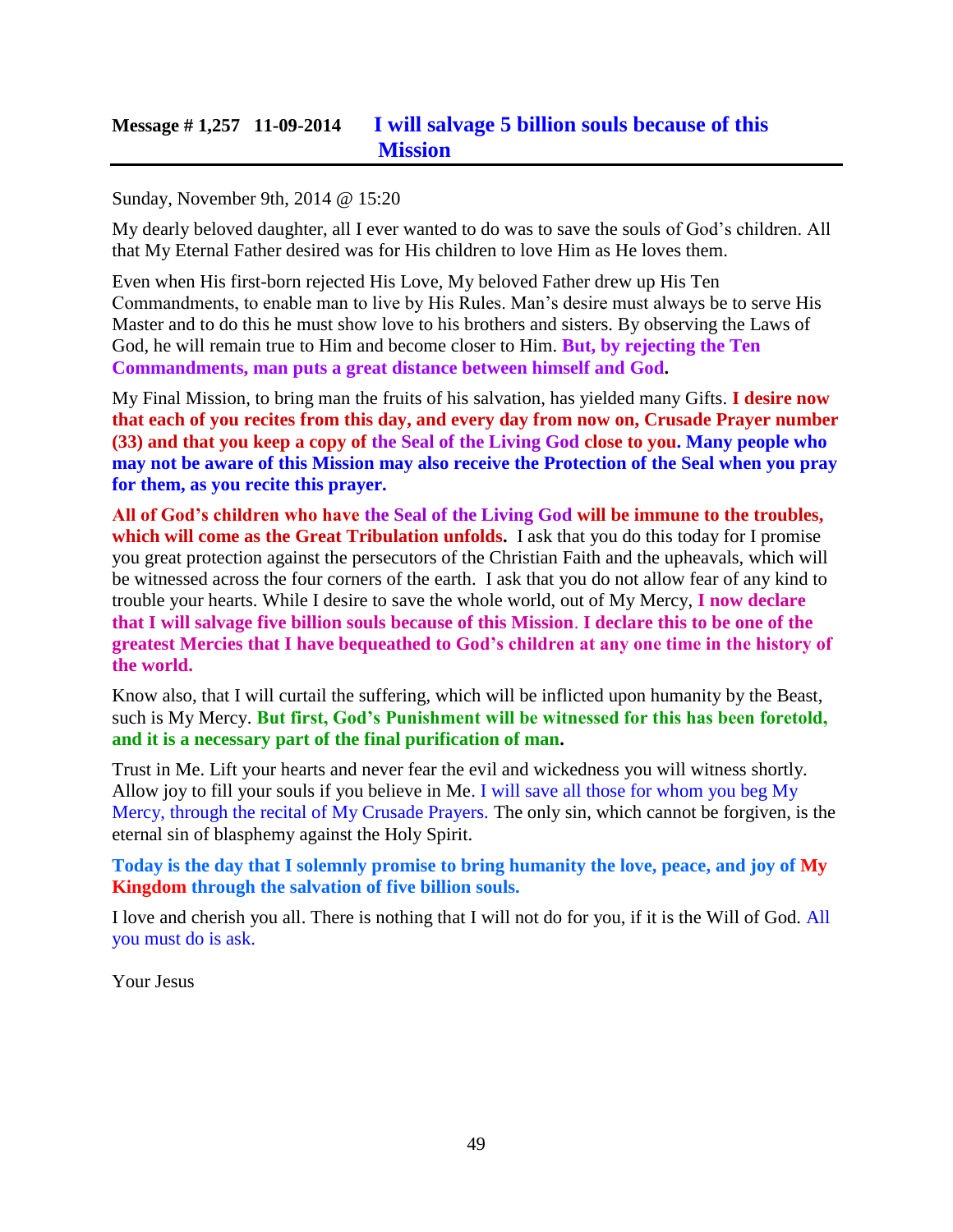#### Wednesday, November 12th, 2014 @ 23:45

My dearly beloved daughter, it is only natural for people to fear the unknown and this is why they fear death. Death is one of the most frightening things in the minds of man for many are blind to My Promise of Eternal Life. Were they to witness My Glorious Kingdom then death would have no power over them.

I welcome all souls into My Kingdom. I do not reserve a place only for the holy and the elect, although there is a special place in My Kingdom for them. I welcome all sinners, including those who have committed terrible sins, for **I Am** first most a God of Great Love. I will welcome anyone who calls out to Me in reconciliation and remorse. Once this happens, before the point of death, every soul will be greeted by Me and I will embrace them.

**The only barrier between a man's soul and My Kingdom is the sin of pride. The proud man, while he may be ashamed of his sin, will always strive to justify it in some way. I say to him now. Two wrongs do not make an evil act right. The proud man will waste too much time pondering on whether or not he needs to be redeemed by Me. But death can come in but just an instant and when it is least expected. The man who is free from pride will fall down before Me and beg Me to forgive him and he will be exalted**.

Do not fear death, for it is a door which leads to My Kingdom. All I ask is that you prepare for that day by living life as I have taught you. I do not ask you to stop every daily responsibility. You have a duty to others; you must never feel that you must isolate yourselves from your loved ones when you follow Me. I desire that you love your families and your friends and give them the time they need to ensure that love is expressed openly to one another. Love everyone as I love you. You do this in the way you treat people; the time you spend living in harmony with others; what you say about them to others and how you help those who cannot help themselves. Your life on earth is a test of your love for Me. You show your love for Me by the love you show for others, including those who curse you.

**It is important, always, to speak with Me daily, even if it is just for a few minutes. It is during this time that I Bless you**. Please, never allow fear of the new world to come to encourage you to desert those who are close to you. You must focus on Me, and when you do this you will find peace. You must then take this Gift of peace to your loved ones. Know, though, that you will suffer because of your love for Me and you will experience hatred from others. To rise above this hatred you must respond only with love. Always.

**I bring you freedom from the bonds of death and it will have no hold over you. Because of My Resurrection you will become whole again, in perfect body and soul, in My New Kingdom . What is there to fear if I bring you this Gift of Eternal Life?**

Your beloved Jesus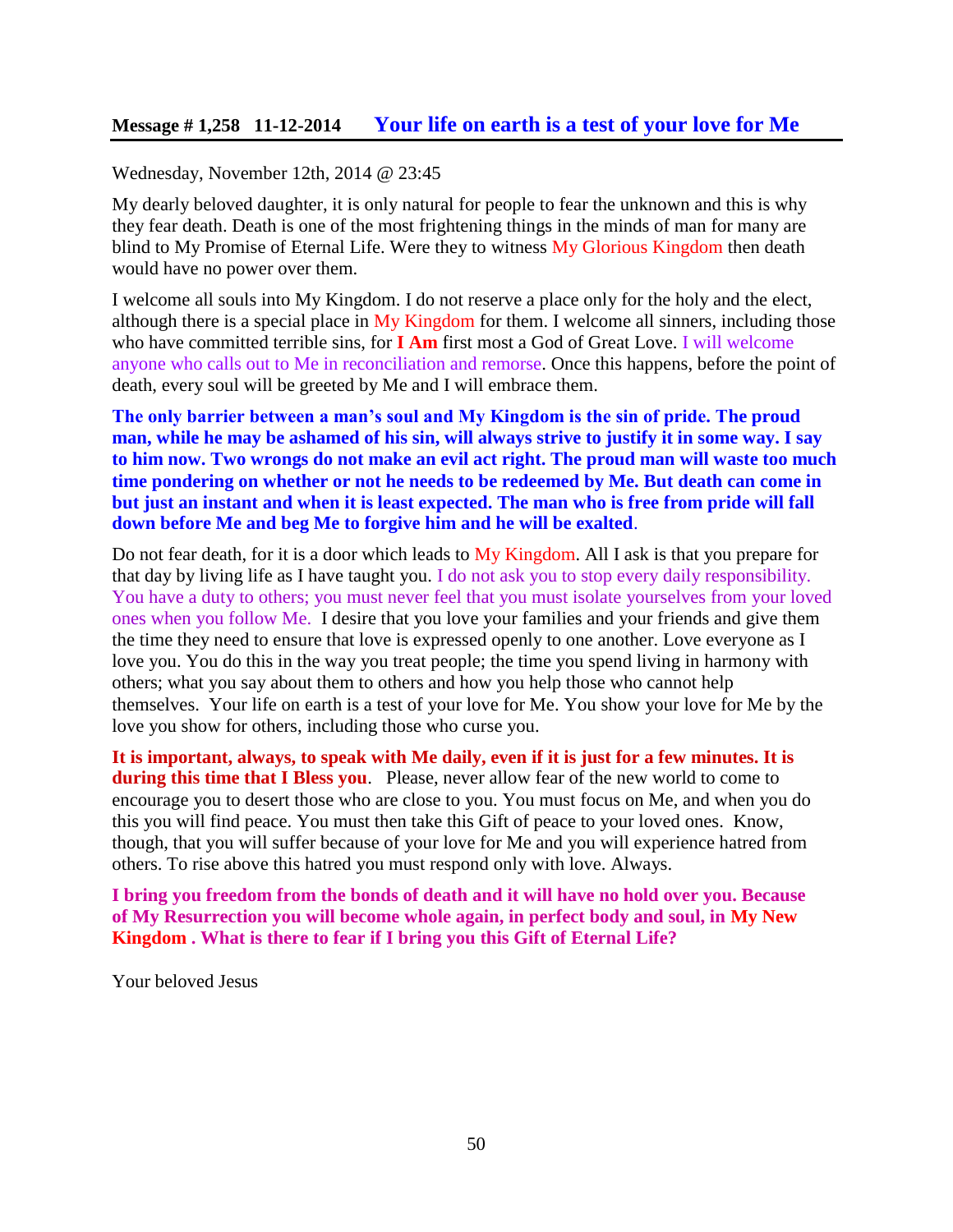## **Message # 1,259 11-13-2014 [I was deemed to be a wicked man and a false](http://www.thewarningsecondcoming.com/i-was-deemed-to-be-a-wicked-man-and-a-false-prophet-and-so-they-scourged-me/)  [prophet and so they scourged Me](http://www.thewarningsecondcoming.com/i-was-deemed-to-be-a-wicked-man-and-a-false-prophet-and-so-they-scourged-me/)**

#### Thursday, November 13th, 2014 @ 11:10

My dearly beloved daughter, I reveal to you today one of the greatest mysteries of the End Times.

The sequence of events leading up to the last day is akin to My Crucifixion, which will be reenacted in every stage, right up to the day when I will come again to salvage the world.

When I was in the Garden of Gethsemane, I was isolated, alone and grief-stricken, because very few believed that I spoke the Truth. My Love for My Father sustained Me, but My Love for humanity meant that the torment which I endured, including mental and physical torture at the hands of Satan, was accepted by Me, albeit with tremendous effort.

How I suffered in that Garden. How I begged My Father for relief. How heartbroken I was when the Evil One showed Me how the world would end. He taunted Me, laughed at Me, spat at Me and scoffed, when he showed Me the souls of My enemies, who would, one day, tell the world that they served My Church. **This was like being shown My beloved Apostles, denounce Me and then pledge their allegiance to Satan**. **He showed Me the souls of the faithful, whose voices would be deemed to be that of radical bigots and who would be accused of terrible crimes. I saw those who said that they represented Me, persecute the Prophets and the Visionaries, as well as those who would seek their destruction. I had to endure great darkness when I saw the world, which I once inhabited, become not only blind as to Who I Am, but who would never have been told about Me.**

I was thrown to the ground, My Face pressed into the soil, kicked, whipped, and My clothes torn off by Satan. He tormented Me, beyond My human capacity and under extreme endurance of the physical body. Despite this, I was given the strength to continue to face My inevitable Crucifixion, which terrified Me. My Love for man, however, superseded My human fear.

My sacred servants, who will refuse to denounce Me, will also suffer a similar isolation. They will be disgraced and cast aside. Their isolation will not be condemned by My Church because of fear within it.

When I was scourged, those who carried out the most cruel and vile acts upon My Body rejoiced. I was deemed to be a wicked man and a false prophet and so they scourged Me. They boasted of their holiness, their righteousness and their knowledge of Holy Scriptures, while they vilified My Body. They failed to accept the prophecy that their Messiah would come to save them. Those who will proclaim My Second Coming will endure the same treatment.

When they stripped Me naked, they wanted to humiliate Me further and so they dressed Me in a red rag that barely covered Me, to further desecrate My Body. But, when they plunged thorns, like needles, into My Head, they declared that the Son of Man was an imposter and therefore not worthy of acceptance. They tore My Eye out of its socket, but the pain was inconsequential, compared with their declaration, that I was not accepted as the Savior of God's children.

**All of these things are to be re-enacted soon, when I, Jesus Christ, as Head of My Church, will be discarded and My Crown taken away from Me**.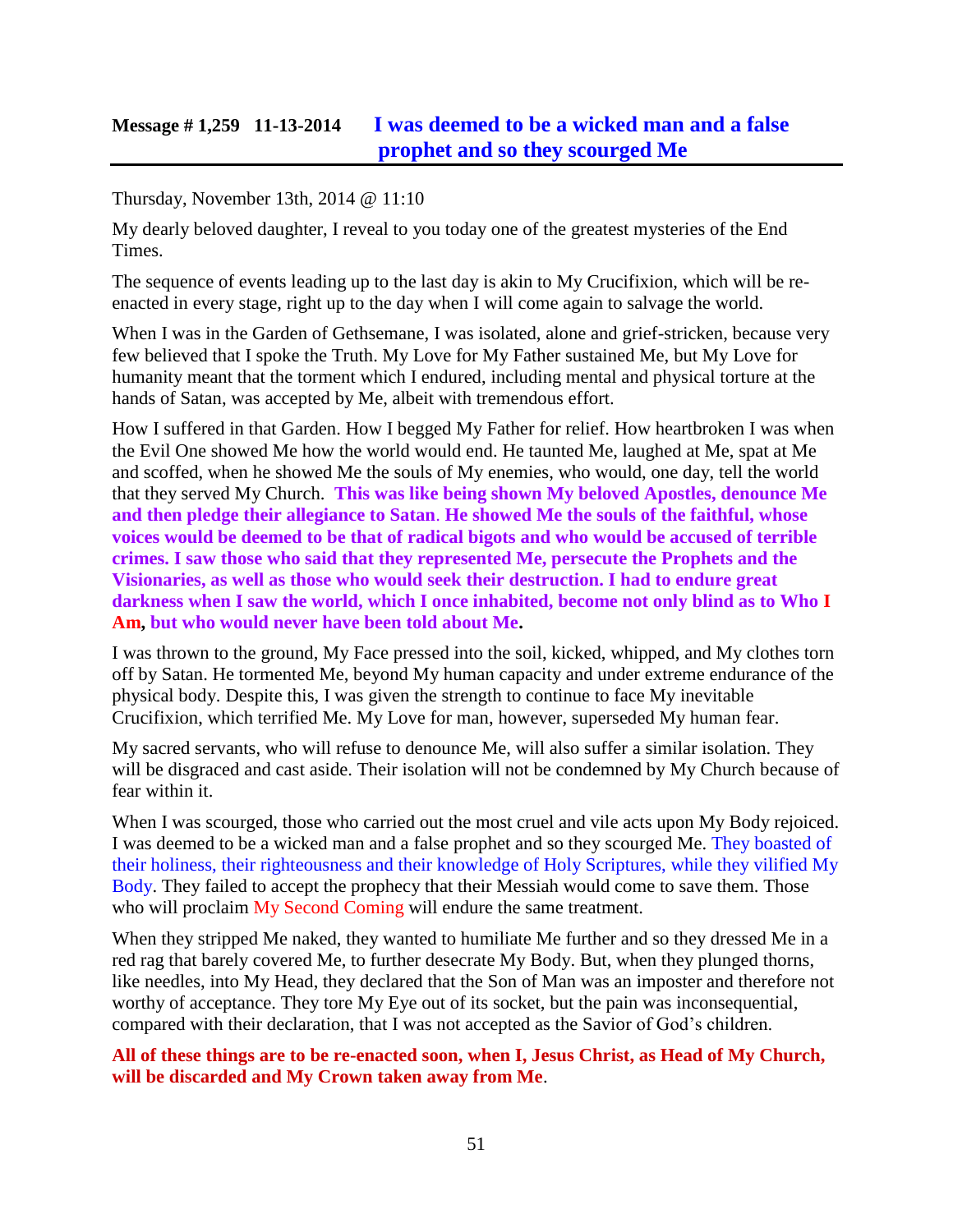A false leader, the Antichrist, will be substituted as My Head, and unlike the Sacrificial Lamb, he will wear a glittering crown of gold. Beneath this façade will lie a rotten core, and along with the lies, falsities, blasphemies, and heresies that will pour from his mouth, he will deliver everything as if it were like the honey, which pours from the honeybee's hive. Be under no illusion, the Beast will have a beautiful appearance, his voice soothing, his demeanor grand. He will be handsome and appealing, but out of his mouth will pour venom that will poison your soul.

When I carried My Cross, I could not do this on My Own. It was so heavy that I could only take one step at a time and walk very slowly. My Body was torn in many places and because of the Blood loss I fainted many times, so weak was I. I was blinded in one eye and the thorns on My Head meant that the Blood, which poured from My Wounds, had to be continually wiped away by those who walked alongside Me. Otherwise, I would never have been able to take another step forward.

#### **The same will be true of My Remnant Church, the last stable of My Body. They will march, just like I did, with a heavy cross, but despite the pain, the abuse, the suffering and the bloodshed, they will endure until the end**.

For My Precious Blood will flow over their souls in tandem with My Own Sorrow – My Own Crucifixion. And, on the day, when they will no longer hold the daily Sacrifices of the Mass, My Presence will become extinct. When the day arrives for My Body – My Church on earth – to be finally plundered, crucified, and desecrated, all will change forever.

It is My Body, My Church, while still alive in the world, which sustains life. But when it is destroyed, life, as you know it, will be over. When My Church is betrayed, sacrificed and discarded, just like My Crucifixion, this will mark the End of Time.

Your Jesus

# **Message # 1,260 11-13-2014 [The only objective of private revelation is to save](http://www.thewarningsecondcoming.com/the-only-objective-of-private-revelation-is-to-save-souls/) [souls](http://www.thewarningsecondcoming.com/the-only-objective-of-private-revelation-is-to-save-souls/)**

Thursday, November 13th, 2014 @ 23:20

My dearly beloved daughter, God, through private revelations, gave His children a better understanding of what is contained in Sacred Scripture. If God decides to give His children extra Gifts, then that is His prerogative. Were it not for such Gifts as the Holy Rosary, then souls would have been lost to Him.

**You, My beloved followers, must understand that the only objective of private revelation is to save souls through conversion**. Prayers are always part of private revelation and you will know then that they come from Heaven.

**You do not have to listen to Me now for everything that God wanted you to know is contained in the most Holy Gospels. Sadly, very few of My followers have grasped the lessons contained therein. The Truth is contained in both the Old and the New Testaments. It has always been God's desire to intervene in the world by revealing the Truth to chosen souls, as a means to create a better understanding as to what is needed to**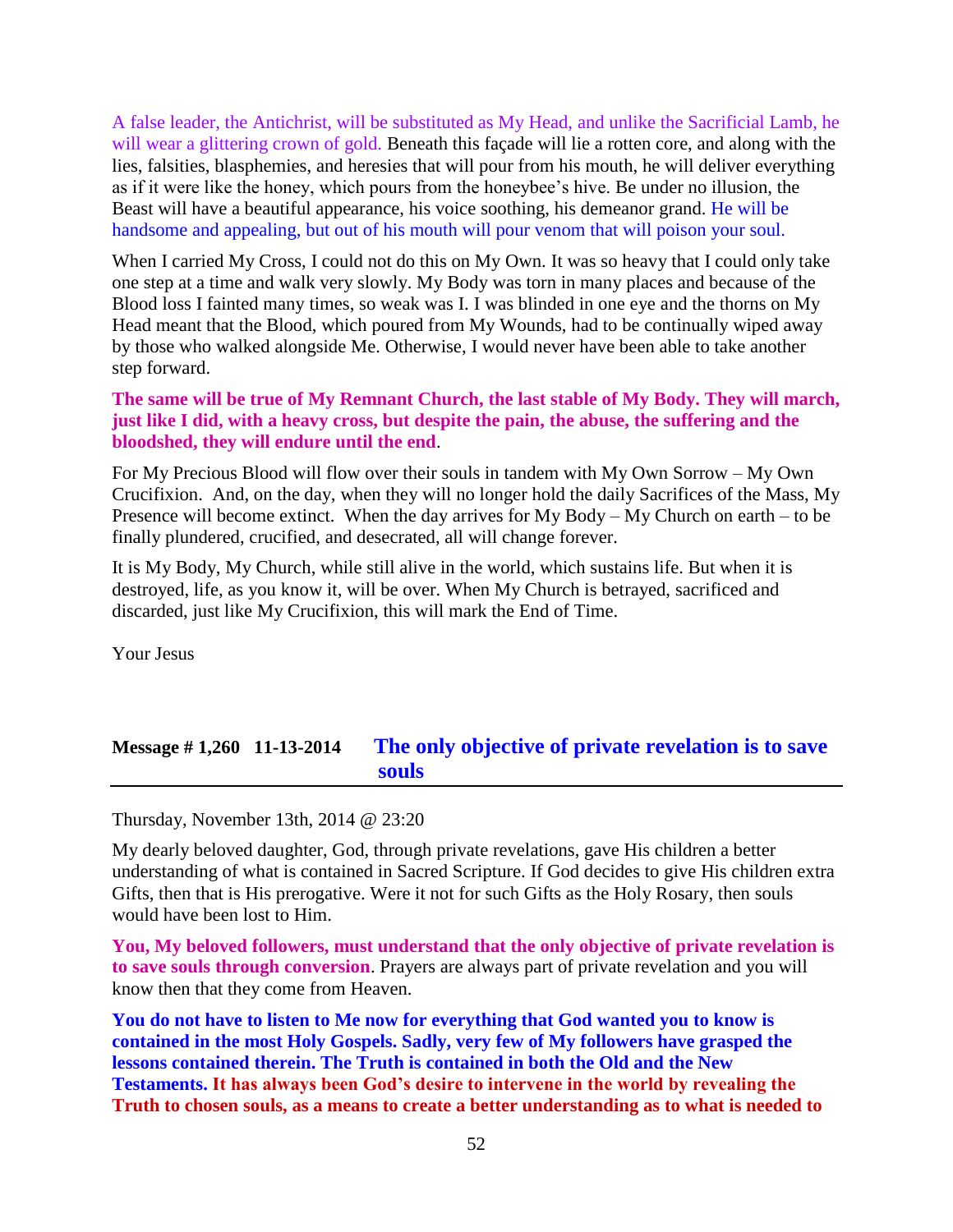#### **save your soul. It is also a means by which He warns His children when they are being led astray by His enemies.**

My Father's Book contains the Truth and it may never be added to, or corrected. Nor can it be amended in any way. It is My Duty, now, to declare the contents of the Book of Revelation to help you to understand that every prophecy contained within it, will happen, for the Word has been laid down.

**The contents of this Book, makes for difficult reading because it foretells the final betrayal of Me, Jesus Christ, by those who claim to govern My Church. Let the Truth be heard, for it is written and, what is written by God, is sacrosanct.**

Your Jesus

## **Message # 1,261 11-15-2014 [Pagans, who shun the Truth, will enter My House](http://www.thewarningsecondcoming.com/pagans-who-shun-the-truth-will-enter-my-house/)**

Saturday, November 15th, 2014 @ 10:22

My dearly beloved daughter, **let it be known that anyone who rejects the Book of Revelation denies the Word of God.** The Truth is contained therein and should any man take away from it, deny the prophecies foretold, or add to them in any way, he will be cast into the wilderness.

The Truth leads you to salvation, and the path towards the New Paradise leads to Me. It is only through Me, Jesus Christ, the Son of Man that salvation will be given to man. **I Am the Way and the Light. It is only through Me and your acceptance of Who I Am, will you be able to see the Light of God. There is no other way. Follow any other path you choose, but none will lead you to God.**

If you are for Me, you must honor your brother and sister through love, kindness, and patience. You must not judge others because of their religious beliefs. You must love them as I love them. This does not mean that you should embrace their beliefs, or show reverence for them, because if you do then you deny Me. You cannot serve two masters. You must never insult Me by showing allegiance to false gods placed before Me.

**The day you pay homage to false gods under My Roof will be the day I will storm My Temple and destroy all within it. How lukewarm is the faith of some of My servants who strive to impress the populace and seek adulation. How little respect is shown to Me in My Own House, when everything that I gave you is tossed aside with indifference until, eventually, nothing of Me will remain within My Church.**

You, My beloved followers and sacred servants who remain true to the Word, will have a heavy burden. You will have to suffer the pain and indignity when you will witness the sacrileges, the heresies and practices of the occult. While many of these violations of My Sacred Body will be cleverly concealed, those with true discernment will be shocked, but powerless, when these things happen. Such will the deceit be, which will reverberate from every crevice, that it would take an army of two thousand men to stop these imposters from doing harm.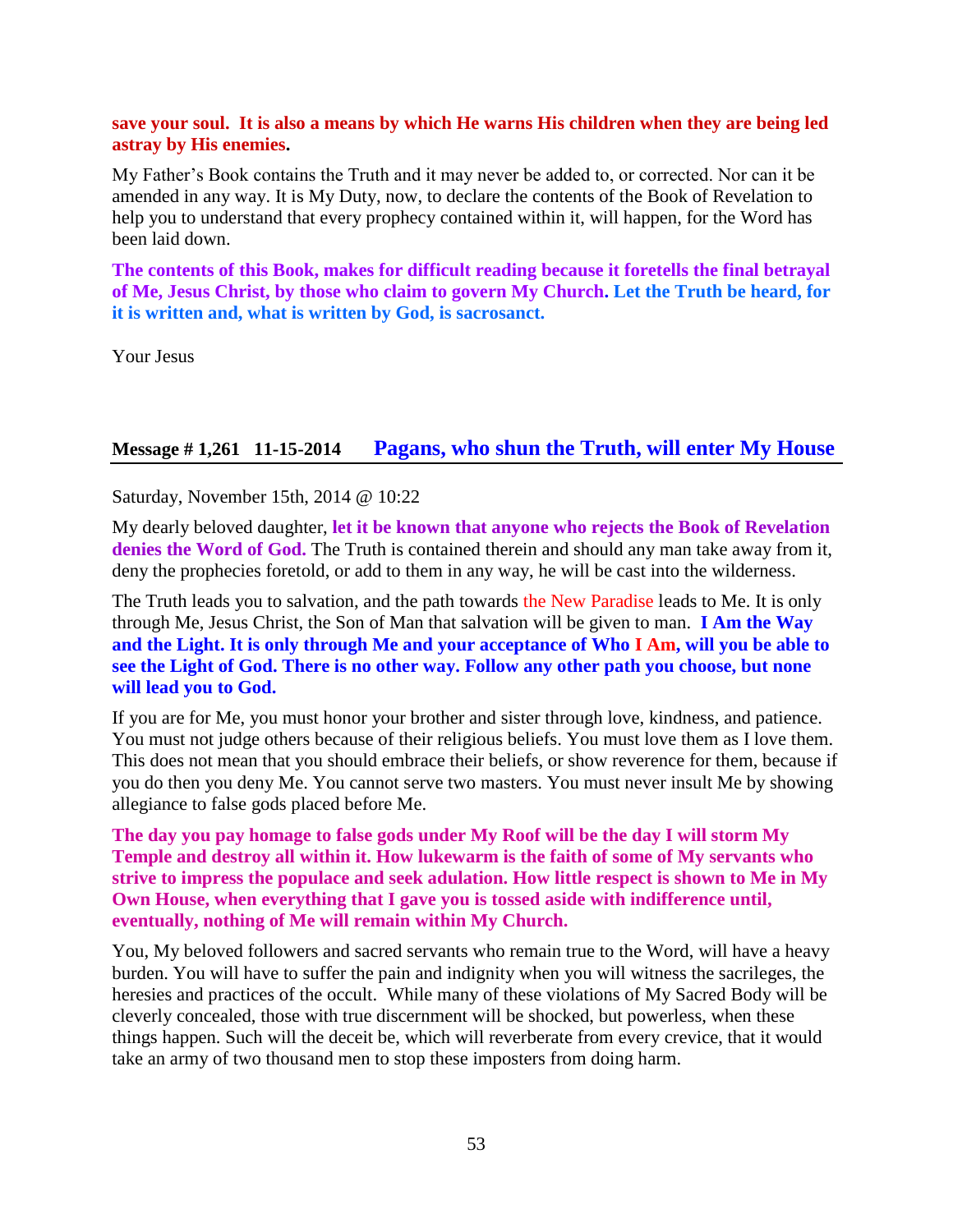**These impostors are led by those who do not come from Me. They have infiltrated My Body, through devious means**, and it will have taken a long time before they finally, and completely, seize My Church. Soon their actions will be seen for what they are by those blessed with the Gift of the Holy Spirit.

**Pagans, who shun the Truth, will enter My House where they will be welcomed with open arms.** You will be told that you must show love for all God's children, to keep silent those who might oppose them. Very few people will defend Me, Jesus Christ, and those who will dare to object to these blasphemous ceremonies, which will be held on the same altars used to house My Most Holy Eucharist, will be silenced.

My enemies may seize My House but not My Church because all Christians throughout the world make up My Church. The faithful, consisting of those who will refuse to deny the Word of God, and who will never accept any tampering of the Holy Word of God, will maintain My Church on earth. Nothing will prevail against it.

Your Jesus

# **Message # 1,262 11-16-2014 [Mother of Salvation: if you do not ask, then how](http://www.thewarningsecondcoming.com/mother-of-salvation-if-you-do-not-ask-then-how-can-my-son-help-you/)  [can my Son help you?](http://www.thewarningsecondcoming.com/mother-of-salvation-if-you-do-not-ask-then-how-can-my-son-help-you/)**

Sunday, November 16th, 2014 @ 14:20

My dear children, at times of sorrow and distress you must always call on me, your Mother, to help ease your worries, no matter how difficult your circumstances are.

Remember that when I present my Son with your special request, if it involves a plea for the salvation of your soul or that of someone else, He will always respond to my pleas. If it is to ask for a special blessing or healing, then I will always intervene on your behalf. Not one request will be ignored and if it is the Will of God, your prayers will be answered. There is not one soul on earth who cannot ask for the help of my Son, if they beg Him for their salvation.

My Son will make special concessions for every soul you pray for. His Mercy is great, His Love unfathomable. Never fear to approach Him to ask Him for His Mercy. **Prayer, my dear children, is a very powerful means by which to gain the Mercy of God. Not one prayer is ever ignored. But if you do not ask, then how can my Son help you?**

Pray, pray, pray in your own words, for God will never fail to respond to you.

Your beloved Mother

Mother of Salvation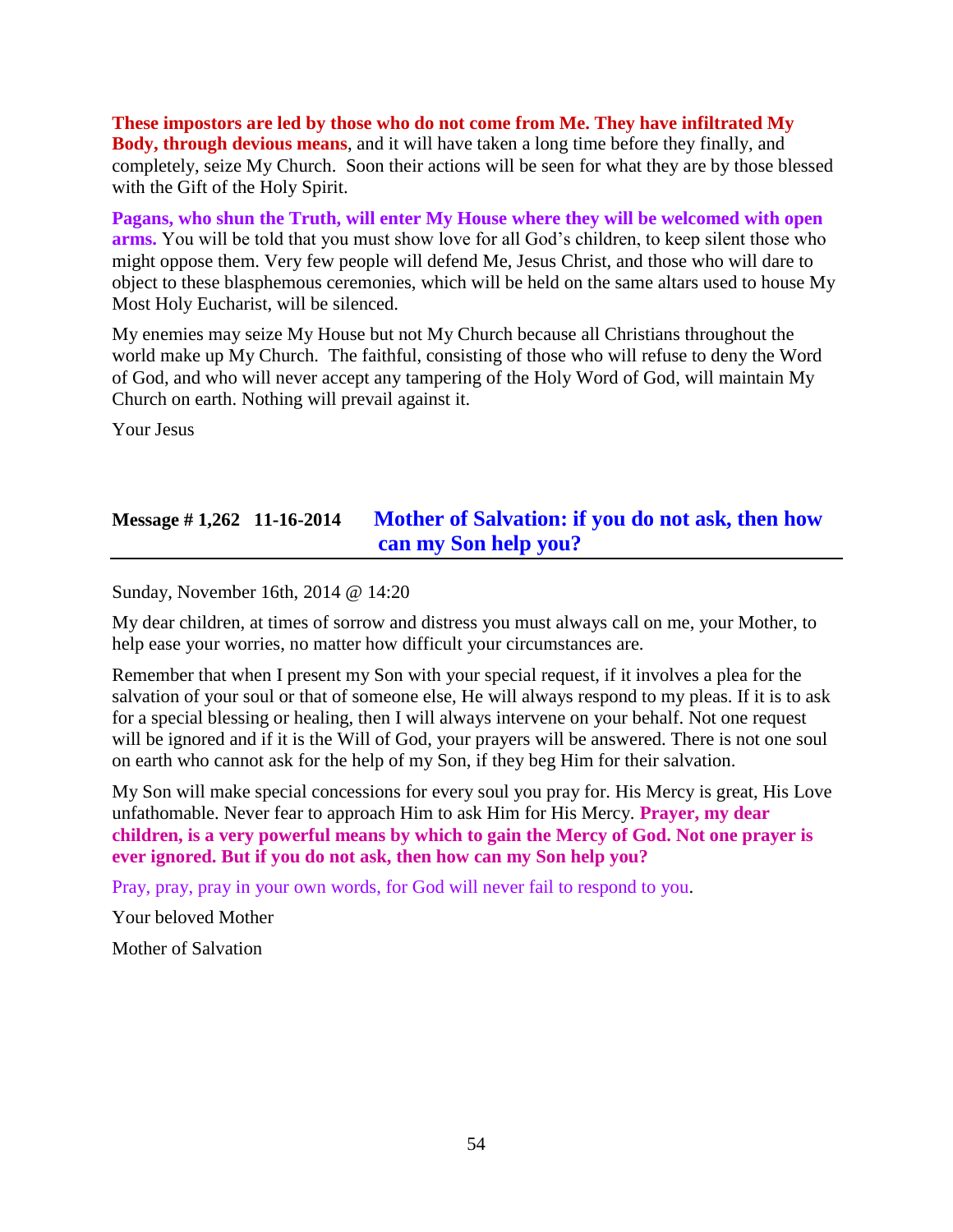## **Message # 1,263 11-16-2014 [God would never dictate any other doctrine](http://www.thewarningsecondcoming.com/god-would-never-dictate-any-other-doctrine-because-he-gave-the-world-his-word/)  [because He gave the world His Word](http://www.thewarningsecondcoming.com/god-would-never-dictate-any-other-doctrine-because-he-gave-the-world-his-word/)**

### Sunday, November 16th, 2014 @ 20:10

My dearly beloved daughter, Satan is the king of lies, the master of deceit and he roams the earth freely, devouring souls every second. His power is fuelled by the fact that most people do not believe he exists. He has taken over the hearts and souls of many and this is how he works.

He tells lies to those he infests, to encourage them to sin. He will convince the soul that sin is harmless and that it is acceptable to commit every sin, which is especially associated with him. These sins include justifying every wicked act of the flesh including sexual promiscuity; immorality; debauchery, and decadence. When the human body is used as a vehicle to commit such acts, which are shameful in God's Eyes, you will know that this is a sign of satanic influence.

**When the evil one influences the souls of those charged with the spiritual direction of souls, in My Church, to encourage the acceptance of sin, he does this in a cunning way. You will be admonished for judging the sinner, but not one word will be uttered to condemn the sin, in God's Eyes.**

When Satan wants to destroy love, he will do this by causing discord in relationships; he will create hatred in the hearts of man by filling his head with lies, which encourages man to fight with one another through conflict and war. He will tempt man, through the influence of other souls, who have already succumbed to his temptations

**Lies, blasphemies, and hatred are the means by which Satan works to spread his infestation. He lulls souls into a false security, when one man tells another that sin is not against the Laws of God, because it is a natural thing. God's children, therefore, become very confused, because the laws laid down by Him have been uprooted and people are undecided as to which way they should turn.**

**You have only one choice**. **Read the Most Holy Bible and be reminded of the Truth**. It is there for you to read in black and white. If you accept the Truth contained in My Father's Holy Book, and believe that He dictated to Moses, His Ten Commandments, then **you must never accept any other doctrine.**

**God would never dictate any other doctrine** because He gave the world His Word. Nothing within it can be changed. The man who dares to change it, to suit the lives of sinners, will be guilty of a terrible sin and will suffer for this affront of the Holy Spirit.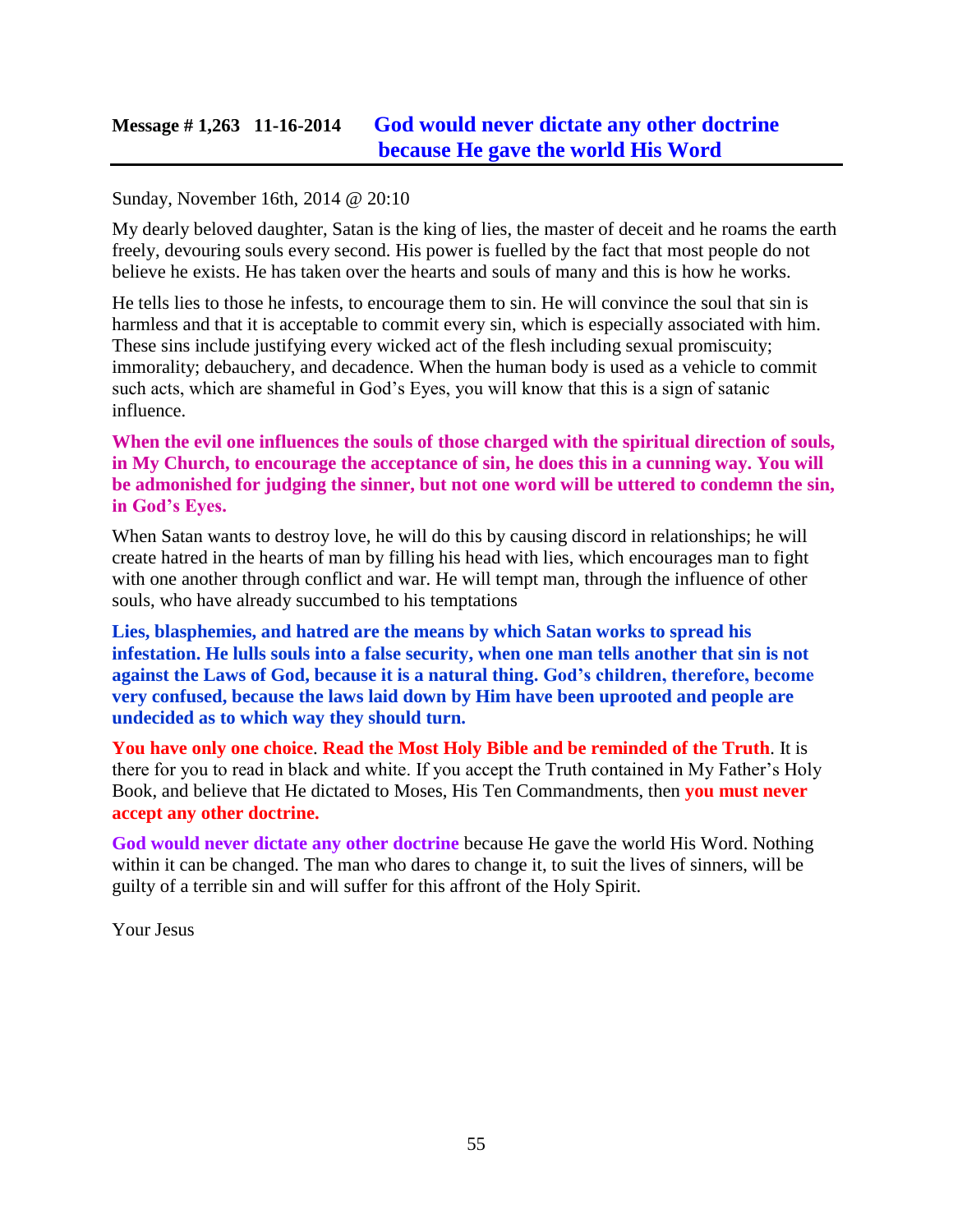# **Message # 1,264 11-17-2014 [Mother of Salvation: The more you pray, the](http://www.thewarningsecondcoming.com/mother-of-salvation-the-more-you-pray-the-stronger-will-be-your-relationship-with-god/)  [stronger will be your relationship with God](http://www.thewarningsecondcoming.com/mother-of-salvation-the-more-you-pray-the-stronger-will-be-your-relationship-with-god/)**

#### Monday, November 17th, 2014 @ 19:20

My dear children, for the vast majority of people, prayer is not easy. For those of little faith, it can be a difficult task and many do not understand the meaning of prayer or why it is important.

When you are in a loving relationship with another person, it is important to speak with each other. Without communication, the relationship will flounder, until eventually the relationship will die. The same is true when communicating with God. **You may not see Him, touch Him or feel Him, but when you speak with Him, He will respond**. **Such is the Mystery of God's Divinity. In time, those who speak to God, through His beloved Son, Jesus Christ, will forge a strong bond.**

**Children, when you call out to my Son, in your own words, He hears every cry of anguish and every request made of Him.** As you continue to speak with my Son, in your own way, after a while, you will know that He hears you. Those souls who cry out for Mercy, either for their own souls or for the salvation of others, will always receive special Gifts from Heaven.

**Prayer is not complicated. It is as simple as calling out to anyone you love. And when you love another, you can be assured that God is present for He is Love**. When you love someone truly, there is always trust in your heart. If you love my Son, you must trust Him. If you trust Him, then know that He will always await you with love and tenderness. He rejoices when you call on Him, for He will do anything to bring you His Peace and Comfort.

**You must never be reluctant to speak with my Son, through prayer**. He craves your company and soon you will be in no doubt as to His Existence. The more you pray, the stronger will be your relationship with God. Those blessed with such a deep and abiding love for my Son, will have a peace instilled within their hearts that no suffering on this earth can unsettle.

**Pray every day. Speak with my Son during your daily chores. Call on me to bring you closer to my Son.** And, when you want to love Him more, I will ask Him to Bless you. To love God with a deep intimacy is a Gift from God and it is only through regular prayer that you will attain it.

Your beloved Mother

Mother of Salvation

## **Message # 1,265 11-18-2014 [Soon Christians will become like pagans](http://www.thewarningsecondcoming.com/soon-christians-will-become-like-pagans/)**

Tuesday, November 18th, 2014 @ 12:18

My dearly beloved daughter, My Voice is the only Voice you will hear, in the four corners of the earth, as I prepare humanity for the great assault. You may hear many voices from the mouths of false visionaries and prophets but none will cut through your souls like the Flame of the Holy Spirit.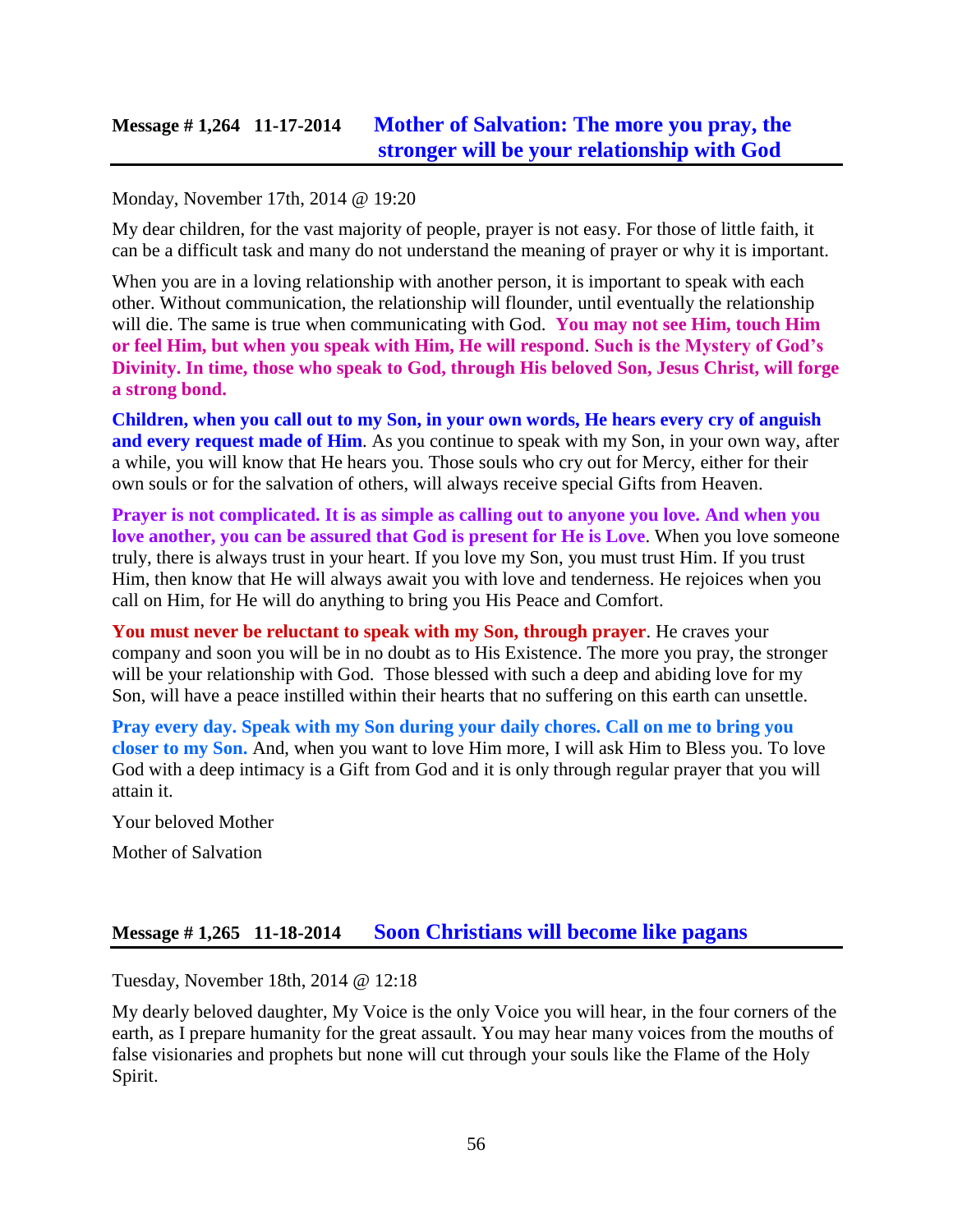**You must be on your guard, for the voices of false spiritualism, which do not come from God, but which will be felt in different parts of the world. The influence of evil spirits will be seen in wars of terrorism, where sweet voices promoting misguided ideologies will try to justify the wicked atrocities they carry out in the Name of God.**

Soon, voices, which will promote paganism, will be heard in Houses, which honor Me, and they will desecrate My Altars. Voices, which come from the spirit of evil, will be seen as exciting interpretations of people's aspirations who seek fulfilment in their lives. They will shout, praise false gods, destroy the souls of the vulnerable and blaspheme against Me. These are the souls who anger Me the most, because they are very convincing and cause great confusion. They will be like magnets as they draw many Christians away from Me.

**My enemies will blind My people to the Truth and soon Christians will become like pagans. I will be thrown out into the gutter like a pauper and the doors of My Church will be slammed in My Face. And when I knock at the door it will be bolted from the inside by those who claim to come from Me.**

I have warned you of these days and they will soon be upon you. Again I say to you, My Word is Sacrosanct. **These are the final messages from Heaven and are given to a world that is indifferent to Me as it is ungrateful.**

Wake up and face the Truth. There is only one Master. You cannot remain loyal to Me if you serve more than one master.

Your Jesus

## **Message # 1,266 11-19-2014 [Mother of Salvation: Let me bring love and](http://www.thewarningsecondcoming.com/mother-of-salvation-let-me-bring-love-and-comfort-to-the-afflicted/)  [comfort to the afflicted](http://www.thewarningsecondcoming.com/mother-of-salvation-let-me-bring-love-and-comfort-to-the-afflicted/)**

Wednesday, November 19th, 2014 @ 14:47

**My dear child, let me bring love and comfort to the afflicted and especially to those who are suffering from terrible diseases.**

I bring you great Blessings from my beloved Son, Who desires to reach out to those of you who suffer in this way. He will help you, who are ravaged by physical sufferings, by filling you with His Holy Presence. **He asks that you turn to Him in your hour of need and beg Him to bring you peace and calm.**

Please ask my Son to take you into His Arms and protect you from your pain. Ask Him to take your suffering upon His Shoulders and He will help you. My Son will intervene in many ways to prove to the world that He is speaking to you through these messages.

**To all those who ask for healing of the soul, as well as of the body, and who recite the Crusade Prayer (94), my Son will respond to those souls, through whom He chooses, to fulfil His Holy Will.**

You must never lose hope for when you trust completely in my Son He will always respond to your cries for help.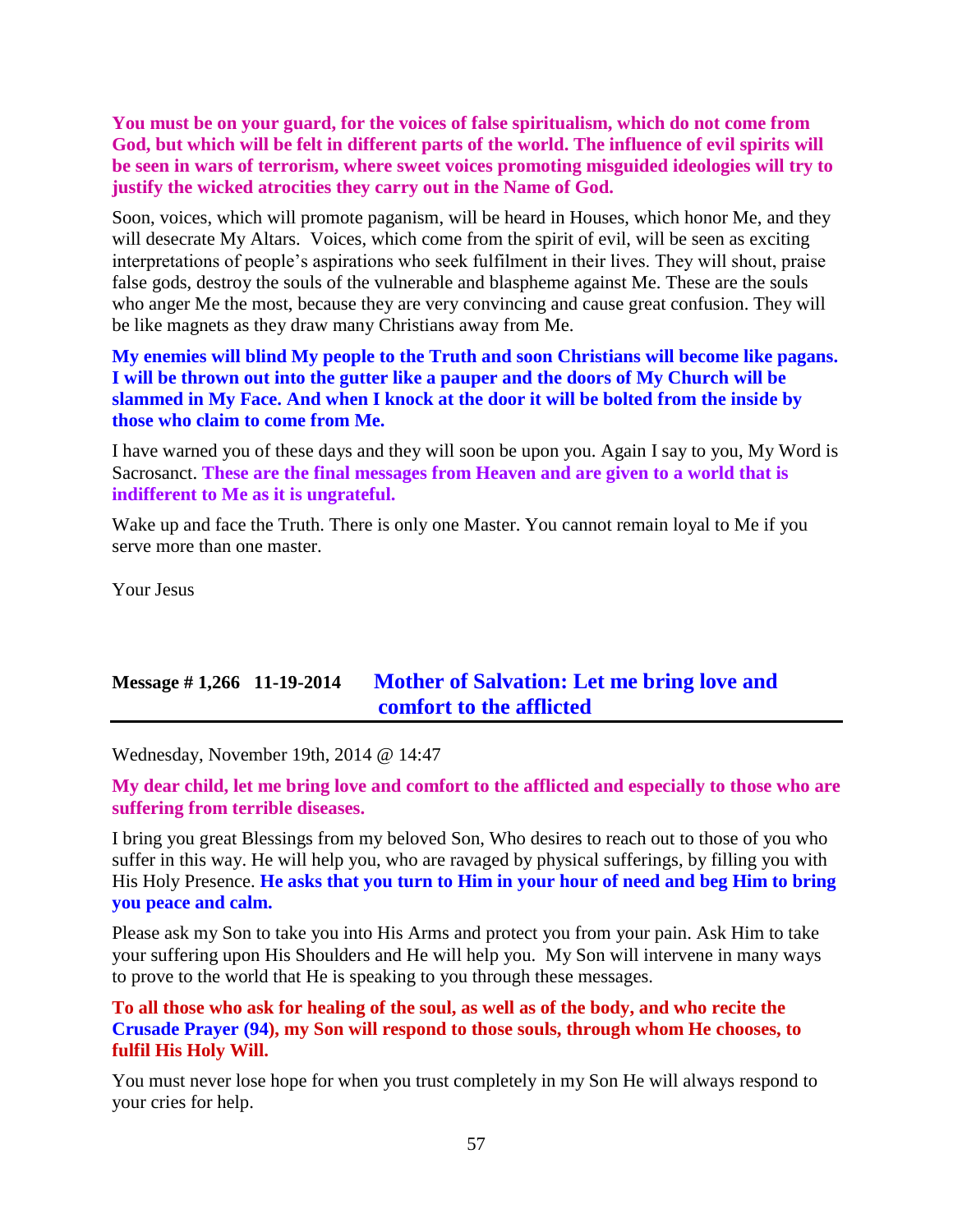#### Your beloved Mother

Mother of Salvation

**Crusade Prayer (94) To cure the mind, body and soul**

O dear Jesus, I lay myself before You, weary, sick, in pain and with a longing to hear Your Voice.

Let me be touched by Your Divine Presence, so that I will be flooded by Your Divine Light, through my mind, body and soul. I trust in Your Mercy.

I surrender my pain and suffering completely before You and I ask that You give me the Grace to trust in You, so that You can cure me of this pain and darkness, so that I can become whole again and, so that I can follow the Path of Truth and allow You to lead me to life in the New Paradise. Amen.

## **Message # 1,267 11-21-2014 [Mother of Salvation: I have a message for the](http://www.thewarningsecondcoming.com/mother-of-salvation-i-have-a-message-for-the-roman-catholic-clergy/)  [Roman Catholic Clergy](http://www.thewarningsecondcoming.com/mother-of-salvation-i-have-a-message-for-the-roman-catholic-clergy/)**

Friday, November 21st, 2014 @ 16:15

I am the Immaculate Virgin Mary, the Mother of God – the Mother of Salvation. Today, I have a message for the Roman Catholic Clergy and come to you on behalf of my beloved Son, Jesus Christ.

I call out to all of my Son's sacred servants, who serve Him in these times of great trials in the Church. You are the vanguard of His Most Holy Sacraments and have been called by my Son to serve Him in the salvation of all souls and, because of this, you have a great responsibility to Him. **Your duty must always be to serve my Son and His Body – His Church – and to ensure that His Most Holy Word is adhered to at all times.**

### **There will be times of great pain and persecution ahead and you must prepare for this now. In the future, your faith will be tested to its limit and you will be forced to agree to take a new vow, where you will be asked to show allegiance to a new doctrine, which will not be of my Son.**

Those amongst you, who will recognize the false doctrine, when it is presented to you, must not succumb to it. When you are instructed to adapt and amend the Most Holy Sacraments, you must run. My Son's Church is to be tested beyond its endurance. To those of you who may discard the Truth in favor of a new amended doctrine – which they will say is necessary to suit men's needs – know that this will be a great betrayal of the Word of God.

**Because of the Holy vows you took to serve my Son, you have a duty to God's children to feed them with the Body and Blood of my Son, Jesus Christ. There will come a time, however, when you will be forced to amend the Holy Sacrifice of the Mass. There will be those amongst you who will know, instantly, that a great wrong is being committed and so you must turn your backs.**

You must continue to feed the souls of those, who rely on you to feed them with the Most Holy Eucharist. If you remain loyal to my Son and continue to serve God's children, as it is your duty,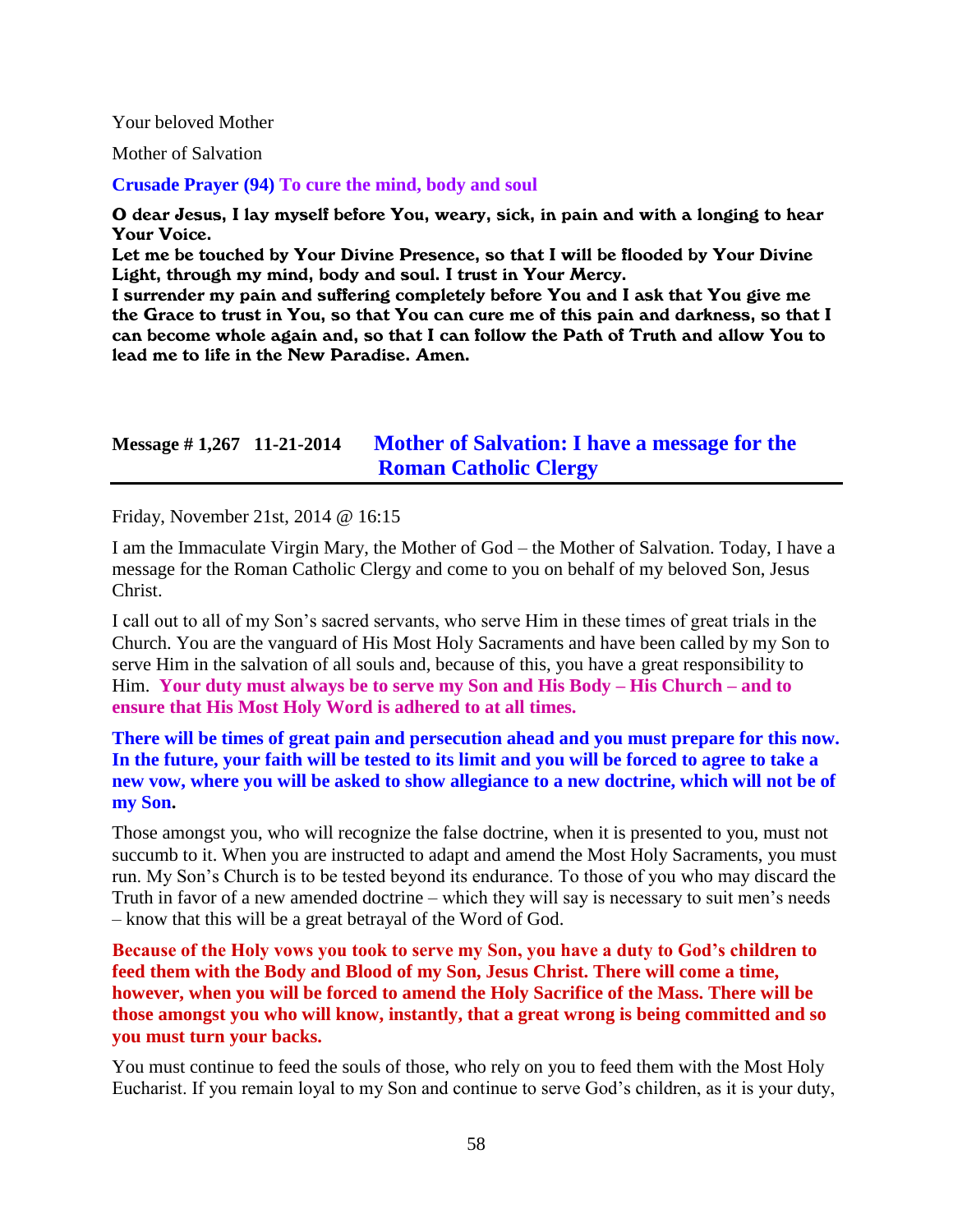you will serve Him with great dignity. **I ask that you pray My Most Holy Rosary daily to give you the strength you will need and for protection from Satan,** because those times ahead, which are almost upon you, will become unbearable**. By keeping the Seal of the Living God prayer close to you at all times, you will receive extra Protection from the Evil One.**

There will be many priests among you who will not find the courage to uphold the Word of God, but you must never be afraid to show allegiance to my Son. If you betray my Son, you will bring with you innocent souls, who will find themselves, unwittingly, being brought into error and into a terrible darkness.

**Satan has penetrated my Son's Church for some time**, but every time when the chaos and confusion he caused became unbearable, this was diffused because of the faith of my Son's beloved sacred servants. Now that the faith of many priests has been weakened and, in some cases, completely destroyed, the gates of Hell have opened and great danger lies ahead.

You must never be tempted to forego all that my Son taught. My Son has never changed. His Word remains ingrained in the Rock upon which His Church was built. His Sacraments bring souls the Light that they need to sustain life**. If you betray my Son, you destroy life itself, for, without my Son's Presence, the world would not exist today**.

Blessed are those who truly love my Son, because they will be the ones who will lead the way by example.

Your beloved Mother

Mother of Salvation

# **Message # 1,268 11-23-2014 [The evil spirit of Jezebel will do](http://www.thewarningsecondcoming.com/the-evil-spirit-of-jezebel-will-do-all-she-can-to-infiltrate-my-church-on-earth/) all she can to [infiltrate My Church on earth](http://www.thewarningsecondcoming.com/the-evil-spirit-of-jezebel-will-do-all-she-can-to-infiltrate-my-church-on-earth/)**

Sunday, November 23rd, 2014 @ 18:20

My dearly beloved daughter, the evil spirit of Jezebel has planned a great assault against My Mission to salvage souls.

This traitor and destroyer of God's Prophets, has established herself on earth as God's teacher, and manifested amongst My people, to seduce them and lead them away from My Church, in what will be the greatest apostasy of all time. She will be responsible for My Church committing adultery with the princes of a secular world that will bring about a union, which is abhorrent to God and an abomination in His Eyes.

Present, both in the hearts of men and women alike, Jezebel is one of the most evil, intelligent and cunning demons in Satan's hierarchy and works in many ways to mislead My people. She works through a group, who claim to be of Me, but who are involved with a satanic cult. Well versed in theology, this demonic spirit speaks to this group using different languages and causes great confusion, hurt, and division, among those who have accepted My Cup. These selfappointed experts of My Word do not come from Me. And, while their hatred of Me is evident, by the filth that pours out of their mouths, there are other ways in which they will try to harm My final Mission.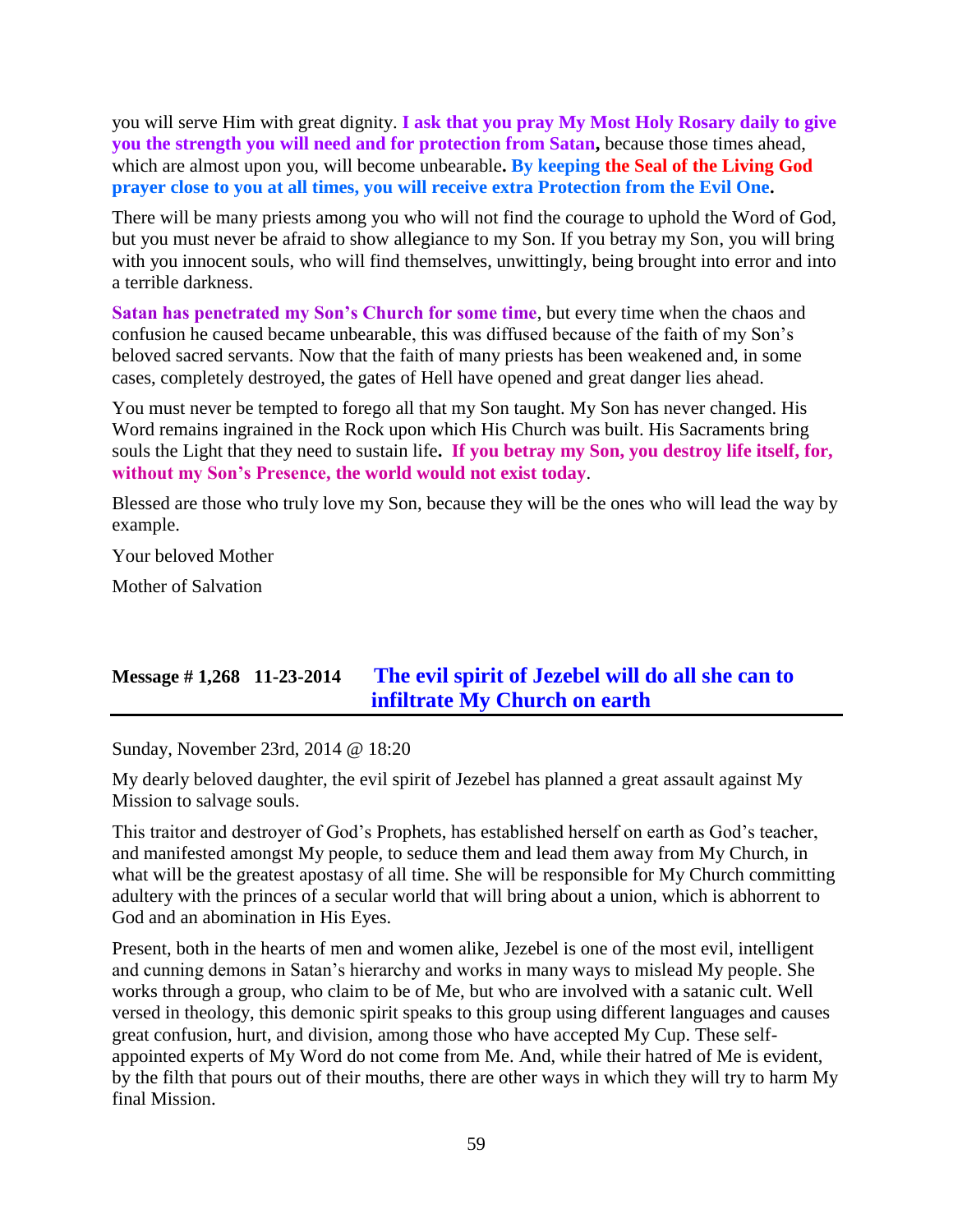You will recognize this enemy of God by constant attempts to declare her followers to be prophets of God. Many of them will come forward and declare that I, Jesus Christ, speak through them. Jezebel will flourish and breed lies by attaching her wicked and arrogant spirit to selfappointed prophets, who will then try to use this Mission to give their voices legitimacy.

The evil spirit of Jezebel will do all she can to infiltrate My Church on earth, using every conceivable tactic. Through her influence, she will lead many good souls away from Me, in My Church, and undermine the Word of God. Working amongst men and women, she will use sorcery and witchcraft, to create the impression of miracles. This is yet another adversary of Mine, who, under the influence of Baal, will try to harm God's genuine Visionaries and Prophets in the final battle for souls.

**Beware of those who boast of their knowledge of theology and who dare to say they come from Me when all that they speak springs from jealousy and an intense hatred of God's Prophets. Such infested souls will try to manipulate you and intimidate anyone who opposes them. If you continue to follow My final Mission on earth, to salvage souls, they will do all they can to wear you down.**

Those who are influenced by the spirit of Jezebel will work, relentlessly, to attack Me. This wicked spirit, through the weak souls she captures, will use demonic means to slander, belittle, and incite hatred against those who follow Me. Run, when you are confronted by these infested souls. Do not underestimate them, because under the influence of Jezebel, they will try to cause unimaginable harm to those who engage with them.

Learn to recognize the evil spirit of Jezebel, because she will speak with great authority about Me, through those she possesses. They will speak with an in-depth knowledge of the Holy Sacraments and use extracts from the Holy Bible, but only so they can misquote them to undermine My Word. You will see Jezebel attack this Mission with spiteful relish. Her devoted followers are stubborn, domineering, full of pride and deeply committed to this adversary of Mine, who has seized their souls under her powerful influence. **You must never engage with the spirit of Jezebel, because if you do, she will destroy you, just as she has done those cohorts of hers**.

**Be wary of anyone who comes forward and who says they have been sent by Me, to help spread My Word. Know that I have not appointed one single prophet to communicate My Word to the world since this Mission began**. **But out they will come, these false prophets, in their droves, each one trying to outdo the other. They will then try to use this Mission to garner support, so that they can spread untruths.** All those who may be seduced by the evil spirit of Jezebel, and who respond in any way to this spirit, will soon find that all love for Me will come to an abrupt end. You place your soul in great danger when you fall for the lies of **Jezebel, sent from the bowels of the abyss to destroy My Church and My Prophets in these times.**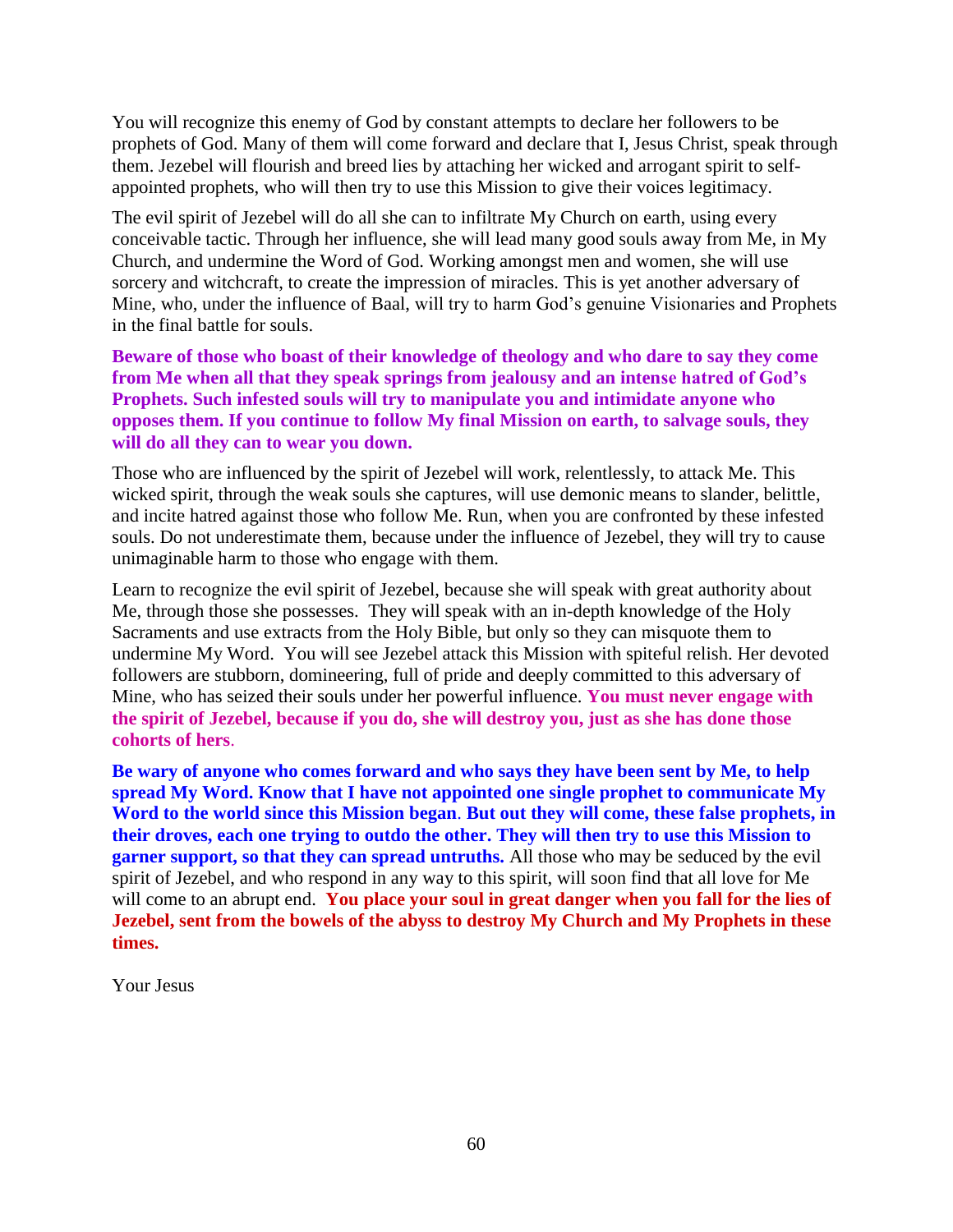# **Message # 1,269 11-24-2014 The earth, [infested by their evil ways, will groan](http://www.thewarningsecondcoming.com/the-earth-infested-by-their-evil-ways-will-groan-in-pain/)  [in pain](http://www.thewarningsecondcoming.com/the-earth-infested-by-their-evil-ways-will-groan-in-pain/)**

### Monday, November 24th, 2014 @ 15:30

My dearly beloved daughter, how much comfort I need at this time as so many have fallen away from Me. My Tears flow in great torrents as Satan's army, infested with one of the most vile of his demons, Jezebel, has tempted many of those who profess to represent Me. How much they have forgotten and how little they remember My Promise to come again.

The time of My Second Coming is drawing very close and Satan's army has gathered in huge numbers, ready to do battle with those I call My Own. This wicked army will be led by My enemies and there is nothing they will not do to try to fool the world into believing their falsities. Speaking in My Name, they will take with them holy men and women and they will become a force to be reckoned with. Embraced with great gusto by a secular world, they will change the face of the earth and in their wake will cause havoc.

**The earth, infested by their evil ways, will groan in pain and with this will be witnessed by a great upheaval. Every wicked act of desecration, which they will inflict upon My Body, will be manifested through changes in the climate, failure of crops, changes in the atmosphere and a deluge of such magnitude, there will be few nations on earth that will not be touched by their actions. My Father will inflict great suffering upon them.**

For everyone they condemn in My Name they, too, will be condemned. For every act of pain they inflict on God's children they, too, will suffer the same pain. The hell they will bring to millions will result in a punishment, which will be akin to the fires that burn daily in the eternal abyss.

The Gates of Heaven will be slammed in their faces and they will scream in agony when, on the Last Day, they will be blinded by My Light. They will run, like the cowards that they are, and try to find shelter from My Justice, but they will find no place of solace. Blinded, they will run, fall and there will be nowhere for them to go. Left behind, because not one of them will have the strength or the willpower to ask for My Help, for they will have cut off all the Life they could have had, but which they can no longer avail of.

**Hear Me now, as I solemnly declare, the man who lives by My Word, and who remains loyal to Me, has nothing to fear. The man who curses Me and who shuts the door to My Kingdom firmly behind him will be cast away.**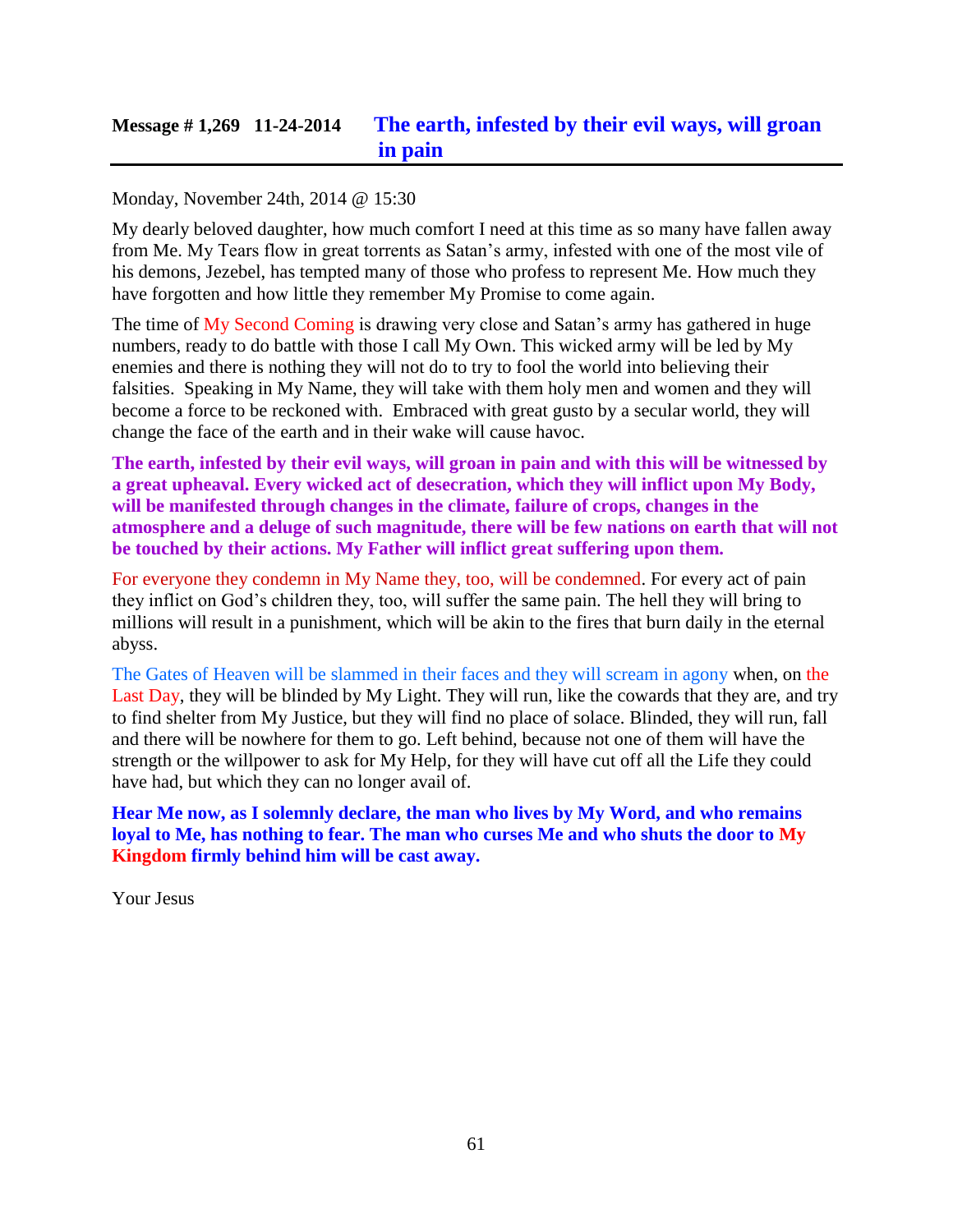### Wednesday, November 26th, 2014 @ 23:10

My dearly beloved daughter, **I Am** a Mystery to the world and only those who are close to Me will know the extent of the Love I hold in My Heart for humanity.

If they could see My Face, they would know how deep is My Love, My concern, My frustration, My anger, My compassion, My sorrow for all. It is because of My Love for all of you that I feel these things and it is because of My Divinity, and the secret of My Father's Covenant, that man is only given so much information about the Existence of God. The full Truth of My Kingdom to come will be made known only to those who enter it. Until then, be assured that My Great Glory will be manifested within each of you when death will no longer have any hold over you.

**You must trust in these Messages with your whole heart and know that they contain the Fountain of all Life. My Presence amongst you, My beloved followers, is becoming stronger and the stronger it becomes the more hatred will be flung at Me, and all those who respond to My Call, in the salvation of souls**. Demons from every category and hierarchy of Satan have infested the souls of many good people who love Me. These poor souls have been deceived into rejecting My Final Plan to prepare My Remnant. Instead, they are influenced into becoming willing participants in Satan's army. In many cases, Satan's army will not appear to be openly opposed to Me. No. Satan is far too cunning to reveal his presence, and so every tactic of his warfare, against this Mission, will be carefully constructed but you will be able to recognize his traits. Pride, arrogance, subtle appeals calling for justice, which camouflage words of heresy and blasphemy, will be presented to humanity as caring statements and public appeals for the granting of human rights. As My Church begins to tear at the seams, most devoted followers of Mine will put this down to the changing of the times, a new era as the world becomes more unified, despite religious differences, and a new beginning.

**The new era of the Church will be seen as a global evangelization**, **the likes of which will never have been witnessed in My Church since the days My Apostles began their mission. It will be welcomed, firstly, by the secular world. Once the secular world accepts this plan, leaders in My Church will be forced to applaud this new era where the Church and the secular world become as one. Heresies will abound and my Name will become extinct.**

My Own will never give up and great favors will be accorded to them, in many ways. Fear will not stop them in their battle against Satan's army. Their voices will ring out as the Holy Spirit will empower them in ways, which will astonish many. They will uphold the Truth at all costs and the Heavenly Hierarchy, all the Angels and Saints will march with them. Every insult will be levied upon them; every obstacle placed before them, and every curse spat at them. But nothing will stop them and I, Jesus Christ, will fill their hearts with courage, determination, and the will to withstand all those who will betray Me and who will persecute them for speaking the Truth.

#### **You must never be afraid to repeat the Holy Word of God again and again for millions will not recognize the lies which will soon replace My Holy Doctrine.**

I will raise up many brave men and women from every corner of the world, to proclaim the True Word of God, as it is laid down in the Most Holy Bible. As they reinforce the Truth they will be challenged by liars, who will use twisted logic to contradict them. My enemies will surface in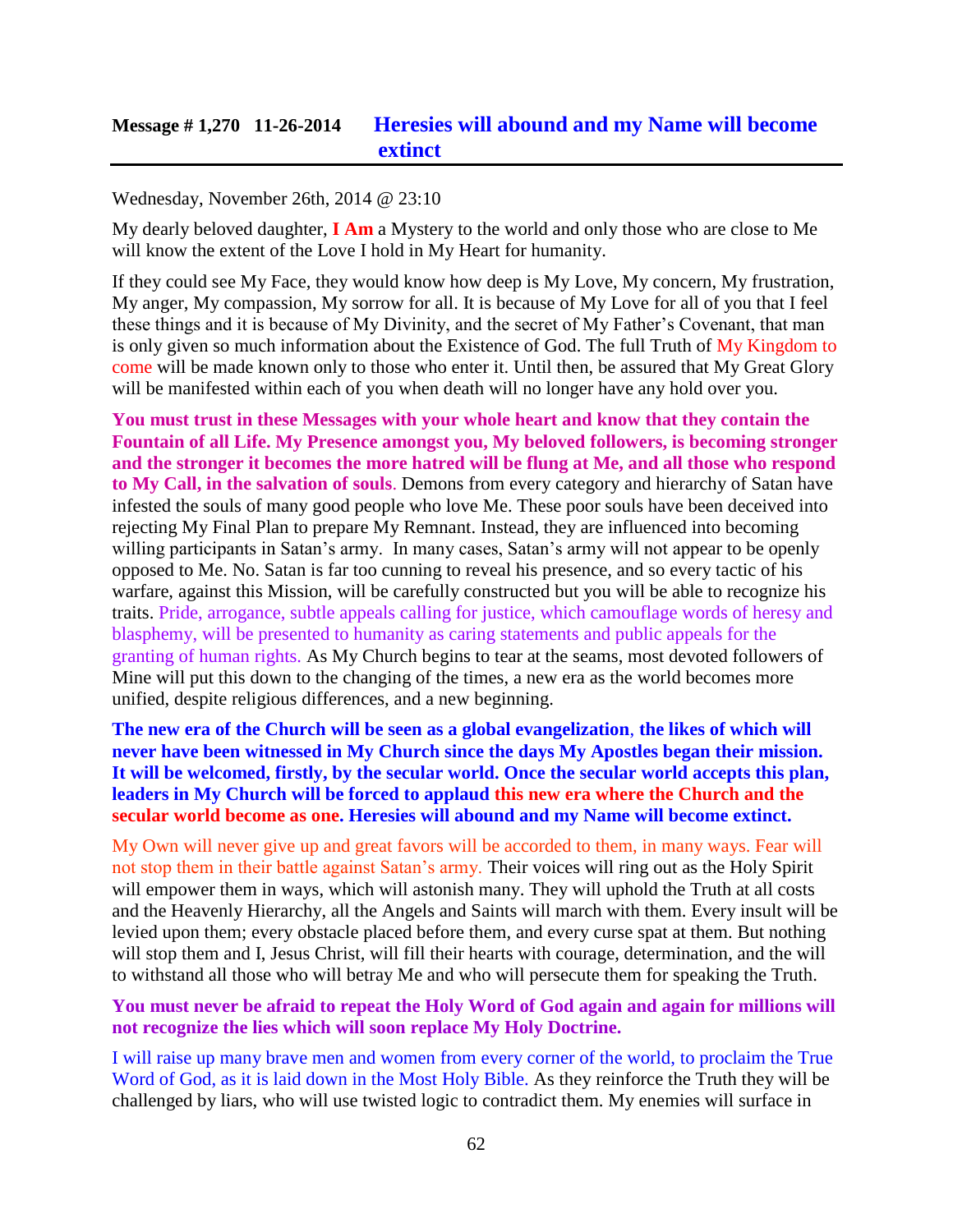great numbers and come armed with theological arguments, which will undermine the Word of God in the time leading up to My Second Coming. They will be fronted by many misguided sacred servants of Mine, who will be deceived by My Adversary.

The voice of My enemies will ring out until they are hoarse, screaming obscenities, and with a hatred pouring from every pore in their bodies for those who lead My Remnant Army. They will never give up in their persecution of all Christians until the Day I come to judge. **And then, all will become silent – not one sound will they utter because only then will they realize the awful truth and how they betrayed Me.**

Your Jesus

# **Message # 1,271 11-27-2014 [Mother of Salvation: The false Church of](http://www.thewarningsecondcoming.com/mother-of-salvation-the-false-church-of-darkness-will-be-lifeless-2/)  [darkness will be lifeless](http://www.thewarningsecondcoming.com/mother-of-salvation-the-false-church-of-darkness-will-be-lifeless-2/)**

Thursday, November 27th, 2014 @ 08:40

My dear children, **the false Church – the one that will replace my Son's Church on earth – has been prepared and all the heresies will be cleverly concealed between the paragraphs of the new missal, which will replace the old.**

The false Church of darkness will be built to replace the old after the great inferno. All that was present in my Son's Church will be replaced with all that will be new. But, one thing will never change. The foundations, upon which my Son's Church was built, will not move as they are firmly planted in the ground. No man will, nor can, move them because God will not permit this.

**The Church of darkness will be lifeless**. No fruit will it yield as it will be built on rotten soil. Every kind of heresy will spring from the mouths of those who will preach from its pulpits. It will become a den of iniquity and nothing that will be proclaimed by the voices, which will boast of its greatness, will make any sense.

Those will be the days when many Christians, too frightened, too tired and lacking in any real faith, will worship within its walls. It will not be my Son they will worship, but the Antichrist, for it will be he who will sit on the throne, which they will erect within its walls.

**The Antichrist will rule close by to where my Son built His Church and many people will believe it to be of Him but that would be the biggest error. Anyone who objects to this Church, or who finds fault with it, will be ridiculed and accused of heresy by those traitors of my Son, who will, themselves, be the greatest heretics ever to infiltrate the Church of God, since the day of its inception.**

Pray, pray, pray that there will remain a strong army of my Son's priests who will never give into the pressures, which lie ahead.

Your beloved Mother

Mother of Salvation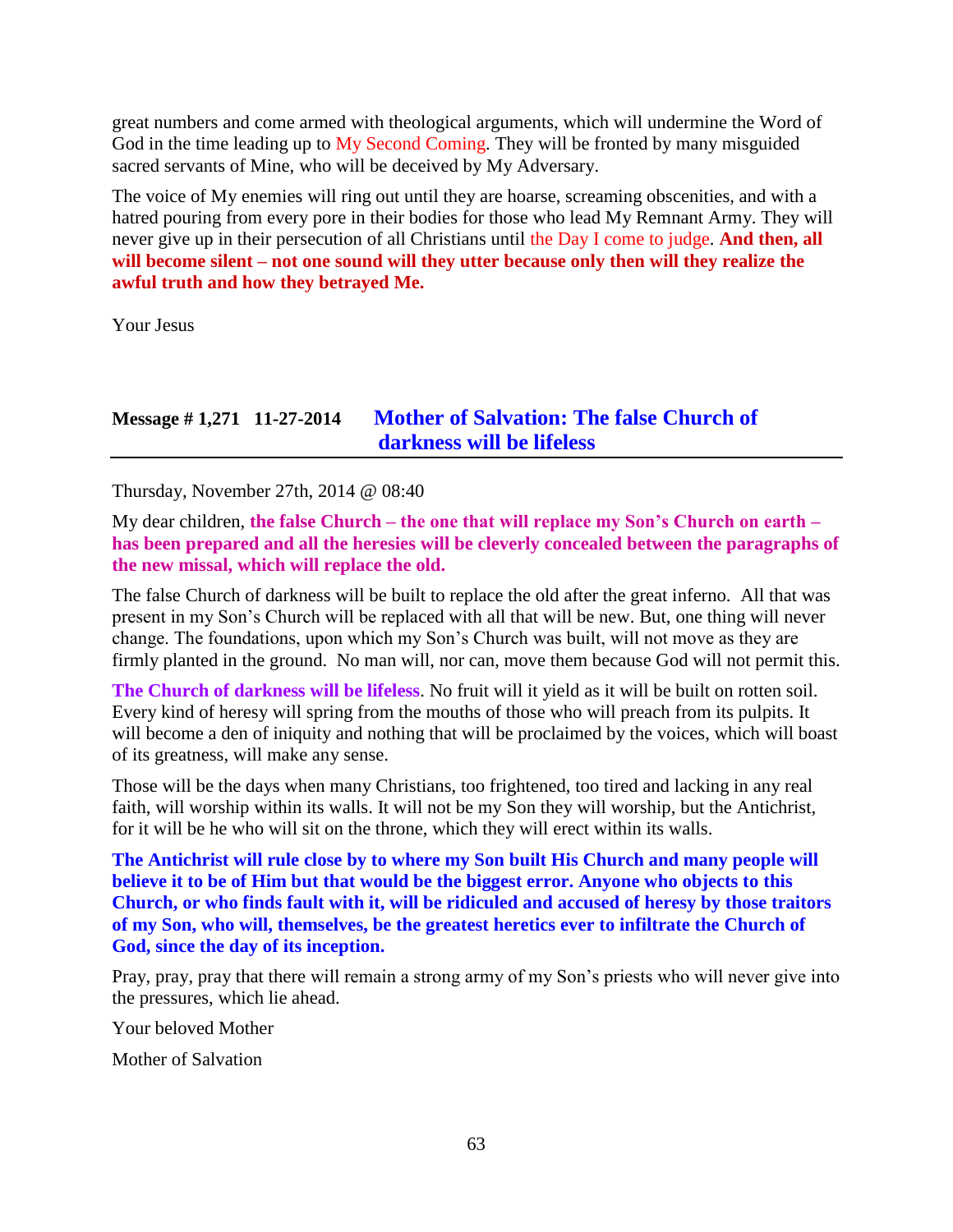Thursday, November 27th, 2014 @ 19:50

My dearly beloved daughter, **much of the suffering experienced by men, in the years ahead, will be that of the spirit.**

The spiritual suffering will be felt not only by My followers, who remain true to the Word of God, but by all men, irrespective as to what they believe. Satan and his demons, from the highest ranking to the lowliest, roam throughout the world, spreading hatred amongst God's children. Hatred has gripped the human race and can be seen in many ways. When Satan tempts a soul into a cocoon of hatred, he does this by creating a feeling of jealousy in the vulnerable person and soon this turns into hatred. Hatred is spreading and it affects every age.

**The spirit of love and charity, once present in the hearts of mankind, has weakened and this means that the love, which joined communities, nations and countries together, has been broken. People have lost love in their lives because they no longer revere Me. I, Jesus Christ, have been forgotten. So busy are they in dealing with worldly matters that they have created, for themselves, a very lonely existence. Once love is missing in your lives, a great part of you is left to dry up and withers like a starving plant.**

God is Love, and when love is present in the world, there is greater harmony and peace. The opposite to love is hatred, which comes from the Devil. **If you allow hatred to fill your hearts, it will fester inside you and grow like a cancer until it devours you. Hatred destroys lives and creates terrible divisions. It poisons your soul. It creates deep unhappiness in the souls of those who have allowed it to dictate every action they take.** Hatred spreads from one soul to another very quickly because, once you engage with a person who is full of hatred, it will gain a grip over you by tempting you to listen to every reason given to justify it.

Christians, who allow hatred to infest them, must never succumb to using My Holy Name to incite hatred of any kind against another human being. You must ask Me to rid your soul of hatred because if you allow it take over your soul, you will never see My Face.

Use the time accorded to you, to love Me more, for when you truly love Me, this love will be reciprocated. You will then be incapable of taking part in any kind of dialogue where hatred is present.

Love Me and you will find it easier to love others. If you hate another person, you do not know Me.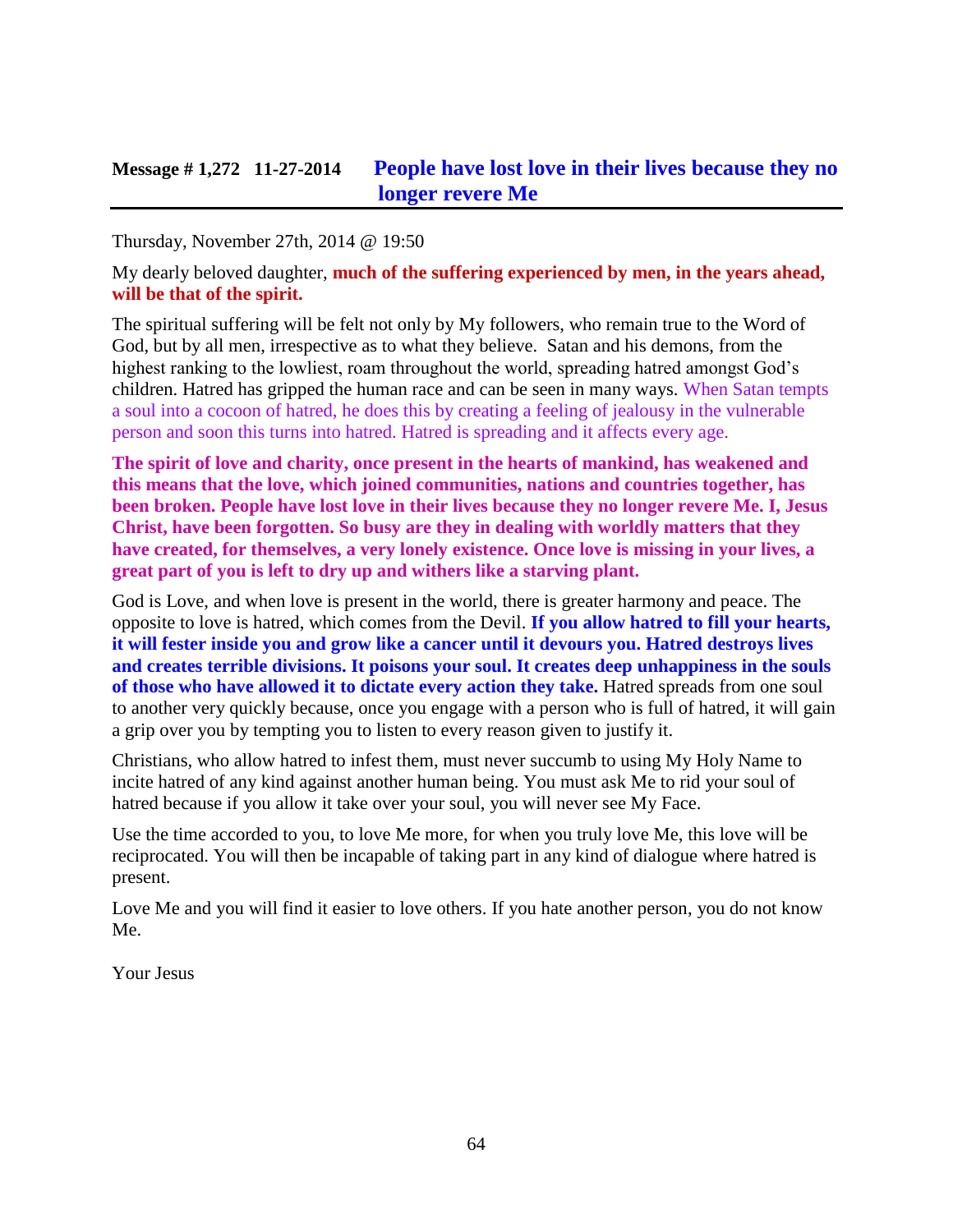# **Message # 1,273 11-28-2014 [New names will be given to titles, which are](http://www.thewarningsecondcoming.com/new-names-will-be-given-to-titles-which-are-associated-with-me/)  [associated with Me](http://www.thewarningsecondcoming.com/new-names-will-be-given-to-titles-which-are-associated-with-me/)**

#### Friday, November 28th, 2014 @ 23:50

My dearly beloved daughter, the world is being prepared for My Second Coming, and there are two separate entities involved in paving the way for this Day.

Just as I, Jesus Christ, prepare you through My Intervention so, too, does Satan prepare his army. Much planning has been undertaken for many years by My enemies who know the Truth but who have chosen to destroy My Plan of Salvation. Many have fallen including the elect and are devoted, instead, to the occult.

**My enemies have created many elaborate plans, which include genocide of the innocents, without their knowledge**. While many wicked acts are being orchestrated against the human race, because of greed and a desire to control, the most ambitious act will be seen when they finally seize control of My House.

**Plans are underway to bring to its knees My Holy House**. Preparations have been made for the Beast to take up his position. To ensure that he will be welcomed by the world, a detailed plan, which will touch every aspect of global politics and religions, has been put in place. But, before the Beast is crowned and takes his seat on his throne in My Church, there will take place, in secret, many acts of desecration on the altars of My Church. **Black masses will become rampant thereby giving great powers to Satan and his hierarchy. They will devour all that is Holy and will go to extraordinary lengths to destroy Christianity, in what will be the greatest deceit in the history of My Church on earth**. They will do this by pretending to embrace Christianity. Nothing will be as it seems and only those who are blessed with the Gift of Discernment, will see what is really happening.

**Every sin will be adjudged to be acceptable. I, Jesus Christ, will be cursed, but My Name will be used to condone the acceptance of mortal sin**. **The Devil, through his faithful cohorts, will turn everything that comes from Me back to front. New names will be given to titles, which are associated with Me, and those who represent Me. Their former titles will be replaced with new ones, which the world will be told represent a new, innovative, and caring approach to equality.**

**The sins of man will be elevated before My Eyes and placed before My Altars, as a gesture of defiance.** Know that those who claim to come from Me are liars, if they do not uphold My Holy Word and if they refuse to proclaim the Truth. They are impostors. **I Am** to be mocked, not only through mere words, actions and changes in Holy Doctrine, but by carefully staged rituals, which will take place on My Altars.

**The day will come when My Father will intervene and stop this final desecration.** Attempts by My enemies, to inject life into their new pagan ceremonies, will be futile. They will present sophisticated and entertaining events of 'worship to God', but no good can come from it because the Flame of the Holy Spirit will be missing. Instead, all that will be seen will be the smoldering fumes of a fire that could not be lit. This is the smoke of Satan and it will choke God's children.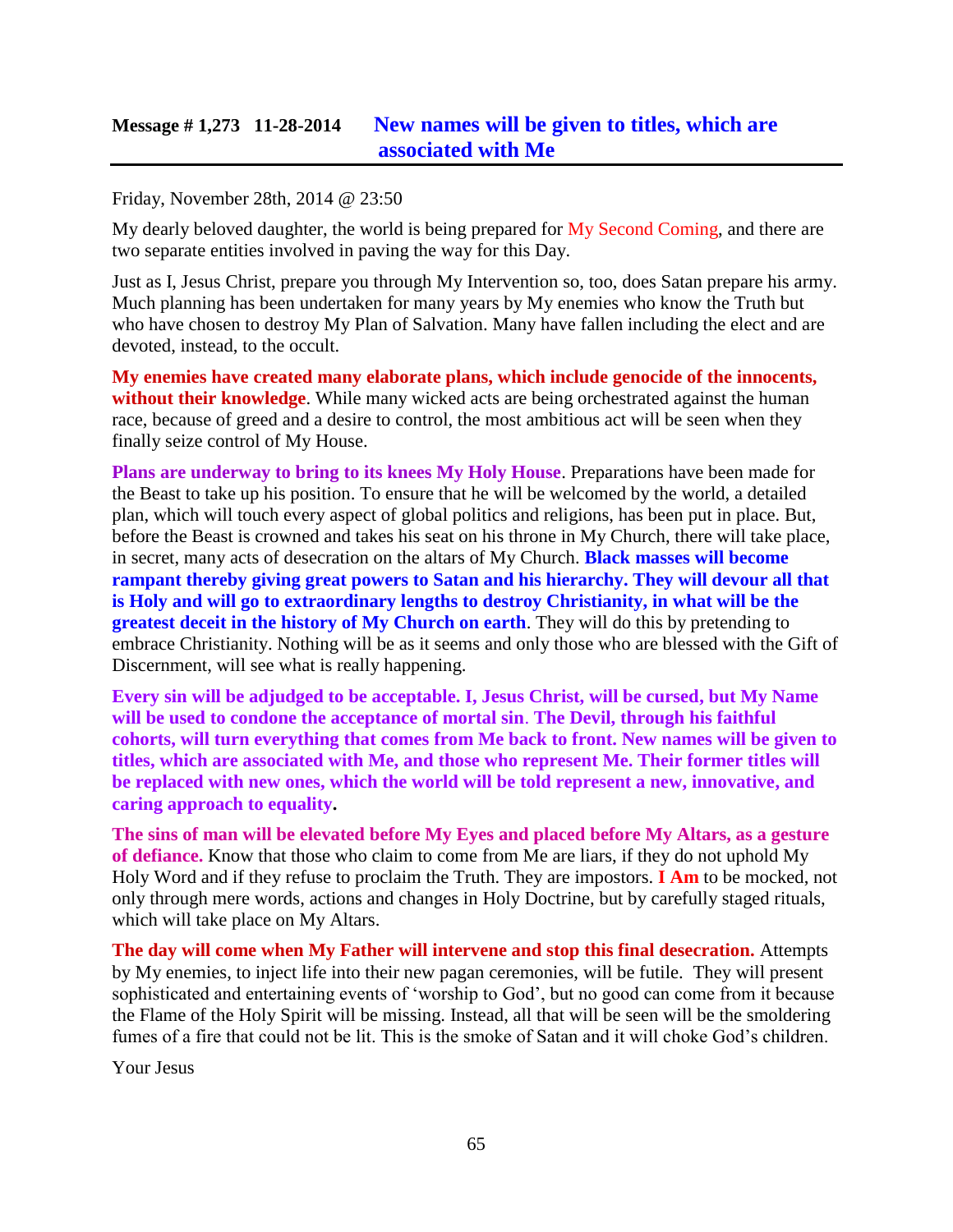## **Message # 1,274 11-29-2014 [Those who gave away their birthright to the](http://www.thewarningsecondcoming.com/those-who-gave-away-their-birthright-to-the-beast-will-never-come-before-me/)  [Beast, will never come before Me](http://www.thewarningsecondcoming.com/those-who-gave-away-their-birthright-to-the-beast-will-never-come-before-me/)**

#### Saturday, November 29th, 2014 @ 14:25

My dearly beloved daughter, it is through the weak, the vulnerable, the lonely, and the humble that I manifest My Divinity. My Power sweeps through such souls into My Holy Will and, it is through them, I can achieve My Plan for the salvation of humanity.

When those who have been called by Me, to proclaim My Holy Word, are diverted from Holy works due to the sin of pride, they try to define My Word with an exaggerated respect for their own human intellect. They forget that, to follow Me, has already been laid down and that it is My Holy Word that must be heard, and not the sound of their own voices. It is through the sin of lust that they will discard My Word, in their ambitious quest to outshine Me and seek glorification. It is through the sin of sloth, because of laziness, that they will be guilty of the ultimate betrayal, when they fail to remain loyal to Me because of a lack of faith and courage.

And so it will be in the final lead up to My Second Coming that those who believe they are more worthy, more qualified but full of pride, will face a bitter rebuke and down they will fall. The weak, the humble, and the lowly who are deemed by followers in My Church to be of little consequence, but who will cling to the Truth, who will be enveloped by Me on the Great Day. I will call them and beckon them to Me as I gather them into My Kingdom. They will cry tears of joy.

**Then I will gather those who do not know Me, but who will be awakened by My Light** – good souls, with hearts of gold – and I will say 'come up here into My Refuge.' And **then, the sinners who committed terrible atrocities, but who asked Me for My Mercy, will be called** and I will say 'come, I forgive you for you sought reconciliation.'

And **then, those traitors of Mine, who once knew Me, but who turned their backs on Me, will come but they will not be able to look Me in the Eye**. Nor will they seek My Mercy and I will say to them 'away from Me, you **are not fit to enter My Kingdom**.'

**Finally, those who gave away their birthright to the Beast, will never come before Me for they will be cast into the furnace** along with those who lost Me the souls of those in My Church on earth, who followed them blindly into the darkness of the night.

Then it will be all over and, in a split second, a new beginning  $-$  a new world on earth as it was meant to be. A world without end.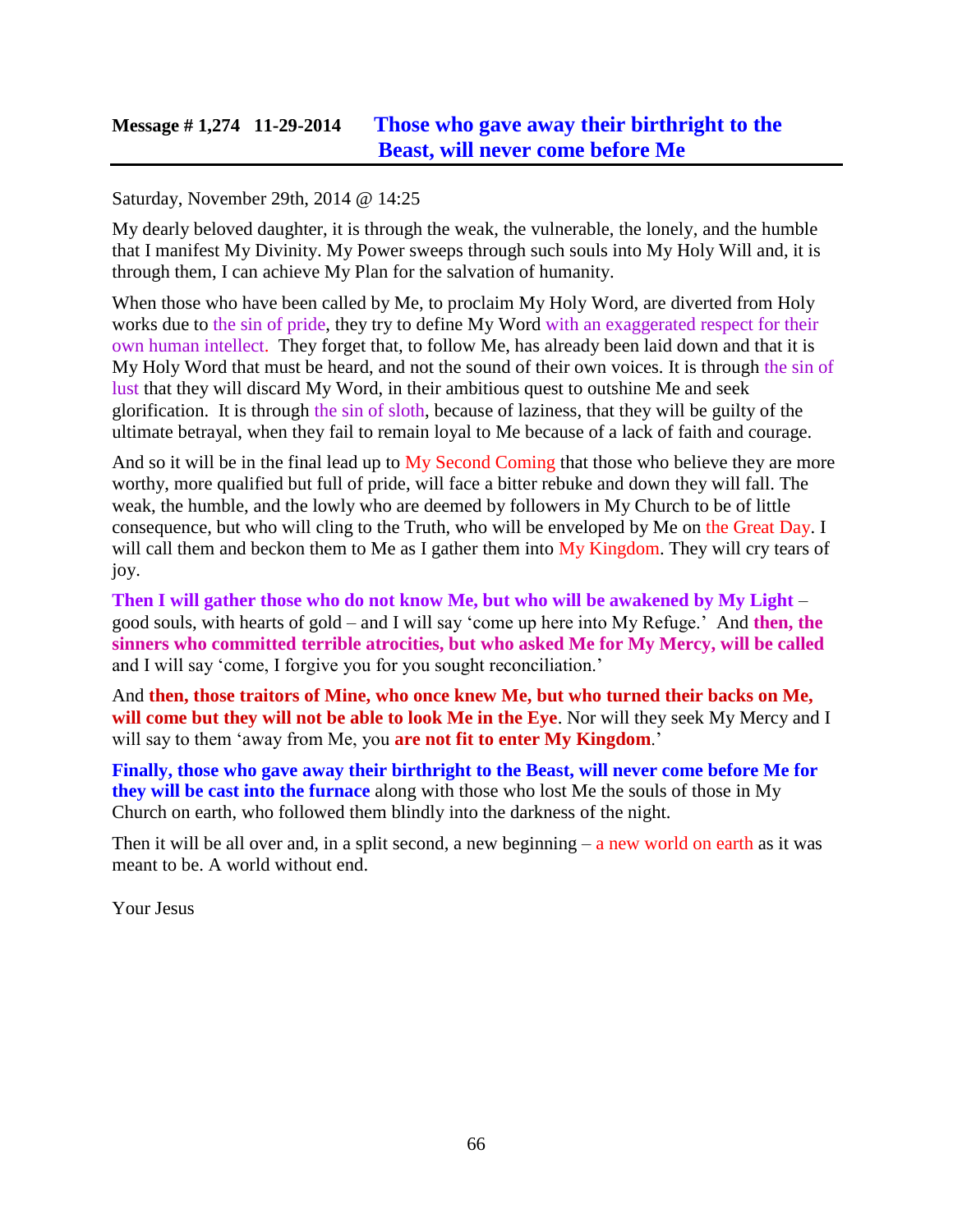# **Message # 1,275 11-30-2014 [Mother of Salvation: God's Angels can be asked](http://www.thewarningsecondcoming.com/mother-of-salvation-gods-angels-can-be-asked-to-pray-for-you-but-never-to-grant-you-powers/)  [to pray for you but never to grant you powers](http://www.thewarningsecondcoming.com/mother-of-salvation-gods-angels-can-be-asked-to-pray-for-you-but-never-to-grant-you-powers/)**

#### Sunday, November 30th, 2014 @ 17:20

My dear children, you must never pray to God's Angels, for they are His servants and strive only to give Glory to God and to do His most Holy Will. **Prayer is an act of worship** and when you call on God's Angels, within His Heavenly Hierarchy, **it must always be with the intention of asking them to pray for you**. If you try to communicate with the Heavenly Hierarchy of Angels, then it must only be to ask for their assistance and guidance so that you can do God's Most Holy Will.

**To those of you who believe that you will receive powers from God's Angels then you are mistaken. The power given to angels can come only from God and you must never use them as a substitute for praying to Him. So many souls try to communicate with angels today for selfish reasons and to obtain powers that have nothing to do with God. An obsession with angels can lead to a terrible discontent because this can attract the spirit of evil if you are not careful.**

When calling on God's Angels to help you, you must always bless yourself first with Holy Water and then ask them for assistance, in the name of Jesus Christ. If you do not do this and use any object, which is not associated with Christianity, when calling on angels for their help, then this could invite the spirit of evil into your life. Once this happens you will find it almost impossible to eradicate it.

A pre-occupation with communicating with angels can lead to dabbling in the occult. Once this happens, you will attract those angels who were cast out of Heaven by My Heavenly Father. They now roam the earth in the hundreds of thousands, seeking a home. Souls who leave themselves open to their influence can quickly become entangled in a spiritual world that is not of God. Once you embrace the underworld, you will have no peace. These fallen angels will entice you into a web of deceit. First of all, you will feel a sense of hope and then a belief that you can control all aspects of your life, with the help of such angels. Eventually you will, mistakenly, believe that you are in full control of your own destiny. Every false notion of peace will fill your minds but, soon afterwards, you will feel a terrible wretchedness.

### **Dabbling with such spirits that you believe to be angels of God, but who do not belong in His Kingdom, will lead you into engaging with the occult, which will blind you to the Truth and destroy your soul.**

**God does not grant His Angels permission to give you gifts because these can only come from Him. God's Angels can be asked to pray for you but never to grant you worldly goods or spiritual powers. When you idolize angels and seek out these things, you are guilty of breaking the First Commandment of God.**

Your beloved Mother

Mother of Salvation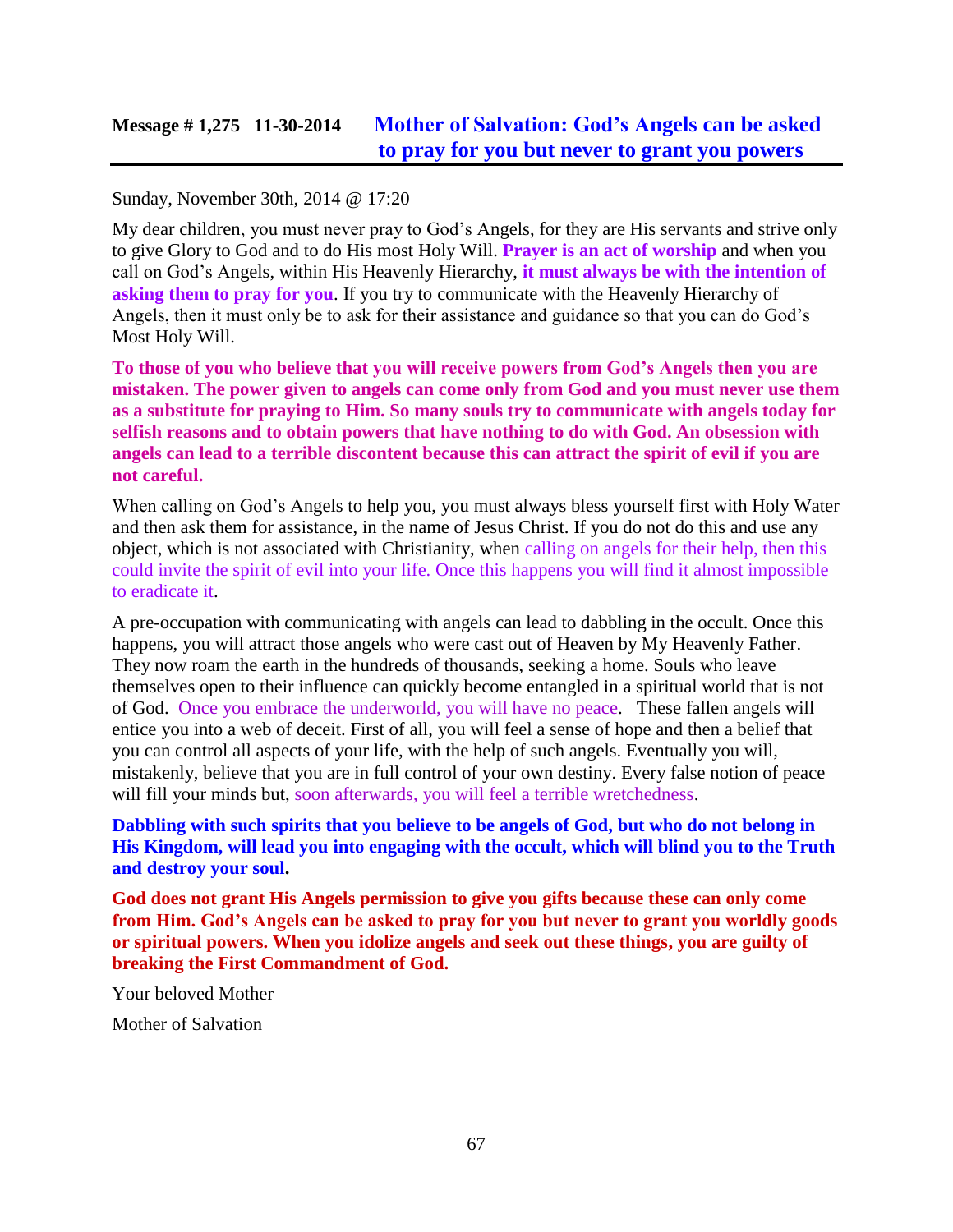Tuesday, December 2nd, 2014 @ 23:10

My dearly beloved daughter, despite the days of darkness, which lie ahead, as the world is purged of sin, and when I will be rejected as being no longer relevant, **I Am** a God of Great Mercy.

I remind you that I forgive easily and love everyone with every part of My Being, although many torment Me with their indifference and their hatred of Me. I accept the fact that **I Am** not loved like I once was and that the faith of My people has turned cold because this was foretold. My **Duty now is to relieve man from the slavery imposed upon him by Satan, through temptation. As long as man does not believe in Satan – the greatest scourge facing humanity – he will not accept My Goodness, My Love or My Existence.**

It is difficult for all of you who know Me to remain in a state of grace. Think how lost those souls are, who pay Me no heed at all; the ones who do know Who **I Am**, but who give Me nothing of their time; the same souls who were given the Sacraments and the Truth but who waive their right to My Kingdom. Many of them idolize false gods and pledge themselves, almost daily, to the pursuit of things, which do not come from me. **None of these people love Me, but I love them and I always will for they are part of My Flesh.**

**Then there are those souls who are disloyal to Me, who betray Me and who are willing to believe in new revelations, which question My Divinity**. They, too, have allowed their love for Me to dwindle, yet I love them just as much as I love those who love Me with all their heart. I will never give up searching for a place in their hearts, seeking a moment when they might respond to Me, or when they may finally accept My Great Mercy.

**Man is made in God's Image. Like any parent, God sees Himself in His Own and this brings Him great joy. Every man possesses traits of My Father. There is good in everyone and it is this goodness, which proves to you that God is present.**

**Rejoice, when you witness kindness, love, patience, and great acts of charity for you can be assured that the Presence of God is at work in souls who display these traits. It is this goodness, within the hearts of sinners that will defeat evil.**

**You must never give up hope for I Am ever merciful and My Compassion is all encompassing. I will never reject anyone who calls out to Me. I only desire to bring them My Love, My Peace and My Glorious Kingdom.**

Pray, My dear followers, that I can ignite love within the hearts of those who have fallen away from Me. I will fight to the bitter end so that I can gather all of God's children and, especially, My enemies and bring them eternal salvation.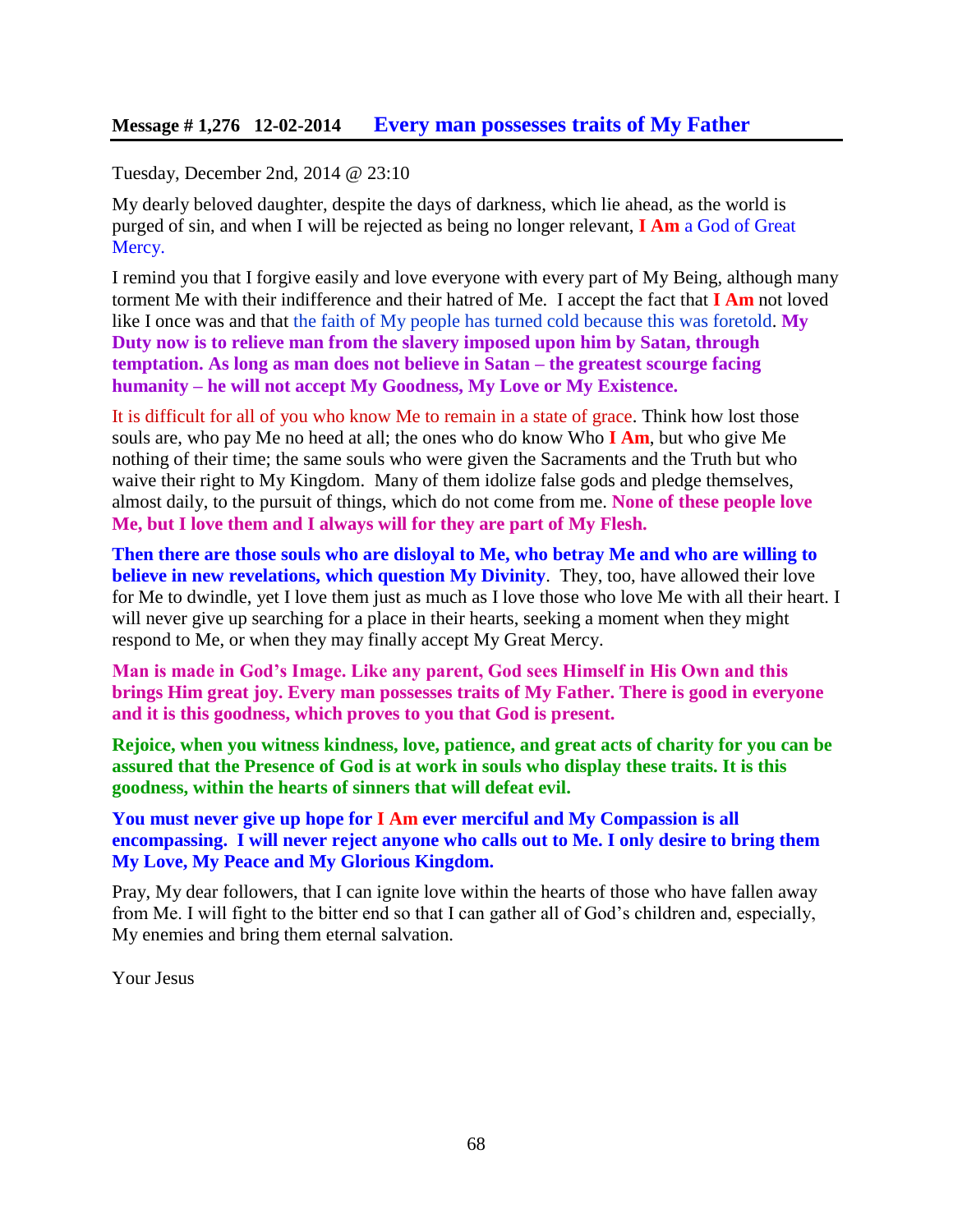## **Message # 1,277 12-04-2014 [My Presence will shake the earth and the ground](http://www.thewarningsecondcoming.com/my-presence-will-shake-the-earth-and-the-ground-will-tremble/)  [will tremble](http://www.thewarningsecondcoming.com/my-presence-will-shake-the-earth-and-the-ground-will-tremble/)**

Thursday, December 4th, 2014 @ 22:55

My dearly beloved daughter, when the time comes for My Second Coming, **a great sound will be heard like the roar of thunder and the skies will be opened as if a great curtain has been lifted. I will appear in a great white light, brighter than the sun,** and many people will be blinded by this Great Light, which will surround Me. The purer the soul, the clearer will be their eyesight, and they will rejoice when they see My Face.

**My Presence will shake the earth and the ground will tremble. Then there will be a great stillness and My Voice will ring out as I declare that it is I, Jesus Christ. There will be great rejoicing on the part of those I will call out to those who will have been blessed with My Great Mercy. But, amidst the love and the joy, there will also be great sorrow and fear. Those who have nothing but hatred for Me will sink to their knees, groaning in pain and thrashing about in anger and fear at the sight of Me.**

Those who reach out to Me on that Day and beg Me to take them into My Merciful Arms, will be saved. I will reach out to the lowly, the lost as well as those who will be too weak to seek Me out. They need only whisper these words *'Jesus, forgive me my sins'* and I will sweep them off their feet and into My Glorious Kingdom.

To all of you who fear the Great Day of My Second Coming know that if you love Me that this Day will bring you the greatest joy. If you do not know Me, and when you see Me on that Day, you will come to Me and open your arms to greet Me. It will only be those who hate Me who will refuse My Hand of Mercy. I ask you to trust in Me to bring you peace, for it would never be My intention to frighten you, as **I Am** a God of endless Love. To those of you who accept My Great Gift of Eternal Life, there is nothing to fear at all and I will guide you along this path up to the Great Day.

My Words may be harsh; the Truth may be very difficult to accept; but such is the state of the world, caused by the ugliness of sin, that were I not to warn you of this Day, then you would not be prepared. It is because of Satan that the pain of sin causes such discord, grief, and suffering in the world, but soon I will bring all sin to an end.

Your Jesus

# **Message # 1,278 12-05-2014 [Mother of Salvation: God created a natural order](http://www.thewarningsecondcoming.com/mother-of-salvation-god-created-a-natural-order-for-humanity/)  [for humanity](http://www.thewarningsecondcoming.com/mother-of-salvation-god-created-a-natural-order-for-humanity/)**

Friday, December 5th, 2014 @ 21:50

My dear children, God created the universe in all its perfection. As this comes from God, everything has a precise and natural order according to the Holy Will of God.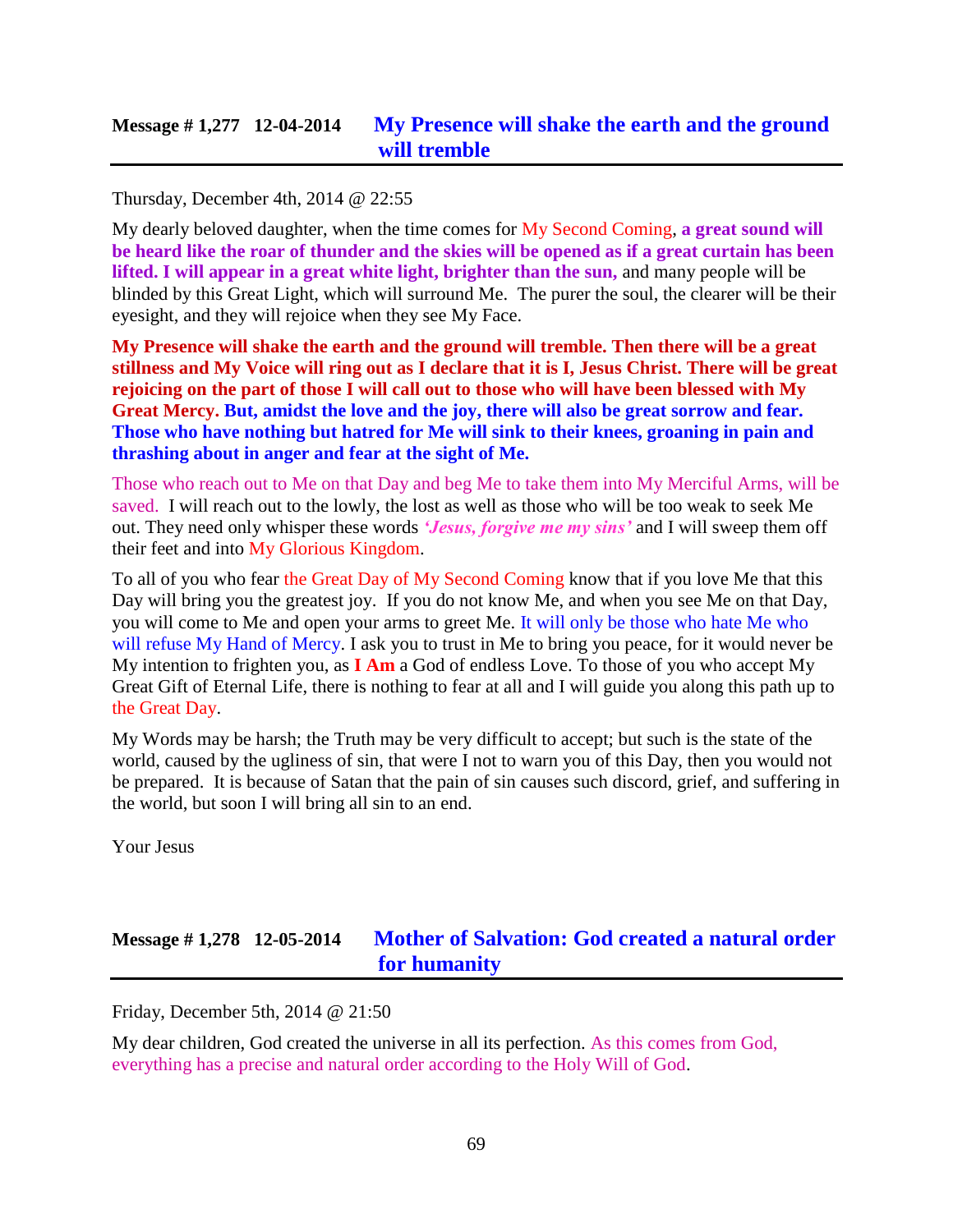The laws of man and the laws of nature were created by He Who is above all things. This is why all things that were meant to be must remain as they are. God created a natural order for humanity; a place to live; food to eat and the Gift of free will. Everything that is natural comes from God. God created this order so that man could survive. When the natural order of the universe – the food that you eat, the water you drink, and the natural reproduction of the human race – is interfered with by man, then all vengeance will belong to God.

So many have tried to change the order of the world, which was created by God for the human race. They will suffer for this, because God will abandon those who exchanged the Truth of His Creation for false substitutes. If man continues to serve his own self-interests, then God will allow him to degrade himself by permitting him to exchange all that is natural for everything that is unnatural.

It is because of the influence of Satan that man has changed the Laws of God and this will bring destruction. Everything, which comes from God, is not considered to be good enough and man will try to change the rules of nature to suit his sinful lusts. He will go so far as to try to deny the Creation of the universe by making false claims as to its origin. Everything began with God and all will end with God. All good things will come to an end for the man who rises up in defiance against God. Once the Laws of Creation are tampered with, a great chastisement on earth will be witnessed. While God is Patient, He will never allow man to dictate how He rules His Kingdom.

**When man degrades himself to such lowly levels and no longer respects life; the human body; his fellow brothers and sisters or the Laws of God, powerful storms will emerge, in great numbers, lasting weeks. The roar of these storms will be felt in many nations. When you witness these, know the Wrath of God will have descended and that man is being penalized for the great blasphemies he has committed against his Creator.**

Your Mother Mother of Salvation

## **Message # 1,279 12-06-2014 [Should you embrace new age practices you deny](http://www.thewarningsecondcoming.com/should-you-embrace-new-age-practices-then-you-deny-me/)  [Me](http://www.thewarningsecondcoming.com/should-you-embrace-new-age-practices-then-you-deny-me/)**

Saturday, December 6th, 2014 @ 14:20

My dearly beloved daughter, how is it that those who do not accept My Existence, or the Divinity of My Eternal Father, are so willing to embrace false gods all of their own making?

When My Presence is felt by souls who reject My Existence, they feel a need to retaliate without compunction. They will scoff, ridicule, mock My Presence, whether this be in My Church, in books, in the Word, or when I Am Present in other souls. The Presence of God is Omnipotent and it is felt in the most painful way by those souls who are in darkness. This is why they react with such venom to any mention of Me. These people have a deep ingrained hatred of Me and they fail to see how they can hate someone Who, in their eyes, does not exist.

I warn those who embrace false spirituality and who idolize or obsess about anything that does not come from Me. If you open your souls to any spiritual realm, not of My Making, you will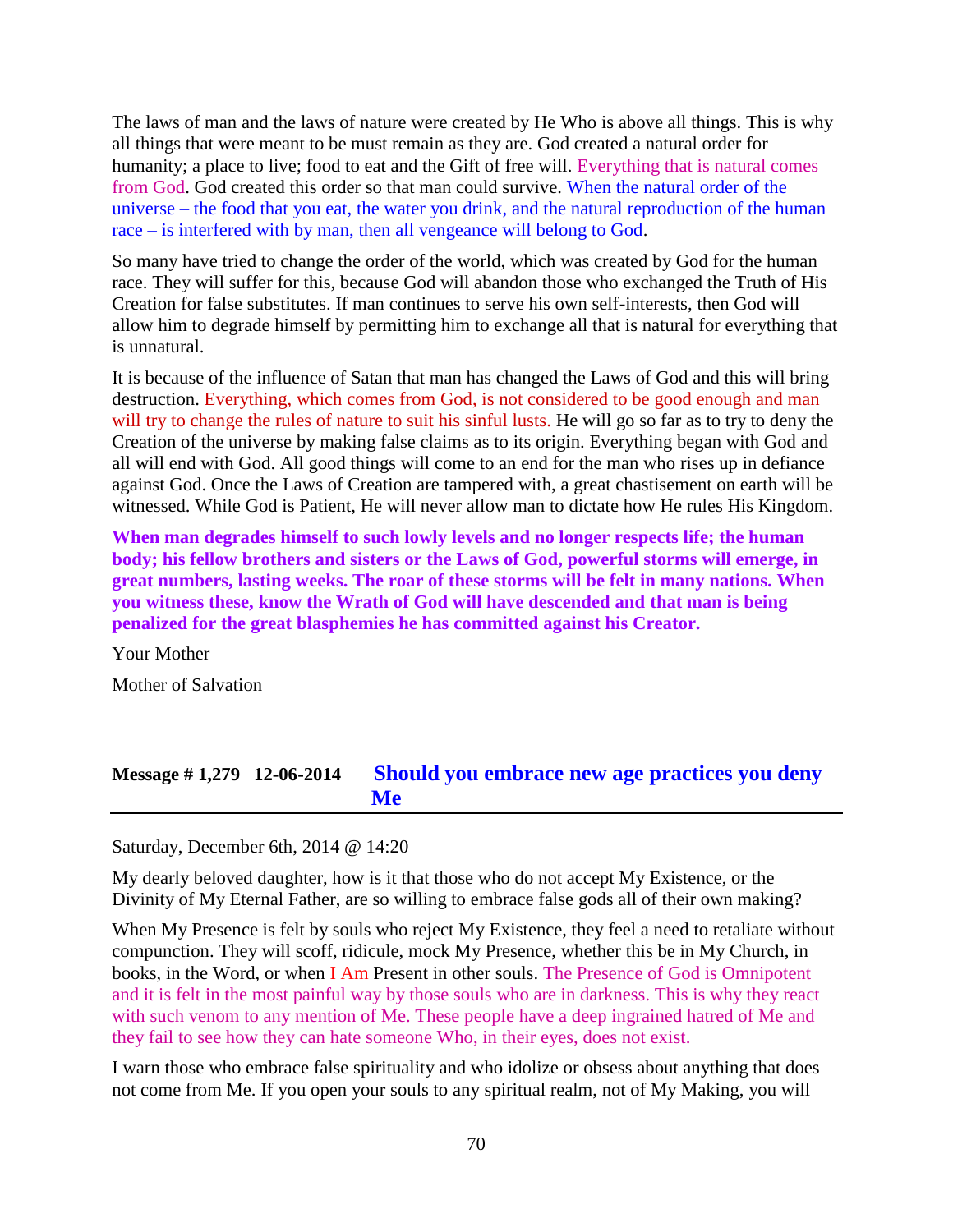open the door to demons, who will cunningly entice you into their dark world. **Whatever peace you believe you receive from New Age practices will be short-lived. And as you seek more, you will then enter into a state where your conscience will be taken over by those enemies of God, until you are unable to release yourself from their domain. You will never find peace when you idolize false gods.**

The world is infiltrated with false doctrines, gods and religions. There is only one True God and you can only come to Him by recognizing the Great Sacrifice He made when He sent Me, His only Begotten Son, to bring you salvation from the snares of the Evil One.

### **To those who do know Me, but who dabble in other doctrines, know this. Should you embrace New Age practices, you deny Me. Should My Church acknowledge other creeds, that are not of Me, then they betray Me.**

The time when My birth is celebrated, by showing allegiance to other religions, that are not of Me, will be one of the greatest betrayals of the Truth.

Your Jesus

# **Message # 1,280 12-07-2014 [God the Father: Without Me there would be](http://www.thewarningsecondcoming.com/god-the-father-without-me-there-would-be-nothing-no-universe-no-love-no-life/)  [nothing. No universe.](http://www.thewarningsecondcoming.com/god-the-father-without-me-there-would-be-nothing-no-universe-no-love-no-life/) No love. No life**

Sunday, December 7th, 2014 @ 16:30

My dearest daughter, let not one of you forget Who **I Am**. It is I, your beloved Father, Creator of all that was in the beginning and Who is of the end. All things come from Me and every man will bow before Me lest he wishes to be cast away from My Most Heavenly Hierarchy.

### **You, My beloved children, are all that My Heart desires and every battle on earth, which you witness is for the salvation of your souls. All that is evil is caused by My Adversary, the king of lies, the seducer, the accuser, the greatest enemy of Mine and therefore of My children. He who is against Me is against you. All that gives Glory to Me, gives glory to all that is Mine. This includes My only begotten Son and you, My beloved offspring.**

The man who persecutes My children does not come from Me. For every suffering, pain, and isolation, which those of you who are closest to Me have to endure, know that this is caused by Satan and his hierarchy of fallen angels. Their greatest desire is to take you away from Me and because of this you will suffer.

**Because I do not take back what I give, your free will, will be both your triumph and your downfall, depending on which path you choose.** This means that if you offer to Me your free will, for the good of your own and other souls, you can and will defeat your greatest enemy, the Devil. But if you allow evil to infiltrate your soul, you will cut off, by your own free will, all ties to Me.

**I cannot interfere with your free will for this would mean that I would have broken My Promise. I cannot force you to make choices. I can only show you the path, the way, to eternal salvation. You will then have to decide what it is that you want. All the Gifts of My**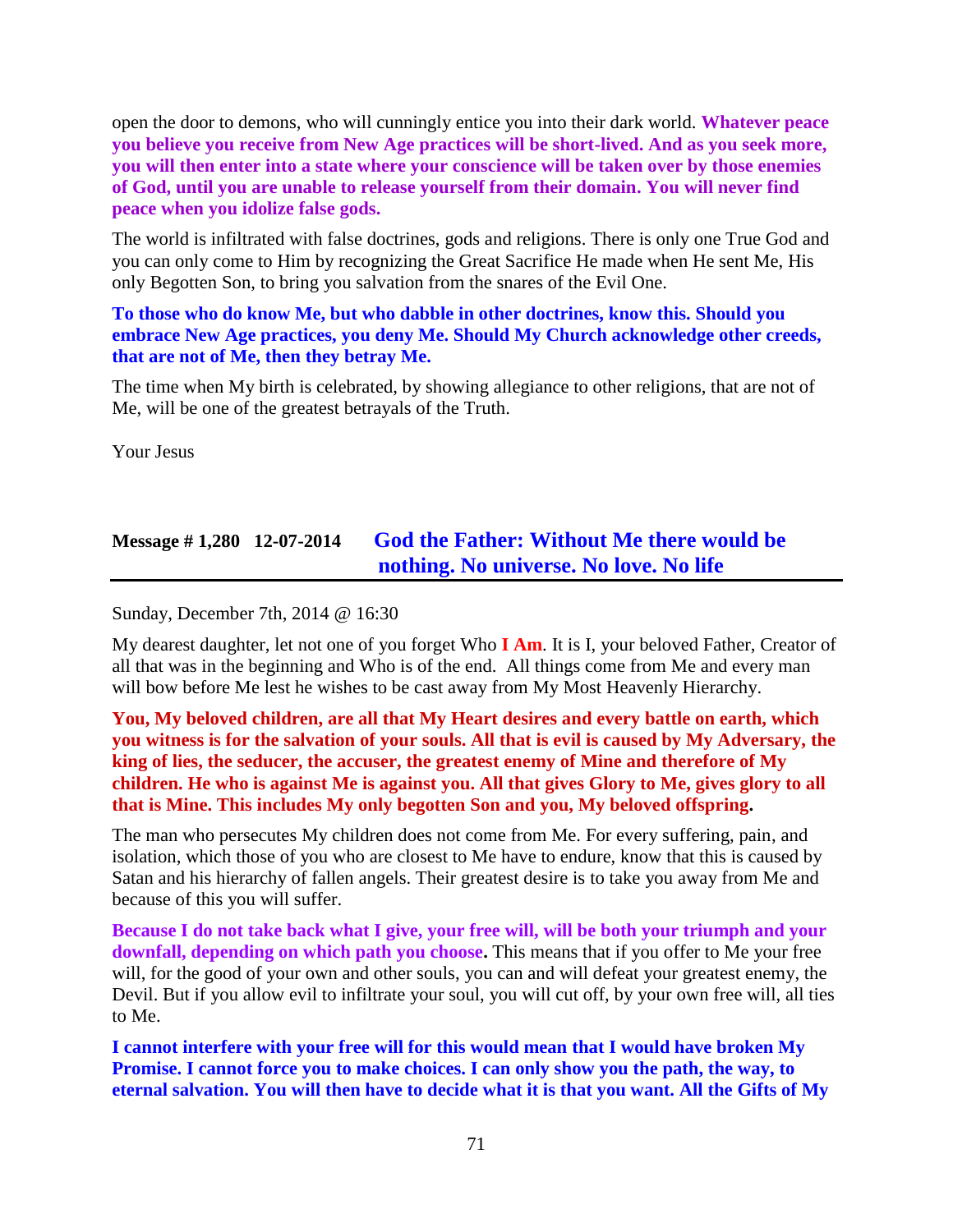**Heavenly Hierarchy are given freely to you, should you decide that this is the life that you desire. Please, for your own sakes, do not forsake Me for the pomp and splendors, which are placed before you through the temptations of demons.**

**Many of you are unsure of Me or Who I Am because Satan, through the powers he has received, blinds you to My Existence. He will openly taunt you with every kind of human logic and intellect to deny My Divinity. I will be discussed openly with disdain but the cunning coward that Satan is, means he will never reveal himself, for that would defeat his purpose. As long as you do not believe in the existence of the Devil, then you are unlikely to believe in Me.**

**But I warn you. Believe what you will about Me but do not deny the existence of evil, for it is all around you. Deny evil and you will deny Me for evil is the opposite to all that I stand for. I Am Love. Love is Mine. Those who love may not acknowledge Me but, without Me, there would be nothing. No universe. No love. No life.**

Do not make the mistake of choosing the purveyor of evil over My Divinity. The day will dawn soon when you will understand all that I tell you. When the cobwebs are pulled back from over your eyes, you must run to Me. I will be waiting to embrace you into My Refuge and from that moment on, I will wipe away your tears, banish all suffering and bring you into the Light of My Kingdom for eternity.

I love you, dear children. I await with longing for the day when you return into My Heavenly Embrace.

Your beloved Father

God the Most High

# **Message # 1,281 12-08-2014 [Mother of Salvation: My Son has accorded me the](http://www.thewarningsecondcoming.com/mother-of-salvation-my-son-has-accorded-me-the-power-to-crush-the-head-of-the-serpent/)  [power to crush the head of the serpent](http://www.thewarningsecondcoming.com/mother-of-salvation-my-son-has-accorded-me-the-power-to-crush-the-head-of-the-serpent/)**

Monday, December 8th, 2014 @ 17:30

My dear children, when you hear rumors of new wars in the most unexpected places, you must be aware that the prophecies contained in the Book of Revelation are upon you.

When the natural order of the earth and the behavior of the human race falls into disarray, in the four corners of the world, then this will be the time to prepare. All of these things must come about in the final bastion against all that is evil, which springs from the wicked infestation of the Evil One.

Man will turn against man, people will treat each other cruelly, without a shred of remorse, and each will betray the trust of the other. Such is the outcome when love, which comes from God, dwindles in the hearts of humanity**. Even those who believe in My Son will turn against His Teachings. Those closest to Him, though they love Him, will betray Him. Those who represent Him will turn Him over to His Enemies just like Judas did.**

There are very few strong enough to stand up and proclaim the Truth of the Holy Word of God. Man is weak and it is because of sin that he cannot become whole. Until sin is eradicated, much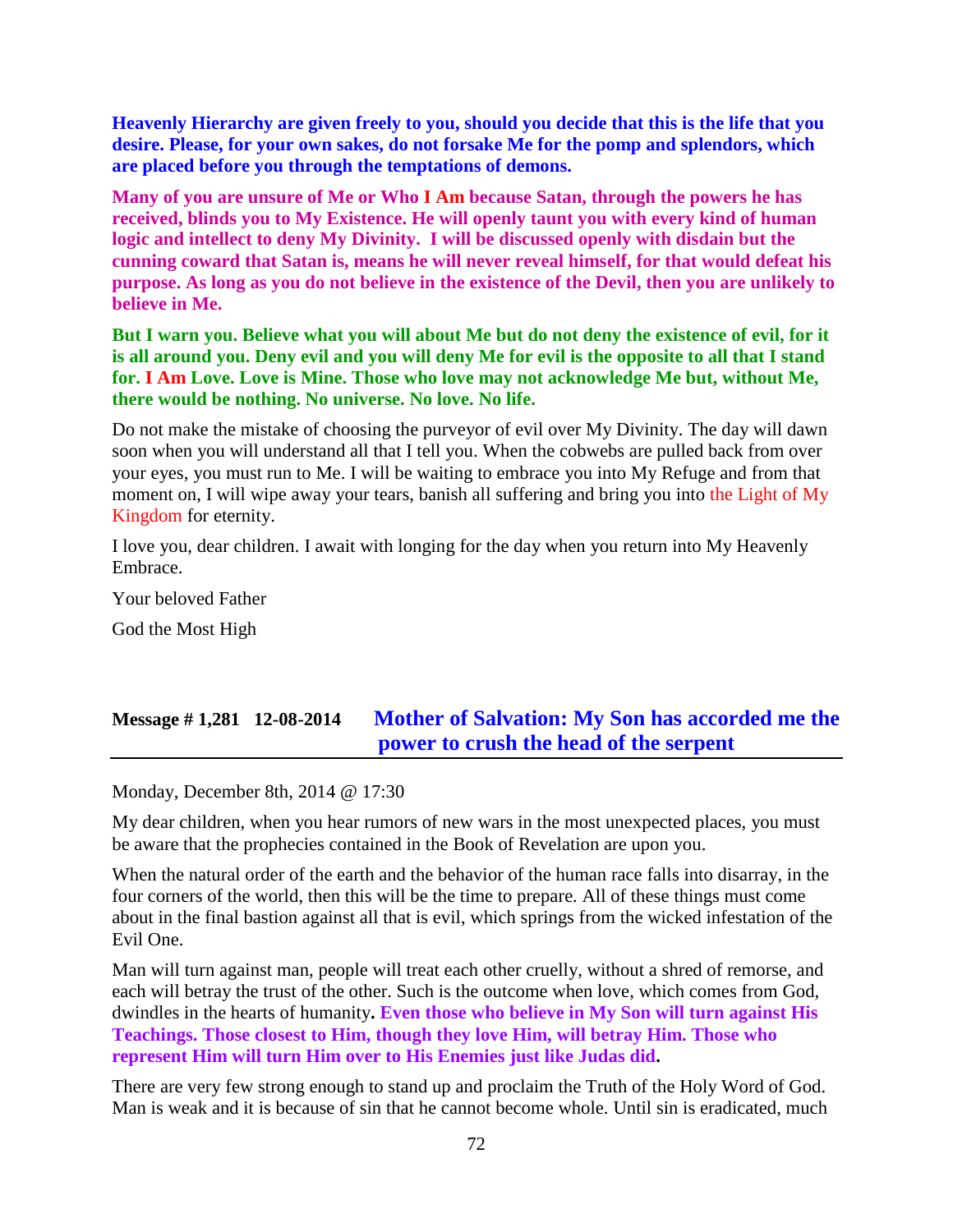pain will be endured until my Son comes again. Until then, prayer is your only weapon against the power of Satan. Pray, especially, my most Holy Rosary every day, because it has the power to weaken the strength of Satan and all those he leads in the final battle against Jesus Christ and His Church on earth.

**I tell you now that I, your beloved Mother, the immaculate Virgin Mary, Mother of God, present to you a special gift today. I have been given the grace to become the protector of humanity. Into my protection you must flee in times of strife. I will protect each of you who call upon me against the wickedness of the Devil. Under my protection you will be given relief from the attacks he will inflict upon every Christian who tries to remain loyal to my Son in the trials, which lie before you.**

My Son has accorded me the power to crush the head of the Serpent so that he can bring you closer to Him. Accept my protection and I will respond to all who ask me for help.

My duty is to God and my allegiance is to my beloved Son, Jesus Christ, who loves you all so much. There is nothing that I will not do for my Son and there is nothing that He will not do to bring you freedom from pain and suffering.

Thank you, dear children, for the love you show me, but know that I take the love, which you give to me, and I present it to my Son for the Glory of God.

I remain a humble servant of God.

Your beloved Mother

Mother of Salvation

# **Message # 1,282 12-09-2014 [Mother of Salvation: I was sent as His messenger](http://www.thewarningsecondcoming.com/mother-of-salvation-i-was-sent-as-his-messenger-throughout-all-the-ages/)  [throughout all the ages](http://www.thewarningsecondcoming.com/mother-of-salvation-i-was-sent-as-his-messenger-throughout-all-the-ages/)**

Tuesday, December 9th, 2014 @ 17:00

My dear child, I am the Immaculate Virgin Mary, the Mother of God, and I come to reveal to you the purpose of my Mission on Earth.

I am the handmaid of the Lord and I was appointed by my heavenly Father to bear His Son, Jesus Christ, the Savior of the World. Just as I was called upon to fulfil His Most Holy Will, through the Birth of His only Begotten Son, Who was sent to give Eternal Life to all of His children, I have been given the role of His Messenger throughout all the ages. I was sent as His Messenger to reveal the mysteries of His Heavenly Kingdom and at all times, I came in His Holy Name to impart important Messages for the world**. I did not come in my own right because I would never have been given this authority. I came in the Name of God, as His loyal servant, for the Glory of God so that He could call souls into His Divine Mercy**. Now I come again in this, the final Mission sanctioned by the Most Holy Blessed Trinity in the salvation of souls.

I played an important role in **the Coming of the Messiah the first time** and I come, finally, as His holy Messenger in these the times of the end before He, my Son, is manifested in **His Second Coming.**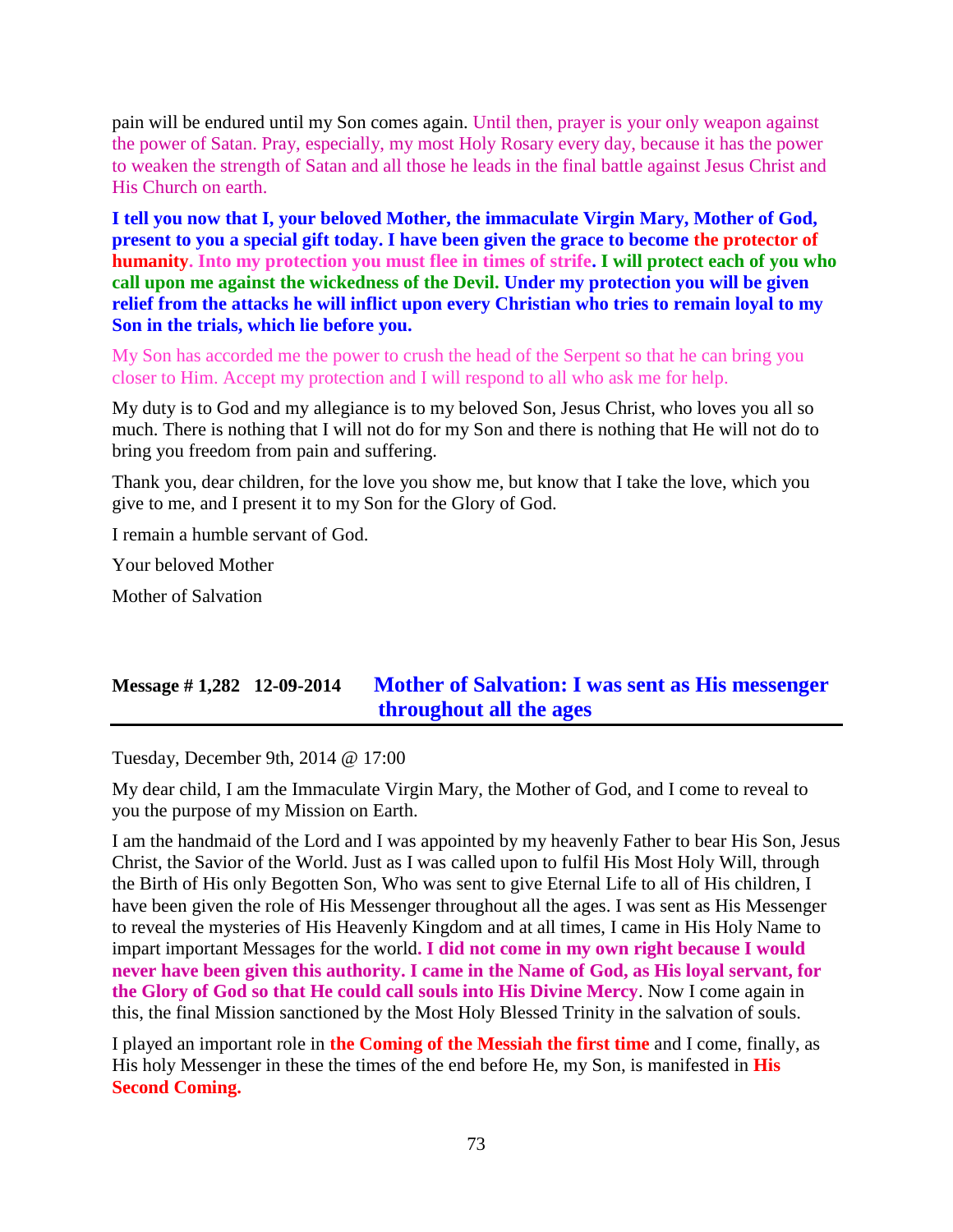**All through the ages, when I appeared in the apparitions on earth, a sign was given to the world.** In many cases, I revealed important prophecies through the Gift of inner locution but, in some cases, nothing was said at all. Instead, a sign was given and those blessed with discernment understood what it was that God wanted His children to know. It is because of His great Generosity that He sanctioned these Divine Interventions for His only Desire was to save souls.

My Eternal Father, Who created all things from nothing, intercedes only when He desires to rescue His children from the deceptions, which are planted in their hearts. It is when the Evil One creates havoc that God always steps in to open the hearts of His children to the Great Love that He has for each of them. **Accept this Mission, dear children, with graciousness and give thanks to God for His Great Mercy, without which many souls would be lost.**

Your beloved Mother

Mother of Salvation

# **Message # 1,283 12-11-2014 [The new religion for all people will draw non-](http://www.thewarningsecondcoming.com/the-new-religion-for-all-people-will-draw-non-christian-faiths/)[Christian faiths](http://www.thewarningsecondcoming.com/the-new-religion-for-all-people-will-draw-non-christian-faiths/)**

Thursday, December 11th, 2014 @ 21:50

My dearly beloved daughter, I bring you news today that will lighten your hearts. You, My cherished disciples, loyal to My Holy Word, will be given special Graces by Me. These Graces, which will be poured over all those who suffer in My Holy Name, will bring you extraordinary comfort in the trials, which lie ahead.

I give you also the Grace to save all those poor confused, misled, and agitated souls who have cut Me out of their lives. Your prayers and your perseverance are all that I need when you offer these up to Me in atonement for such souls. This Gift is an extraordinary one and I grant this because, very soon, a confusion of such magnitude will stir amongst all Christian faiths, that many will desert me.

**Like recruits joining an army, ready for war, people will sign up to a new religion, disguised as a Christian one, which they will refer to as the people's religion** – **a religion to embrace the strong, the weak and all sinners, which they will say crosses all political divides**. Many will believe that they are supporting their own but they will desert Me. The way for this great deceit has now been forged and leaders in the new religion have already been appointed. Silent, diligent, and determined, they planted the seeds in many nations some time ago and soon the results will be seen.

The new religion will be seen as compassionate. The new religion for all people will draw non-Christian faiths and every convincing lie will be put forward to defend this movement. God's laws will be ignored completely and every attempt to justify their new approach to global evangelism will be made.

**Speeches presented by those in My Church, to defend the changes, which will be needed to introduce the first part of this new pseudo-doctrine, will have a distinctive falsity.** Words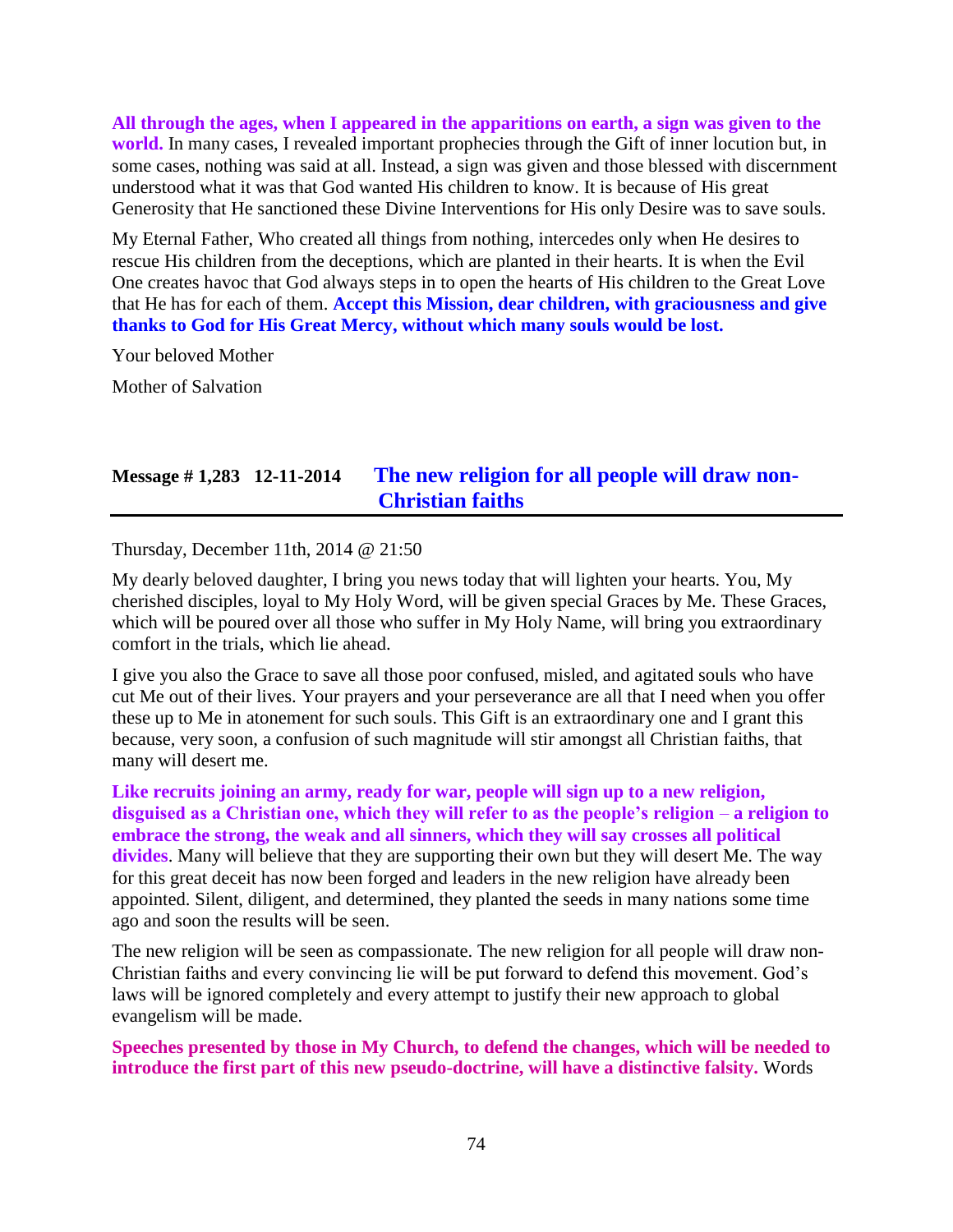used to describe My Teachings will not be familiar to Christians who truly know Me. The language used, when referring to Me, will be degrading and insulting to My Divinity.

I know My Own and they know Me. I know My enemies and they will say that they know Me, to anyone who will listen to them. When My enemies, who say that they are of Me, who speak disparagingly of Me, who show little respect for My Word or who try to re-define it, be alert**. For even the most cunning enemy of Mine will trip himself up, because anything that comes from My Adversary will always confuse.** Anything that comes from God and where the Holy Spirit is present, will never mock Me, Jesus Christ, in any way.

**Once you witness confusion in My Church and witness a new doctrine, which honors man's needs and desires, then nothing that it yields will feel right.** You, My dear followers, will be unsettled, frightened and full of sorrow. It is because of these things to come that I give those of you who truly love Me, the Graces to help Me to save God's children from this great abomination, soon to rear its ugly head.

Accept My Gifts; My Promise to help you and to guide you, which I bring you now. My Word was given to humanity long ago. The Word is not new. The man who adds to it and changes it will suffer greatly. This has been foretold in the Holy Bible and now this is exactly what will happen. **My Word will be tampered with by My adversary and the world will swallow the lies, which will come about as a result.**

Your Jesus

# **Message # 1,284 12-13-2014 [The conscience of a man is like a mirror to his](http://www.thewarningsecondcoming.com/the-conscience-of-a-man-is-like-a-mirror-to-his-soul/)  [soul](http://www.thewarningsecondcoming.com/the-conscience-of-a-man-is-like-a-mirror-to-his-soul/)**

Saturday, December 13th, 2014 @ 00:15

My dearly beloved daughter, **the conscience of a man is like a mirror to his soul. What the conscience feels, responds to, and believes in, is reflected in his soul.** This means that if your conscience alerts to you something that you know, in your heart, is wrong in the Eyes of God then you must listen to it.

If your conscience leads you to defend the Word of God, when you are presented with evil, you must respond to it, as you know you must. If you accept evil, when your conscience guides you otherwise, then you are disloyal to the Word of God. You must, if you call yourself a Christian, allow your conscience to guide you. **In the Christian soul who is blessed with the Gift of the Holy Spirit, the conscience will be fully alert to the deceit of the Devil in all its forms.**

**If you deny your conscience, then you deny God. When you deny God, you deny your own inheritance. Never make excuses for accepting anything, which you know does not come from Me, because if your conscience instructs you one way and you take the opposite direction, then you have failed to take up My Cup. What do I mean by My Cup? When you are a Christian you will always come up against My enemies. Christians are despised by those who do not come from Me. There may be times when you do not suffer any**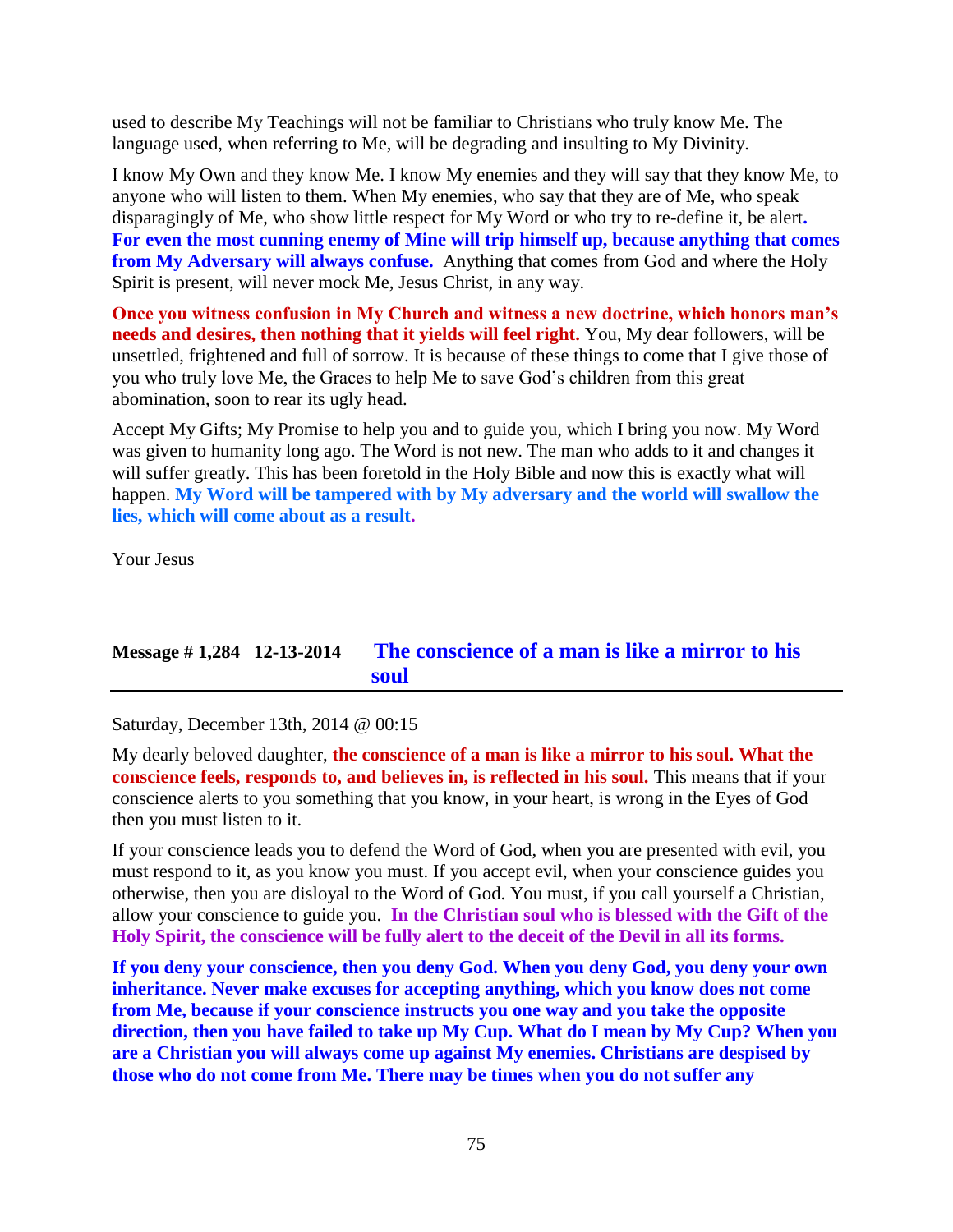**prejudices but there will always come a time when you will be challenged in My Name. When that day comes, will you forsake Me by denying My Holy Word?**

**How strong is your faith or your love for Me? It is only when faced with great adversity that you will know how far you are prepared to go to refuse to accept a wrong for what is right. Those strong enough who refuse to accept anything that denies the dogma, laid down in the Holy Bible, will take up My Cup. The Cup represents My Blood and the Chalice, which contains it. The Cup represents the suffering that, inevitably, comes about when you march with great confidence to uphold the Word of God.**

If God stated as fact His Laws, through His Word contained in the Holy Bible then you can never accept anything, which goes against them. To denounce dogma in My Name is to disown Me. The day will come when My Church on earth will deny the dogma, which is carved in stone, in exchange for the doctrine of darkness. If you accept this deceit, although your conscience tells you otherwise, then you are guilty of heresy. Once you do this, you cannot call yourself a Christian or a disciple of Mine, for I will disown you if you do.

Your Jesus

# **Message # 1,285 12-14-2014 [Your works for others will mean nothing to Me,](http://www.thewarningsecondcoming.com/your-works-for-others-will-mean-nothing-to-me-for-you-will-be-judged-by-your-loyalty-to-the-truth/)  [for you will be judged by your loyalty to the](http://www.thewarningsecondcoming.com/your-works-for-others-will-mean-nothing-to-me-for-you-will-be-judged-by-your-loyalty-to-the-truth/)  [Truth](http://www.thewarningsecondcoming.com/your-works-for-others-will-mean-nothing-to-me-for-you-will-be-judged-by-your-loyalty-to-the-truth/)**

Sunday, December 14th, 2014 @ 18:00

My dearly beloved daughter, My people were given a great Gift by Me through My Death on the Cross. This Sacrifice, given up to redeem the world from certain death, is part of My Father's Final Covenant before the Great Day when He salvages the remnant from the earth.

Generation after generation spoke of the Truth, contained in My Father's Book, and His sacred servants endorsed the Word of God. How much you have forgotten and how little you know. Many of those appointed to lead you have erred and their proud heads, held high as they dabble with the Word of God, will hang in shame and fear when they are faced with the Warning from Heaven. To these sacred servants I have this to say.

**Your works for others will mean nothing to Me, for you will be judged by your loyalty to the Truth. I will punish you and My Justice will be relentless until you tear up your pagan laws and proclaim the Word given to you so long ago. Your contempt for the Laws of God brings Me great shame but your deceit, which will cost Me souls, will lead to your ruination. Those of My people, who live by the Word of God, though they are nothing in your eyes, will sit upon the Seats of Judgment when you are called to answer, before Me, the reasons why you misled My People. You may believe that your power and influence is beyond reproach but know that your glory is fading and soon; the gold and white cloaks that you wear will be turned into rags and your glittering crowns replaced with weeds.**

For all the sins in the world, there is nothing worse in My Eyes, than those hypocrites who pose as My servants but who do not serve Me. When the time comes when you will blaspheme against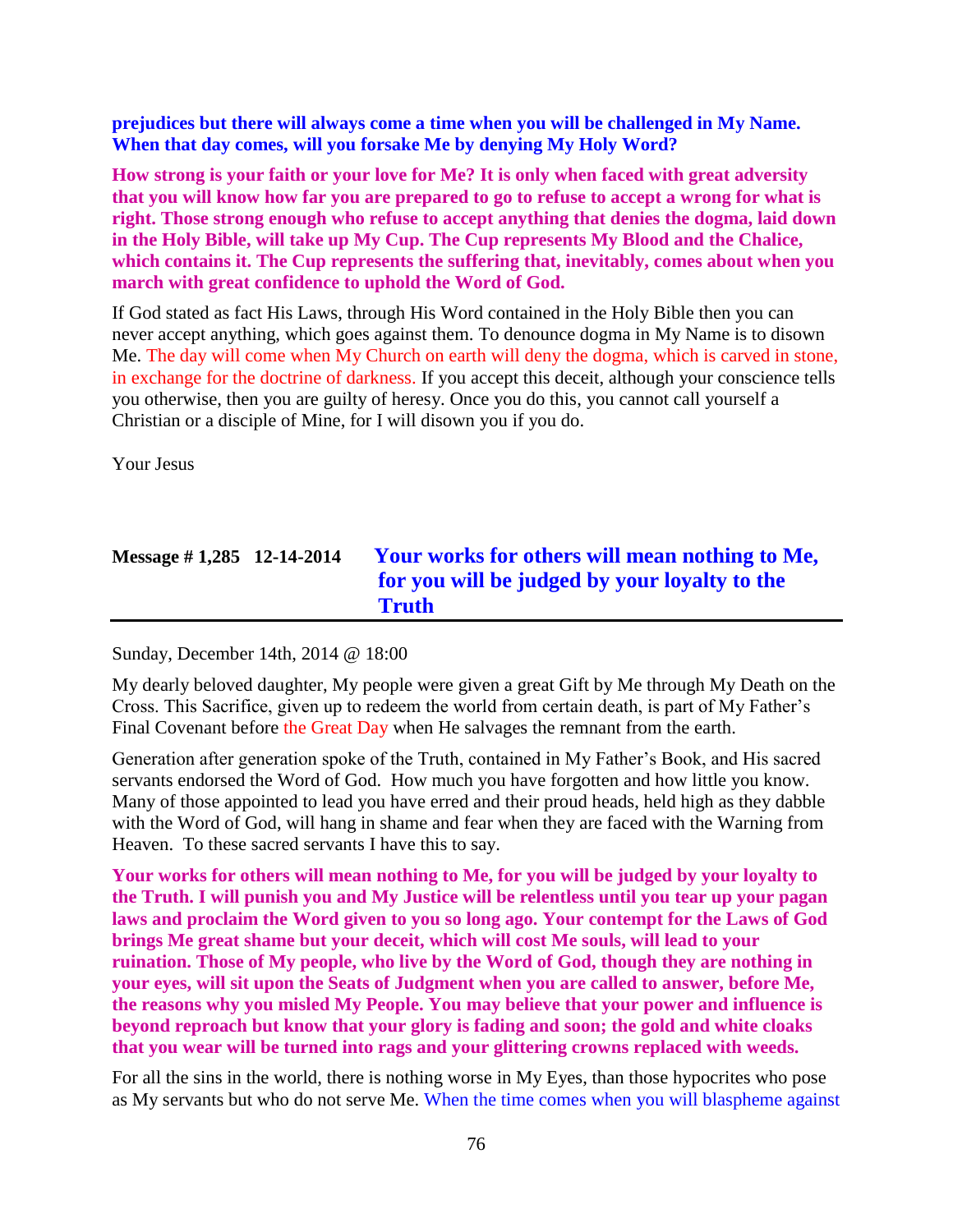Me, and feed God's children with lies about the meaning of sin, I will send down upon you a punishment so great that you will find it difficult to catch your breath. Hailstones of such large dimensions will hurl down from the Heavens and for every church, which has been handed over to My enemies, where they will desecrate My Altars, great floods will destroy them. For every crime you commit against Me, you commit against a child of God. And so, I will send you warning after warning until you reject the new false doctrine; until you speak the Truth – the Holy Word of God – and uphold the Sacraments like you were taught in the beginning.

Through these Messages I will remind you of the Truth and I will continue to warn you until the day that you decide who to choose – Me or those who profess they are of Me but who are slaves to the Beast.

Your Jesus

### **Message # 1,286 12-15-2014 [Instead, they will fall into the trap of separating](http://www.thewarningsecondcoming.com/instead-they-will-fall-into-the-trap-of-separating-dogma-from-doctrine/)  [dogma from doctrine](http://www.thewarningsecondcoming.com/instead-they-will-fall-into-the-trap-of-separating-dogma-from-doctrine/)**

Monday, December 15th, 2014 @ 21:55

My dearly beloved daughter, when the Pharisees sent out a force to attack Me, using every conceivable ploy, they were, at the same time, preaching in the temples the prophecies about the coming of the Messiah. While they jeered Me and tried to spread untruths about My Morality, they quoted from Holy Scripture. As the Pharisees persecuted Me – calling Me every kind of name insulting to My Father – they continued to prepare God's people for the coming of the Messiah. Though I was present amongst them, they refused to acknowledge Me although they could not ignore Me for I was filled with the Holy Spirit. When I arose from the dead, the Pharisees were given proof of My Resurrection but choose, instead, to spread lies so as to conceal the Truth. As a result of their actions they drew millions of souls away from their rightful inheritance – the Gift of Eternal Salvation.

**In the time that I now prepare the world for My Second Coming, sacred servants in My Church on earth will do the same. They will preach about the Great Day when I will come again but will assume that this day will take place in another century. They will not prepare souls in the way that I desire. They will not urge My people to seek reconciliation; to pray; to seek the Sacraments and to adhere, strictly, to the Written Word. Instead, they will fall into the trap of separating dogma from doctrine and will refuse to accept the messages given to God's Prophets.**

So blind are they when I speak to them now, through the Book of Truth. So ignorant are those who say they lead the Way to My Kingdom when they truly do not know the correct path, which leads to it. They must read the Holy Bible, study it and accept the contents contained within it first, for how, otherwise, can they know Me? Like a thief in the night will I come and they will not be ready to greet Me because they did not feel the need to prepare.

Now, I stand before you, My sacred servants, and ask you to listen to Me. I ask that you believe in Who **I Am**, what I did to redeem man from sin and what it is that I must do now to complete My Father's Covenant. As the time approaches, signs will be given to you that My Day will be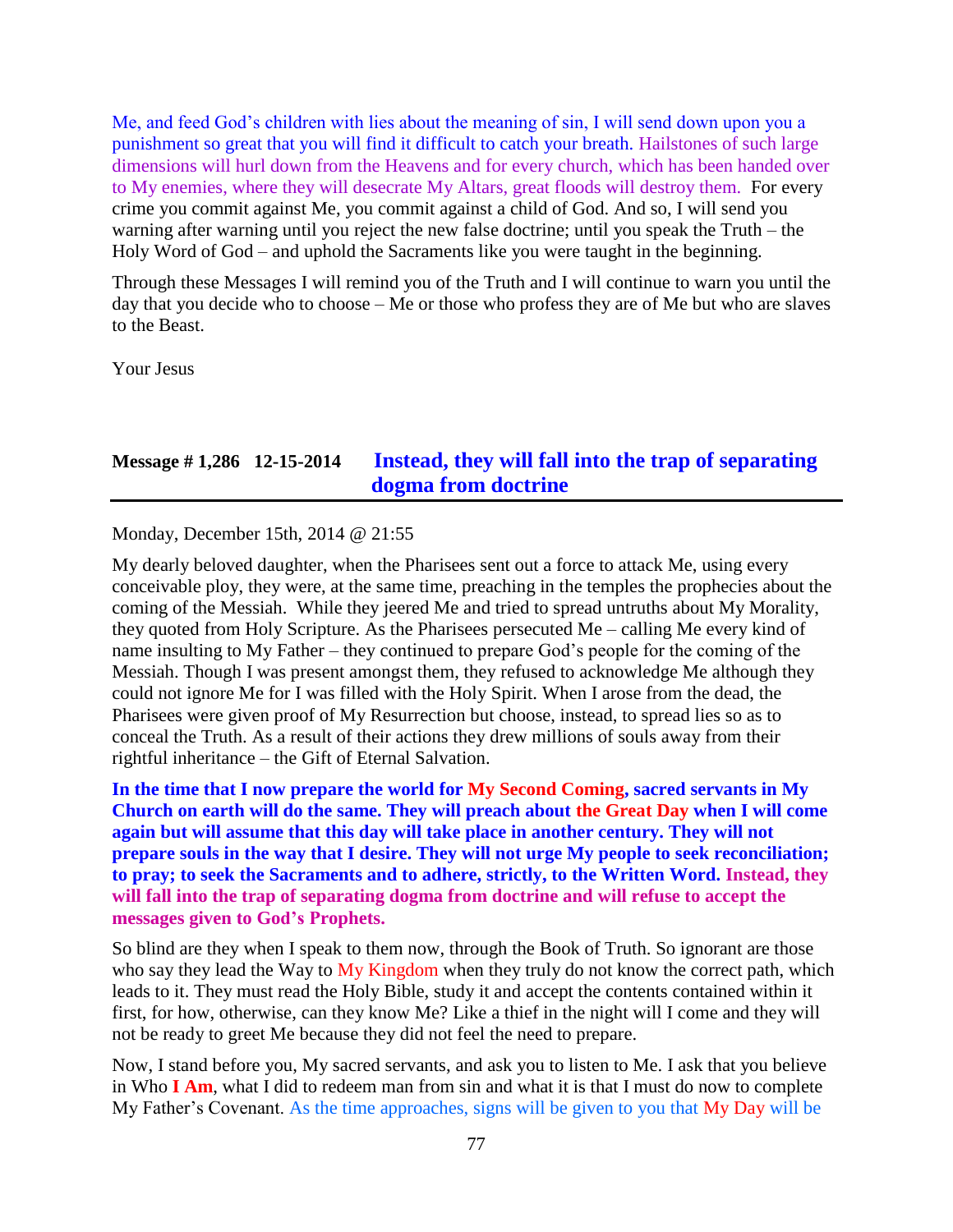soon. I will do this so that you will awaken from your slumber and hear My Voice. I urge you to speak the Truth about sin; the Truth of the Holy Word of God and how it can never be tampered with as well as the Truth about My Divinity.

When these signs are given to you, I solemnly declare that the Holy Spirit will be poured down upon you and those of you who love Me with simple obedience will know, instantly, that I speak to you at this time. I will then fill you with My Love and you will see things as they really are, with a clarity of mind and an insight into what it is that is required of you to help me to accomplish My Plan to salvage the world and every single child of God.

Listen. Prepare. Pray for My Strength; My Courage and never forget your duty to Me.

Go in peace to love and serve Me, now and forever.

Your Jesus

## **Message # 1,287 12-16-2014 [For every good deed you do, say nothing](http://www.thewarningsecondcoming.com/for-every-good-deed-you-do-say-nothing/)**

Tuesday, December 16th, 2014 @ 23:00

My dearly beloved daughter, those who say they come from Me, who are blessed with the Holy Spirit, are easily identified by those with true discernment. They will never look for personal attention or adulation. They will never seek popularity, nor will they be popular, for when you speak with the Voice of God, it brings them much criticism because the Truth is despised by the secular world.

The Word of God will always have its detractors and it is never embraced, enthusiastically, by a secular world. When the day comes that you witness the merging of My Church and the secular world, be on your guard. My servants who remain loyal to Me and who publicly proclaim the Word, as it was given to humanity in the Holy Bible, are never popular. They may be tolerated, but their voices are rarely heard, and the Truth is usually dismissed with disdain.

There are those amongst you who promote yourselves as being teachers of My Word, who spread untruths about the Word of God, though you hide behind carefully chosen words. I know why you do this and it is not to help Me to salvage souls. Instead, you desire to draw souls away from Me, for you are against Me.

**To the traitors of My Church, including the laity, I have this to say. Look after your own garden, for it is neglected and the soil is infertile. Weeds have taken root and healthy plants will never grow unless you dig out the rot and replace the soil with a new and fertilized one. Only when you renovate your garden, and start afresh, can your garden yield life again. Otherwise, there will be no life and all things in it will die. You will destroy not only your own life but those close to you for My Adversary has no loyalty, even to those he seizes as slaves to carry out his vengeance against Me.**

Those who are Mine are like Me, in many ways. The closer they are to My Heart, the more they emulate Me. They will be humble for they could never boast of their knowledge of Me. They speak only what I would speak and that is the Truth, even when it draws hatred upon them. They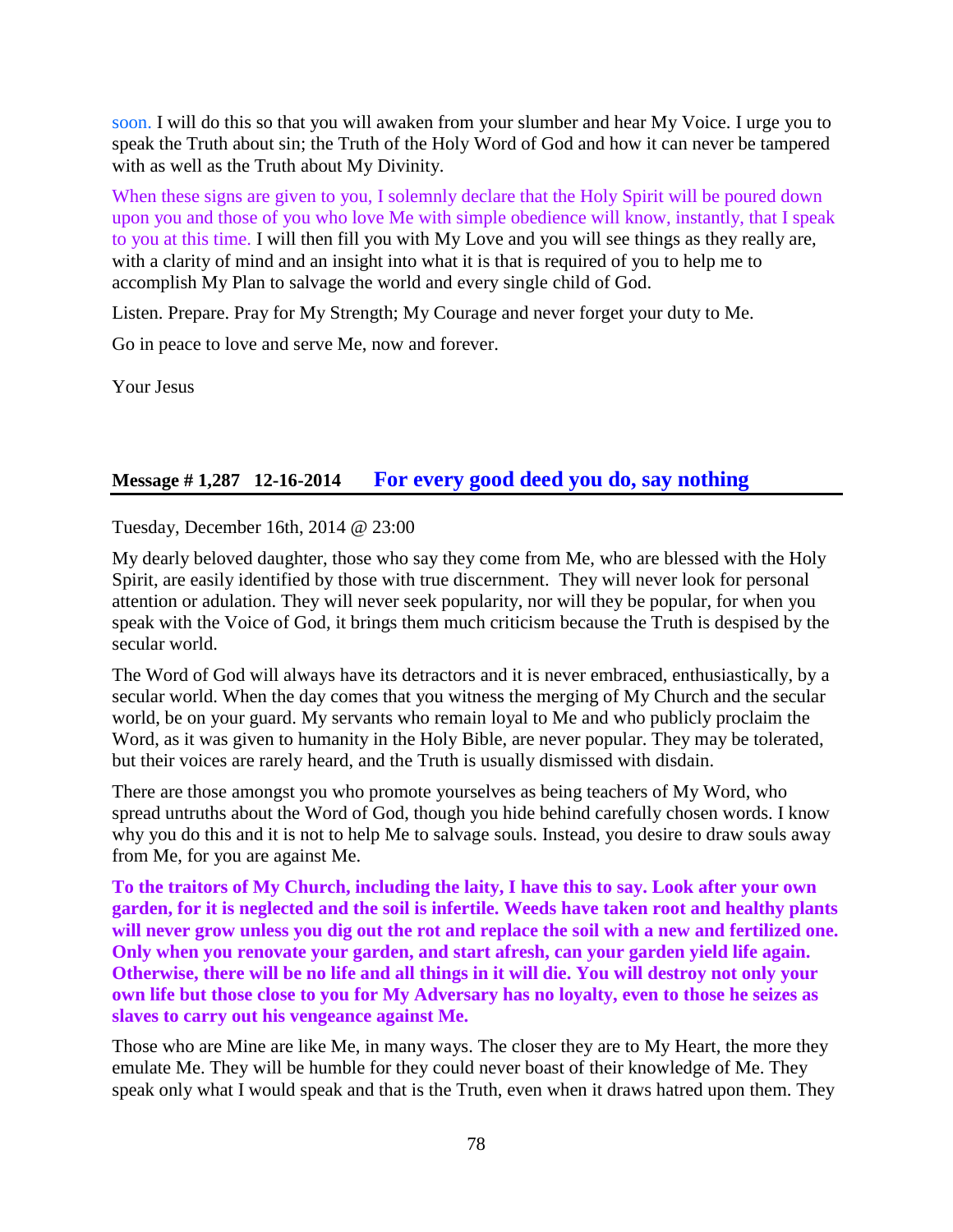would find it very uncomfortable to be elevated or praised for any good works they do, for that is not their purpose. They seek only to do My Holy Will.

**The voices that shout "look at me – I am a servant of God" and who display proudly, for all the world to see, the good works that they do in My Name, disgust Me. For every work of charity you complete, move on to the next task – and say nothing. Seek no praise, for it is My Work you do. All good deeds, carried out in My Name, must be offered up to Me in humble servitude.**

You must never exalt yourself in My Name for this is abhorrent to Me. When you serve God, you serve His people and you must give thanks to Him for giving you the grace to do these things. You cannot say you carry out such deeds in My Name if you seek thanks, appreciation or praise from others. If you do this, then you are a hypocrite.

Your Jesus

# **Message # 1,288 12-20-2014 [Mother of Salvation: The Gift of Love is](http://www.thewarningsecondcoming.com/mother-of-salvation-the-gift-of-love-is-intensified-at-christmas/)  [intensified at Christmas](http://www.thewarningsecondcoming.com/mother-of-salvation-the-gift-of-love-is-intensified-at-christmas/)**

Saturday, December 20th, 2014 @ 16:25

My dear children, the Love of my Son is never more prevalent than it is at Christmas.

At this time, during the celebration of His Birth, He floods souls with His Love. It is at this time that you must live the Love that was given to you, naturally, as children of God. You must cherish the Gift of Love, which comes from God and share this Gift with everyone you know.

#### **The Gift of Love is intensified at Christmas in the souls of all God's children and it is at this time you must acknowledge that love begins in the family. My Son was born into a family and this was for good reason. God manifested Himself – not as an individual sent on a Mission, with no one close to him, but within the Holy Family.**

Love your families and forgive past transgressions. Love all those, including those who hate you. You can overcome hatred by sharing love and while this may be difficult at time, you will be stronger for it and at peace. Hatred is a negative emotion and drains the soul with a deep sense of unhappiness. It eats away at the core of the soul until it dies. Do not allow hatred to separate you from the Gift of Love, which is the most powerful Grace, because it comes from God.

**Love one another, as God loves each one of you this Christmas. Pray for those who have carried out any wicked act against you and ask my Son to relieve you of the burden of hatred.**

God's Love in all its glory is witnessed in the family, which thrives on Love. Such families, fortunate enough to feel love for each other, must spread this love to others who do not have love in their own lives. The person who are reared in a loving family, and who loves with a tender heart, touches the souls of others. This is how God's Love is spread – from within the bosom of the family.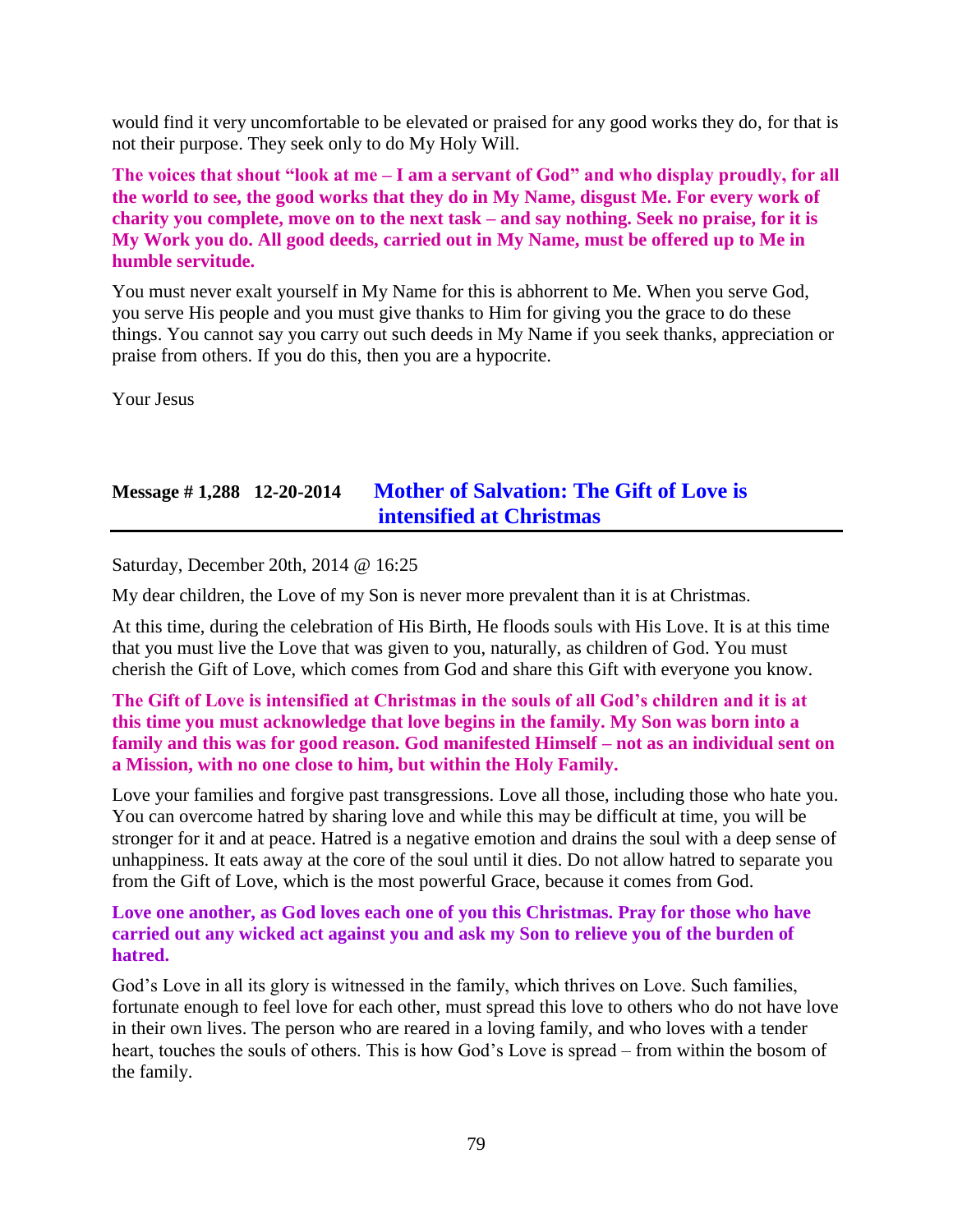**It was from the heart of a loving family that my Son, Jesus Christ, set about in His Mission on earth to redeem man from sin. And so, this Christmas, I ask that you love one another and ask my Son to bless all families with the graces to love each other more.**

The love that is present in a family can overcome all obstacles placed before it by Satan. It is the family – the foundation of God's Love – that is despised by Satan. It is the family that is targeted by the Evil One and he will do anything to destroy the family unit.

Love and unity in a family is a great Gift from Heaven and you must strive, always, to remain united at all times.

Your Beloved Mother

Mother of Salvation

### **Message # 1,289 12-22-2014 [Oh what joy it would bring Me were they to turn](http://www.thewarningsecondcoming.com/oh-what-joy-it-would-bring-me-were-they-to-turn-to-me-on-christmas-day/)  [to Me on Christmas Day](http://www.thewarningsecondcoming.com/oh-what-joy-it-would-bring-me-were-they-to-turn-to-me-on-christmas-day/)**

Monday, December 22nd, 2014 @ 20:45

My dearly beloved daughter, this is a Message for the world, for Christmas Day. As all of you celebrate My Birthday, allow Me to enter your heart on this special day – for this day is Mine.

Invite Me into your home as a favored guest and introduce Me to those amongst your family, friends and neighbors, who may have forgotten about Me. Christmas may be a celebration about Me, but **I Am** ignored amidst the great rejoicings, which take place. Allow mention of Me to gladden your hearts, to bring you joy and to bring you hope for the future – a future I secured for you from the day I was born.

**Remind those who no longer revere Me, of the Love that I have for them and how I long to be part of their lives again. Oh what joy it would bring Me were they to turn to Me on Christmas Day and ask Me to bring them My Peace and My Love. If they would come to Me on Christmas Day I would envelop them into the safety of My Divine Refuge and never let them separate from Me again.**

**My beloved followers, you are My Family, and I am your family. Through My Mercy, I take you into the Bosom of My Beloved Father, Who loves you with the passion of a tenderhearted parent. Oh how He loves you and how much pleasure He feels when you acknowledge Me, and call on Me, for My Help.**

You mean everything to Me and My Love for you is all encompassing, way beyond your comprehension. It is therefore with a fiery compassion and fierce determination that I will fight for every one of you, to save you from the wickedness of My enemies. I guard your souls with great jealousy and will fight the good fight to bring you safe and sound into My Kingdom. No matter how I am opposed; how much Christians have to suffer humiliation in My Name; however much seduction is placed before you by My Adversary – I will win this battle for souls. That is a fact for nothing can stand between God and His children for He will not permit it. The man who does will be toppled. Hatred will be destroyed and lies will be revealed for the shallowness upon which they were created. The Truth will stand the test of time.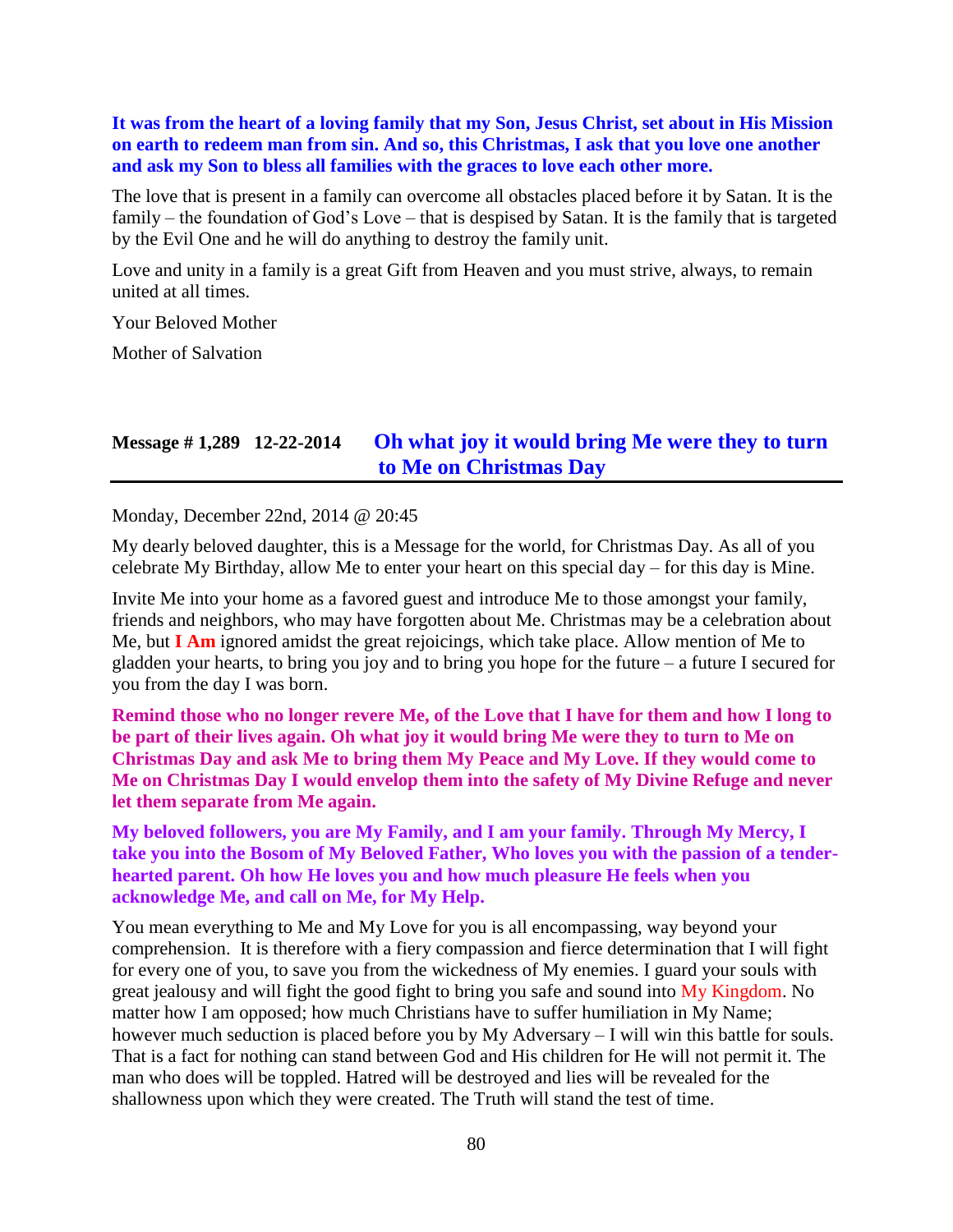**I Am coming soon to unite God's children - His precious family. Lift your hearts, do not allow My foes to dampen your spirit and let hope be your only thought. Have complete confidence in My Great Mercy and be ready to welcome Me, your Savior and Redeemer, back into your lives. Rejoice, for My Promises will bring with them a cause for the greatest joy. This Christmas will be joyful, for My Time is short.**

Your beloved Jesus

## **Message # 1,290 12-23-2014 [The Day when I come in My Divine Mercy will be](http://www.thewarningsecondcoming.com/the-day-when-i-come-in-my-divine-mercy-will-be-the-day-of-enlightenment/)  [the day of enlightenment](http://www.thewarningsecondcoming.com/the-day-when-i-come-in-my-divine-mercy-will-be-the-day-of-enlightenment/)**

Tuesday, December 23rd, 2014 @ 16:55

My dearly beloved daughter, I call out to My beloved followers, at this special time, to come to Me and allow Me to cover them with My Precious Blood. I gave up My Life on earth as a token of My Great Mercy and I will move the mountains, the oceans and shake the earth as I come, once again, to bring all of you to Me.

I love you and bring you great Blessings and comfort as I prepare you for my Time. Allow your hearts to welcome Me. Allow My Love for you to infiltrate the hearts of all God's children including those who persecute you in My Holy Name. I bring you peace this Christmas and assure you that My Time is very near. I will come soon to reveal to you My Mercy. To those of you who despise Me through this Mission I will pierce your hardened hearts with the Gift of the Holy Spirit. Soon, any doubts you may have will flee and your burden will be lifted. Until then, you will endure the pain of separation from Me, which has been imposed upon you by the king of lies, who rejoices at your rejection of Me. Do not resist Me, My beloved ones, for I love you with a relentless longing. It is with a bitter sweetness that I come to you, begging those of you who say you love Me, to turn to Me. I cry tears of sorrow because you cannot accept Me through this divine intervention when it is given to you freely. You should be trying to proclaim the Truth but, instead, you have rejected Me cruelly and in a way that is not befitting of My Divinity.

**The Day when I come in My Divine Mercy will be the day of enlightenment. You will know immediately that I have taken you into a time of complete abandonment, when nothing you have done can be hidden from you. For every act of weakness on your part, you will feel the pain of My Suffering, which will become your own. The remorse you will feel will only be as strong as the faith you have in Me. So many of you will realize what you need to do to gain My Acceptance. However some of you will deny the Illumination of Conscience because of the distance you have placed between us.**

To the proud and the arrogant among you, who will hide your faces from Me during The Warning, I have this to say. Do not be afraid for you are Mine. Because you are a child of God, created in His Image, I will show you great Mercy. Fear not the one who loves you – fear only the one who despises you for he, the Evil One, is your greatest enemy. Reject Me and you will become enslaved by My greatest Adversary, but if you reject him, My Power will encompass you, protect you, and bring you safely into My Kingdom. I give you this information so that you will know that when I say that this will happen, it will happen. And when that Day comes you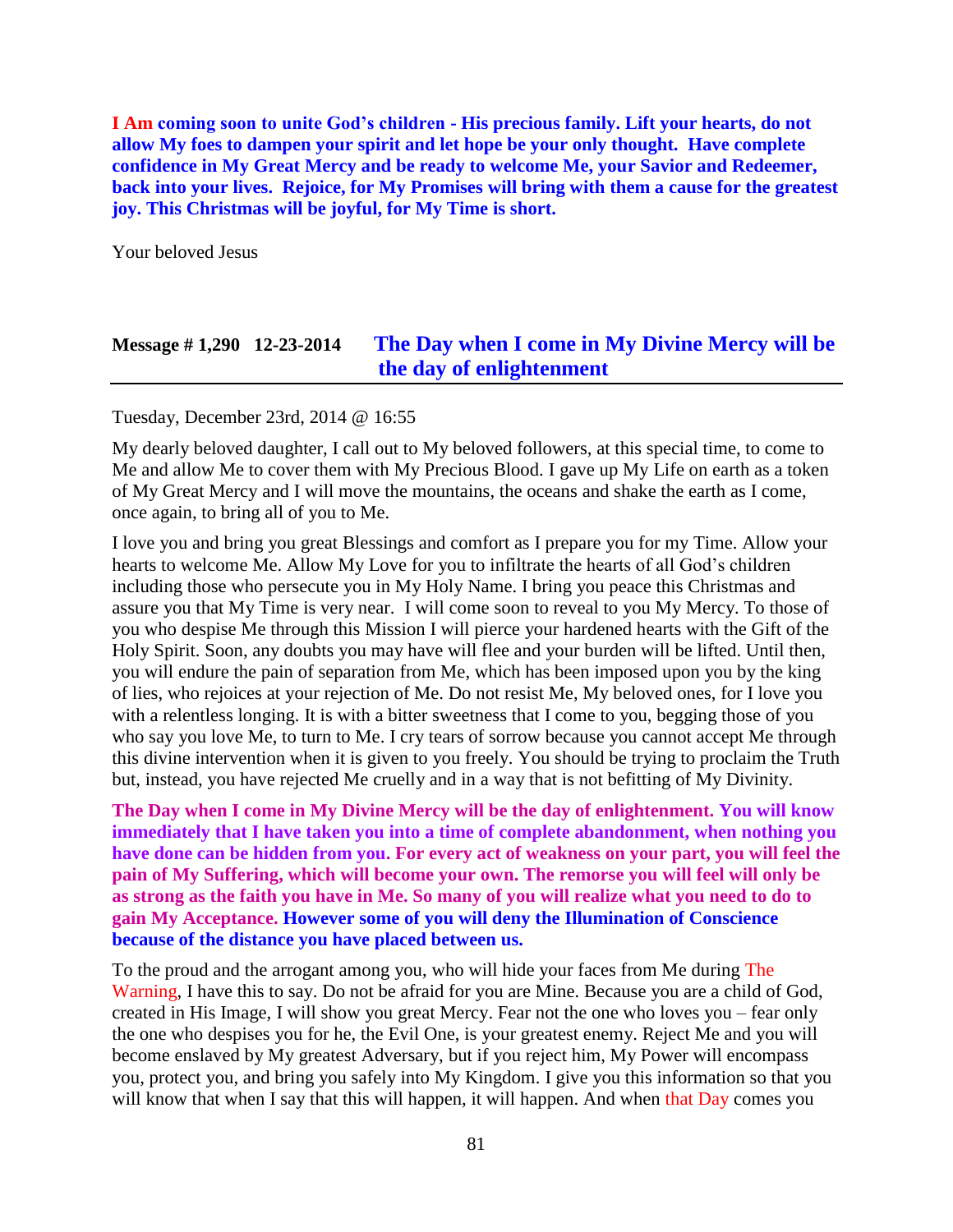must remember My Words. Do not fear Me, for what is there to fear? If I gave up My Life for you, why then would you want to give up your life to the Devil who seeks only the destruction of your immortal soul?

There is only one way you can turn and that is to Me, your Loving Savior and Redeemer. **I Am** your safety net. Do not run away from your salvation. Remember, always, My Compassion, My Love, and My Great Mercy. My Divine Mercy is there for the taking.

Your Beloved Jesus

## **Message # 1,291 12-25-2014 [Humanism is an affront to God](http://www.thewarningsecondcoming.com/humanism-is-an-affront-to-god/)**

Thursday, December 25th, 2014 @ 15:10

My dearly beloved daughter, do not concern yourselves with the spirit of evil, which corrupts the world. Leave all to Me. For as long as you love Me, revere Me and love others, according to My Holy Will, I will protect you from the pain of all things that are against Me.

The worst pain you will have to endure will be that of witnessing so called acts of charity and humanitarian concerns on a global scale, which will mask the true intentions of My enemies. You will know, within your hearts, that the Deceiver is at work. **When the secular world and those who claim to represent Me speak of politics, humanitarian acts but fail to proclaim the importance of preserving human life, at all costs, then know that this is not what I desire. If those who say they represent Me do not speak with the same passion about the evil of abortion, as they do about other acts against humanity, then be aware that something is amiss.**

My Father will punish all those who murder His children, including the children who are still being nourished in the womb waiting to be born. The perpetrators of such crimes will suffer a terrible punishment unless they repent of their sins against Him. Those who are of Me and who represent My Church on earth have failed to proclaim the Truth. Murder, including abortion, is one of the greatest sins against God. It takes an extraordinary act of contrition in order to be absolved of such a sin. Why then does My Church not fight with vigor against this sin – one of the most abominable acts of defiance against My Father? Why do they distract you from acknowledging the most serious of sins while they preach about the importance of humanitarian acts?

Humanism is an affront to God because it focuses on man's needs and not the need to repent of sin before the Creator of all that is. **If you ignore the mortal sins, clearly defined in the Laws laid down by God, which lead to eternal damnation, then no amount of compassion for the civil rights of the human race will atone for those sins.**

**If you believe in Me, and if you serve Me, then you must speak only of the Truth. The Truth is that sin is your greatest enemy – not those who persecute you. Mortal sin, if not repented, will lead you to Hell. If you are in mortal sin and spend time supporting great acts of charity and humanitarian deeds, and do not repent, then your soul will be lost.**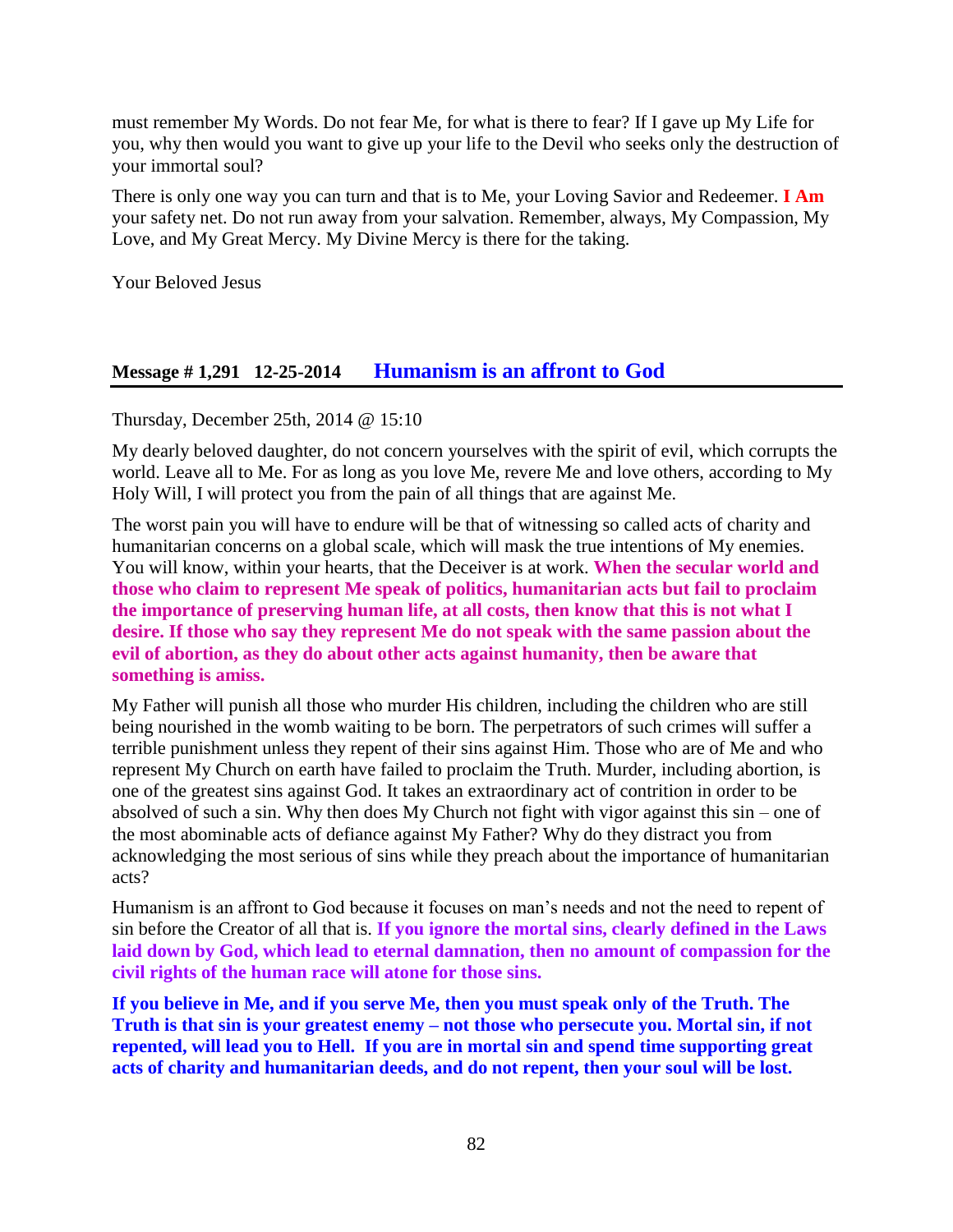Remember the Truth. Do not be misled by talk, acts or deeds of charity when the most important task is to fight mortal sin. The sacred servant of Mine who refuses to remind you of the consequences of mortal sin does not understand his or her mission in serving Me. You cannot sweep sin under the ground, out of sight, as if it does not exist. No amount of empathy with people who are persecuted in My Name, will make up for the fact that sinners do not reconcile themselves with Me, Jesus Christ, for the forgiveness of sin.

Your Jesus

# **Message # 1,292 12-26-2014 [Sin will not be tolerated by those who receive the](http://www.thewarningsecondcoming.com/sin-will-not-be-tolerated-by-those-who-receive-the-tongues-of-fire/)  [Tongues of Fire](http://www.thewarningsecondcoming.com/sin-will-not-be-tolerated-by-those-who-receive-the-tongues-of-fire/)**

Friday, December 26th, 2014 @ 14:00

My dearly beloved daughter, My Time is drawing closer and, soon, the suffering, the misery and the pain, caused by sin will become extinct.

In the meantime, My Love will sustain the world and for every wrong-doing and acts of evil perpetrated by My enemies, I will put an end to its source. The battle against evil will be won by the Love, which I will instill in the hearts of good souls. This Love will enrapture all who come into contact with it, and the Fire of the Holy Spirit will fill the souls of all who are blessed with the Love of God.

**This outpouring of the Holy Spirit, the likes of which have not happened since My Apostles were blessed at Pentecost, will awaken the human race. Very few will be unaffected by the Power of the Holy Spirit and they will be powerless against it.**

It is because God loves His children that He is sending humanity this magnificent Gift. Souls will become purer and sin will not be tolerated by those who receive the Tongues of Fire.

**The Love, which will be shared by those blessed with the Power of the Paraclete, will be impossible to ignore and because of this Satan's power will become weakened and his hold over the world will be loosened until he falls back into the abyss.**

Rejoice, My beloved followers, because it is because of the Power of My Love that I will save the world and all of those who accept My Mercy.

Go in My Love. Love one another as God loves you.

Your Jesus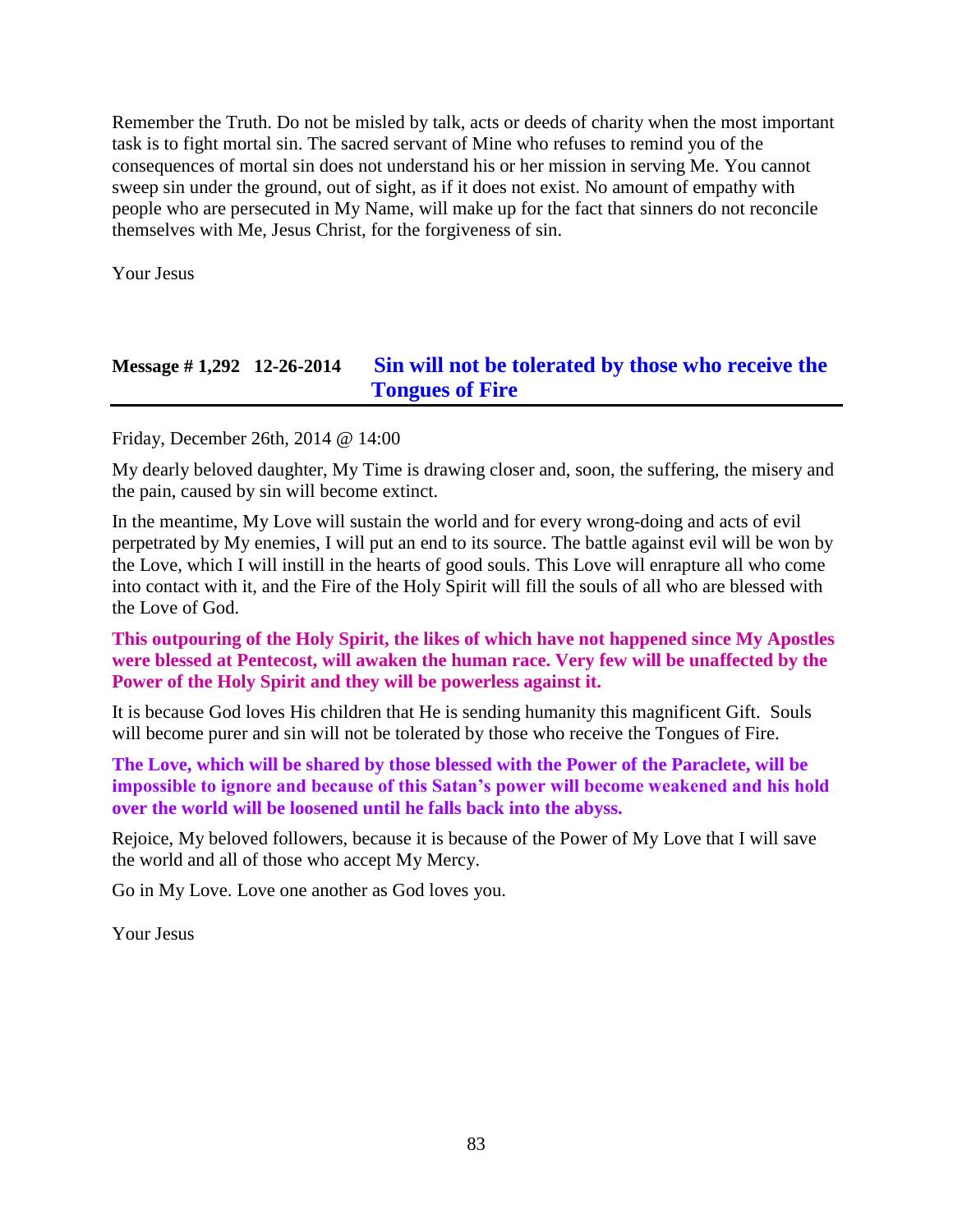# **Message # 1,293 12-27-2014 [Mother of Salvation: God's Will is a mystery to](http://www.thewarningsecondcoming.com/mother-of-salvation-gods-will-is-a-mystery-to-most-of-you/)  [most of you](http://www.thewarningsecondcoming.com/mother-of-salvation-gods-will-is-a-mystery-to-most-of-you/)**

#### Saturday, December 27th, 2014 @ 12:55

My dear children, you must trust always in my Son's Holy Will because He will only permit so much evil to engulf the world for His Mercy is so great.

When my Son intervenes in any act, which causes desecration of any kind, He does this to preserve the faith. My Son's Word is sacrosanct and His Will is His Own to do what He desires. Your will is your own but, if it is given freely to God, then only His Will can be done.

**Trust, trust, trust in my Son for all things are in accordance with His Will. If He permits evil to thrive, and His followers to be deceived by His enemies, then this is within His Will and it is done to test the faith of the faithful. God's Will is a mystery to most of you and He can decide what it is that is necessary for the good of humanity, at any time.**

You must allow your hearts to remain at peace in love and trust for my Son, Jesus Christ. He is very much present amongst you and you must be thankful for this because, without His Holy Presence, darkness would cover the earth.

Your beloved Mother

Mother of Salvation

### **Message # 1,294 12-28-2014 [Protect My Word. Speak of My Word](http://www.thewarningsecondcoming.com/protect-my-word-speak-of-my-word/)**

Sunday, December 28th, 2014 @ 18:30

My dearly beloved daughter, the greatest pain of the tribulation is that which exists within the Laws of your nations, that oppose the laws of God, in every way, both visible and invisible. **For every Law of God, broken by those who run your nations, is now replaced by a silent killer of the soul. Every wrongdoing will be presented as being a good thing. The more wicked the act, the greater will it be applauded. No room will be given to those who proclaim the Truth – the True Word of God – to speak. Their voices will be ignored for the most part. But, when they are heard, they will be denounced as being wicked.**

The time has truly arrived for the Truth to be turned inside out and presented as being a lie. The Word will now be deemed by the majority to be a work of fiction – a lie. God's Laws, however, are difficult to ignore and so it will be that when those who run your nations, when asked to answer for their wicked actions, will declare that the Word of God is flawed and outdated.

**The cunning of the Devil has meant that, to ensure his wickedness is accepted, every moral act and deed will be declared to be inhumane and against civil liberty**. **But, for those who are blessed with the Gift of the Holy Spirit, they will still be able to differentiate between right and wrong. Never before, since the days of Noah, has the world been covered with such deceit. Never before has man sinned like he does now. And, just like in the days of Noah, man's self-obsession has reached such limits that he believes that he has the power over his own destiny, such is the extent of his narcissism.**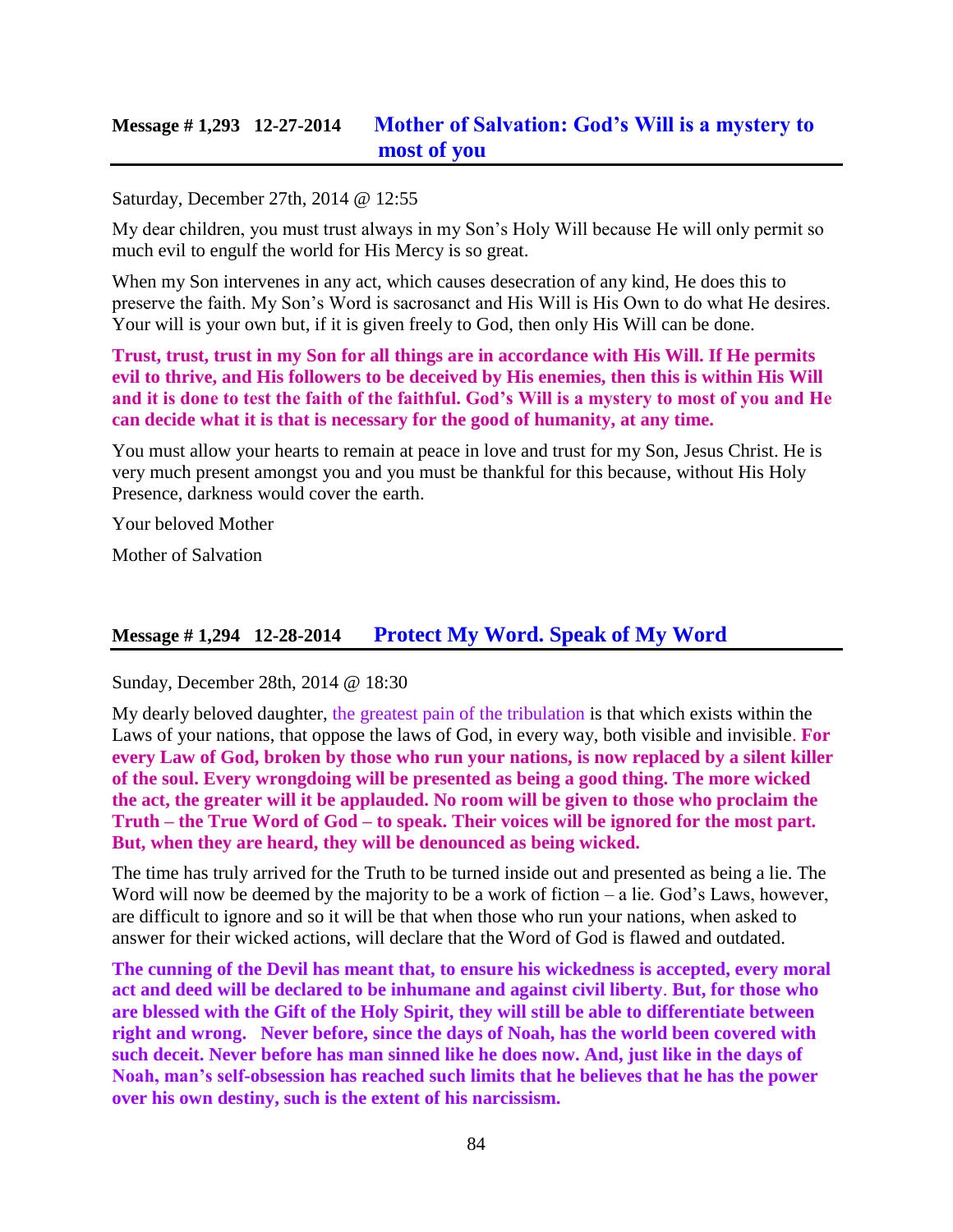**Sin today, is embraced with relish and promoted as being a civil right and therefore you are expected to respect it. If you do not show respect towards sinful acts, then you could find that you will be guilty of a crime. Your crime will be that you uphold the Word of God and for that you will be made to suffer.**

How easily man is fooled by the global plan to banish any form of guilt for sinful acts, which are being written into the laws of your nations. All of these things have been foretold and very soon not one wrongful act including murder, euthanasia, and abortion will be deemed to be wrong. A time will come when genocide on a grand scale will follow the introduction of such laws, which will be designed to make legal the lawful killing of those who suffer disabilities and other physical conditions.

Evil laws, enshrined in your nations, will lead to greater laws, which will take all power away from you. You have given authority to those who deny Me – who despise the Laws of God – and because of this, they will introduce more wicked acts, which will cause unimaginable suffering. What may appear to be laws of the land, that promote civil and humane rights, will lead to a form of dictatorship, which will make it an offense to be a Christian.

Protect My Word. Speak of My Word. Do not fall into the trap of embracing any global civil rights campaign, which is designed to convert the world into a new One-World Religion. To My sacred servants, I call on you to proclaim the Word of God and to deny the wicked acts, which have gripped almost every nation that denies the Word of God.

It is very easy to call for the spread of human rights, but it takes a brave servant of Mine to stand up and declare that acts – which are abhorrent to God – to be against Me. Because, to do that would draw huge criticism and make you unpopular.

Remember what I said – the man who truly serves Me, honestly, will never be afraid to speak the Truth and he will never seek to be popular. His only goal will be to save souls.

Your Jesus

# **Message # 1,295 12-29-2014 [Mother of Salvation: the Will of God is](http://www.thewarningsecondcoming.com/mother-of-salvation-the-will-of-god-is-insurmountable/)  [insurmountable](http://www.thewarningsecondcoming.com/mother-of-salvation-the-will-of-god-is-insurmountable/)**

Monday, December 29th, 2014 @ 17:30

My dear children, do not be afraid of the Promises of Christ for they will be your redeeming factor. My Son, Jesus Christ, is present amongst you and He will never desert you or leave your side. His Promise to salvage the world will be completed, as it is the Will of my Eternal Father.

You must know that the Will of God is insurmountable, and no matter how great the obstacles are, which are placed before you, God, through His Divinity, will crush all His enemies. You must never think that evil will triumph because this is impossible. Through the great Love of God, you will be guided towards Eternal Salvation and nothing will succeed in blocking your way. **When my Son's enemies try to force you to accept laws, which are not from God, then you must resist these**. It may be difficult for you, but you will be given the strength to continue on your journey and, every kind of help from Heaven will be given to you.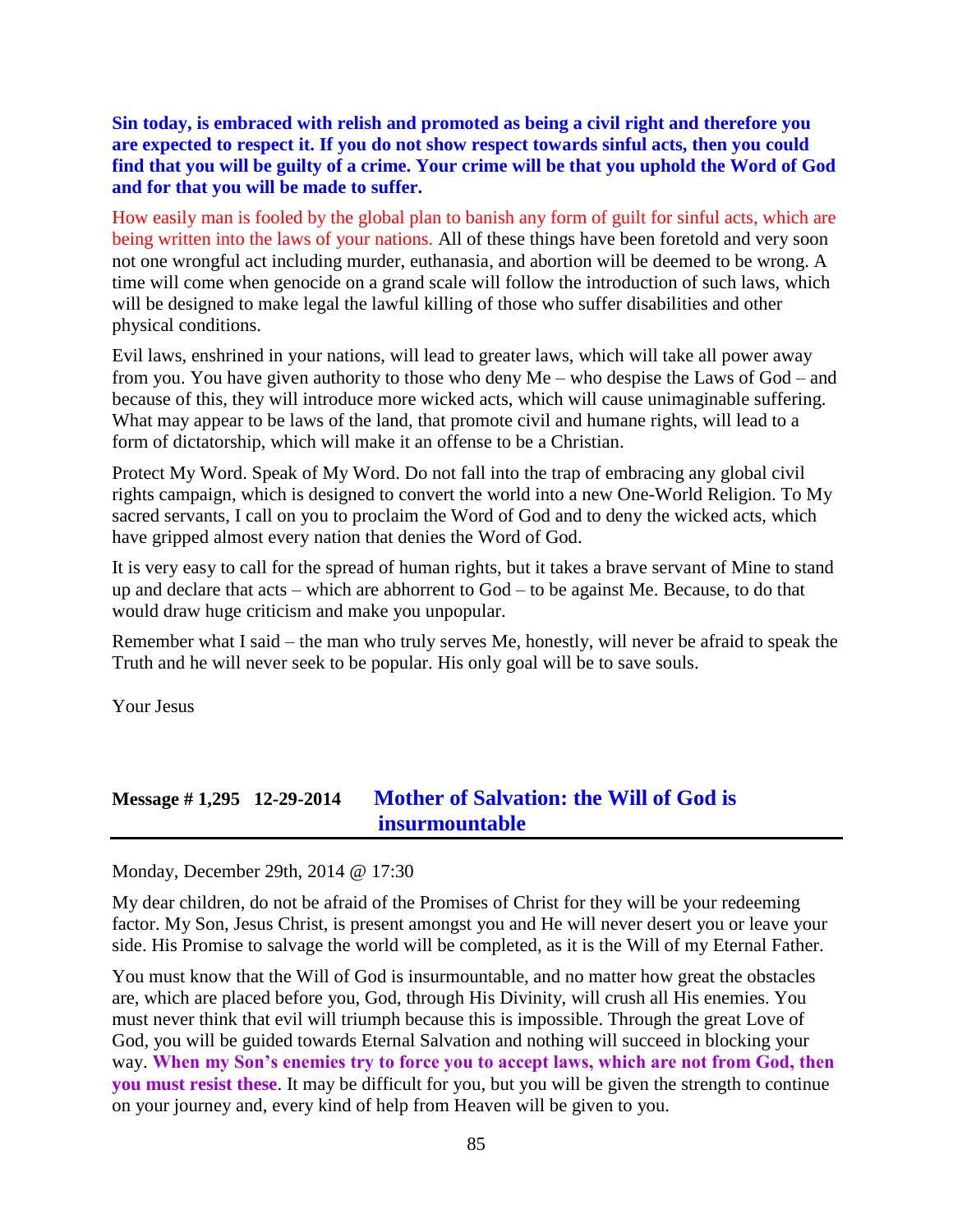Learn to recognize the work of the Evil One by the wars you see arising everywhere; the wicked laws introduced in almost every nation, which deny the Word of God; and the betrayal of Jesus Christ by those who say they represent Him, when they sit back and do nothing to proclaim His Holy Word. Learn also to recognize the hatred shown to God's chosen souls because then you will know the difficult Mission, which has been given to them, so they can remind the world that God's Love is still alive.

You must also give thanks to God the Most High for the Life He gave humanity through His only Son, Jesus Christ. Were it not, for the Birth of my Son, and His Crucifixion there would have been no New Covenant to bring you the glorious life, which awaits you if you so chose to accept it.

**These are the times in which to prepare for the new world, the new Heaven and the new earth. Do not waste time trying to argue over what my Son is telling you now. Instead, learn to accept the Truth with good grace. I, your beloved Mother, will guide you towards my Son and your prayers will strengthen you, in every way, so that you may be made worthy of the Promises of Christ.**

Your beloved Mother

Mother of Salvation

### **Message # 1,296 12-30-2014 [My Second Coming will create great happiness](http://www.thewarningsecondcoming.com/my-second-coming-will-create-great-happiness/)**

Tuesday, December 30th, 2014 @ 19:45

My dearly beloved daughter, the world belongs to My Father and My Kingdom will arise, no matter what.

The world, as is the Will of My Father, will rise again and in My Glory I will bring peace, love, and joy to all. The blight of sin will be no more and all of God's children, who accept Me, His beloved Son, will have eternal life.

My Second Coming will create great happiness and on that day every tear shall be wiped away. My Hand of Mercy will reach out to all of you and very few will reject My Kingdom. Those who do, will not enter it, but they will, however, very much regret their decision for eternity.

**Do not fear the great upheaval, for the time to clear out the rot has begun and when new life springs from the soil, the new world, which will be without end will delight every soul who clings to Me.** 

**I Am Love and Love will follow Me and every soul who is pierced with the Holy Spirit. Be strong My beloved followers, My Intervention is necessary at this time, and soon the New Jerusalem will descend from Heaven, and the world as it was meant to be will arise out of the ashes.**

You must not allow fear to grip your hearts as there is nothing to fear because **I Am** coming and I love you all.

Let Me reach out to each of you at this time and comfort your poor hearts.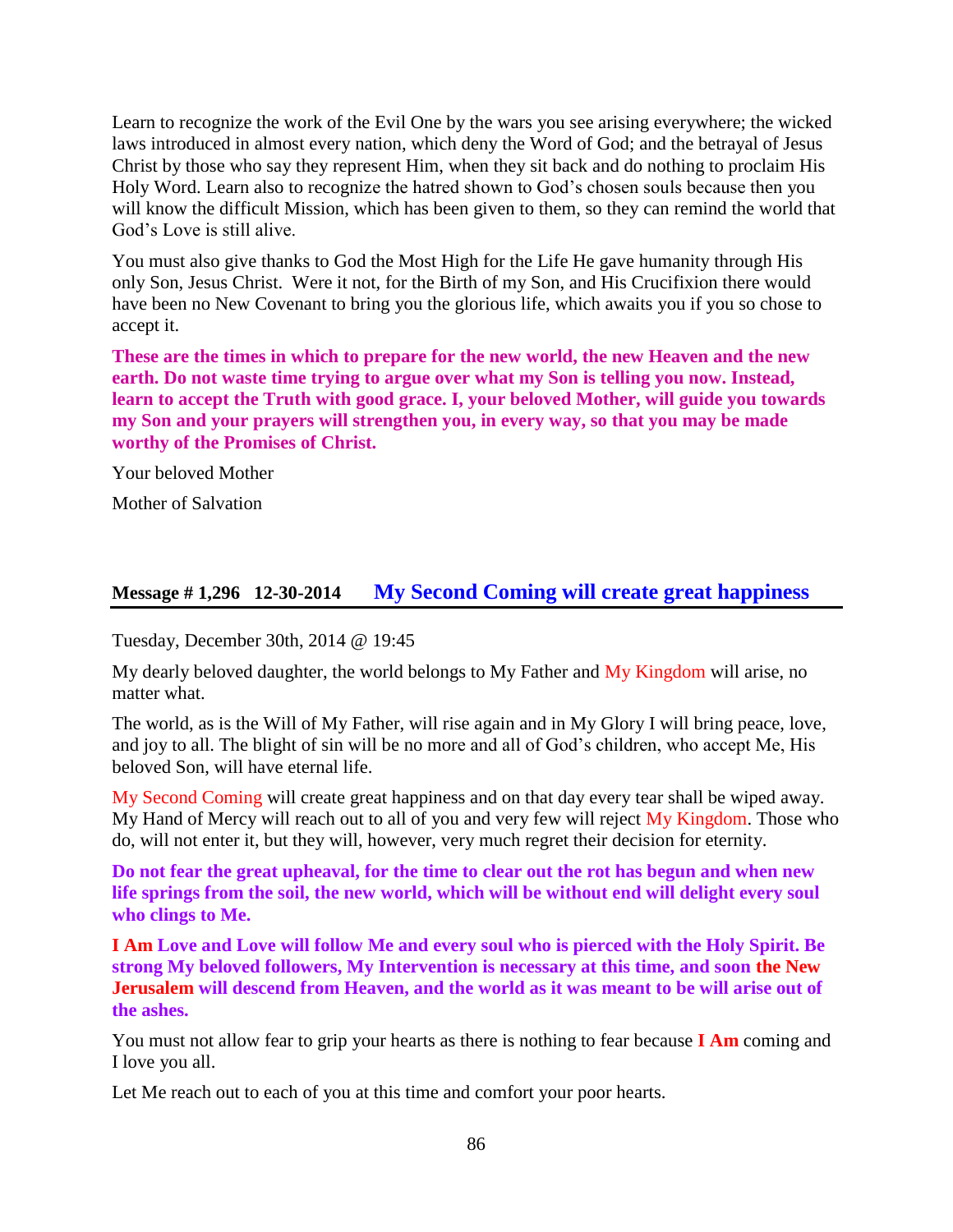My Presence is amongst you and My Promises to humanity will be fulfilled in My own good time.

Be patient, hopeful, and confident of My Love. But, above all, trust in Me for I gave up My Life for you and so there is nothing that I cannot do to bring you into My Glorious Kingdom.

Leave all in My Holy Hands. Go in peace. Never doubt My Great Compassion.

Your Jesus

### **Message # 1,297 01-01-2015 [The only danger to humanity is man himself](http://www.thewarningsecondcoming.com/the-only-danger-to-humanity-is-man-himself/)**

Thursday, January 1st, 2015 @ 23:50

My dearly beloved daughter, the person who perseveres in prayer will become closer to Me. With so much confusion in the world and amongst My Church on earth, the challenge for humanity is to be able to differentiate between right and wrong in the Eyes of God. But, for many Christians, they will be drawn away from Me by a new global form of evangelization, which will focus exclusively on politics.

Instead of being encouraged to remain loyal to Me and trusting in all that **I Am**, you will be pulled away from Me. You must never confuse My Word with the aspirations of a secular world. I have always made it clear to humanity, through My Father's Book, of the dangers in doing so. A secular world serves only its own needs and men of power, ambition and selfish aspirations create the rules which govern it.

**So much misinformation has been spread in relation to the environment, when only God can dictate how the earth behaves. Man may harm and damage the earth but he can never destroy it, for all these things are in the Hands of God. A lack of trust in God means that man believes he has control over the universe.** 

**The foolish man thinks that his actions can change God's Laws. The wise man knows that God is All Powerful and as long as He is revered, and His Laws adhered to, then man's survival will be secured. The survival of the earth has nothing to do with mortal man.** 

#### **Only God has the power to control the air that you breathe, the water you drink, and the ability to sustain life. The only danger to humanity is man himself.**

Man will fool others in the interests of self-gain. He will lie if it is to his advantage and when it suits him. Trust is easily broken and now you are living in an era where you must know that the earth will remain as it was before and that any climate upheaval is by the Hand of God. Man's intervention in such a divine creation will only be permitted if it is according to the Will of God.

#### **My Church is My Body. All those who believe in Me are part of My Body. Those who are part of Me will follow My Teachings. Those who say they lead My followers must abide by the Word of God. Their role is to defend the Truth – not deviate from it.**

If you are being pulled away from Me, and if My Word is being rejected by the world, then the duty of My sacred servants is to remind the world of what is right and what is wrong. When they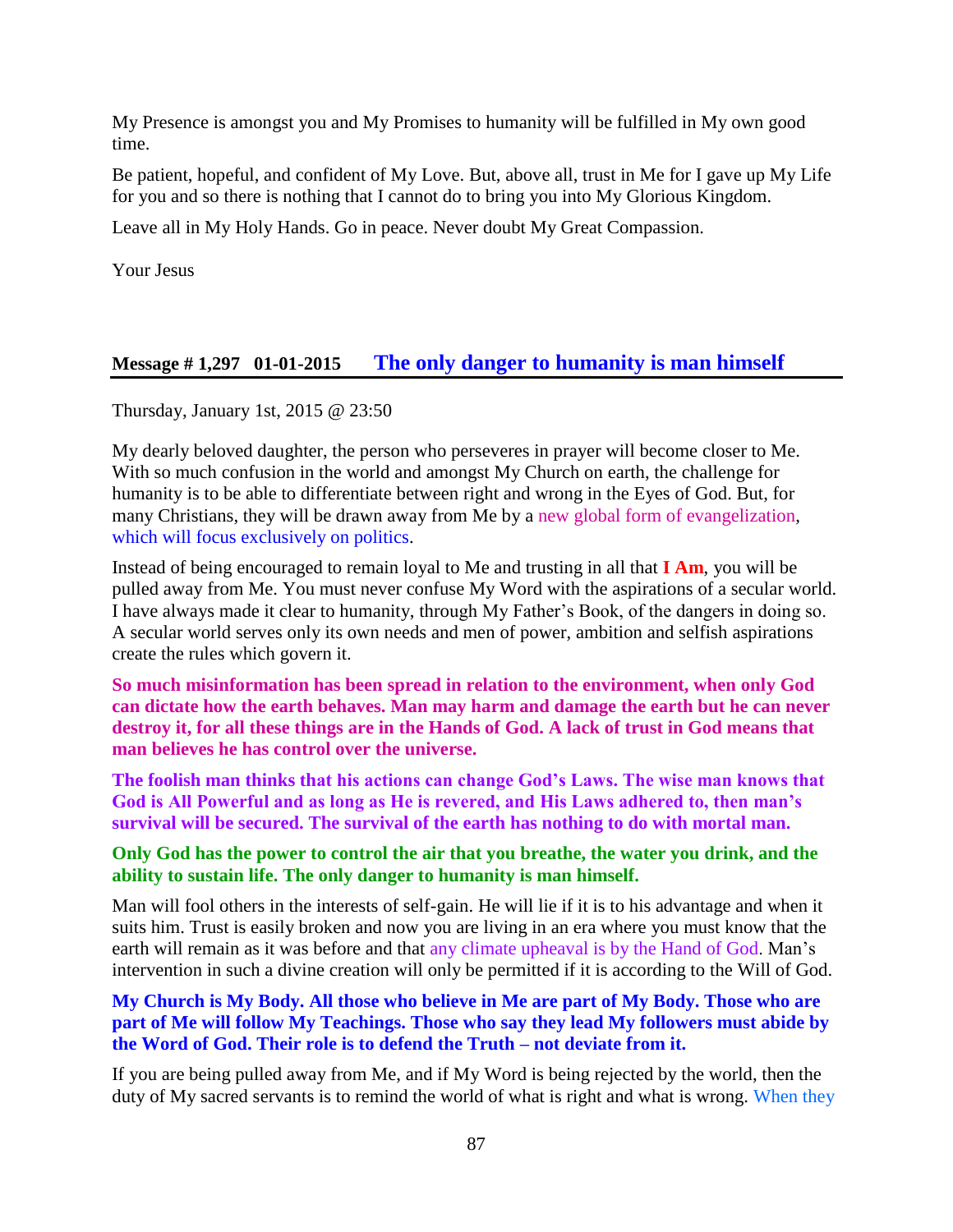remove themselves from matters which concern the soul in exchange for matters which amount to socialism, then know that this is a subtle and cunning deception. It also betrays all trust in Me.

Your Jesus

# **Message # 1,298 01-03-2015 [Mother of Salvation: Many substitutions will take](http://www.thewarningsecondcoming.com/mother-of-salvation-many-substitutions-will-take-place-until-the-new-religion-is-eventually-formed/)  [place until the new religion is eventually formed](http://www.thewarningsecondcoming.com/mother-of-salvation-many-substitutions-will-take-place-until-the-new-religion-is-eventually-formed/)**

Saturday, January 3rd, 2015 @ 17:05

My dear children, the face of my Son's Church on earth will change beyond recognition and will be substituted by one, which is not of my Son. Substitution after substitution will evolve as the Teachings of my Son will be turned upside down and replaced with false secular doctrines.

There is no room for anything other than the Word of God in any Church, which declares itself to walk in the footsteps of Jesus Christ. But, there will come a time when My Son's Church will become part of a political movement on a grand scale, and it will then lead the way in all things that concern the world, except that it will not remain loyal to the Word as it was laid down by God.

All of these things will happen, as foretold, as my Eternal Father permits His enemies to devour the Body of His only begotten Son – but only for a limited time.

He allows for these trials to test the strength of those who know the Truth and those who remain loyal to His Church; as well as those who will discard it in favor of the doctrine of darkness.

**It will take time before all of these changes will come about but the seeds have been planted. All religions will be united as one and then merged with governments as part of a new global unit and they will lead the way until the Man of Sin enters it to take up his seat.** 

#### **Many substitutions will take place until the new religion is eventually formed and it will proclaim everything that appears, on the surface, to be for the good of all.**

Pray, pray, pray dear children for the strength to endure the pain, which will ensue. My Son, Jesus Christ, cries tears of great sorrow at the way in which He is to be betrayed and for the souls who will be lost to Him on the way. It will be up to His loyal sacred servants to steer the ship, which will keep His True Church on course as it sails into choppy and stormy waters. But please be assured that every good grace will be accorded to those who remain true to the Savior and Redeemer of the world during these harrowing and difficult times.

Your beloved Mother

Mother of Salvation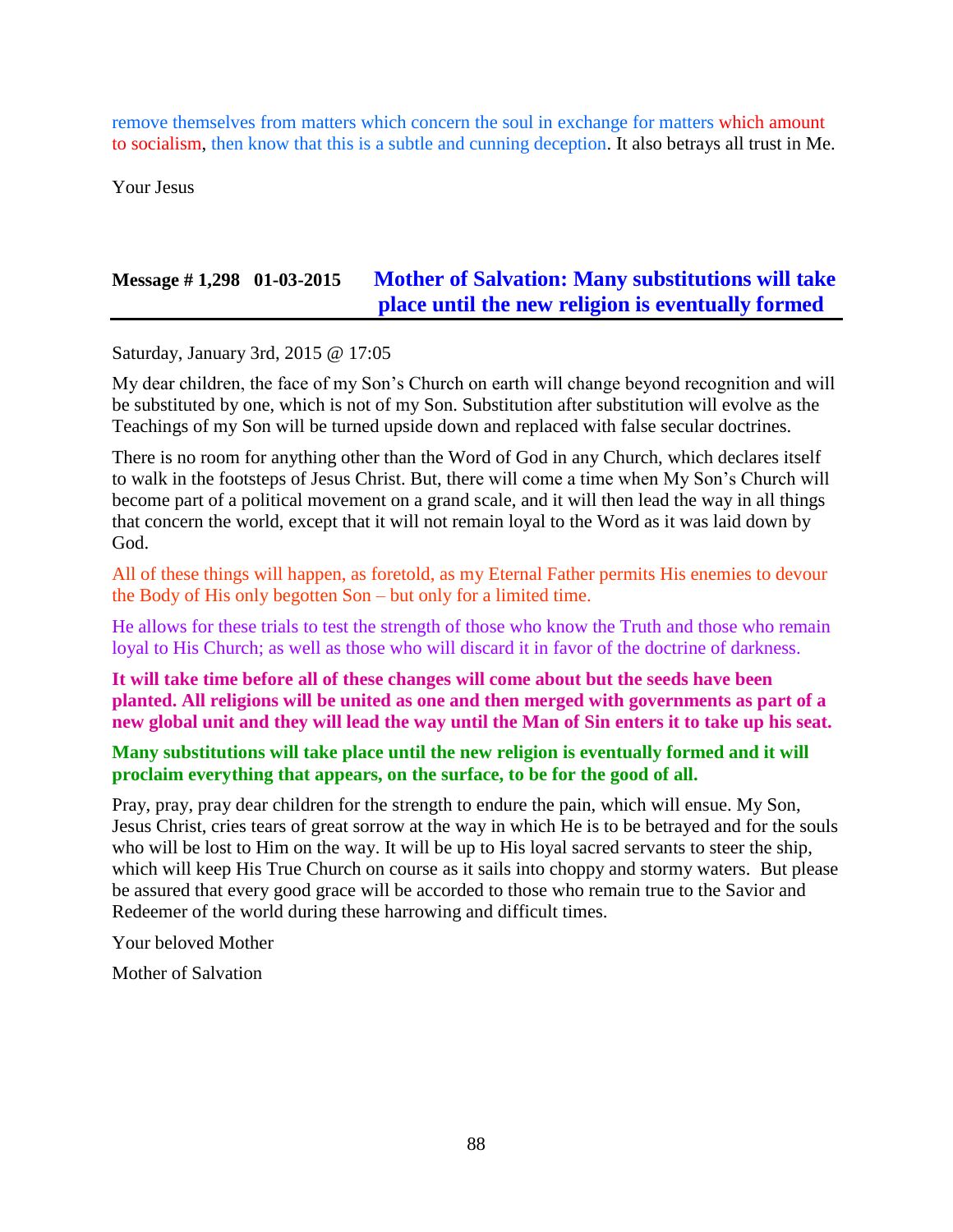# **Message # 1,299 01-03-2015 [Thunder and lightning will descend upon the](http://www.thewarningsecondcoming.com/thunder-and-lightning-will-descend-upon-the-temple-of-the-lord/)  [Temple of the Lord](http://www.thewarningsecondcoming.com/thunder-and-lightning-will-descend-upon-the-temple-of-the-lord/)**

#### Saturday, January 3rd, 2015 @ 20:20

My dearly beloved daughter, when God gave the world the Truth, through the Prophets, it was an Act of Mercy on His part. So many had forgotten about God, adored false gods – which come from the hierarchy of Satan – that they began to believe in their own invincibility. Were it not for God's Intervention many people would have suffered a terrible punishment.

**What God told the Prophets, since the beginning, happened. The warnings He gave to humanity resulted in those, who heeded them, being saved while those who ignored them were cast away.** All that has been foretold will come to pass, and those who oppose God in His attempts to bring peace and salvation to His children will have to account for their defiance. Because the Truth has been twisted and the Word of God ignored, people will continue to turn their backs on the Holy Word of God. Their descent into darkness will result in a punishment by God, the Most High.

**It pains My Eternal Father to see the depths to which man has fallen in the pursuit of anything that brings him pleasure. But, the day when the Holy Sacrifice ends, and the hour that the imposters desecrate My Altar, will be the final thorn by which they will pierce My Side.**

#### **At the appointed time, thunder and lightning will descend upon the Temple of the Lord and it will come crashing down.**

**Woe to the man who participates in this sacrilege for he will be cut off from every reprieve and he will fall into the abyss like a stone. No one will defend the man who desecrates My Altar then, for once the Hand of God descends like a heavy axe, they will realize the Truth.**

Many may have fallen away from God but, for the most part, many will still call out to Him seeking solace in His Arms. But, there will exist a core – a band of beasts – whose outward appearance disguises the wickedness, which lies within, who will urge, seduce and draw towards them the souls whose hardened hearts have made them the perfect cohorts in the plot to desecrate My Body.

#### **This is the group, foretold of long ago, who will try to destroy humanity. Their power will be limited, however, though it may seem great. My Father will only permit so much opposition against Me, His only begotten Son, for so long.**

The good of heart will rally and come to Me. It is through the sins of pride and arrogance that the greatest division will be created amongst men and, unless they discard their weaknesses, they will find it impossible to accept My Mercy.

The Truth must be upheld, for if you accept anything but the Truth – the Word of God – you will end up with nothing.

Your Jesus